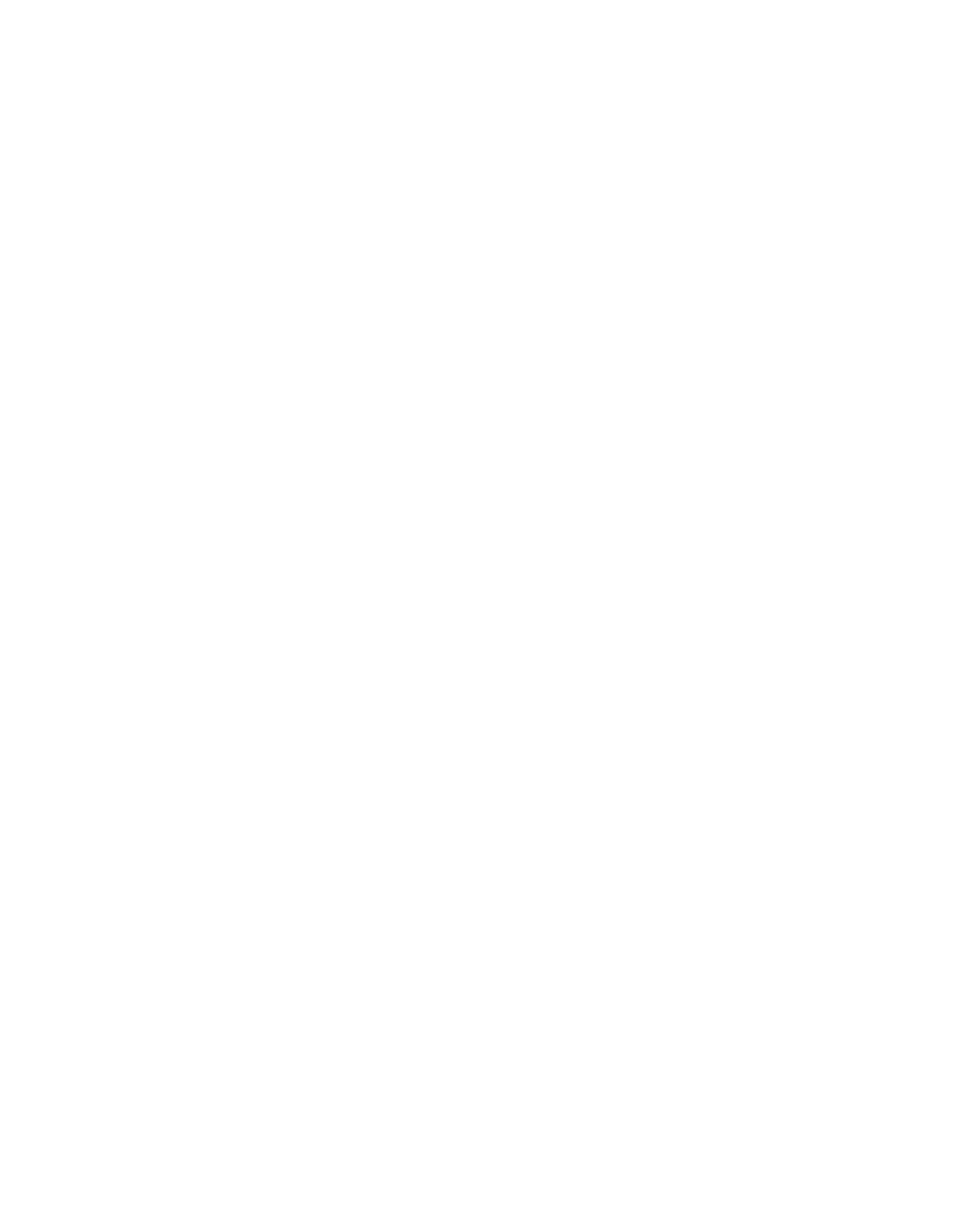U.S. Environmental Protection Agency Office of Water (4301T) 1200 Pennsylvania Avenue, NW Washington, DC 20460

*EPA-822-R-08-016*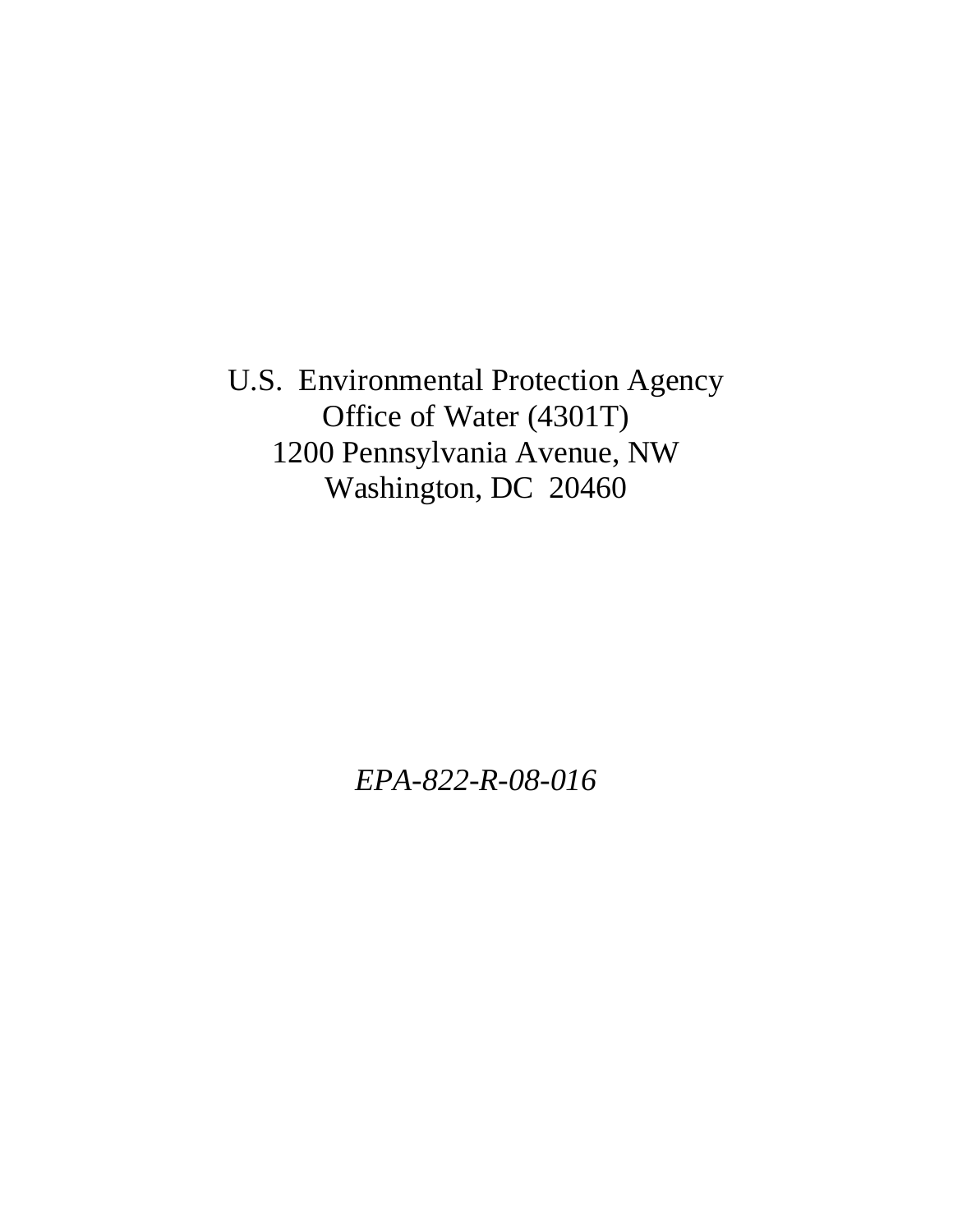### **Acknowledgments and Disclaimer**

The Targeted National Sewage Sludge Survey was made possible by the assistance and cooperation of numerous staff working at each of the sewage treatment facilities involved. The staffs of the facilities contacted during the course of this survey were, without exception, knowledgeable, friendly, helpful, and deservedly proud of their efforts to protect the environment and serve their local constituencies.

 This technical report has been reviewed and approved for publication by the Office of Science and Technology. This report was prepared with the support of Battelle Memorial Institute, Computer Sciences Corporation, and their subcontractors, under the direction and review of the Office of Science and Technology. EPA would like to thank the Alexandria Sanitation Authority, Alexandria, VA, who opened their doors and assisted EPA and contractor staff during hands-on training in sampling techniques in July 2006.

Neither the United States government, nor any of its employees, contractors, subcontractors, or other employees makes any warranty, expressed or implied, or assumes any legal liability or responsibility for any third party's use of, or the results of such use of, any information, apparatus, product, or process discussed in this report, or represents that its use by such a third party would not infringe on privately owned rights.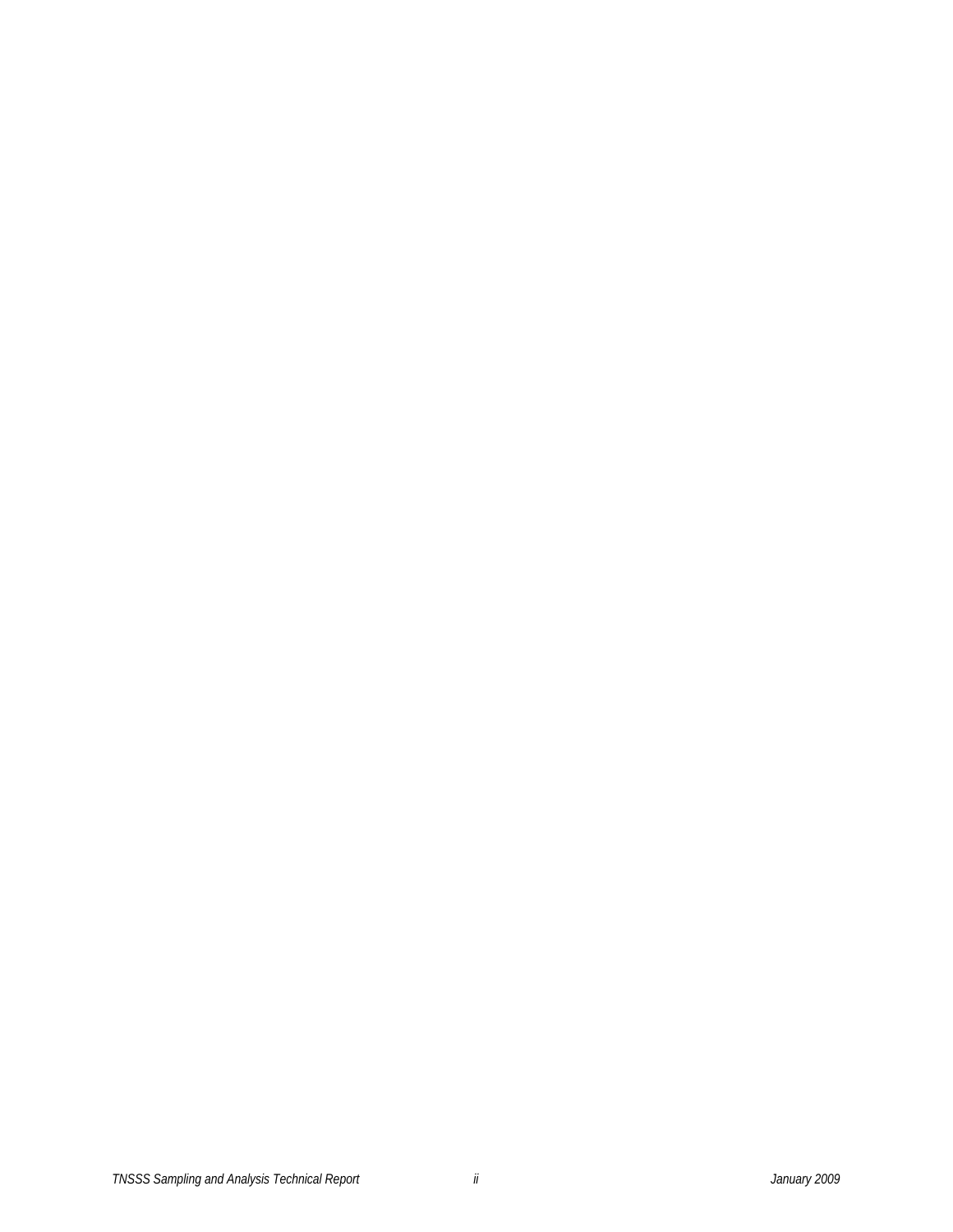## **Table of Contents**

| <b>Executive Summary</b> |                                                                              |  |
|--------------------------|------------------------------------------------------------------------------|--|
|                          |                                                                              |  |
|                          |                                                                              |  |
|                          |                                                                              |  |
|                          |                                                                              |  |
| Section 2                |                                                                              |  |
|                          | 2.1                                                                          |  |
|                          | 2.2                                                                          |  |
|                          | 2.3                                                                          |  |
|                          |                                                                              |  |
| Section 3                |                                                                              |  |
|                          | 3.1                                                                          |  |
|                          | 3.2                                                                          |  |
|                          | 3.3                                                                          |  |
|                          | 3.4                                                                          |  |
|                          | 3.5                                                                          |  |
|                          | 3.6                                                                          |  |
|                          | 3.7                                                                          |  |
|                          | 3.8                                                                          |  |
|                          | 3.9                                                                          |  |
|                          |                                                                              |  |
|                          |                                                                              |  |
| Section 4                |                                                                              |  |
|                          |                                                                              |  |
|                          | 4.2                                                                          |  |
|                          |                                                                              |  |
|                          |                                                                              |  |
|                          |                                                                              |  |
|                          |                                                                              |  |
|                          | 4.4.3 Modified GC/MS Procedures for Semivolatile Organics21                  |  |
|                          |                                                                              |  |
|                          |                                                                              |  |
|                          |                                                                              |  |
|                          |                                                                              |  |
|                          | 4.4.7 Focusing Quality Control on the Survey-specific Analytes of Interest28 |  |
|                          |                                                                              |  |
|                          | 5.1                                                                          |  |
|                          | 5.2                                                                          |  |
|                          | 5.3                                                                          |  |
|                          |                                                                              |  |
|                          |                                                                              |  |
|                          |                                                                              |  |
|                          |                                                                              |  |
|                          |                                                                              |  |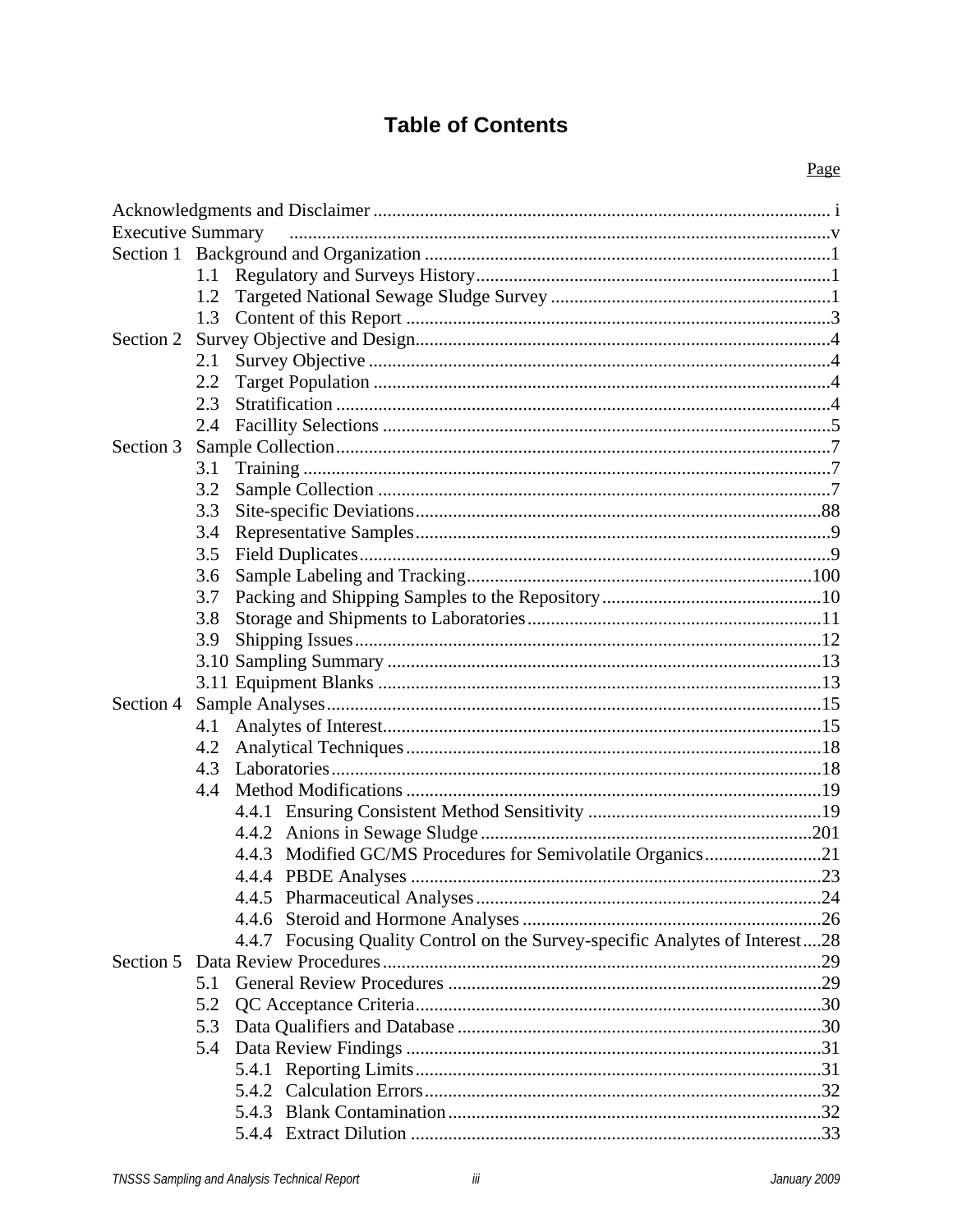|           | 5.5 |                                                                   |  |
|-----------|-----|-------------------------------------------------------------------|--|
| Section 6 |     |                                                                   |  |
|           | 6.1 |                                                                   |  |
|           | 6.2 |                                                                   |  |
|           | 6.3 |                                                                   |  |
|           | 6.4 |                                                                   |  |
|           | 6.5 |                                                                   |  |
|           | 6.6 |                                                                   |  |
|           |     |                                                                   |  |
|           |     |                                                                   |  |
|           |     |                                                                   |  |
|           |     |                                                                   |  |
|           | 6.7 |                                                                   |  |
|           |     | 6.7.1                                                             |  |
|           |     |                                                                   |  |
|           |     |                                                                   |  |
|           |     |                                                                   |  |
|           |     |                                                                   |  |
|           |     |                                                                   |  |
|           |     |                                                                   |  |
|           | 6.8 |                                                                   |  |
|           |     |                                                                   |  |
|           |     |                                                                   |  |
|           |     |                                                                   |  |
|           |     |                                                                   |  |
|           |     |                                                                   |  |
|           |     |                                                                   |  |
|           |     | 6.8.7 Qualification of Sample Results based on MS/MSD Results70   |  |
|           |     | 6.8.8 Labeled Compound Recoveries for Isotope Dilution Methods 71 |  |
|           |     |                                                                   |  |
|           |     |                                                                   |  |
|           |     |                                                                   |  |
|           |     |                                                                   |  |
|           |     |                                                                   |  |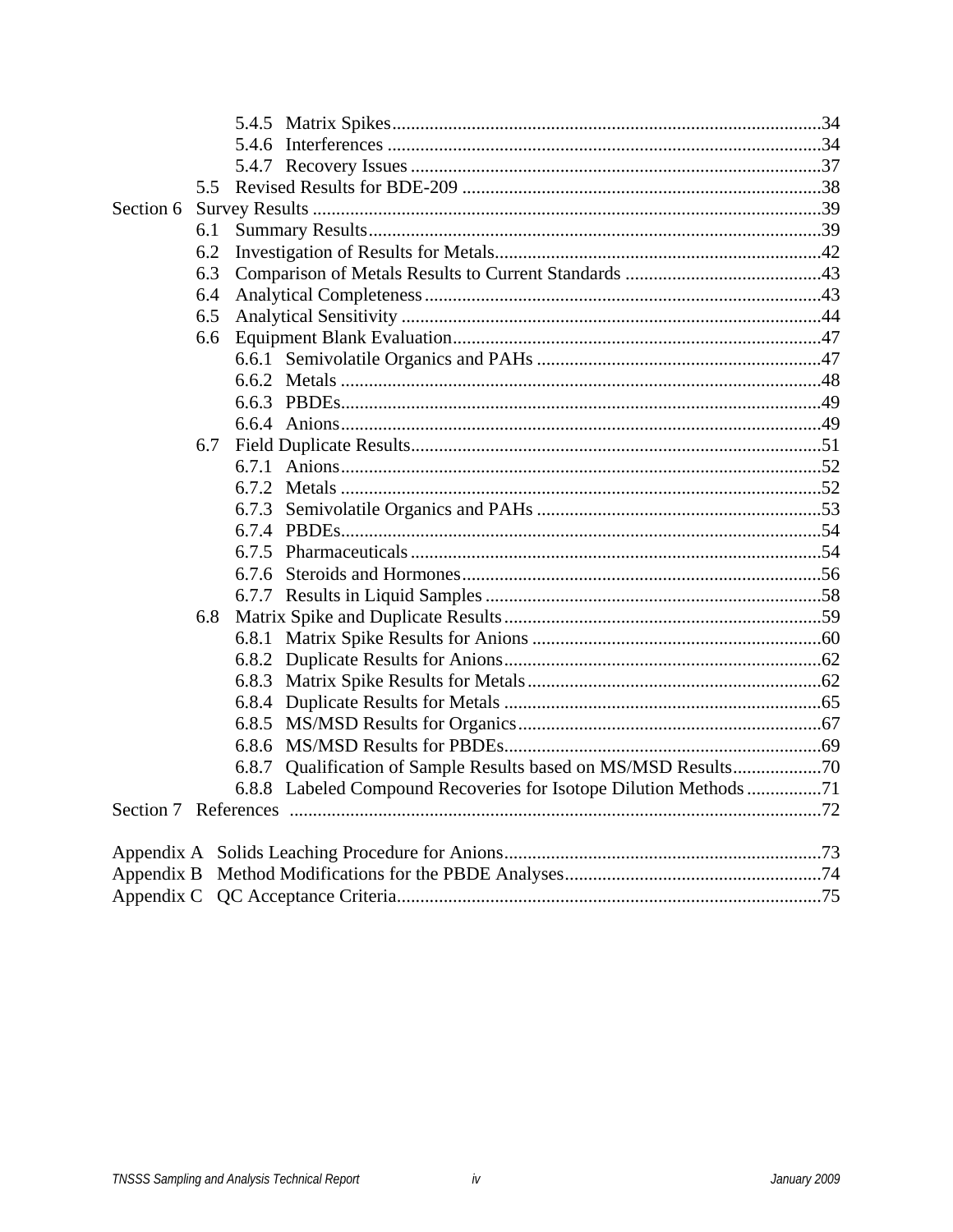### **Executive Summary**

 This Sampling and Analysis Technical Report ("Technical Report") describes the sampling and analysis activities conducted by EPA in support of the Targeted National Sewage Sludge Survey (TNSSS). The TNSSS was designed to: 1) obtain updated occurrence information on nine analytes of potential concern, and 2) obtain occurrence information on a number of contaminants of emerging interest identified by EPA and the National Research Council (NRC). The objective of the survey was to obtain national estimates of the concentrations of these pollutants in sewage sludge for use in assessing if exposures may be occurring and whether those levels may be of concern.

 Final sewage sludge is defined as the liquid, solid, or semi-solid residue generated during the treatment of domestic sewage, receiving secondary treatment or better, in a treatment works, which may include sewage sludge processed to meet land application standards. The publicly owned treatment works (POTWs) included in the survey were selected without consideration of their sewage sludge use or disposal practices.

 For this survey, EPA focused its efforts on POTWs that treat more than one million gallons of wastewater per day (MGD). This group of facilities collectively generates approximately 94 percent of the wastewater flow in the nation. To be eligible for the survey, EPA also required that a POTW be located in the contiguous United States and employ secondary treatment or better. From the 3,337 POTWs that met the criteria, EPA statistically selected 74 facilities in 35 states for the survey and collected biosolids samples from those facilities. Whether the facility recycles the sewage sludge to land or disposes of it via incineration or surface disposal was not a consideration for selecting a facility for inclusion in the survey. By using statistical methods, the concentration measurements can be extrapolated to the entire population of 3,337 POTWs.

 EPA collected samples between August 2006 and March 2007. EPA collected 84 samples of sewage sludge from 74 facilities, one from each of 64 POTWs, as well as two samples at the remaining ten facilities (either because the facility had more than one treatment system and produced two types of final sewage sludge, or for quality assurance purposes. EPA conducted analysis of sewage sludge samples for 145 analytes, including four anions (nitrite/nitrate, fluoride, water-extractable phosphorus), 28 metals, four polycyclic aromatic hydrocarbons, two semi-volatiles, 11 flame retardants, 72 pharmaceuticals, and 25 steroids and hormones.

 The survey used both well-established multi-laboratory validated EPA procedures as well as three analytical methods that were developed or updated for the survey. The two new methods are single-lab validated methods for pharmaceuticals (EPA Method 1694), and steroids and hormones (EPA Method 1698). The updated multi-lab validated method is for flame retardants (EPA Method 1614).

 EPA took steps to ensure that the results were comparable across all of the facilities sampled. The percent solids in the various sewage sludge samples range from 0.14 to 94.9. To ensure comparability of results, all sample results are reported on a dry-weight basis.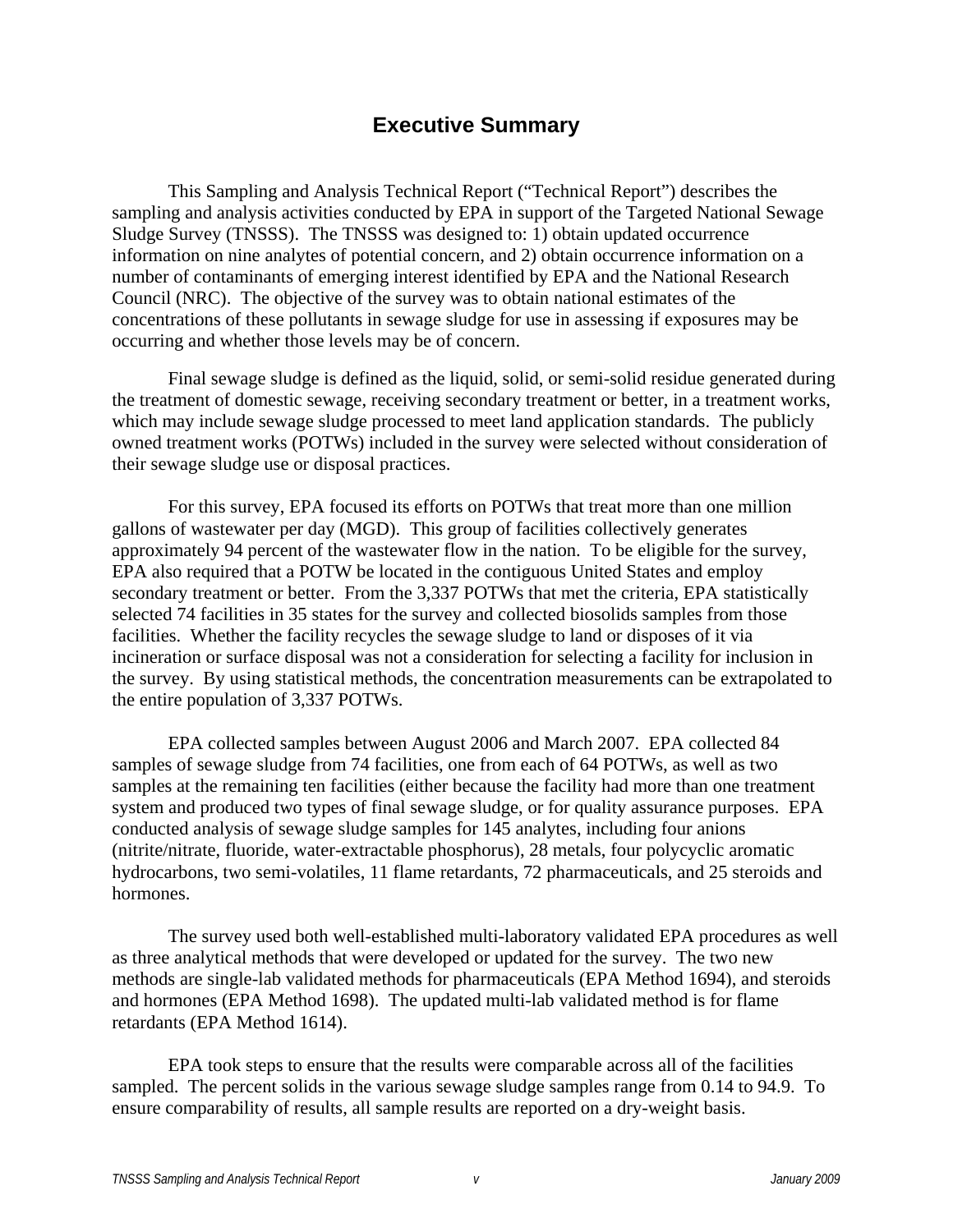EPA subjected all of the analytical results generated by the laboratories to data review procedures. These procedures used review protocols to ensure that the results met EPA's objectives for data quality.

 This Technical Report includes the number of samples in which each analyte was reported, along with minimum and maximum measurements. Reported concentrations and frequency of detects are limited by the sensitivity of the analytical methods used. Some analytes were found in all 84 samples, while others were found in none or only a few of the sewage sludge samples. The minimum concentration is the lowest value reported as present in any sample. EPA did not report a minimum or maximum value for those analytes that were not detected (i.e., a situation that occurred for some of the pharmaceuticals, steroids and hormones). For these situations, EPA used "ND" to indicate that the minimum and maximum values were "not detected." The maximum concentration is the highest value reported as present in any sample.

Briefly, the survey found:

- The four anions were found in every sample.
- 27 metals were found in virtually every sample, with one metal (antimony) found in no less than 72 samples.
- Of the six semivolatile organics and polycyclic aromatic hydrocarbons, four were found in at least 72 samples, one was found in 63 samples, and one was found in 39 samples.
- Of the 72 pharmaceuticals, three (i.e., cyprofloxacin, diphenhydramine, and triclocarban) were found in all 84 samples and nine were found in at least 80 of the samples. However, 15 pharmaceuticals were not found in any sample and 29 were found in fewer than three samples.
- Of the 25 steroids and hormones, three steroids (i.e., campesterol, cholestanol, and coprostanol) were found in all 84 samples and six steroids were found in at least 80 of the samples. One hormone (i.e.,  $17\alpha$ -ethynyl estradiol) was not found in any sample and five hormones were found in fewer than six samples.
- All of the flame retardants except one (BDE-138) were found every sample or all but one sample.

 It is not appropriate to speculate on the significance of the results until a proper evaluation has been completed and reviewed. EPA plans to evaluate the pollutants identified by the survey as being present in sewage sludge. As its first priority, using the survey information, EPA has begun assessing the nine pollutants identified from the 2003 biennial review as needing updated concentration information and molybdenum to determine whether additional action may be necessary. Later this year, EPA expects to initiate evaluations of other pollutants in the survey that may warrant further consideration. The evaluations will depend on the availability of data needed to conduct the evaluations.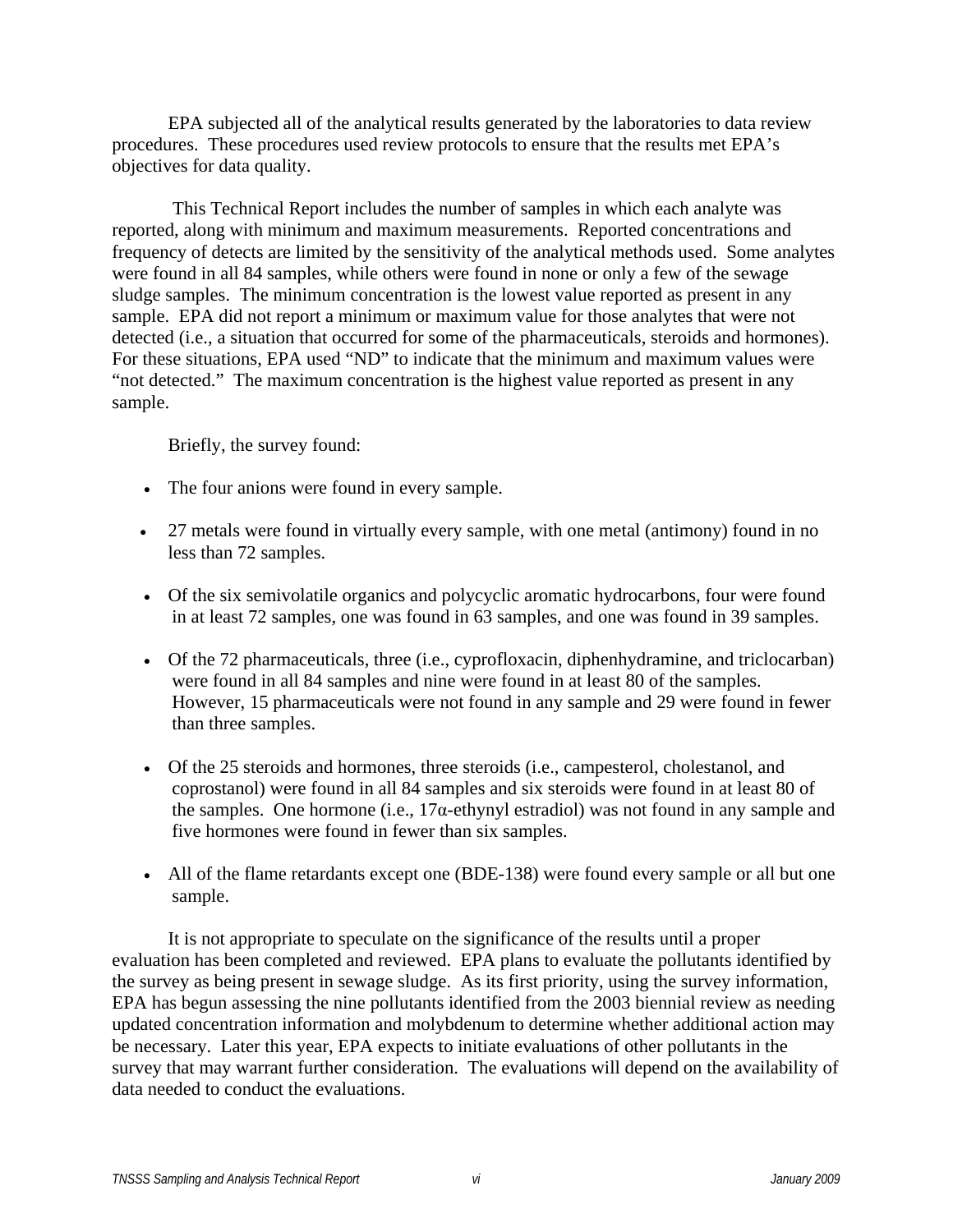## **Section 1 Background and Organization**

#### **1.1 Regulatory and Surveys History**

 Sewage sludge is the solid, semisolid, or liquid organic material that results from the treatment of domestic wastewater by municipal wastewater treatment plants, also known as publicly owned treatment works (POTWs). The U.S. Environmental Protection Agency (EPA) uses the terms sewage sludge and biosolids interchangeably, but others often refer to biosolids as sewage sludge that has had additional processing for land application.

 Section 405(d) of the Clean Water Act (CWA) requires that the EPA establish requirements for the use or disposal of sewage sludge. The Standards for the Use or Disposal of Sewage Sludge are found at Part 503 of Section 40 of the Code of Federal Regulations (40 CFR 503, hereafter simply "Part 503").

These regulations establish numeric limits, management practices, and operational standards to protect public health and the environment. Sewage sludge is typically used by land applying to fertilize crops or reclaim mined lands, or disposed either by landfilling or surface disposing, or by incinerating. States may adopt additional or more stringent regulations for the use or disposal of biosolids.

Additionally, Section 405(d) of the CWA requires EPA to review existing sewage sludge regulations at least every two years (i.e., biennial review). The purpose of such reviews is to identify additional toxic pollutants, and promulgate regulations, if needed, for those pollutants consistent with the requirements set forth in the CWA.

#### **1.2 Targeted National Sewage Sludge Survey**

 The Agency periodically conducts surveys to determine what may be present in sewage sludge. EPA has conducted three previous sewage sludge surveys: 1) a 40-city survey in 1982 to develop information on the fate and effects of priority pollutants in wastewater treatment plants and estimates of pollutant concentrations in sewage sludge; 2) a National Sewage Sludge Survey in 1988-1989 to gather information on sewage sludge use or disposal practices and to obtain updated information on the concentration of over 400 pollutants in the Nation's sewage sludge; and 3) a National Sewage Sludge Survey in 2001 to obtain updated national estimates of dioxins and dioxin-like compounds in sewage sludge managed by land application.

In conducting the 2003 biennial review (68 *FR* 75531), EPA identified 15 analytes that needed further evaluation. EPA subsequently reduced the list of analytes to nine based on a biosolids exposure and hazard assessment. EPA also determined it needed updated concentration data for more refined risk assessment and risk characterization of these nine pollutants (see Table 1).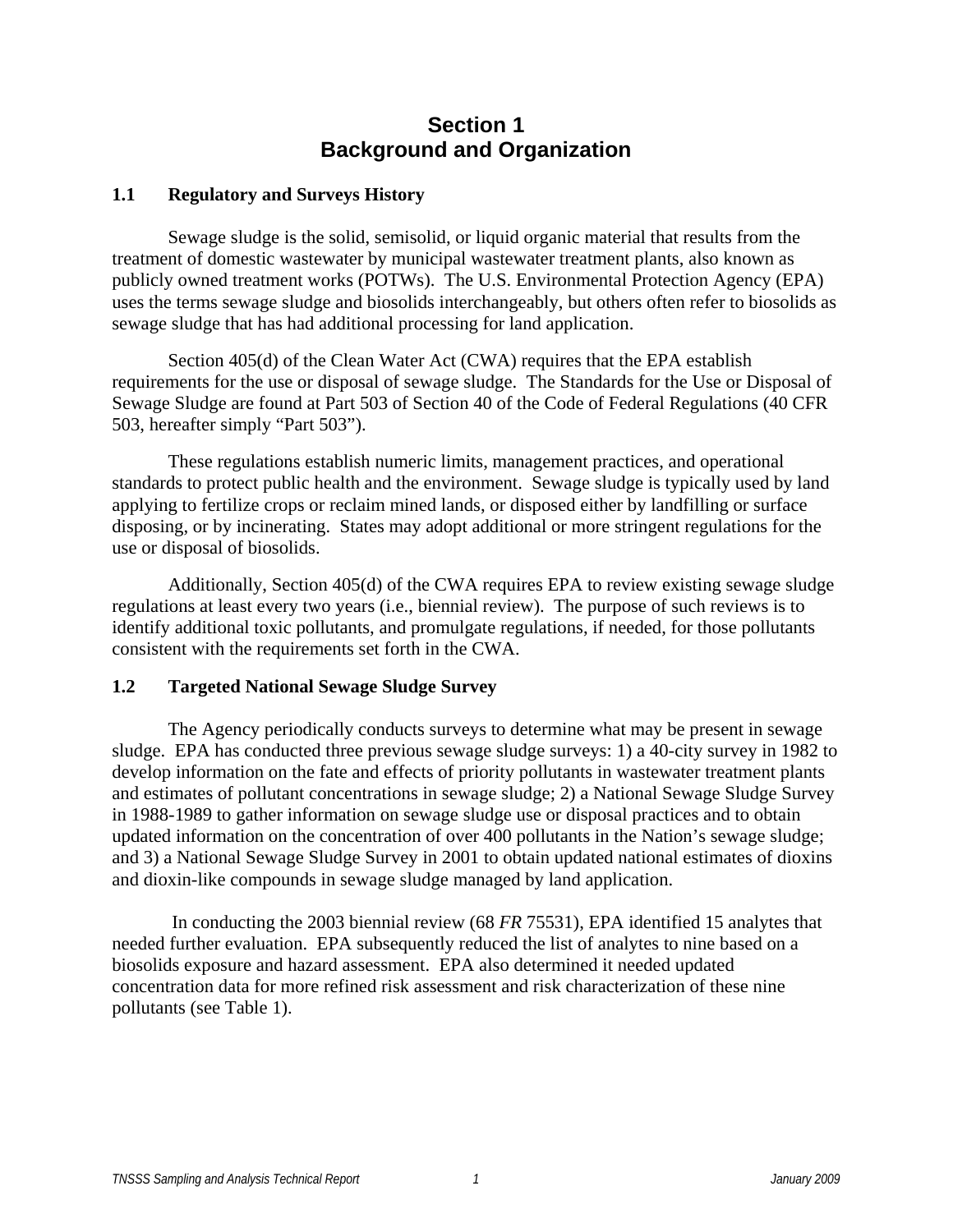| Auunonai miormanon |                      |  |  |
|--------------------|----------------------|--|--|
| <b>Analyte</b>     | <b>Type</b>          |  |  |
| Nitrate            | Anion                |  |  |
| Nitrite            | Anion                |  |  |
| <b>Barium</b>      | Metal                |  |  |
| Beryllium          | Metal                |  |  |
| Manganese          | Metal                |  |  |
| Silver             | Metal                |  |  |
| Fluoranthene       | <b>PAH</b>           |  |  |
| Pyrene             | <b>PAH</b>           |  |  |
| 4-Chloroaniline    | Semivolatile organic |  |  |

#### **Table 1. 2003 Biennial Review Analytes Requiring Additional Information**

Inclusion of pollutants in the TNSSS does not reflect a determination that their presence in sewage sludge adversely affects human health or the environment. Rather, EPA decided that updated or new concentration data were needed to assess exposure and help in evaluating whether levels of these pollutants in sewage sludge present environmental or human health concerns.

 Given the national scope of the survey, EPA expanded the list of analytes to reflect the Agency's interest in collecting concentration data for other pollutants. The expanded list included 24 additional metals that could be analyzed at little extra cost at the same time as the four metals (barium, beryllium, manganese, and silver) included in the list of nine pollutants above; molybdenum because of the Agency's interest in determining the need for a revised numeric standard for it in land-applied biosolids; and other analytes because of their widespread incidence and use, as well as emerging concern. The latter category included:

- benzo(*a*)pyrene (found in coal tar, automobile exhaust fumes, tobacco and wood smoke, charbroiled food, and burnt toast);
- 2-methylnaphthalene (found in nonstructural caulking compounds and sealants, synthetic resins, rubber adhesives, and wall coverings);
- bis (2-ethylhexyl) phthalate (widely used as a plasticizer in manufacturing of items such as cosmetics, toys, tools, and laboratory equipment);
- fluoride (used in topical and systemic therapy for preventing tooth decay, as well as many other uses);
- water-extractable phosphorus (correlated with phosphorus concentration in runoff from soils amended with manure and biosolids and an effective indicator of loss that may contribute to algae buildup in surface waters);
- 11 polybrominated diphenyl ethers (PBDEs). Four of the PBDEs were of most interest because of available human health information that may be useful for future risk evaluation efforts. PBDEs are used as flame retardants in a wide array of products, including building materials, electronics, furnishings, motor vehicles, plastics, polyurethane foams, and textiles; and
- 97 pharmaceuticals, steroids, and hormones because of broader emerging interest in these analytes.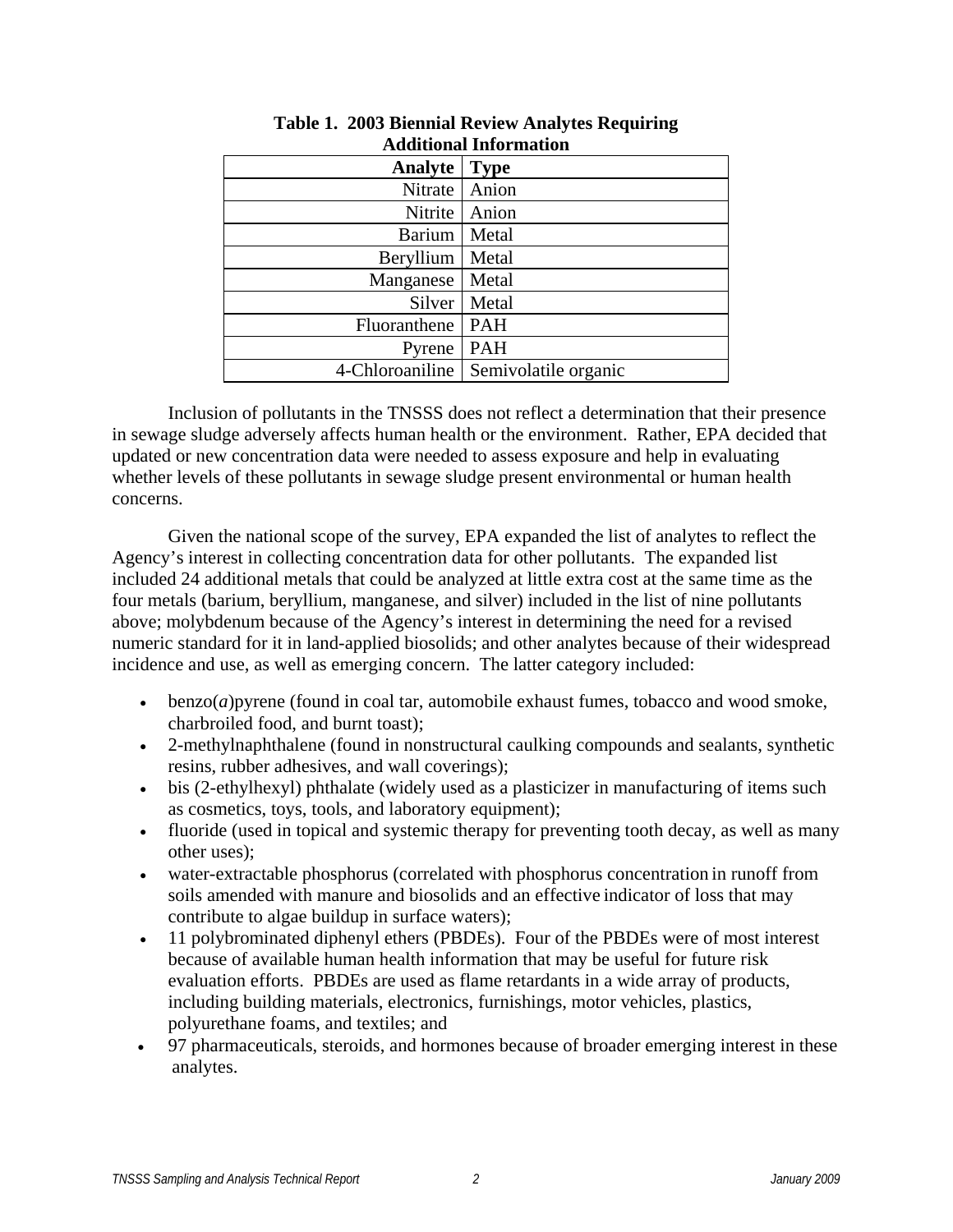EPA began sampling in August 2006, using the procedures described in Section 3, and completed sampling in March 2007. Analyses of survey samples were conducted as described in Section 4.

#### **1.3 Content of this Report**

 This report describes the design, sampling, and analysis activities for the TNSSS. The report addresses the following topics:

- Survey Objective and Design
- Sample Collection
- Sample Analyses
- Data Review Procedures
- Survey Results
- References
- Appendices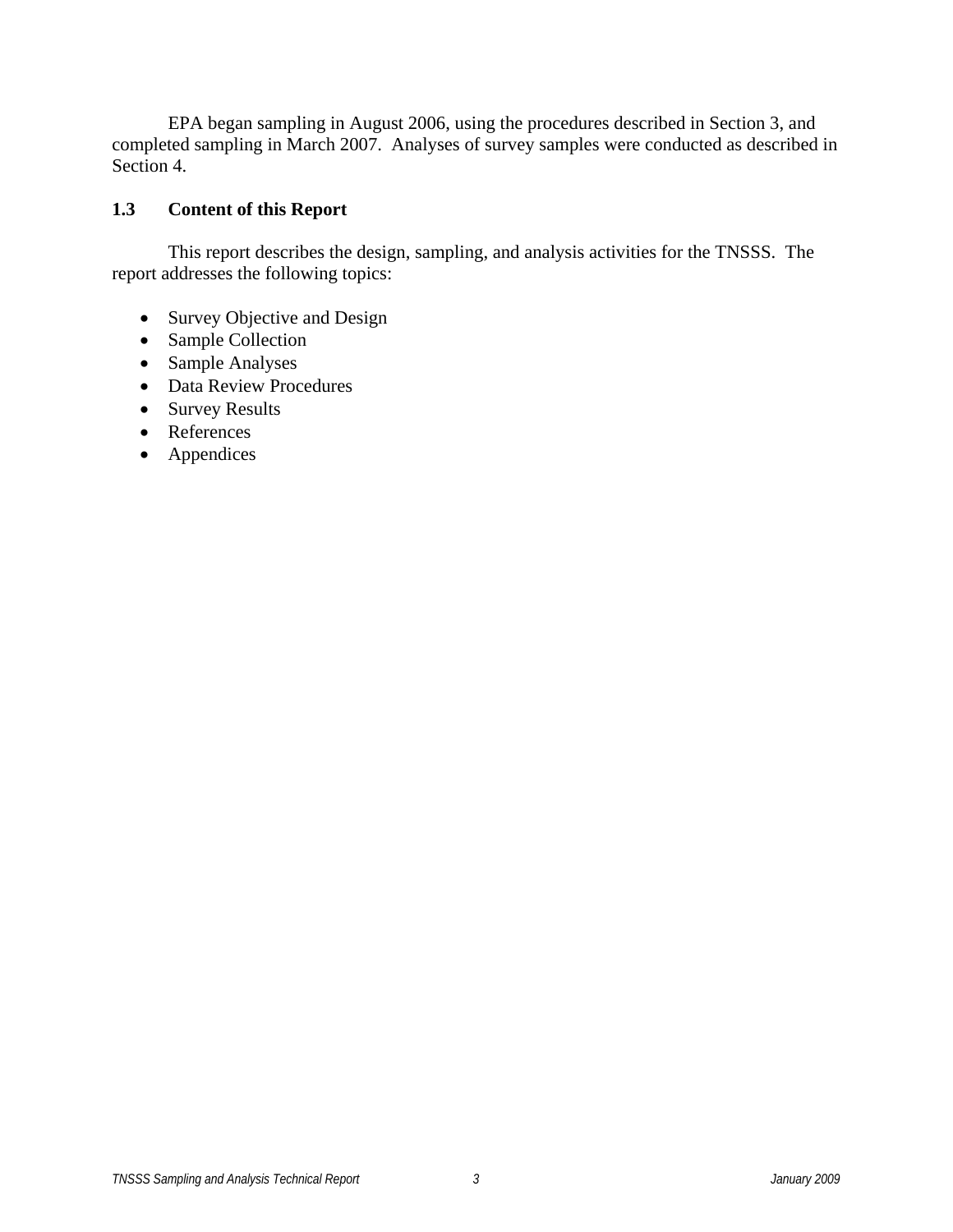## **Section 2 Survey Objective and Design**

#### **2.1 Survey Objective**

 The TNSSS was designed to: 1) obtain updated occurrence information on nine analytes of potential concern, and 2) obtain occurrence information on a number of contaminants of emerging interest identified by EPA and the National Research Council (NRC) that may be present in sewage sludge generated by POTWs.

#### **2.2 Target Population**

 For this survey, EPA focused its efforts on POTWs that treat more than one million gallons of wastewater per day (MGD). This group of facilities collectively generates approximately 94 percent of the wastewater flow in the nation. To be eligible for the survey, EPA also required that a POTW be located in the contiguous United States and employ secondary treatment or better. EPA selected POTWs meeting the criteria from information in the 2004 Clean Water Needs Survey and the 2002 version of the Permit Compliance System. From the 3,337 POTWs that met the criteria in either data source, EPA used a stratified random sampling design to statistically select 74 facilities in 35 states for the survey and collected biosolids samples from those facilities. Whether the facility land applies the sewage sludge or disposes of it via incineration or surface disposal was not a consideration for selecting a facility for inclusion in the survey. By using statistical methods, the concentration measurements can be extrapolated to the entire population of 3,337 POTWs.

#### **2.3 Stratification**

 EPA selected POTWs for inclusion in the survey using a random sampling design stratified for flow. EPA divided the 3,337 facilities in the sample population into three categories, based on their design flow:

- Flow rate of 1 to 10 MGD:
- Flow rate of 10 to 100 MGD; and
- Flow rate of greater than 100 MGD

EPA then selected a proportionate number of POTWs from each of the above stratum at random.

 POTWs with flow rates less than 1 MGD were not included in the survey. However, the combined flows of all such facilities represent less than 6% of the total flow of all POTWs nationwide.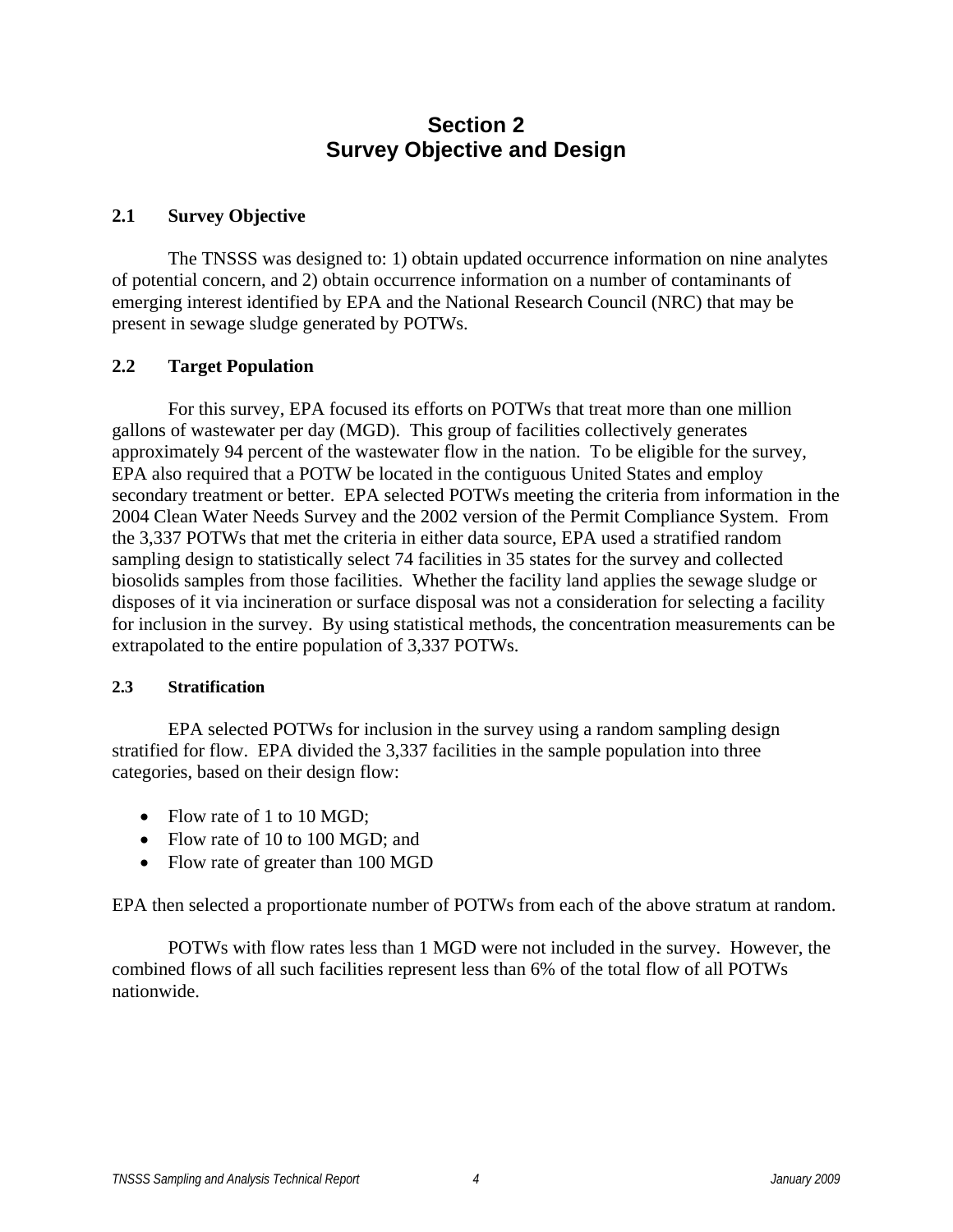#### **2.4 Facility Selections**

 EPA invited 80 POTWs to voluntarily participate in the survey. The initial written invitation was followed by a telephone call. These communications outlined the nature of the survey, the analytes of interest, and the timeframe for completion. EPA also assured each facility that samples sent to the laboratories for analysis would be submitted as "blind" samples, such that the results from any given sample could not be associated with a particular facility.

 These communications identified facilities that did not meet the criteria for POTW selection in the peer-reviewed survey design and outlined above. Some POTWs provided only partial treatment of their wastewater, while others employed wastewater lagoons which do not typically produce sewage sludge, as defined, on a routine basis. Ultimately, EPA eliminated eleven POTWs and found five replacement POTWs. As a result, EPA selected 74 POTWs that met the stated criteria. The rationale for each replacement POTW is included in Table 2.

| <b>Facility Name and Flow Group</b>    | <b>Flow Stratum</b>                                                                        | City                  | $\overline{\mathsf{ST}}$ | <b>Status</b>                                                                                                                                                  |
|----------------------------------------|--------------------------------------------------------------------------------------------|-----------------------|--------------------------|----------------------------------------------------------------------------------------------------------------------------------------------------------------|
| Sugar Creek WWTP                       | 1 < MGD < 10                                                                               | Alexander City        | AL                       | Replacement for Coley Creek; Sugar<br>Creek is on the same system and<br>completes the processing of Coley<br>Creek's partially-treated sewage<br>sludge       |
| Aldridge Creek WWTP                    | 1 < MGD < 10                                                                               | Huntsville            | <b>AL</b>                | Original selection                                                                                                                                             |
| Phoenix WWTP                           | $10$ <mgd <100<="" td=""><td>Phoenix</td><td>AZ</td><td>Original selection</td></mgd>      | Phoenix               | AZ                       | Original selection                                                                                                                                             |
| <b>Valley Sanitary District STP</b>    | 1 < MGD < 10                                                                               | Indio                 | CA                       | Original selection                                                                                                                                             |
| San Francisco                          | > 100 MGD                                                                                  | San Francisco         | CА                       | Original selection                                                                                                                                             |
| El Estero WWTP                         | 1 < MGD < 10                                                                               | Santa Barbara         | CA                       | Original selection                                                                                                                                             |
| Santa Rosa                             | 1 < MGD < 10                                                                               | Santa Rosa            | CA                       | Original selection                                                                                                                                             |
| Stockton Water Quality Plant           | > 100 MGD                                                                                  | Stockton              | СA                       | Original selection                                                                                                                                             |
| Los Angeles County Sanitation District | 10 <mgd <100<="" td=""><td>Whittier</td><td>CA</td><td>Original selection</td></mgd>       | Whittier              | CA                       | Original selection                                                                                                                                             |
| <b>Boulder WWTP</b>                    | 1 < MGD < 10                                                                               | <b>Boulder</b>        | CO                       | Original selection                                                                                                                                             |
| South Windsor                          | 1 < MGD < 10                                                                               | South Windsor         | СT                       | Original selection                                                                                                                                             |
| Three Oaks WWTF                        | 1 < MGD < 10                                                                               | Estero                | <b>FL</b>                | Original selection                                                                                                                                             |
| Orange County Northwest WRF            | 1 < MGD < 10                                                                               | Orlando               | <b>FL</b>                | Original selection                                                                                                                                             |
| Tampa                                  | 1 < MGD < 10                                                                               | Tampa                 | <b>FL</b>                | Original selection                                                                                                                                             |
| Albany                                 | 10 <mgd <100<="" td=""><td>Albany</td><td>GA</td><td>Original selection</td></mgd>         | Albany                | GA                       | Original selection                                                                                                                                             |
| <b>Americus-Mill Creek</b>             | 1 < MGD < 10                                                                               | Americus              | <b>GA</b>                | Original selection                                                                                                                                             |
| Boone STP                              | 1 < MGD < 10                                                                               | Boone                 | IA                       | Original selection                                                                                                                                             |
| <b>Calumet Water Reclamation Plant</b> | > 100 MGD                                                                                  | Chicago               | IL                       | Replacement for MWRDGC North Side<br>WWTP; Calumet is on the same<br>system and completes the processing<br>of North Side's partially-treated<br>sewage sludge |
| Plainfield WWTP                        | 1 < MGD < 10                                                                               | Plainfield            | IL                       | Original selection                                                                                                                                             |
| Lake County DPW, New Century STP       | 1 < MGD < 10                                                                               | Vernon Hills          | IL                       | Original selection                                                                                                                                             |
| Dupage County-Knollwood STP            | 1 < MGD < 10                                                                               | Wheaton               | IL                       | Original selection                                                                                                                                             |
| <b>Blucher Poole WWTP</b>              | 1 < MGD < 10                                                                               | Bloomington           | IN                       | Original selection                                                                                                                                             |
| William Ross Edwin WWTP                | 10 <mgd<100< td=""><td>Richmond</td><td>IN</td><td>Original selection</td></mgd<100<>      | Richmond              | IN                       | Original selection                                                                                                                                             |
| Parsons                                | 1 < MGD < 10                                                                               | Parsons               | KS                       | Original selection                                                                                                                                             |
| Topeka                                 | 10 <mgd<100< td=""><td>Topeka</td><td><b>KS</b></td><td>Original selection</td></mgd<100<> | Topeka                | <b>KS</b>                | Original selection                                                                                                                                             |
| Mayfield WWTP                          | 1 < MGD < 10                                                                               | Mayfield              | KY                       | Original selection                                                                                                                                             |
| Eunice                                 | 1 < MGD < 10                                                                               | Eunice                | LA                       | Original selection                                                                                                                                             |
| Jefferson Parish East Bank WWTP        | 1 < MGD < 10                                                                               | Marrero               | LA                       | Original selection                                                                                                                                             |
| Nantucket                              | 1 < MGD < 10                                                                               | Nantucket             | МA                       | Original selection                                                                                                                                             |
| Salisbury                              | 1 < MGD < 10                                                                               | Salisbury             | <b>MD</b>                | Original selection                                                                                                                                             |
| <b>Mechanic Falls Treatment Plant</b>  | 1 < MGD < 10                                                                               | <b>Mechanic Falls</b> | <b>ME</b>                | Original selection                                                                                                                                             |
| Benton Harbor-St. Joseph WWTP          | 1 <mgd <10<="" td=""><td>St. Joseph</td><td>MI</td><td>Original selection</td></mgd>       | St. Joseph            | MI                       | Original selection                                                                                                                                             |
| Wixom WTP                              | 1 < MGD < 10                                                                               | Wixom                 | MI                       | Original selection                                                                                                                                             |
| Festus Crystal City STP                | 1 < MGD < 10                                                                               | <b>Crystal City</b>   | <b>MO</b>                | Original selection                                                                                                                                             |
| Elizabeth City WWTP                    | 1 < MGD < 10                                                                               | Elizabeth City        | <b>NC</b>                | Original selection                                                                                                                                             |
| Hillsborough WWTP                      | 1 < MGD < 10                                                                               | Hillsborough          | <b>NC</b>                | Original selection                                                                                                                                             |

**Table 2. POTWs Selected for Sampling**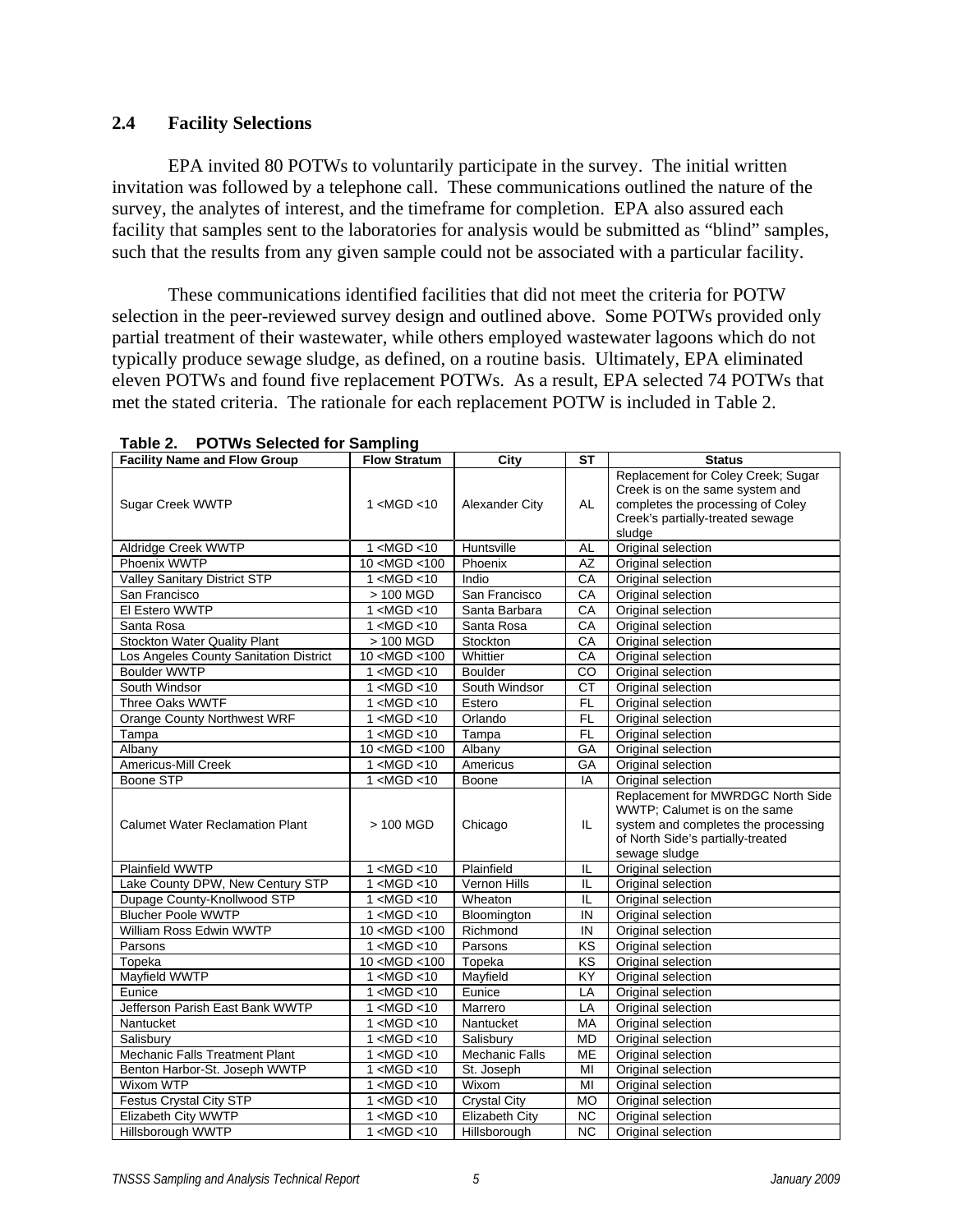| <b>Facility Name and Flow Group</b>                                | <b>Flow Stratum</b>                                                                                                                           | City                      | SТ                     | <b>Status</b>                                                                                                                                           |
|--------------------------------------------------------------------|-----------------------------------------------------------------------------------------------------------------------------------------------|---------------------------|------------------------|---------------------------------------------------------------------------------------------------------------------------------------------------------|
| <b>Beatrice</b>                                                    | 1 < MGD < 10                                                                                                                                  | <b>Beatrice</b>           | <b>NE</b>              | Original selection                                                                                                                                      |
| Wildwood Lower WTF                                                 | 10 <mgd <100<="" td=""><td>Cape May Court</td><td>NJ</td><td>Original selection</td></mgd>                                                    | Cape May Court            | NJ                     | Original selection                                                                                                                                      |
|                                                                    |                                                                                                                                               | House                     |                        |                                                                                                                                                         |
| Middlesex County Utility Authority WRC                             | > 100 MGD                                                                                                                                     | Sayreville                | <b>NJ</b>              | Original selection                                                                                                                                      |
| Verona TWP DPW                                                     | 1 < MGD < 10                                                                                                                                  | Verona                    | <b>NJ</b>              | Original selection                                                                                                                                      |
| <b>Buffalo</b>                                                     | > 100 MGD                                                                                                                                     | <b>Buffalo</b>            | <b>NY</b>              | Original selection                                                                                                                                      |
| Canajoharie WWTP                                                   | 1 < MGD < 10                                                                                                                                  | Canajoharie               | <b>NY</b>              | Original selection                                                                                                                                      |
| Geneva A-C Marsh Creek STP                                         | 1 < MGD < 10                                                                                                                                  | Geneva                    | <b>NY</b>              | Original selection                                                                                                                                      |
| NYC DEP - Jamaica WPCP                                             | $10$ <mgd <100<="" td=""><td>New York City</td><td><b>NY</b></td><td>Original selection</td></mgd>                                            | New York City             | <b>NY</b>              | Original selection                                                                                                                                      |
| North Tonawanda STP                                                | 1 <mgd <10<="" td=""><td><b>North</b><br/>Tonawanda</td><td>NΥ</td><td>Original selection</td></mgd>                                          | <b>North</b><br>Tonawanda | NΥ                     | Original selection                                                                                                                                      |
| <b>Clermont County Commissioners</b>                               | 1 <mgd <10<="" td=""><td>Batavia</td><td>OH</td><td>Original selection</td></mgd>                                                             | Batavia                   | OH                     | Original selection                                                                                                                                      |
| Bedford                                                            | 1 < MGD < 10                                                                                                                                  | Bedford                   | OН                     | Original selection                                                                                                                                      |
| Metropolitan Sewer District Little Miami<br><b>WWTP</b>            | 10 <mgd <100<="" td=""><td>Cincinnati</td><td>OH</td><td>Original selection</td></mgd>                                                        | Cincinnati                | OH                     | Original selection                                                                                                                                      |
| Northeast Ohio Regional Sewerage<br><b>District Southerly WWTP</b> | > 100 MGD                                                                                                                                     | Cleveland                 | OH                     | Replacement for Easterly; Southerly is<br>on the same system and completes<br>the processing of Easterly's partially-<br>treated sewage sludge          |
| Delaware County Alum Creek WWTP                                    | $\overline{1}$ <mgd <10<="" td=""><td>Delaware</td><td>OH</td><td>Original selection</td></mgd>                                               | Delaware                  | OH                     | Original selection                                                                                                                                      |
| Mingo Junction STP                                                 | 1 < MGD < 10                                                                                                                                  | Mingo Junction            | OH                     | Original selection                                                                                                                                      |
| Duncan Public Utilities Authority                                  | 1 < MGD < 10                                                                                                                                  | Duncan                    | OK                     | Original selection                                                                                                                                      |
| City of Klamath Falls WWTF                                         | 1 < MGD < 10                                                                                                                                  | <b>Klamath Falls</b>      | <b>OR</b>              | Replacement for South Suburban                                                                                                                          |
| Western Westmoreland Municipal<br>Authority                        | 1 <mgd <10<="" td=""><td>Irwin</td><td><b>PA</b></td><td>Original selection</td></mgd>                                                        | Irwin                     | <b>PA</b>              | Original selection                                                                                                                                      |
| Allegheny County Sanitary Authority                                | 1 < MGD < 10                                                                                                                                  | Pittsburgh                | PA                     | Original selection                                                                                                                                      |
| <b>Greater Pottsville Area Sewer Authority</b>                     | 1 < MGD < 10                                                                                                                                  | Pottsville                | PA                     | Original selection                                                                                                                                      |
| Punxsutawnev                                                       | 1 <mgd <10<="" td=""><td>Punxsutawney</td><td>PA</td><td>Original selection</td></mgd>                                                        | Punxsutawney              | PA                     | Original selection                                                                                                                                      |
| South Kingstown WWTF                                               | 1 < MGD < 10                                                                                                                                  | Narragansett              | <b>RI</b>              | Original selection                                                                                                                                      |
| Plum Island WWTP                                                   | 10 < MGD < 100                                                                                                                                | Charleston                | SC                     | Original selection                                                                                                                                      |
| Lawson Fork WTP                                                    | 1 < MGD < 10                                                                                                                                  | Spartanburg               | SC                     | Original selection                                                                                                                                      |
| Elizabethton                                                       | 1 < MGD < 10                                                                                                                                  | Elizabethton              | ΤN                     | Original selection                                                                                                                                      |
| Amarillo                                                           | 10 <mgd <100<="" td=""><td>Amarillo</td><td><b>TX</b></td><td>Original selection</td></mgd>                                                   | Amarillo                  | <b>TX</b>              | Original selection                                                                                                                                      |
| Dallas Southside WWTP                                              | > 100 MGD                                                                                                                                     | Dallas                    | <b>TX</b>              | Replacement for Dallas Central;<br>Southside is on the same system and<br>completes the processing of Dallas<br>Central partially-treated sewage sludge |
| Trinity River Authority of Texas                                   | 1 < MGD < 10                                                                                                                                  | <b>Ellis County</b>       | <b>TX</b>              | Original selection                                                                                                                                      |
| Fredericksburg                                                     | 1 < MGD < 10                                                                                                                                  | Fredericksburg            | <b>TX</b>              | Original selection                                                                                                                                      |
| Odo J. Riedel Regional WWTP                                        | 1 < MGD < 10                                                                                                                                  | Schertz                   | <b>TX</b>              | Original selection                                                                                                                                      |
| Wagner Creek WWTP                                                  | 1 < MGD < 10                                                                                                                                  | Texarkana                 | TX                     | Original selection                                                                                                                                      |
| <b>Tyler Southside WTP</b>                                         | 1 < MGD < 10                                                                                                                                  | Tyler                     | <b>TX</b>              | Original selection                                                                                                                                      |
| Spanish Fork City Corporation                                      | 1 <mgd<10< td=""><td>Spanish Fork</td><td>UT</td><td>Original selection</td></mgd<10<>                                                        | Spanish Fork              | UT                     | Original selection                                                                                                                                      |
| <b>Buena Vista</b>                                                 | 1 < MGD < 10                                                                                                                                  | <b>Buena Vista</b>        | VA                     | Original selection                                                                                                                                      |
| Everett City SVC Center MVD                                        | 10 <mgd <100<="" td=""><td>Everett</td><td><b>WA</b></td><td>Original selection; lagoon was sampled<br/>during dredging operations</td></mgd> | Everett                   | <b>WA</b>              | Original selection; lagoon was sampled<br>during dredging operations                                                                                    |
| Beaver Dam                                                         | 1 < MGD < 10                                                                                                                                  | Beaver Dam                | WI                     | Original selection                                                                                                                                      |
| <b>Elkins WWTP</b>                                                 | 1 < MGD < 10                                                                                                                                  | <b>Elkins</b>             | WV                     | Original selection                                                                                                                                      |
| Huntington                                                         | 10 < MGD < 100                                                                                                                                | Huntington                | WV                     | Original selection                                                                                                                                      |
| Facilities originally selected but not sampled                     |                                                                                                                                               |                           |                        |                                                                                                                                                         |
| Coley Creek WWTP                                                   |                                                                                                                                               | Alexander City            | <b>AL</b>              | Partial treatment - replaced by Sugar<br>Creek                                                                                                          |
| City of Peoria, Beardsley WWTF                                     |                                                                                                                                               | Peoria                    | AZ                     | Partial treatment - dropped                                                                                                                             |
| Osceola                                                            |                                                                                                                                               | Osceola                   | AR                     | Lagoon - dropped                                                                                                                                        |
| Red Bluff WWTP                                                     |                                                                                                                                               | <b>Red Bluff</b>          | СA                     | Lagoon - dropped                                                                                                                                        |
| <b>MWRDGC North Side WRP</b>                                       |                                                                                                                                               | Chicago                   | IL                     | Partial treatment - replaced by<br>Calumet                                                                                                              |
| <b>Water Valley</b>                                                |                                                                                                                                               | <b>Water Valley</b>       | <b>MS</b>              | Lagoon - dropped                                                                                                                                        |
| Northeast Ohio Regional S D Easterly<br><b>WWTP</b>                |                                                                                                                                               | Cleveland                 | OH                     | Partial treatment - replaced by<br>Southerly                                                                                                            |
| South Suburban Sanitary District                                   |                                                                                                                                               | Klamath Falls             | OR.                    | Lagoon - replaced by City of Klamath<br>Falls                                                                                                           |
| Saluda                                                             |                                                                                                                                               | Hampton                   | SC                     | Lagoon - dropped                                                                                                                                        |
|                                                                    |                                                                                                                                               |                           |                        | Partial treatment - replaced by                                                                                                                         |
| Dallas Central WWTP<br>Moses Lake WWTP                             |                                                                                                                                               | Dallas<br>Moses Lake      | <b>TX</b><br><b>WA</b> | Southside<br>Lagoon - dropped                                                                                                                           |
|                                                                    |                                                                                                                                               |                           |                        |                                                                                                                                                         |

**Table 2. POTWs Selected for Sampling**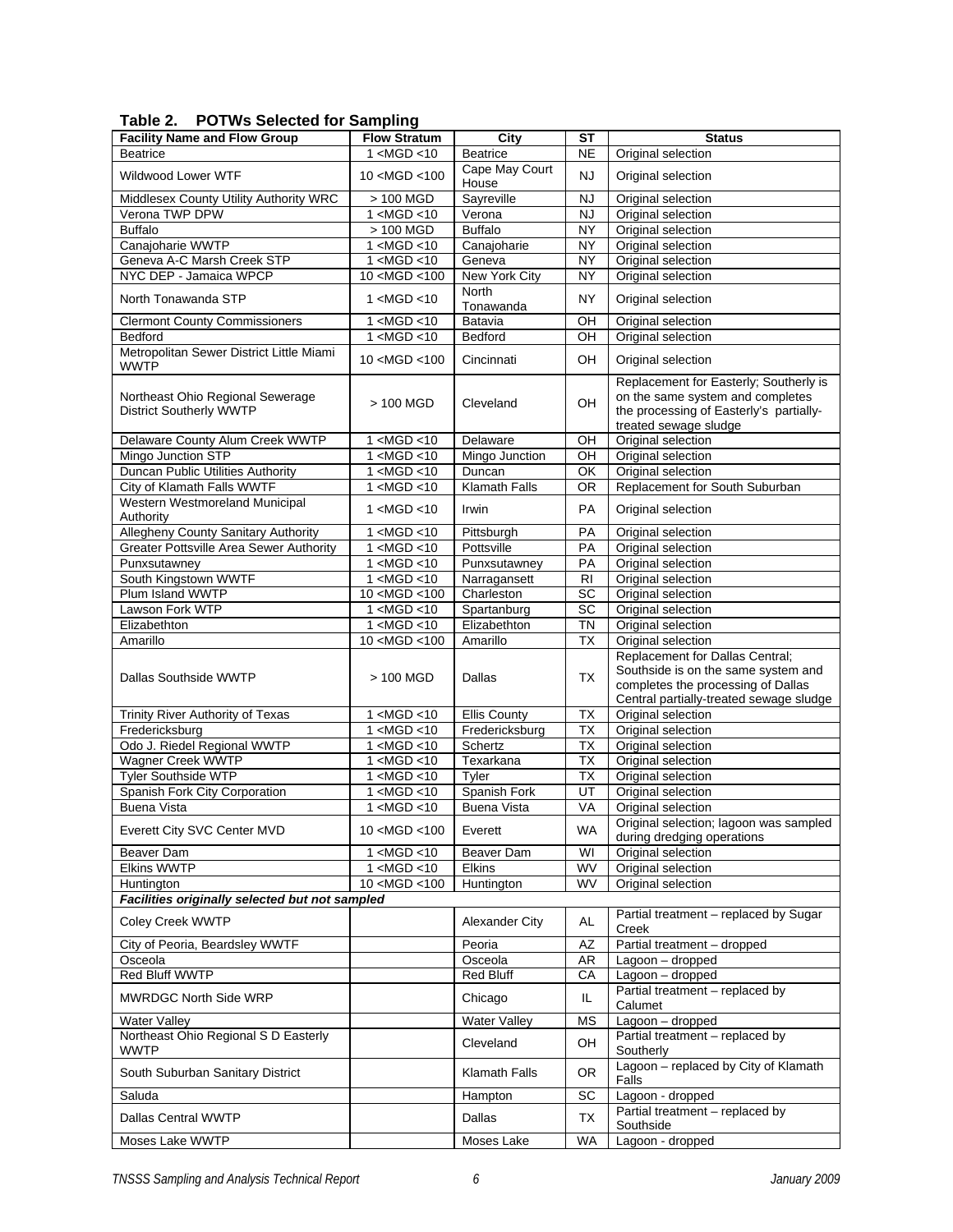## **Section 3 Sample Collection**

EPA collected samples of the final treated sewage sludge at each of the 74 POTWs that ultimately participated in the TNSSS. EPA developed a sampling and analysis plan that was peer-reviewed and describes the sample collection procedures in detail. EPA revised the plan periodically during the survey to address the changing list of facilities and to add updated contact information for the laboratories that performed the analyses. As noted in Section 1.2, EPA sampled between August 2006 and March 2007.

#### **3.1 Training**

 Prior to the start of sampling, the biosolids samplers were trained by the contractor. The contractor, with assistance from the Alexandria Sanitation Authority, Alexandria, VA, provided the samplers with instructions on sampling techniques, sample point selection, required paperwork, sample packing, and shipping techniques. The samplers also toured the Alexandria Sanitation Authority to become familiar with typical sewage treatment processes. The tour included demonstrations and hands-on training in the collection of sewage sludge. Demonstrations included how to collect a range of samples, from liquid to dewatered sewage sludge.

#### **3.2 Sample Collection**

 EPA began the sample collection process by identifying the number and nature of the types of sewage sludge produced at each facility. This effort took place during telephone conversations with the plant staff well in advance of sampling. Details were confirmed with plant staff upon gaining access to the final treated sewage sludge. Access to the treated sewage sludge was generally not difficult. However, in several instances, the samplers worked with plant staff to obtain samples from difficult locations where there might be safety concerns. Two facilities required that their personnel collect the actual samples. These instances are described in Section 3.3.

 Grab samples were collected using sampling equipment appropriate to the type of sewage sludge (liquid or solid) and the analytes of interest. To avoid or minimize contamination from sampling equipment, plastic equipment was used to collect samples for analyses of metals and anions, and stainless steel equipment was used to collect samples for analyses of all the organics.

 Liquid samples were collected as free-flowing materials from storage tanks, transfer lines, taps, and hoses. After purging any lines used to collect samples, liquid samples were collected directly into the final sample containers shown in Table 3. Where possible, plant staff turned on mixing equipment in any storage tanks prior to sampling so that the collected liquids were representative of the bulk sewage sludge.

Solid samples included dewatered sewage sludge. These samples were collected from a belt press, filter press, drying bed, centrifuge, compost pile, or other source on site. The sampler collected small grab samples from multiple areas of any large piles, or multiple grabs from any continuous processes (e.g., belt press). Small grabs were composited in a large pre-cleaned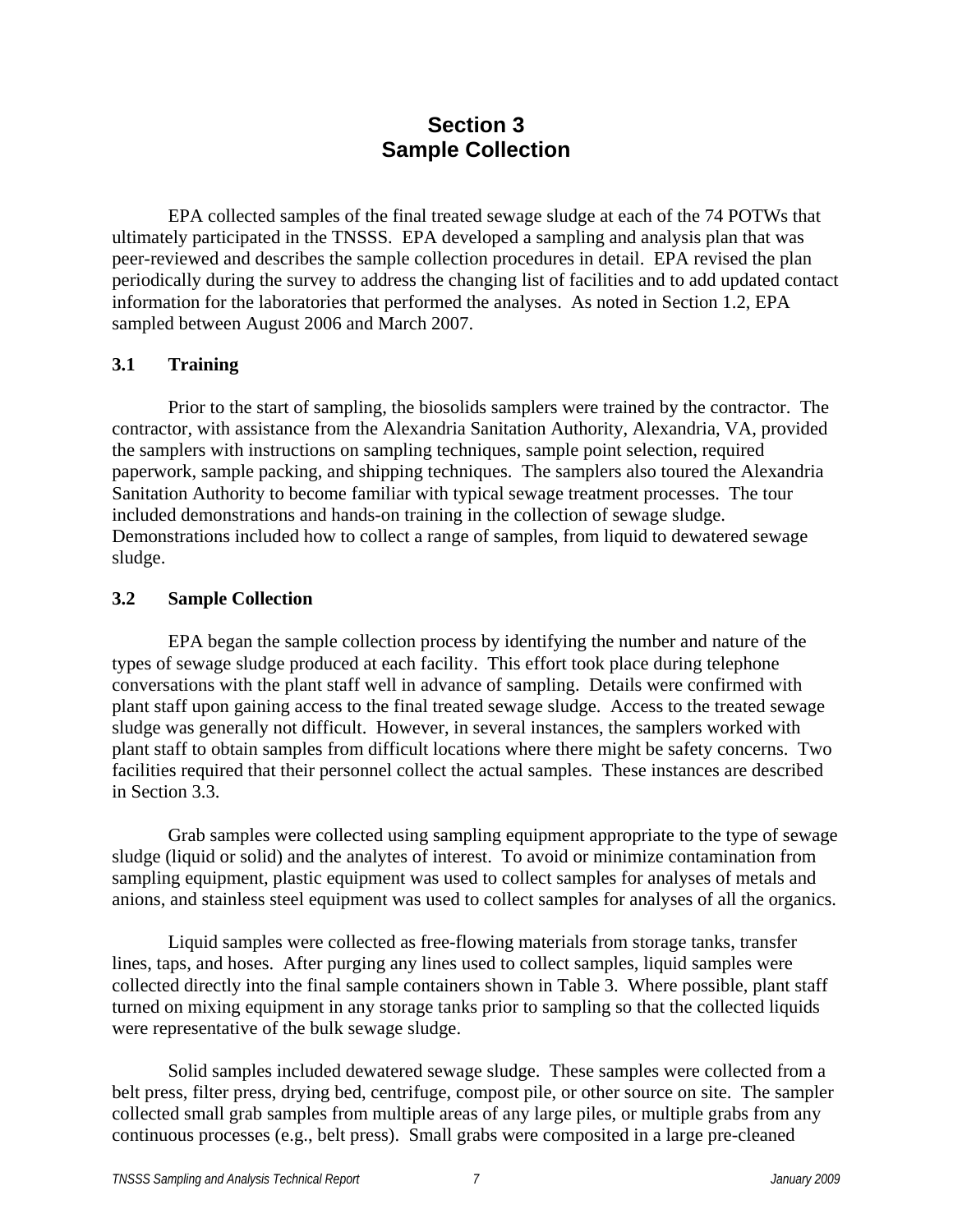container of appropriate construction, mixed well, and the mixed sample was transferred into the final sample containers (see Table 3). Several kilograms of material were collected for each type of treated sewage sludge and mixed. Any mixed material that remained after all the sample containers were filled was returned to the sewage sludge process for disposal.

 Grabs of solid samples for anions and metals analyses were collected with a large precleaned plastic serving spoon and mixed in a pre-cleaned plastic wastebasket. Grab solid samples for organics analyses were collected using a pre-cleaned stainless steel scoop and mixed in a pre-cleaned stainless steel bowl (8 to 12 quarts). Separate sampling equipment was used for each facility and all equipment was cleaned prior to shipment to the facility.

 Sample containers were purchased from commercial suppliers who provided certificates of analysis for common contaminants of interest (e.g., metals, semivolatile organics, pesticides, PCBs). The cleaning procedures applied by the vendors were presumed to be sufficient for the other analytes in the survey for which routine testing by the vendor was not performed. At least two containers of each type were used to prepare equipment blanks as an overall check on possible contamination (see the discussion of equipment blanks later in Section 3.11). Both the high density polyethylene (HDPE) and glass containers were wide-mouth designs, sealed with screw caps containing a polytetrafluorothylene (PTFE) lid liner.

| <b>Analysis Fraction</b>                                                                          | <b>Solid Sample Container</b>                             | <b>Liquid Sample Container</b>                             |
|---------------------------------------------------------------------------------------------------|-----------------------------------------------------------|------------------------------------------------------------|
| Metals                                                                                            | 500-mL wide-mouth HDPE                                    | 500-mL wide-mouth HDPE                                     |
| Polycyclic Aromatic Hydrocarbons (PAHs)<br>and Semivolatiles (as one analytical<br>fraction)      | 500-mL wide-mouth glass                                   | 1000-mL wide-mouth glass                                   |
| <b>Inorganic Anions</b>                                                                           | 500-mL wide-mouth HDPE                                    | 500-mL wide-mouth HDPE                                     |
| Polybrominated Diphenyl Ether<br>Congeners                                                        | 500-mL wide-mouth glass                                   | 1000-mL wide-mouth glass                                   |
| Antibiotics and Drugs                                                                             | 500-mL wide-mouth glass                                   | 1000-mL wide-mouth glass                                   |
| <b>Steroids and Hormones</b>                                                                      | 500-mL wide-mouth glass                                   | 1000-mL wide-mouth glass                                   |
| Archive Samples - for use in the event of<br>breakage, lab accident, or for future EPA<br>studies | 2 500-mL wide-mouth HDPE and<br>4 500-mL wide-mouth glass | 2 500-mL wide-mouth HDPE and<br>4 1000-mL wide-mouth glass |
| <b>Total Containers per Sampling Point</b>                                                        | 12                                                        | 12                                                         |

**Table 3. Sample Containers for Solid and Liquid Sewage Sludge, by Analysis Fraction** 

#### **3.3 Site-specific Deviations**

 Site-specific conditions at two facilities required modifications to the equipment protocols. At one facility, the sewage sludge was discharged from a two-story tower with a belt press directly into a dump truck parked below. Access to the bed of the truck was not practical, even if the discharge was stopped temporarily. Therefore, the staff at this facility routinely collected samples in a polyethylene container mounted on the end of a length of PVC pipe. In the presence of the EPA-contractor sampler, the facility staff inserted the device into the discharge from an opening in the tower, collected a small grab sample, and pulled the device back through the opening. Successive grab samples were collected through that opening and quickly placed into either the stainless steel or plastic compositing containers held by the EPAcontactor sampler. The sampler carried the containers down from the tower, mixed the samples in the compositing containers as described above, and then placed the samples into the appropriate final containers. The total contact time of each grab sample with the polyethylene sampling device was on the order of 30 seconds.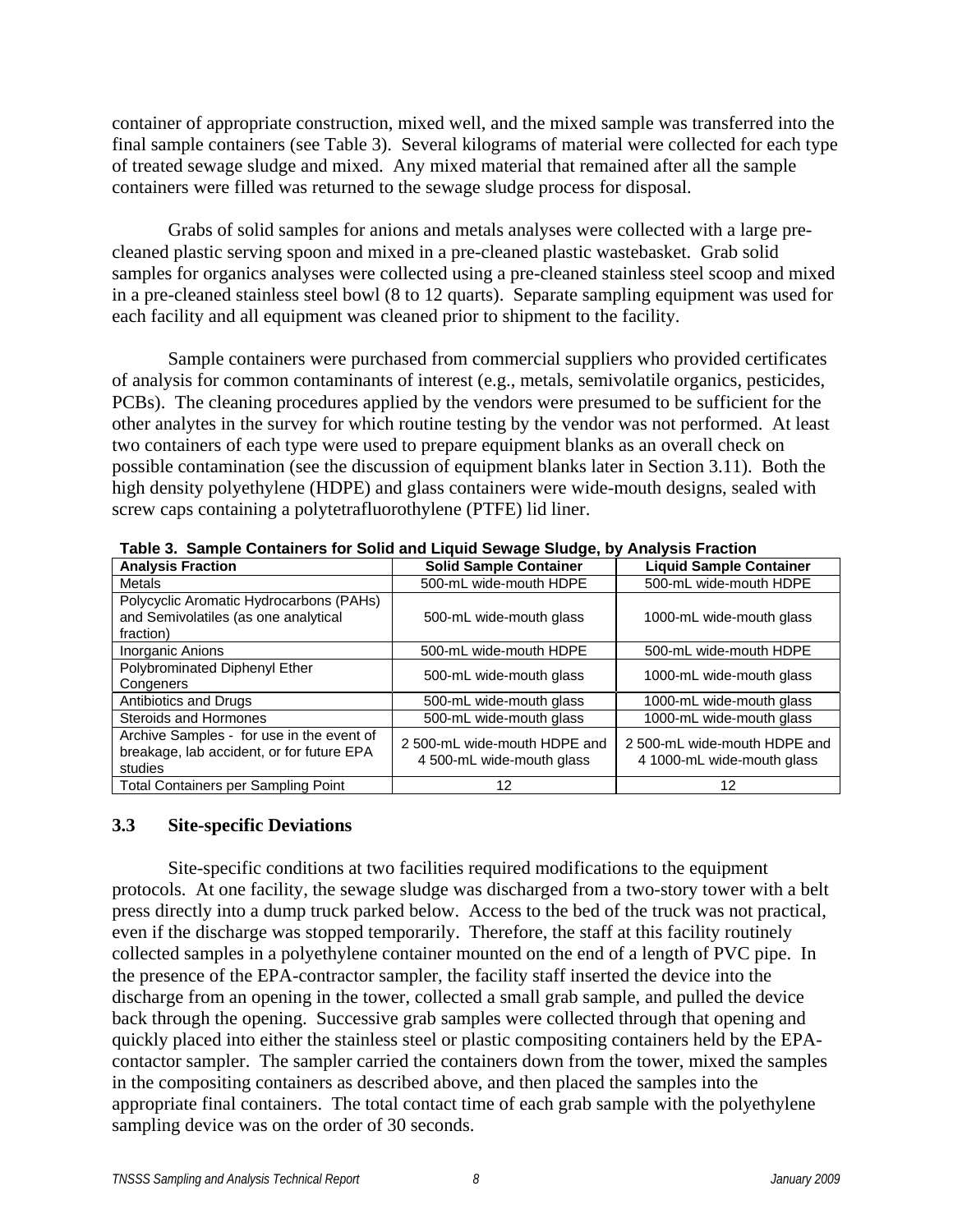At a second facility, sewage sludge was discharged into a roll-off dumpster body in a narrow building which allowed limited access. In the presence of the EPA sampler, one of the facility staff collected the sample in a 5-gallon plastic bucket lined with a trash bag. A stainless steel scoop was used to remove aliquots of sewage sludge from the center of the bucket and transfer the material to a stainless steel bowl. Once that portion was removed, a plastic spoon was used to transfer the sewage sludge to a plastic bowl.

#### **3.4 Representative Samples**

 The TNSSS was designed to collect sewage sludge samples that were representative of various types of sewage sludge. For bulk sewage sludge, collecting representative samples presented a challenge at some facilities. For example, at one facility that composted its final sewage sludge, samples were collected from one of the long piles of sewage sludge mixed with woods chips. The piles were upwards of 50 feet long and over 6 feet high, with sides sloping up at roughly a 45 degree angle. Samples were collected from the oldest sections of the rows at the facility to represent the length of the typical composting period at the facility, which ranges from one to six months, depending on the season.

 Samples of biosolids materials were taken by digging into the side of the compost pile at roughly six points along its length, on both sides of the pile, a foot or more off the ground to avoid materials in contact with the concrete substrate. Materials removed from the pile often contained large chunks of wood or small branches. Because these materials would not fit into the sample containers, they were removed from the compositing containers before mixing the bulk sample. Once the bulk sample was well mixed, the samples were transferred to the final sample containers. This procedure was repeated twice: 1) for samples for the organic parameters, using stainless steel equipment and glass containers, and 2) for the metals and anions, using plastic equipment and containers.

 At another facility which produced liquid sewage sludge, samples were collected from a catwalk atop a 1-million gallon storage tank. Sewage sludge was introduced into the tank by water cannon with a 4-inch diameter discharge nozzle. Plant personnel turned on the water cannon and throttled back the flow to a relative trickle and the sampler held each sample container in the edge of the stream until it was full. The containers were capped once they were full and wiped down before packing. Neither of these situations means that the samples were not representative or that the Agency can not rely on the results obtained. It simply points out the complexities and challenges with sampling sewage sludge generated by the variety of treatment processes and management options available nationally.

#### **3.5 Field Duplicates**

 The sampling plan called for collection of field duplicate samples at 10% of the facilities. A field duplicate sample is a second sample collected at the facility using similar procedures and equipment as the original sample for quality control purposes. The results of the field duplicate sample can be compared to the results of the original sample as a means of assessing the overall precision of the sampling and analysis processes.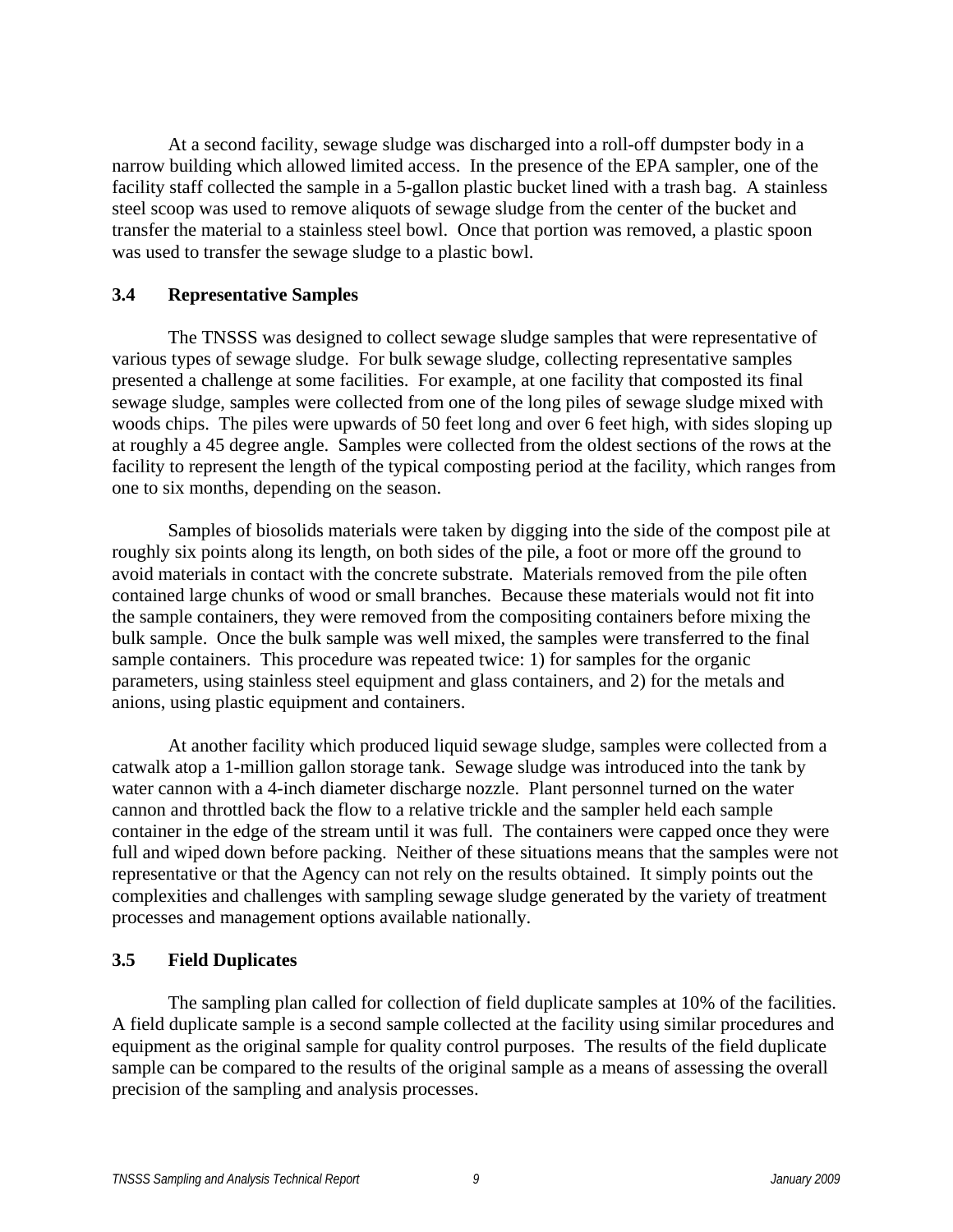**Note:** The 10% frequency for field duplicates is a common, but arbitrary, choice designed to balance the cost of the additional samples against the desire to assess the precision of the sampling and analysis processes.

 Eight facilities were originally selected for collection of field duplicates. This number was ultimately reduced to six because two of the facilities at which field duplicates were to be collected were dropped from the survey and not replaced (for reasons described in Section 2).

 Separate EPA sample numbers were assigned to the field duplicates so they were not identifiable by the laboratories as duplicates. The results of the field duplicate analyses are discussed in Section 6.

#### **3.6 Sample Labeling and Tracking**

The EPA contract samplers labeled each container with a preprinted EPA Sample Number. An example label is shown at the right. The EPA sample number was specific to each sewage sludge sample at the facility.

| EPA Sample No. 68408 |  |
|----------------------|--|
| POTW Sewage sludge   |  |
| Date collected       |  |
| Sampler Initials     |  |

In addition to labeling each container, the samplers

prepared an EPA Traffic Report that documented the origin of the samples. The sampler recorded the name of the facility, date of sampling, sampler's name, and shipping airbill number on the traffic report. The numbers of sample containers of each type (e.g., four plastic and eight glass) that were collected were recorded. The traffic report prepared at the site allowed EPA to track shipments of samples to the EPA Sample Repository at Microbac Laboratories in Baltimore, MD.

#### **3.7 Packing and Shipping Samples to the Repository**

 The sample containers were packed for shipping using procedures described in the peerreviewed sampling and analysis plan. Each sample container was either encased in bubblewrap bag or layers of bubblewrap sheeting to prevent its movement during shipping. Samples were packed into sturdy plastic ice chests. All of the samples from a single site could be packed, with ice and bubblewrap, in one 48-quart ice chest, or two 28-quart ice chests, depending on availability.

 The samplers purchased ice near each facility, or the POTW provided ice, and packaged it in one-gallon self-sealing plastic bags. Approximately one pound of ice was used for each sample container (e.g., four bags containing two pounds of ice each were used to cool eight samples in a 28-quart ice chest). To prevent leakage during shipping, each ice chest was lined with bubble wrap and two trash bags. Samples and ice were packed into the inner bag, and then tied or sealed shut with tape. Additional packing materials were placed around the inner bag, if needed, and the outer bag sealed shut. The completed traffic report was placed in a plastic bag and affixed to the underside of the lid of the ice chest with either tape or a plastic airbill pouch.

 Each cooler was shut with a layer of duct tape placed horizontally across the seam between the ice chest and its lid. Packaging tape or filament tape was applied to the cooler vertically, one band near each end of the ice chest, to secure the lid.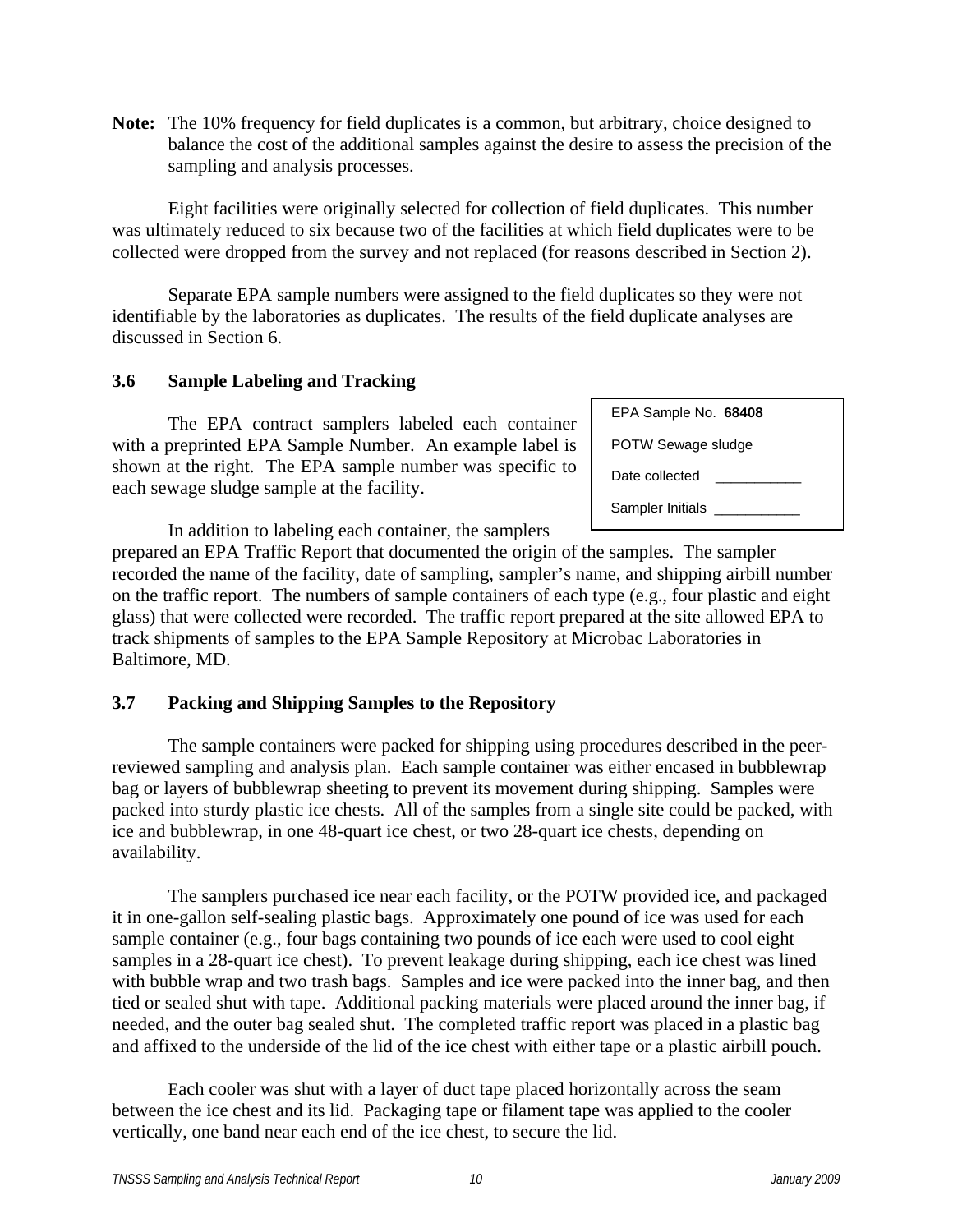Ice chests were shipped overnight from full-service FedEx offices to the EPA Sample Repository. Samples collected from multiple facilities in a given day were shipped at the end of the day, or depending on the logistics, sent separately from different FedEx locations. Each sample shipment was tracked through the carrier's web site and EPA confirmed receipt at the repository.

 Over the course of the survey, samples from two facilities were hand carried to the repository in Baltimore, because the facilities were located nearby. These samples were packed in a similar fashion as those sent by FedEx, except that no airbills were prepared.

#### **3.8 Storage and Shipments to Laboratories**

 When samples arrived at the sample repository, the staff inspected the ice chests for external damage or leakage (none occurred) and placed them in one of two walk-in freezers dedicated to EPA samples and maintained at -11°C. Freezing at - 11°C reduces microbiological activity and the rates of any chemical reactions that might lead to changes in the sample.

 To streamline the shipping logistics and manage both shipping and analytical costs, EPA shipped batches of 15 to 20 samples from the repository to the contract laboratories for analyses. EPA prepared new traffic reports that listed the samples in each shipment. Additional shipments were sent to the laboratories as more facilities were sampled. In all, six shipments were sent to the laboratory performing the analyses of metals, anions, and organics, with the last shipment being the two samples collected at the last facility. For the PBDEs, pharmaceuticals, and steroids and hormones analyses, more samples had been collected and stored at the repository by the time those analyses began. Ultimately, three shipments were made to the laboratory performing the PBDE analyses and three shipments were made to the laboratory performing the pharmaceuticals, steroids, and hormones analyses.

 During the packing process prior to shipment, EPA examined the samples for signs of breakage, including cracked glass jars and cracked lids. Although some cracking and breakage did occur in jars or lids, as described below, it was observed that neither cross-contamination occurred due to frozen conditions nor were any samples lost or not available for analysis.

 Only three incidents of breakage were observed and these containers were not shipped to laboratories, but were packaged in separate plastic bags and returned to the freezer. The jars may have cracked during freezing, as the cracked jars were all of the 1000-mL size used for liquid samples. While the samplers took care not to fill any of the jars to more than 90% of their capacity, the high water content of the liquid sewage sludge samples could lead to greater expansion during freezing. This may have resulted in a greater risk of breaking the 1000-mL glass jars than their 500-mL counterparts used for solid samples.

 All samples sent from the repository were shipped frozen, with large quantities of ice added to all coolers. The laboratories inspected the samples on receipt and reported that all the coolers still contained ice. The laboratories also reported that a small number of samples  $(\leq 15)$ were received with cracked lids or jars, which may have cracked during shipping. In each case, the laboratory transferred the sample to a suitable clean container or otherwise protected the contents, such that no samples were lost as a result of shipping. The laboratories stored the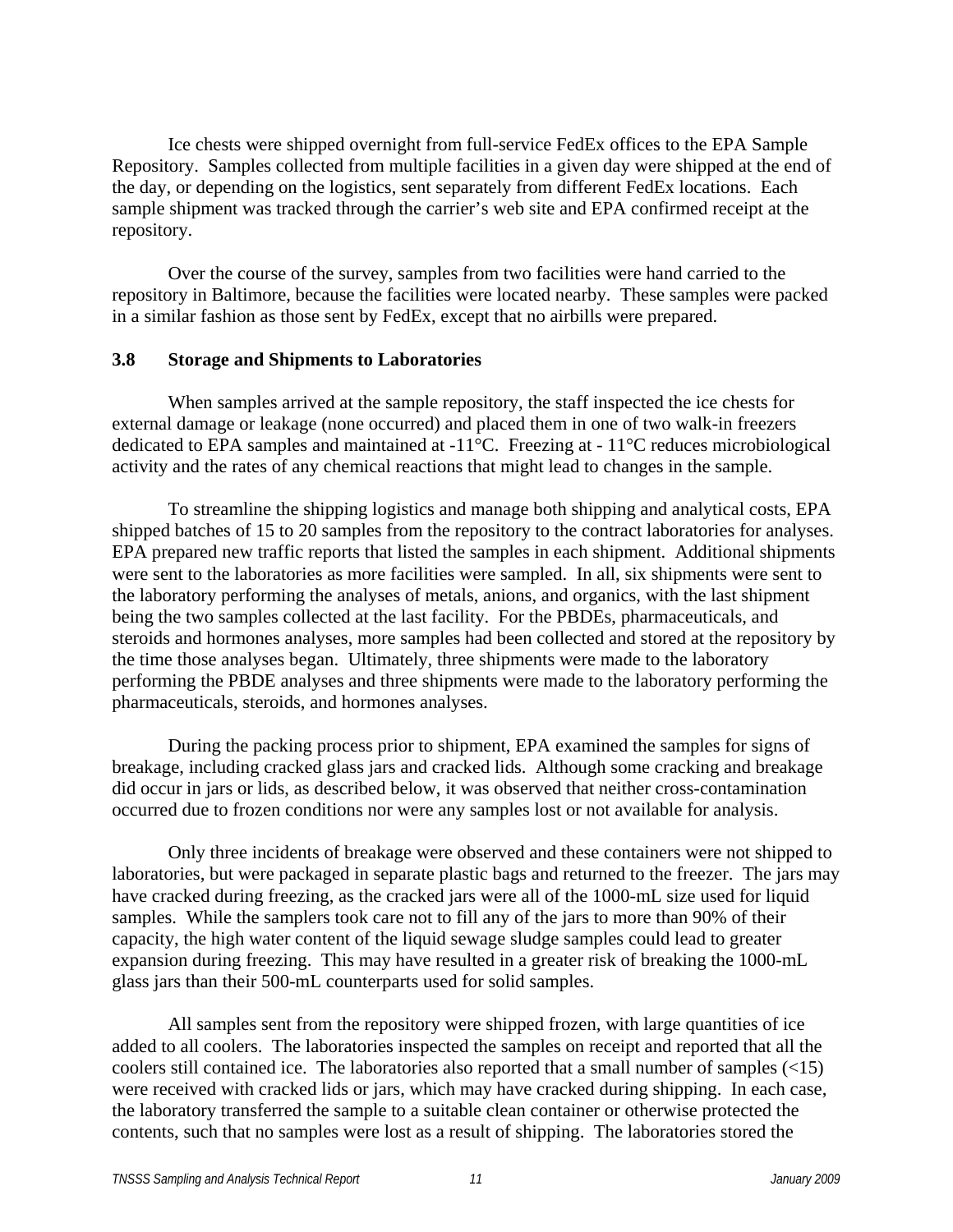samples frozen until analysis. Each laboratory returned a copy of the traffic report, with the date and time of sample receipt documented on the form.

 Methods for the analysis of pharmaceuticals, steroids, and hormones in sewage sludge were not available when sample collection began in August 2006. Therefore, samples were stored frozen (-11°C) until methods for these analytes were available. Except for the two samples collected from one plant in March 2007, all of the samples analyzed for pharmaceuticals, steroids, and hormones were stored frozen for 11 to 15 months.

 For the purpose of this survey, EPA assumed that all the analytes of interest were stable in sewage sludge samples stored at -11°C. Because the analyses for metals involved the "total recoverable" concentrations (e.g., all of the metal that can be recovered during digestion with a strong acid), holding frozen samples for extended periods is not a concern because the metals will be recovered even if there were any residual microbiological or chemical activity in the frozen samples. For the anions and semivolatile organics, EPA also did not anticipate any substantive changes in the concentrations of these analytes during storage due to the relatively low storage temperature.

 The samples analyzed for pharmaceuticals, steroids, and hormones were held in storage longer than any of the other samples. The stabilities of these analytes have not been studied by EPA. However, EPA began a holding time study of pharmaceuticals in aqueous samples and sewage sludge in late 2008 that may provide some data to assess the freezer storage stability of these analytes in the near future.

#### **3.9 Shipping Issues**

 EPA tracked each sample shipment through the carrier's web site, or confirmed receipt by contacting the laboratory directly. Only two shipping problems occurred, a surprisingly small number, given the number of shipments involved. In one instance, the laboratory performing the metals and anions analyses was sent the incorrect number of sample containers, which was resolved. In a second instance, the airbills applied to two similar ice chests containing samples for different laboratories were switched and the wrong types of containers were sent to each laboratory. The error was discovered when the samples were received at each laboratory the next morning. Both laboratories kept the samples frozen until they were able to ship them to the intended recipient.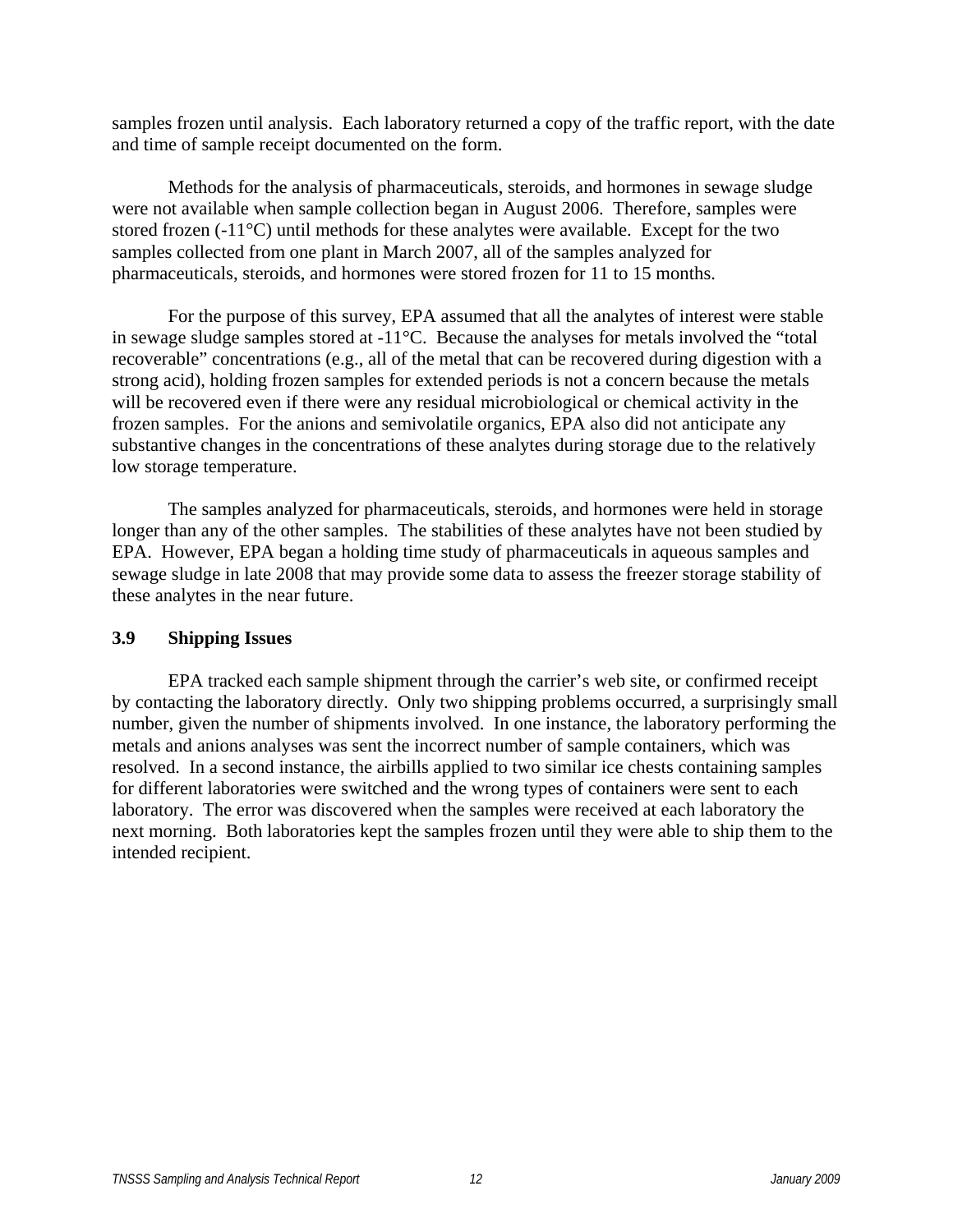#### **3.10 Sampling Summary**

The overall scope of the sample collection effort is summarized in Table 4 below.

| $1400 - 11$ canning y camping classicies<br>People                                                                                                                                                  | Travel                                                                      | <b>Shipping</b>                                                                                                                                                                                                                                                                                                             |
|-----------------------------------------------------------------------------------------------------------------------------------------------------------------------------------------------------|-----------------------------------------------------------------------------|-----------------------------------------------------------------------------------------------------------------------------------------------------------------------------------------------------------------------------------------------------------------------------------------------------------------------------|
| A total of 12 samplers visited 74<br>plants and collected 84 samples.<br>This included 6 field duplicates<br>and additional samples at 4 plants<br>that produced 2 types of final<br>sewage sludge. | 46 one-way airline<br>flights                                               | More than 150 containers of sampling supplies and<br>equipment were shipped to field locations during the<br>survey. Over 3,100 pounds samples and ice packed in<br>108 coolers were shipped to the EPA Sample<br>Repository in Baltimore, MD, via FedEx. An additional<br>4 coolers were hand delivered to the repository. |
| Each sampler visited between 2<br>and 14 plants and collected 12<br>jars of sewage sludge per plant,<br>for a total of 1,002 jars.                                                                  | 12 samplers spent<br>107 days on the<br>road and drove over<br>19,000 miles | EPA shipped 427 jars to commercial labs for the<br>analyses of metals, anions, organics, PBDEs,<br>pharmaceuticals, steroids, and hormones. Samples<br>from each site remain in an archive at the repository<br>for possible future analyses.                                                                               |

**Table 4. Summary Sampling Statistics** 

#### **3.11 Equipment Blanks**

 All of the equipment that came into contact with samples during the collection process was made of stainless steel (for organics) or plastic (for metals and anions) and was used for only one facility to avoid potential cross-contamination between sites. Prior to sending equipment to the field, all of the stainless steel and plastic scoops, spoons, and bowls were washed thoroughly with a non-phosphate detergent, rinsed three times with tap water, rinsed once with reagent water, inverted and air dried. Once dry, stainless steel equipment was wrapped in aluminum foil and plastic equipment was sealed in plastic bags. No field cleaning of equipment was performed during the survey. Liquid samples were placed directly into appropriate containers, while solids samples were placed in appropriate containers using scoops and spoons.

 There is no relevant clean solid "reference matrix" for sewage sludge that could be easily used to prepare equipment blanks for the variety of analytes in this survey. Therefore, equipment blanks were created as follows. Two sets of the relevant equipment were sent to each laboratory performing analyses of anions, metals, semivolatiles organics, and PBDEs (e.g., two stainless steel compositing bowls, two stainless steel scoops, and two glass jars for the organics). For the semivolatile organics and PBDEs, there were two styles of bowls, based on availability, and two sizes of glass jars (500-mL and 1000-mL wide-mouths). Because the glass jars were purchased with certificates of analysis for common organics, EPA did not anticipate any effect due to the jar size. Therefore, EPA assembled one blank using each style of stainless steel bowl and included one jar size with one style bowl and the other jar size with the other bowl. For the plastic equipment, EPA used only one style of plastic compositing bowl and one size high density polyethylene resin (HDPE) jar, so four identical sets of equipment were sent to the laboratory performing the metals and anions analyses (two sets for each class of analytes).

Each laboratory used the equipment to prepare the equipment blank by rinsing each piece with the solvents or solutions used to prepare field samples. For organics, including PBDEs, the laboratories poured the same volumes of extraction solvents used for samples over the scoop into the bowl. The analyst carefully swirled the solvent in the bowl to contact the majority of the inner surface, and then poured it into the glass jar. For metals, the laboratory used the acidic sample digestion solution to contact all of the plastic materials. For the anions, the laboratory used reagent water to "extract" the samples in a similar fashion. The laboratory treated the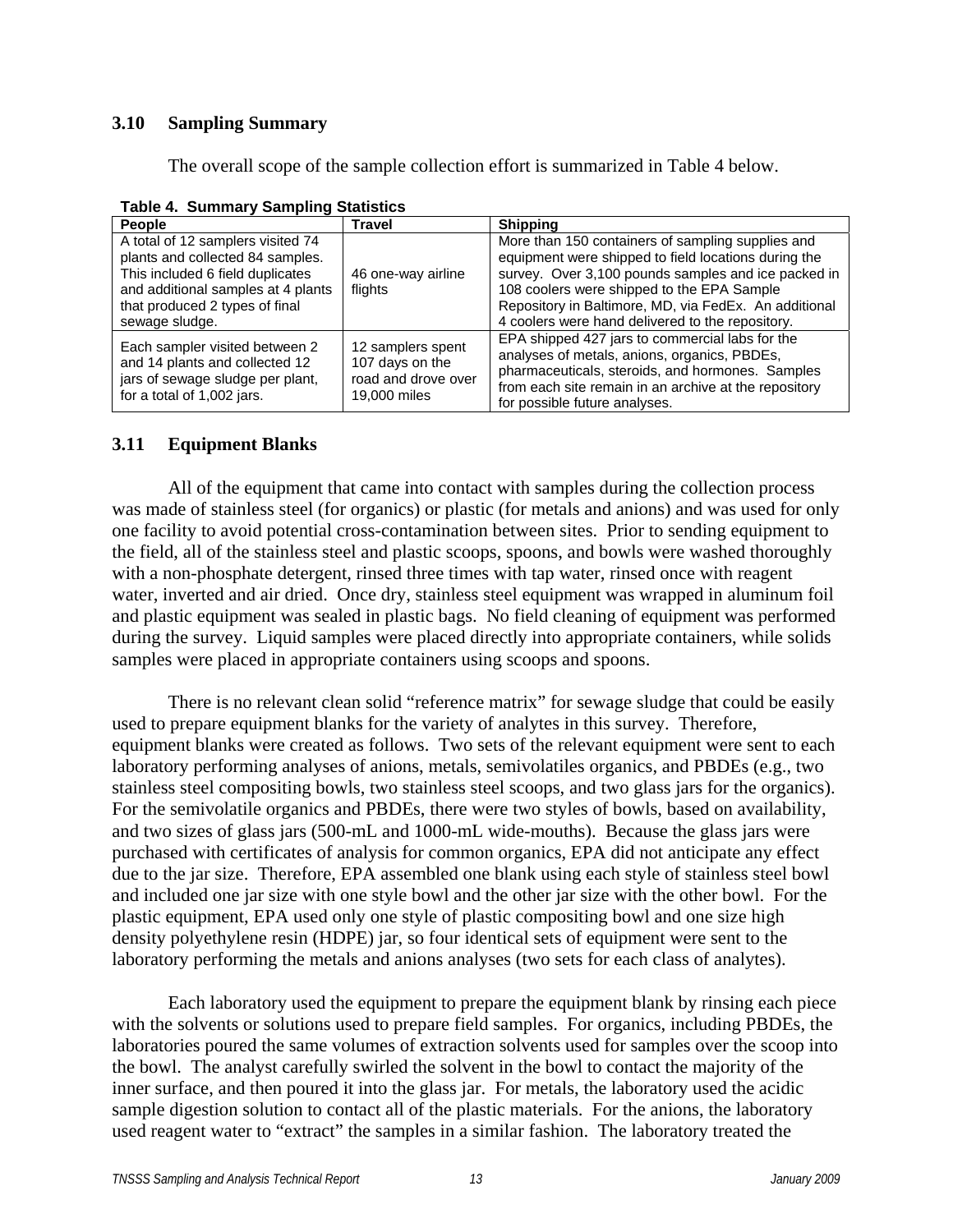solvent or solution as if it came from a nominal size field sample and the reported the results accordingly, on a dry-weight basis.

 The results for these equipment blanks, or rinsates, represent worst-case estimates of the potential contributions of the equipment to the final sample results. The worst-case nature of the estimate reflects the fact that the samples were solids, and even with vigorous mixing during the compositing steps, not all of the surface area of the sample contacted the entire surface of the bowl. The samples themselves did not contain solvents, or acidic solutions, so the potential transfer of contaminants would be expected to be much less than using the sample preparation solutions. Finally, any contaminants that were transferred from the equipment would be associated with the bulk composite and the final sample sent to the laboratory was only a portion of the total material in the bowl. In practice, 6 to 8 liters of solid sewage sludge were composited to provide material to fill eight 500-mL glass jars, or partially fill eight 1000-mL jars, for the organics analyses. For the metals and anions, only four plastic 500-mL jars were filled. The remainder of the composited material was returned to the sewage sludge disposal process.

 The results of the equipment blank analyses for the anions, metals, and semivolatile organics are discussed in detail in Section 6.6. Based on EPA's experience with the semivolatile organic analytes of interest in the survey, and given the fact that EPA had exhausted the supply of one of the types of glass containers used to collect samples, EPA opted not to submit equipment blanks to the laboratory analyzing the pharmaceuticals, steroids, and hormones. There was no issue with organic compounds in general regarding contamination of equipment (e.g., through ambient air, equipment supplier, or laboratory contamination). Thus, the Agency does not believe that contamination with pharmaceuticals, steroids and hormones would have been an issue.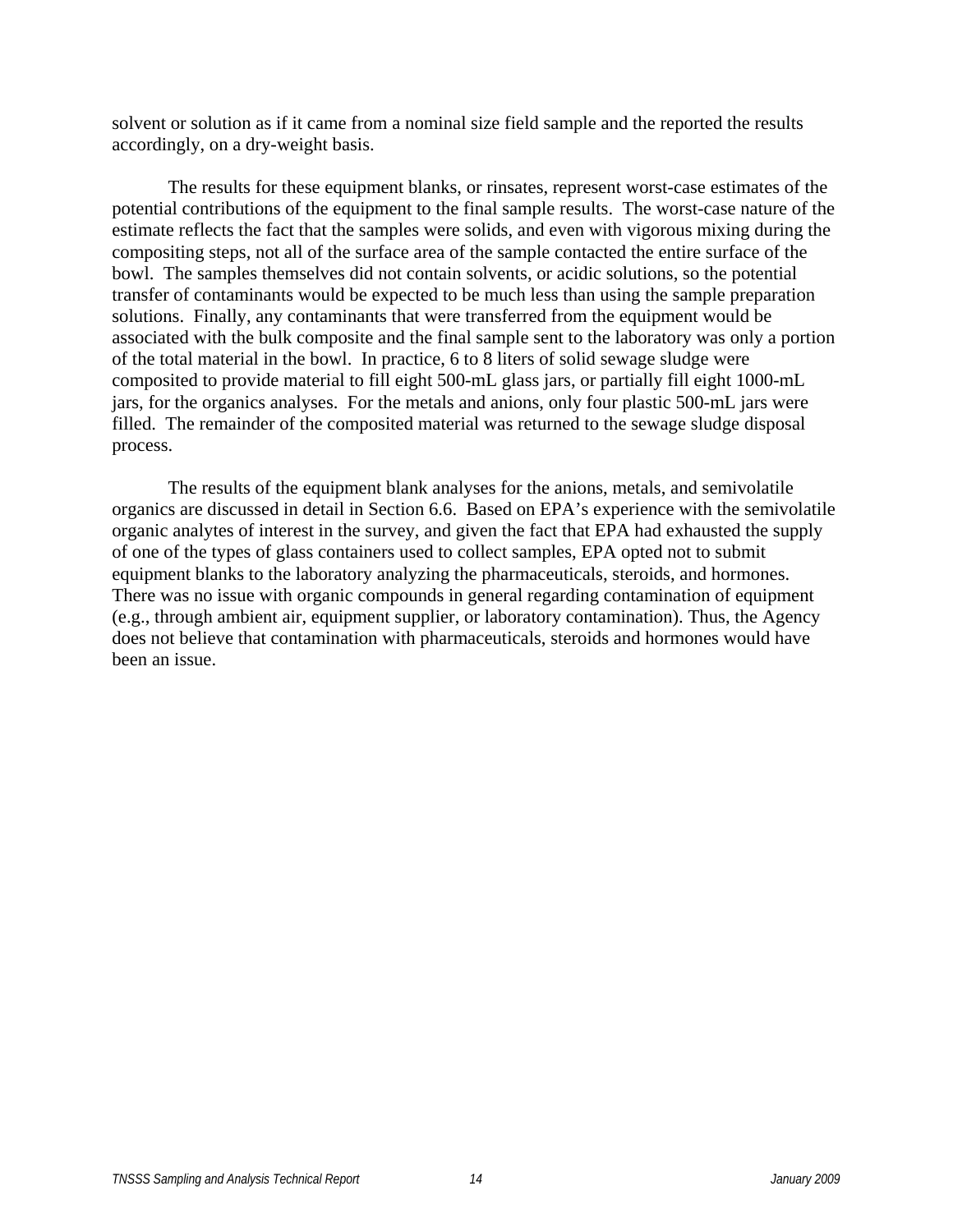## **Section 4 Sample Analyses**

#### **4.1 Analytes of Interest**

 The TNSSS was designed to do two things: 1) obtain updated occurrence information on nine pollutants of potential concern, and 2) obtain occurrence information on a number of contaminants of emerging interest identified by EPA and the National Research Council (NRC).

 As discussed in Section 1, EPA identified nine pollutants (shown in bold in Table 5) for further evaluation of occurrence in sewage sludge. This evaluation was based on an assessment of chemical pollutants for which EPA had adequate data (e.g., human health benchmark values, and information on fate and transport in the environment).

 Given the national scope of the survey, EPA expanded the list of analytes to reflect the Agency's interest in collecting concentration data for other chemicals (see Tables 5 and 6). The expanded list included 24 additional metals that could be analyzed at little extra cost at the same time as the four metals (barium, beryllium, manganese, and silver) included in the list of nine pollutants above; molybdenum because of the Agency's interest in determining the need for a revised numeric standard for it in land-applied biosolids; and other analytes because of their widespread incidence and use and emerging concern. The latter category included:

- benzo(*a*)pyrene (found in coal tar, automobile exhaust fumes, tobacco and wood smoke, charbroiled food, and burnt toast);
- 2-methylnaphthalene (found in nonstructural caulking compounds and sealants, synthetic resins, rubber adhesives, and wall coverings);
- bis (2-ethylhexyl) phthalate (widely used as a plasticizer in manufacturing of items such as cosmetics, toys, tools, and laboratory equipment);
- fluoride (used in topical and systemic therapy for preventing tooth decay, as well as many other uses);
- water-extractable phosphorus (correlated with phosphorus concentration in runoff from soils amended with manure and biosolids and an indicator of loss that may contribute to algae buildup in surface waters);
- 11 polybrominated diphenyl ethers (PBDEs). Four of the PBDEs were of most interest because of available human health information that may be useful for future risk evaluation efforts. PBDEs are used as flame retardants in a wide array of products, including building materials, electronics, furnishings, motor vehicles, plastics, polyurethane foams, and textiles; and
- 97 pharmaceuticals, steroids, and hormones because of broader emerging interest in these analytes.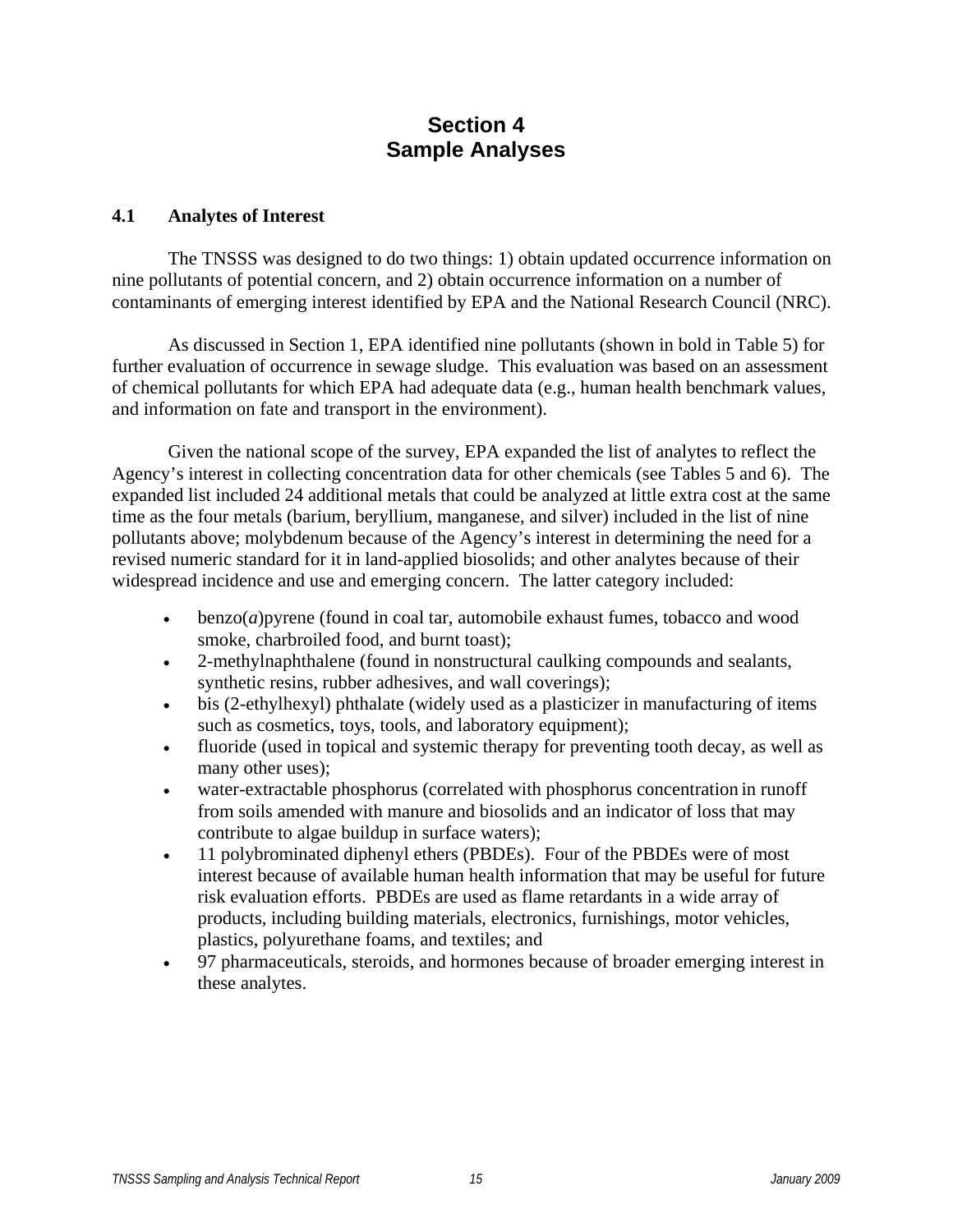| rabic 9. Thinary Target Analytes for the TNOOO, by Analyte Oldss<br><b>Analyte Class</b> | Analyte                      |                                  |  |
|------------------------------------------------------------------------------------------|------------------------------|----------------------------------|--|
|                                                                                          | Aluminum                     | <b>Manganese</b>                 |  |
|                                                                                          | Antimony                     | Mercury*                         |  |
|                                                                                          | Arsenic*                     | Molybdenum*                      |  |
|                                                                                          | <b>Barium</b>                | Nickel*                          |  |
|                                                                                          | <b>Beryllium</b>             | Phosphorus                       |  |
|                                                                                          | Boron                        | Selenium*                        |  |
| Metals                                                                                   | Cadmium*                     | <b>Silver</b>                    |  |
|                                                                                          | Calcium                      | Sodium                           |  |
|                                                                                          | Chromium*                    | Thallium                         |  |
|                                                                                          | Cobalt                       | Tin                              |  |
|                                                                                          | Copper*                      | Titanium                         |  |
|                                                                                          | Iron                         | Vanadium                         |  |
|                                                                                          | Lead*                        | Yttrium                          |  |
|                                                                                          | Magnesium                    | Zinc*                            |  |
| Polycyclic aromatic hydrocarbons                                                         | Benzo(a)pyrene               | 2-Methylnaphthalene              |  |
| (PAHs)                                                                                   | <b>Fluoranthene</b>          | <b>Pyrene</b>                    |  |
| Other semivolatile organics                                                              | bis (2-Ethylhexyl) phthalate | 4-Chloroaniline                  |  |
| Inorganic anions                                                                         | Fluoride                     | Water-extractable phosphorus     |  |
|                                                                                          | <b>Nitrate</b>               | <b>Nitrite</b>                   |  |
|                                                                                          | 2,4,4'-TrBDE (BDE-28)        | 2,2',3,4,4',5'-HxBDE (BDE-138)   |  |
|                                                                                          | 2,2',4,4'-TeBDE (BDE-47)     | 2,2',4,4',5,5'-HxBDE (BDE-153)   |  |
| Polybrominated diphenyl ethers                                                           | 2,3',4,4'-TeBDE (BDE-66)     | 2,2',4,4',5',6-HxBDE (BDE-154)   |  |
| (PBDEs), including the Tetra, Hexa,                                                      | 2,2',3,4,4'-PeBDE (BDE-85)   | 2,2',3,4,4',5',6-HpBDE (BDE-183) |  |
| Penta, and Deca congeners                                                                | 2,2',4,4',5-PeBDE (BDE-99)   | 2,2',3,3',4,4',5,5',6,6'-DeBDE   |  |
|                                                                                          |                              | (BDE-209)                        |  |
|                                                                                          | 2,2',4,4',6-PeBDE (BDE-100)  |                                  |  |

**Table 5. Primary Target Analytes for the TNSSS, by Analyte Class** 

The 9 pollutants in **bold** are those selected in the December 2003 Biennial Review

\* Metals currently regulated at 40 CFR 503

Among the other "new and emerging contaminants" of concern in the NRC report were various pharmaceuticals, steroids, and hormones for which several EPA organizations were developing methods at the time that the TNSSS was being planned. EPA included certain pharmaceuticals, steroids and hormones in the TNSSS for which analytical methods were developed. Given the time required to develop and test new methods, EPA proceeded with the sample collection effort for the TNSSS as described in Section 3, and stored samples for the analyses of these analytes of interest until such time as the new methods for these classes of compounds were more fully developed. The drugs, antibiotics, steroids, and hormones added to the TNSSS are shown in Table 6.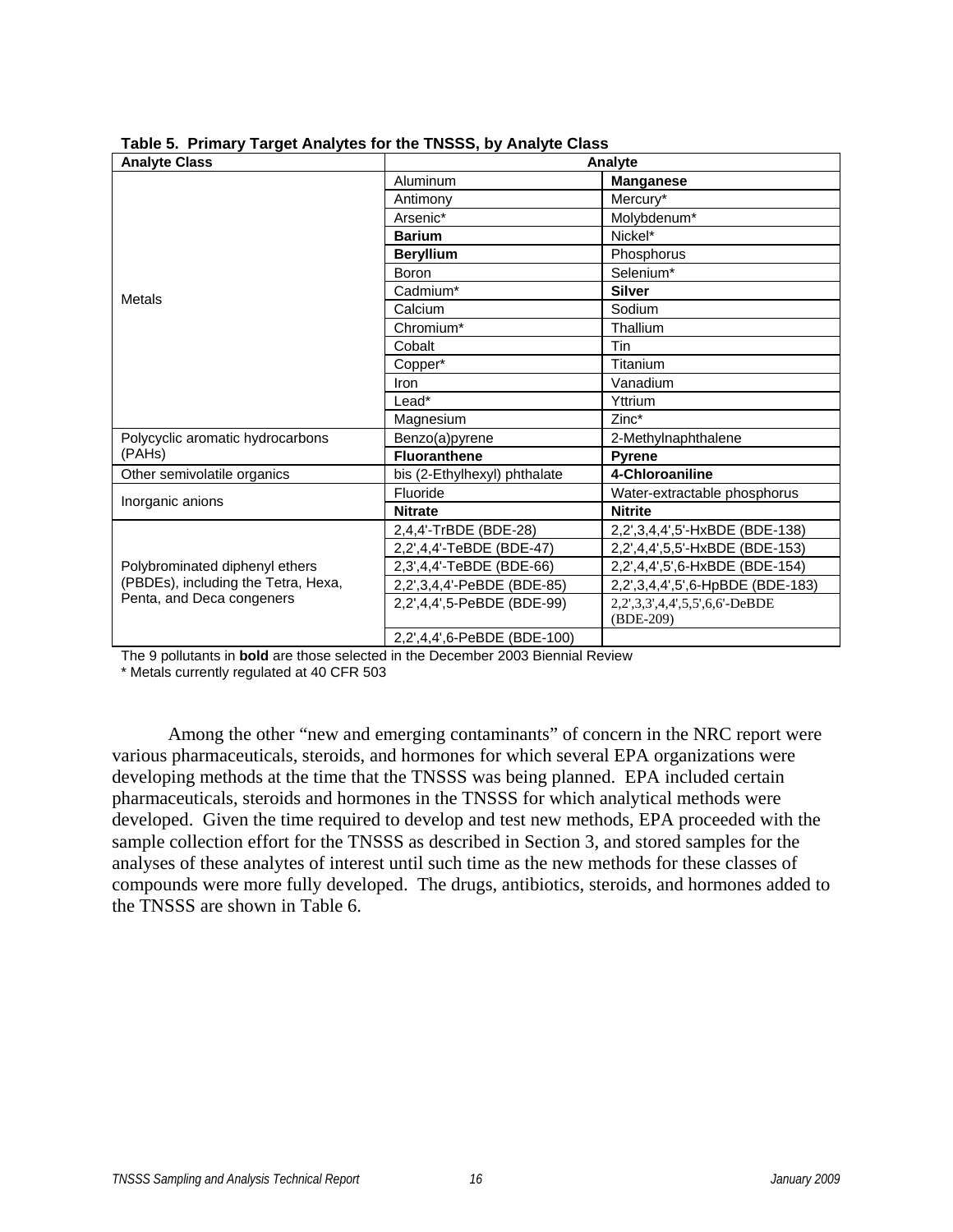| <b>Analyte Class</b>               | Analyte                       |                       |  |
|------------------------------------|-------------------------------|-----------------------|--|
|                                    | Anhydrochlortetracycline      | Ofloxacin             |  |
|                                    | Anhydrotetracycline           | Ormetoprim            |  |
|                                    | Azithromycin                  | Oxacillin             |  |
|                                    | Carbadox                      | Oxolinic acid         |  |
|                                    | Cefotaxime                    | Oxytetracycline       |  |
|                                    | Chlortetracycline             | Penicillin G          |  |
|                                    | Ciprofloxacin                 | Penicillin V          |  |
|                                    | Clarithromycin                | Roxithromycin         |  |
|                                    | Clinafloxacin                 | Sarafloxacin          |  |
|                                    | Cloxacillin                   | Sulfachloropyridazine |  |
|                                    | Demeclocycline                | Sulfadiazine          |  |
| Antibiotics and their degradation  | Doxycycline                   | Sulfadimethoxine      |  |
| products, disinfectants, and other | Enrofloxacin                  | Sulfamerazine         |  |
| antimicrobials                     | 4-Epianhydrochlortetracycline | Sulfamethazine        |  |
|                                    | 4-Epianhydrotetracycline      | Sulfamethizole        |  |
|                                    | 4-Epichlortetracycline        | Sulfamethoxazole      |  |
|                                    | 4-Epioxytetracycline          | Sulfanilamide         |  |
|                                    | 4-Epitetracycline             | Sulfathiazole         |  |
|                                    | Erythromycin                  | Tetracycline          |  |
|                                    | Flumequine                    | Triclocarban          |  |
|                                    | Isochlortetracycline          | Triclosan             |  |
|                                    | Lincomycin                    | Trimethoprim          |  |
|                                    | Lomefloxacin                  | Tylosin               |  |
|                                    | Minocycline                   | Virginiamycin         |  |
|                                    | Norfloxacin                   |                       |  |
|                                    | 1,7-Dimethylxanthine          | Diphenhydramine       |  |
|                                    | Acetaminophen                 | Fluoxetine            |  |
|                                    | Albuterol                     | Gemfibrozil           |  |
|                                    | Caffeine                      | Ibuprofen             |  |
|                                    | Carbamazepine                 | Metformin             |  |
|                                    | Cimetidine                    | Miconazole            |  |
| Other drugs                        | Codeine                       | Naproxen              |  |
|                                    | Cotinine                      | Norgestimate          |  |
|                                    | Dehydronifedipine             | Ranitidine            |  |
|                                    | Digoxigenin                   | Thiabendazole         |  |
|                                    | Digoxin                       | Warfarin              |  |
|                                    | Diltiazem                     |                       |  |
|                                    | Campesterol                   | Epi-coprostanol       |  |
|                                    | Cholestanol                   | Ergosterol            |  |
| <b>Steroids</b>                    | Cholesterol                   | β-Sitosterol          |  |
|                                    | Coprostanol                   | β-Stigmastanol        |  |
|                                    | Desmosterol                   | Stigmasterol          |  |
|                                    | Androstenedione               | Estriol               |  |
|                                    | Androsterone                  | Estrone               |  |
|                                    | 17a-Dihydroequilin            | 17a-Ethynyl estradiol |  |
| Hormones                           | Equilenin                     | Norethindrone         |  |
|                                    | Equilin                       | Norgestrel            |  |
|                                    | 17α-Estradiol                 | Progesterone          |  |
|                                    | 17ß-Estradiol                 | Testosterone          |  |
|                                    | β-Estradiol-3-benzoate        |                       |  |

**Table 6. Pharmaceuticals, Steroids, and Hormones Included in the TNSSS**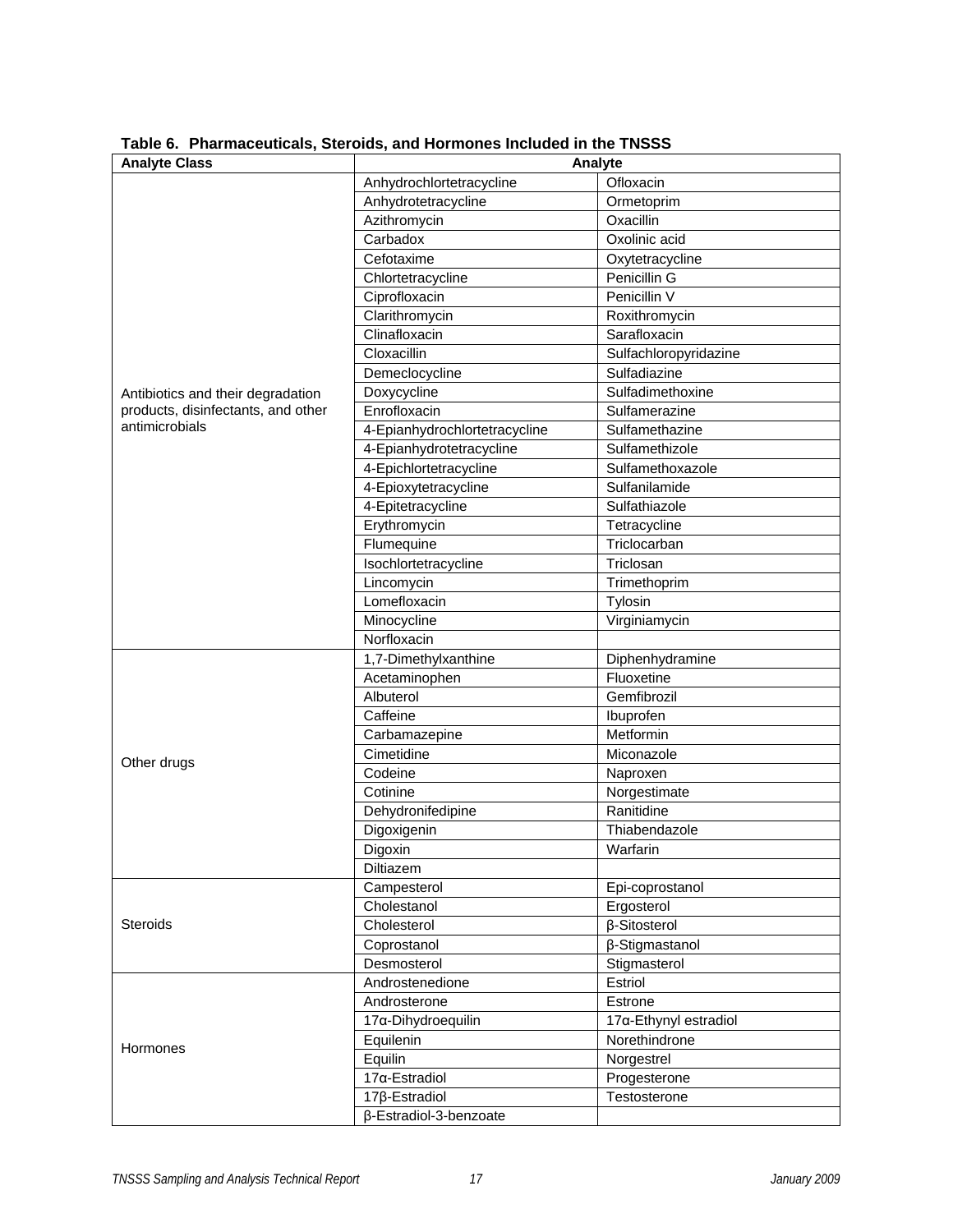#### **4.2 Analytical Techniques**

 Table 7 presents the analytical techniques applied to samples in the TNSSS. The target reporting limits in the table are based on a consensus of what might be achievable in a sewage sludge sample. The actual reporting limits achieved are discussed in Section 6.5.

| <b>Analyte Class</b>                                                                             | <b>Method or Technique</b>                                                                                                                             | <b>Target Reporting</b><br>Limit (dry weight) |
|--------------------------------------------------------------------------------------------------|--------------------------------------------------------------------------------------------------------------------------------------------------------|-----------------------------------------------|
| 28 Metals, including mercury                                                                     | ICP/AES, ICP/MS, and CVAA<br>(EPA Methods 200.7, 200.8, and 245.1)                                                                                     | 3 to 4 mg/kg                                  |
| 4 Polycyclic aromatic hydrocarbons<br>(PAHs) and 2 semivolatiles (as one<br>analytical fraction) | GC/MS, with selected ion monitoring (SIM), after<br>solvent extraction and gel permeation<br>chromatography (GPC) cleanup<br>(EPA SW-846 Method 8270C) | 100 to 300 µg/kg                              |
| 4 Inorganic anions, including water-<br>extractable phosphorus (WEP)                             | EPA Methods 340.2, 353.2, and 365.3, after<br>leaching of the solid sample with reagent water<br>with a study-specific protocol                        | 2 to 8 mg/kg                                  |
| 11 PBDE Congeners*                                                                               | High resolution GC/MS, draft EPA Method 1614                                                                                                           | 5 to 200 ng/kg                                |
| 72 Pharmaceuticals                                                                               | High performance liquid chromatography (HPLC)<br>with tandem MS/MS detection, using an early draft<br>of EPA Method 1694+                              | Not specified                                 |
| 25 Steroids and hormones                                                                         | High resolution GC/MS, using an early draft of<br>EPA Method 1698+                                                                                     | Not specified                                 |

**Table 7. Analytical Methods or Techniques** 

\* The list of target PBDE analytes was limited to the following 11 PBDE congeners: 28, 47, 66, 85, 99, 100, 138, 153, 154, 183, and 209, which include those identified in the method as being of potential environmental or public health significance. There are some differences between the specifics of the method and the procedures used for the TNSSS (see Section 4.4.4 of this report).

† The laboratory solicitation and contract were issued prior to the December 2007 formal release of EPA Methods 1694 and 1698 and as a result, there are some differences between the specifics of those methods and the procedures used for the TNSSS (see Sections 4.4.5 and 4.4.6 of this report).

mg/kg = milligrams per kilogram  $\mu$ g/kg = micrograms per kilogram ng/kg = nanograms per kilogram

 As indicated, the survey used both well-established multi-laboratory validated EPA procedures as well as three analytical methods that were developed or updated for the survey. The two new methods are single-lab validated methods for pharmaceuticals (EPA Method 1694), and steroids and hormones (EPA Method 1698). The updated multi-lab validated method is for flame retardants (EPA Method 1614). These three methods have not yet been promulgated at 40 CFR Part 136 for compliance monitoring in CWA programs, including the analysis of sewage sludge.

#### **4.3 Laboratories**

 EPA awarded competitive-bid analytical contracts to the following commercial laboratories:

- Columbia Analytical Services for the analyses of the metals, anions, and PAHs and semivolatile organics
- Severn Trent Laboratories (now part of Test America) for the analyses of the PBDEs
- Axys Analytical Services for the analyses of pharmaceuticals, steroids, and hormones.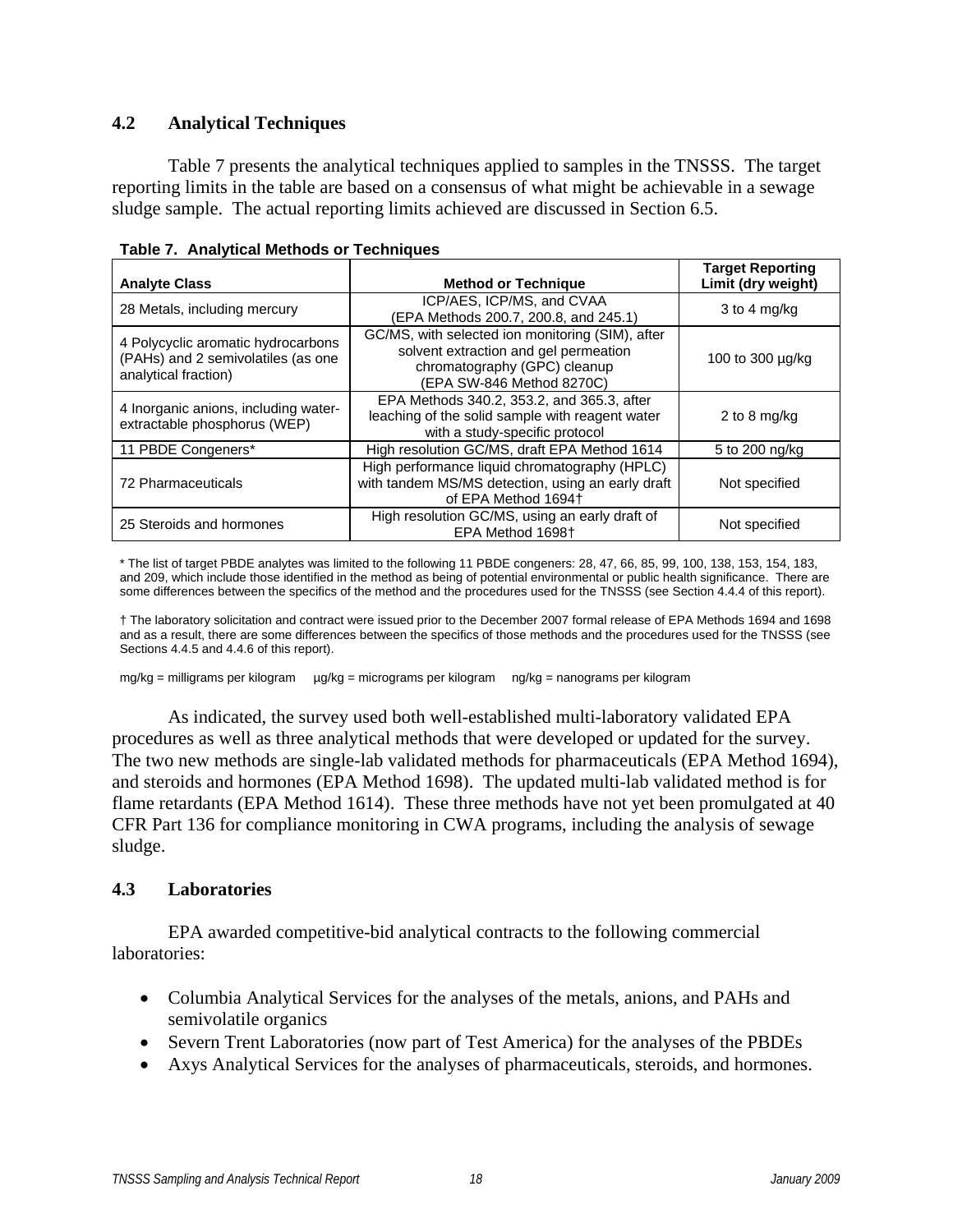#### **4.4 Method Modifications**

 From an analytical standpoint, sewage sludge is a challenging matrix. The concentrations of pollutants present in samples vary depending on the nature of the inputs to the treatment plant. In addition to the pollutants of interest, sewage sludge contains a number of other components that are potential interferences in the analyses of the pollutants of interest. These components include lipids and other naturally occurring materials, as well as materials that may be added to the sewage during processing (e.g., surfactants, ferric chloride, polymeric colloids, or lime). These components can manifest themselves as interferences at all stages of the analytical process, from sample preparation through the determinative analysis.

 Another analytical challenge with a national survey of sewage sludge is that the various treatment process and disposal practices used nationwide lead to differences in the moisture content of the final sewage sludge sent for use or disposal. Some of the facilities from which samples were obtained in the TNSSS produce liquid final sewage sludge, while others produce solid sewage sludge. Among the sewage sludge that were pourable liquids, the percent solids (hereafter percent solids) content ranged from less than 1% to about 4%, across treatment plants. For the solids, the percent solids content ranged from 5% to 99%. These differences in the form (liquid vs. solid) of the sewage sludge and the range of moisture or solid contents have direct effects on the analyses of the samples. The differences also affect how the data for the survey can be interpreted.

 Recognizing these challenges, EPA structured the laboratory subcontracts for the various analyses to achieve the most uniform results across facilities as practical. These modifications are described below.

#### *4.4.1 Ensuring Consistent Method Sensitivity*

 Many analytical methods applicable to biosolids instruct the laboratory to prepare a specific known weight of a solid material for analysis (e.g., some methods for organics specify using 30 g of sample). However, that sample aliquot may contain significant amounts of moisture. Those same methods may treat samples that are pourable liquids as if they contain little or no solids, and specify using a known volume, such as 1 L, for the analysis, although that volume may contain measurable solids as well. These differences in how liquid and solid samples are prepared and analyzed, as well as the differences in the amount of solids or moisture in the two types of samples, mean that any measure of method sensitivity (e.g., a reporting limit or a detection limit) will depend on the initial mass or volume chosen for analysis and its moisture content.

 EPA considered these effects on sensitivity and comparability when it planned the TNSSS. EPA minimized the potential sensitivity differences by instructing the laboratories to determine the percentage of solids (percent solids) of each sample first, and then use that information to select a portion of the sample for the analysis that contains the method-specified sample weight or volume on a dry-weight basis. In addition, even when the laboratories prepared liquid samples using procedures designed for aqueous samples (e.g., liquid-liquid extraction with an organic solvent), they were instructed to report the results in weight/weight units (e.g., ng/kg,  $\mu$ g/kg, or mg/kg) appropriate for the class of analyte, adjusted for the moisture content of the sample (e.g., 100% dry sample).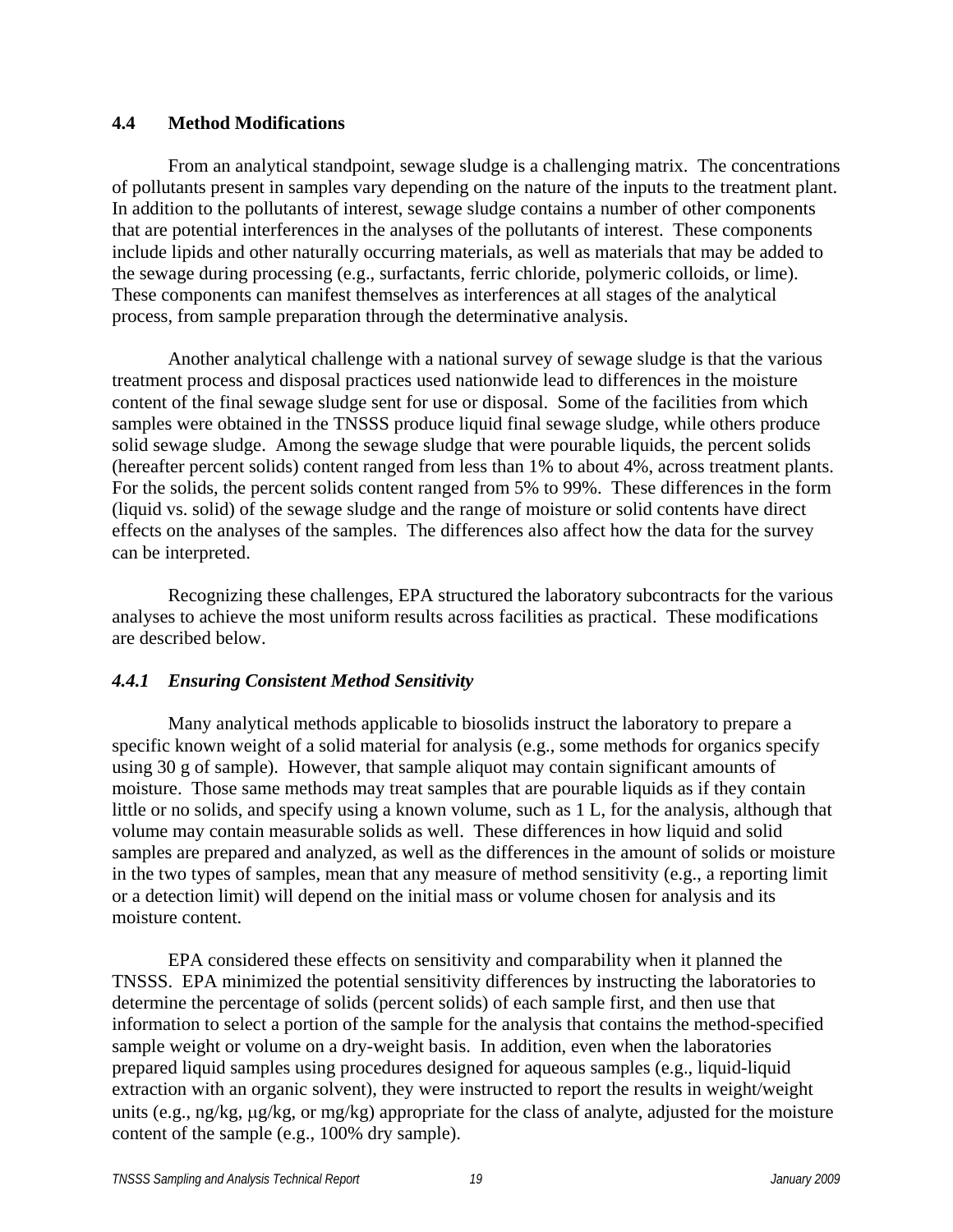The laboratory that performed the analyses of the metals, anions, and PAH and semivolatile organics was instructed to determine the percent solids separately for each class of analytes. EPA examined the percent solids data from each class for the first 35 samples and determined that there was no statistically significant difference between the three measurements on each EPA sample (see Section 6.7.7). Nevertheless, in order to ensure the most consistent sensitivity across the survey, EPA instructed the laboratory to continue to determine percent solids on each sample for each class for the remainder of the project.

#### *4.4.2 Anions in Sewage Sludge*

 Methods for determining anions (e.g., nutrients) in sewage sludge samples require that the anions be dissolved in water and separated from the solid material. In planning the TNSSS, EPA considered several approaches to preparing the sewage sludge samples for the analysis of anions, including:

- EPA Method 1685, Nitrate/Nitrite-N in Water and Biosolids by Automated Photometry, Draft January 2001;
- EPA Method 1688, Total Kjeldahl Nitrogen in Water and Biosolids by Automated Colorimetry with Preliminary Semi-automatic Digestion, Draft January 2001;
- A water extraction (or leaching) procedure developed at the Pennsylvania State University (Vadas, P. A. and Kleinman, P. J. A., 2006).

 The two draft EPA methods cited above have only been validated in a single lab. Neither of these methods has been promulgated at 40 CFR Part 136 for compliance monitoring in CWA programs, nor for the analysis of sewage sludge samples. As a result, few, if any, laboratories routinely run samples using those draft methods.

 The method developed at Pennsylvania State University was published in the literature and has been used by several mid-western states that regulate the application of manure and biosolids to agricultural lands. However, the authors only used that procedure for the analysis of phosphorus, and not the other anions.

 After reviewing the Vadas and Kleinman leaching procedure, EPA concluded that the leachate was amenable to analyses of the anions of interest in the TNSSS by existing commonly used EPA methods that are approved at 40 CFR 136. Therefore, EPA decided to use the leaching procedure to prepare all of the sewage sludge samples and have the anion analyses performed using the following EPA methods:

- Method 340.2, Fluoride, Potentiometric, Ion Selective Electrode, March 1983
- Method 353.2, Nitrate-Nitrite, Colorimetric, Manual Cadmium Reduction, March 1983
- Method 365.3, Phosphorus, All Forms, Colorimetric, Ascorbic Acid, Two Reagent, March 1983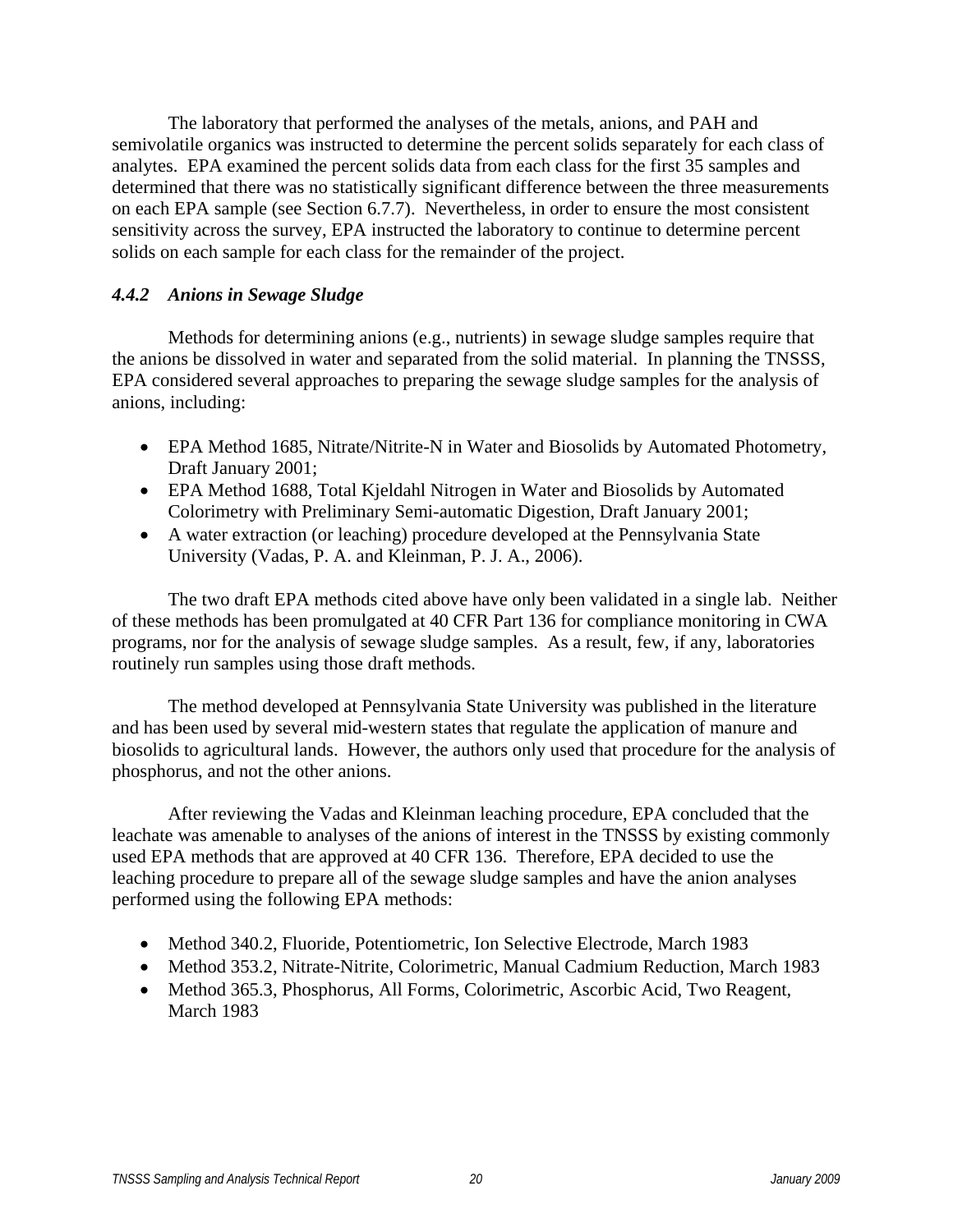Appendix A of this report provides the TNSSS-specific directions for the leaching procedure. Briefly, the procedure involves:

- Determining the percent solids of the original sample using standard procedures
- $\bullet$  Weighing a sample aliquot equal to 0.5 g (dry weight) into a plastic bottle
- Adding 100 mL of reagent water
- Shaking the bottle on a shaker table for 60 minutes at 70 RPM
- Centrifuging the mixture for 10 minutes at 2000 RPM
- Filtering the sample by gravity through a Whatman #2 filter
- Preserving the aqueous leachate sample by adding  $H_2SO_4$  to pH <2
- Analyzing the leachate sample within 48 hours (the holding time for nitrate/nitrite)
- Reporting all results in mg/kg, based on the original 0.5-g sewage sludge sample weight.

 The leaching procedure includes steps that will preserve the relative proportions of nitrate and nitrite *after* the sewage sludge sample is leached (e.g., acid preservation and analysis within 48 hours). However, it is not possible to determine whether or not the leaching process itself resulted in oxidation of nitrite to nitrate, or vice versa. Therefore, EPA decided that nitrate and nitrite would be analyzed as the combined parameter nitrate/nitrite, using Method 353.2. This is approach is acceptable for determining better exposure scenarios for nitrate/nitrite during land applicable of biosolids.

 In addition, the analytical approach for the survey included determining the element phosphorus (P) as part of the suite of metals. The water-extractable phosphorus (WEP) determined using the leaching procedure above is a useful predictor of the concentrations of phosphorus that might be available for runoff from land to which sewage sludge has been applied. The ratio of the two forms of phosphorus (WEP/P) is an indication of the proportion of the total phosphorus applied that may contribute to runoff. That ratio may be of interest to those states that regulate land application of sewage sludge.

**Note:** The reader is cautioned about making comparisons between the anion results from this survey and data from other sources that may have used different procedures to leach the anions from the sample. EPA's use of dry-weight reporting units may facilitate such comparisons, but other differences among leaching procedures may still influence the results.

#### *4.4.3 Modified GC/MS Procedures for Semivolatile Organics*

 Gas chromatography, coupled with mass spectrometric detection (GC/MS), is the backbone of the analytical methods for many organic pollutants, including the PAHs and semivolatile organics of interest in the TNSSS. The most common form of GC/MS analysis is known as "full scan" GC/MS and involves examining all of the mass fragments in a wide mass range that exit the GC column and reach the MS detector. A typical GC/MS method will scan a mass range from 35 to 450 atomic mass units (amu) once every second. The masses of any materials that exit the GC column in that range will be recorded and used to identify the pollutants of interest.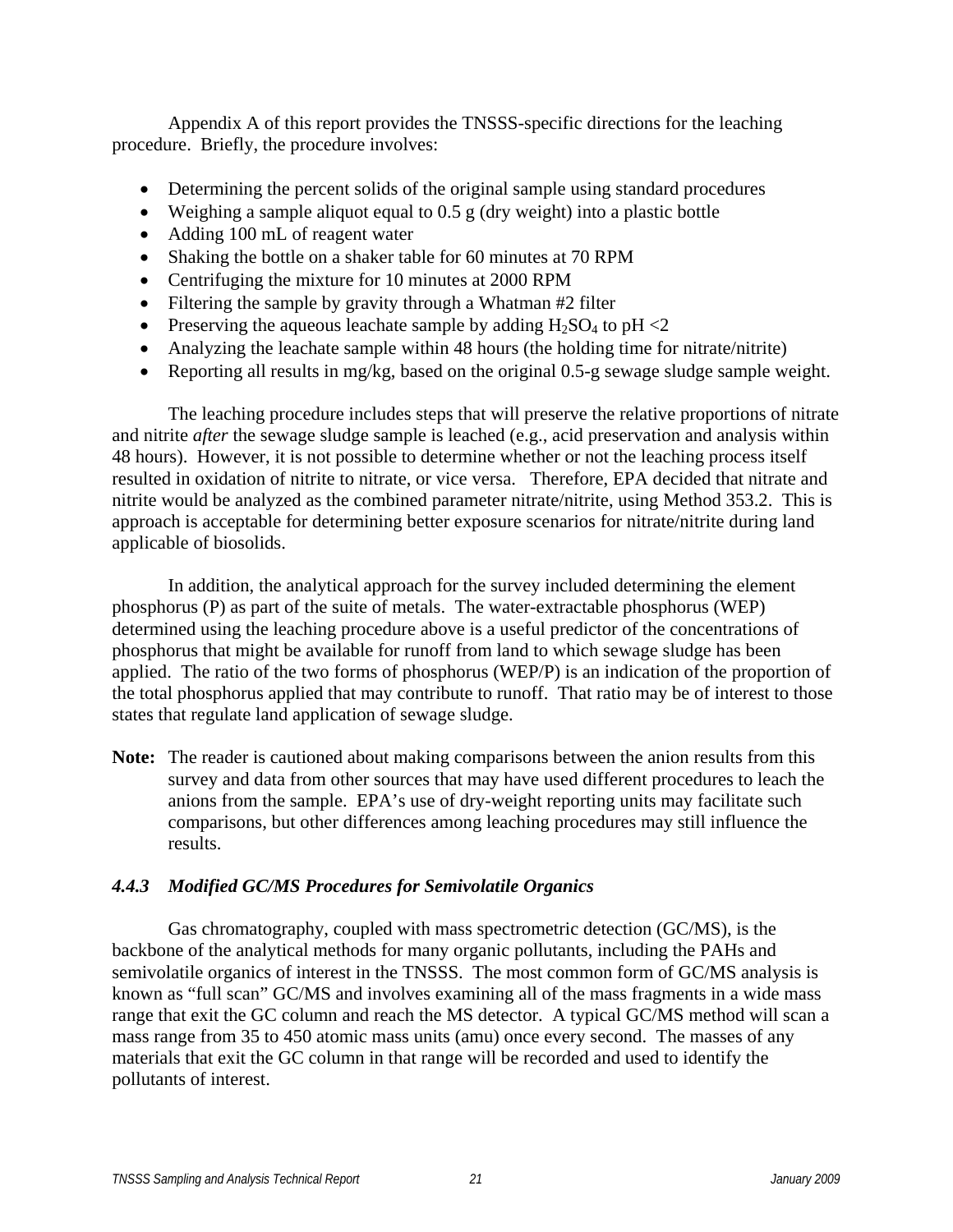Some EPA GC/MS methods include several hundred target analytes, and while full-scan GC/MS is a powerful technique, it involves tradeoffs in sensitivity and selectivity in order to be applied to large number of analytes simultaneously. Full-scan GC/MS can also be subject to interferences from other materials in the sample that are not of interest.

 Some of these "co-extracted" interferences include biolipids that can be removed from the sample extracts using established cleanup procedures. One such procedure is gel permeation chromatography (GPC), which segregates the relatively small pollutant molecules from the larger lipids and other interferences on the basis of molecular size. Based on our experience in two previous sewage sludge surveys, EPA required every sample extract analyzed for the PAHs and semivolatile organics be subjected to GPC cleanup before analysis.

 When a GC/MS instrument is operated in full-scan mode, it scans the entire mass range very quickly and there is relatively little time to observe the results at any given mass within that range. This places some practical limits on the sensitivity of the procedure. However, those limitations can be overcome by using the technique known as selected ion monitoring (SIM). In SIM, the MS instrument only looks for a small subset of masses (ions) in the overall mass range. These masses are ones associated with the list of target analytes, and any other masses that exit the GC column are simply ignored. The ions that are ignored may be those associated with interferences, including biolipids, or those from analytes in a full-scan method that are not of interest for a given project. Because the MS can spend more time looking for fewer masses, the sensitivity of the instrument for those pollutants with those masses can increase 10-fold or more over that of a full-scan procedure.

 EPA examined the results for the first 50 samples that were analyzed by full-scan GC/MS and found that for many of those samples, the reporting limits achieved by the laboratory were much higher than anticipated. In other words, analytes were reported as "not detected" at concentrations greater than the reporting limits desired for the survey. Many of the increased reporting limits were due to large amounts of interferences that remained in the sample extract even after GPC cleanup, which required dilution of the extract. The laboratory also diluted a smaller number of samples in order to get one or two target analytes (usually bis [2-Ethylhexyl] phthalate) within the instrument calibration range, resulting in a loss of sensitivity for other analytes present at much lower concentrations.

 In response to these early findings, EPA required that the laboratory reanalyze the extracts for about 35 samples using a SIM procedure. That procedure included masses that represented the four PAHs and two semivolatile organics that are target analytes in the survey, as well as the surrogate compounds and internal standards used in the full-scan method. The masses used in the SIM procedure are shown in Table 8. Based on successful analyses of these extracts, the SIM procedure was the only GC/MS procedure employed for the analysis of the remaining samples in the survey.

| Type               | Analyte                      | <b>Quantitation Mass</b> | Approximate Retention Time (min)* |  |  |
|--------------------|------------------------------|--------------------------|-----------------------------------|--|--|
| Target<br>Analytes | 4-Chloroaniline              | 127                      | 9.71                              |  |  |
|                    | 2-Methylnaphthalene          | 142                      | 10.49                             |  |  |
|                    | Fluoranthene                 | 202                      | 15.04                             |  |  |
|                    | Pyrene                       | 202                      | 15.32                             |  |  |
|                    | bis (2-Ethylhexyl) phthalate | 149                      | 16.61                             |  |  |

**Table 8. Selected Ion Monitoring Parameters for Organic Analytes**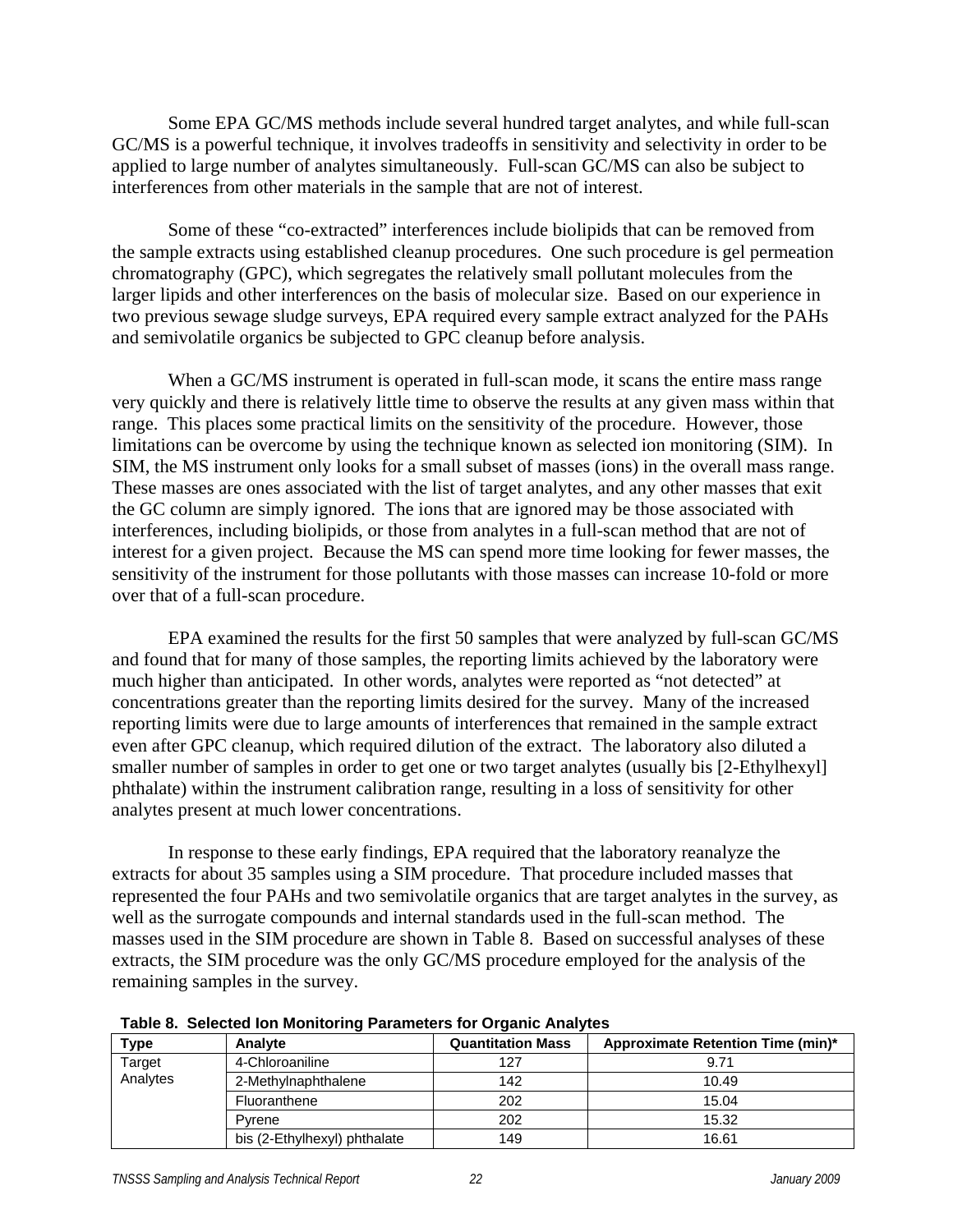| Type                         | Analyte                            | <b>Quantitation Mass</b> | Approximate Retention Time (min)* |
|------------------------------|------------------------------------|--------------------------|-----------------------------------|
|                              | Benzo(a)pyrene                     | 252                      | 18.12                             |
| Surrogates                   | Nitrobenzene-d <sub>5</sub>        | 82                       | 8.67                              |
|                              | 2-Fluorobiphenyl                   | 172                      | 10.94                             |
|                              | p-Terphenyl-d <sub>14</sub>        | 244                      | 15.49                             |
| Internal<br><b>Standards</b> | 1,4-Dichlorobenzene-d <sub>4</sub> | 152                      | 7.90                              |
|                              | Naphthalene- $d_8$                 | 136                      | 9.59                              |
|                              | Acenaphthene- $d_{10}$             | 164                      | 11.77                             |
|                              | Phenanthrene- $d_{10}$             | 188                      | 13.57                             |
|                              | Chyrsene- $d_{12}$                 | 240                      | 16.63                             |
|                              | Perylene- $d_{12}$                 | 264                      | 18.18                             |

**Table 8. Selected Ion Monitoring Parameters for Organic Analytes** 

\*Retention times are specific to the GC column and operating conditions used for these samples. Retentions times on other columns or instruments will differ. These data are presented solely to illustrate the relationships among the target analytes, surrogates, and internal standards.

#### *4.4.4 PBDE Analyses*

 The original plan for the survey was to analyze for all 209 of the PBDE congeners using the latest draft of EPA Method 1614, a high resolution GC/MS isotope dilution procedure. Method 1614 is a highly sensitive procedure that can determine PBDEs at the part per trillion (ng/kg) levels in solid samples. It employs at least five cleanup techniques, including GPC, to remove interferences from sample extracts. The method employs isotope dilution quantitation, in which PBDE congeners synthesized using only carbon 13  $(^{13}C)$ , a stable (nonradioactive) isotope of carbon, are added to the sample prior to extract. These isotopically labeled congeners do not occur in nature and are used as internal standards to quantify the unlabeled PBDE congeners. Because the labeled congeners are carried through the entire sample preparation, cleanup, and analysis process, they can be used to correct for any loss of analytes during the overall analysis, providing a more accurate result for each unlabeled target analyte. For this reason, EPA uses isotope dilution in many of the 1600-series methods, including those for dioxins, furans, PCBs, and PBDEs.

 Shortly after work began on the first batch of survey samples, the laboratory and EPA realized that additional efforts would be required to adequately determine PBDEs in sewage sludge. Ultimately, EPA agreed to permit the use of a range of modifications to the original plan to overcome as many analytical difficulties as practical in the time permitted for the TNSSS. Appendix B contains a detailed list of those modifications. The most significant modifications were:

- Due to the high levels of some congeners and some interferences, the initial sample size was reduced from 10 g to 2 g for extraction, and ultimately to 0.2 g (dry weight).
- Samples were not spiked with labeled congeners prior to extraction.
- The sample extracts were concentrated to a final volume of 10 mL after extraction.
- A 1-mL aliquot of the extract was removed for spiking and cleanup.
- Labeled congeners were spiked into the 1-mL extract, which was then carried through the following cleanup steps described in the method: silica gel, GPC, and alumina. The remaining 9 mL of extract were retained in case dilutions or additional cleanups were required.
- After cleanup, extracts were analyzed by HRGC/HRMS.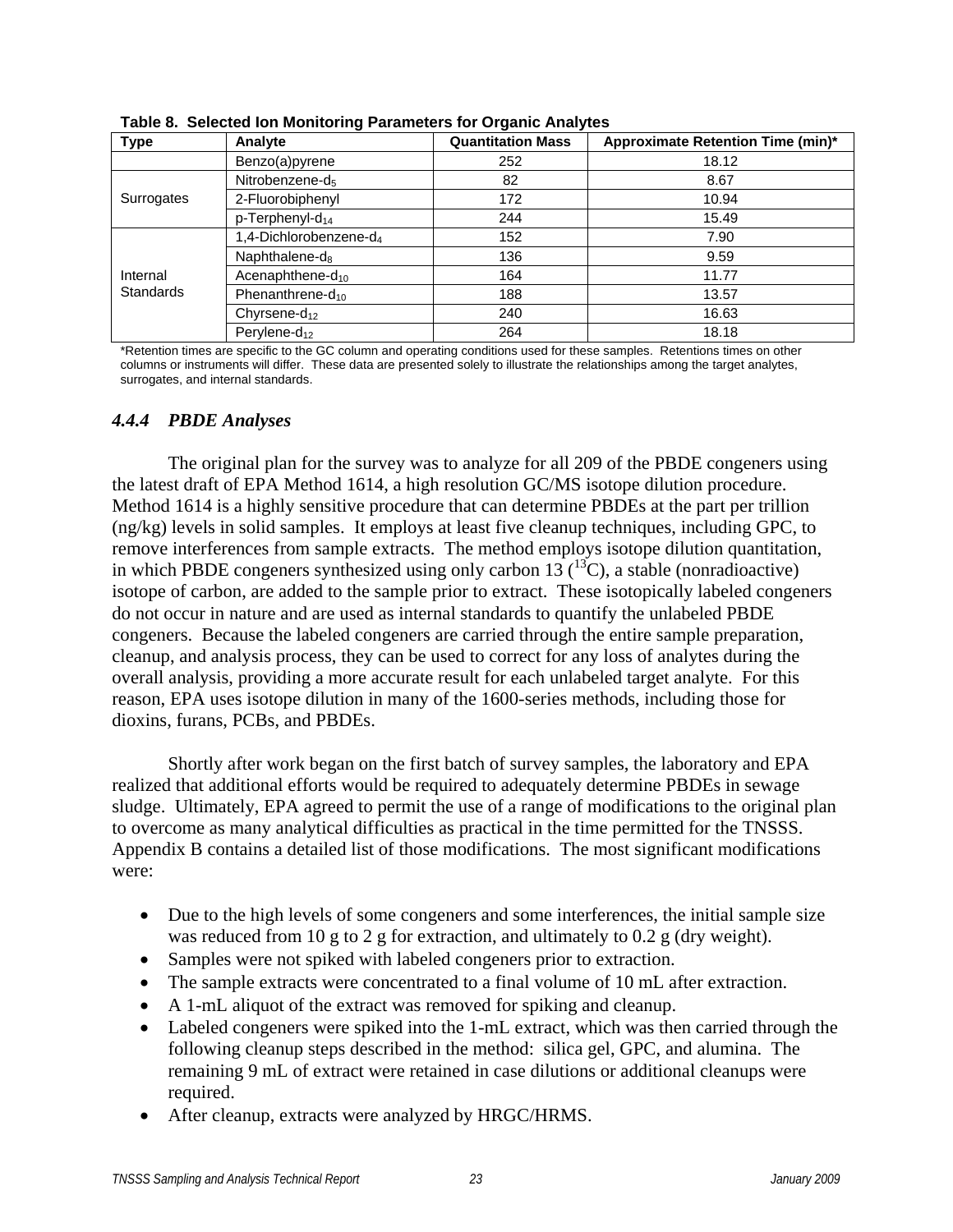- The list of target analytes was limited to the following 11 PBDE congeners: 28, 47, 66, 85, 99, 100, 138, 153, 154, 183, and 209, which includes those identified in the method as being of potential environmental or public health significance.
- Data were examined to determine if a larger sample size (greater than  $0.2$  g) was required to achieve the desired sensitivity, or if the extract required dilution to keep analytes within the calibration range. The latter was much more common.
- If congeners were present above the upper limit of the calibration range, the laboratory evaluated whether or not the peaks had saturated the detector. If saturation did not occur, the results were reported, but flagged in the database as exceeding the calibration range. This approach reduced the dilutions that had to be analyzed for each sample to a practical number.
- Because the labeled congeners are not spiked into the samples before extraction, matrix spike and matrix spike duplicate samples were prepared and analyzed periodically to provide an estimate of extraction efficiency.
- Results for the 11 congeners were corrected for any losses of analytes that occur during the many cleanup steps, but this is not equivalent to the true isotope dilution quantitation procedure in the original method because it does not correct for the efficiency of the sample extraction procedures.

 These steps were successful in overcoming challenges inherent in sewage sludge analyses, and produced useful data for the purposes of the TNSSS. However, these steps involved some trade-offs, most notably the loss of true recovery correction of isotope dilution quantitation and the degree to which the very small sample size represents the bulk material.

#### *4.4.5 Pharmaceutical Analyses*

 The analysis of the pharmaceuticals was performed using an early draft of EPA Method 1694. EPA Method 1694 employs high performance liquid chromatography (HPLC) to separate the analytes of interest and tandem mass spectrometry (MS/MS) to detect them. HPLC (or simply LC) is a technique that allows the analysis of polar compounds in polar solvents. It has advantages over gas chromatographic (GC) methods for the pharmaceuticals because GC methods involve introducing the analytes into the instrumentation in a gaseous form and many of the pharmaceuticals are not easily volatilized. Some have boiling points that are above the operating temperatures of a GC system and others will break down when heated (i.e., they are "labile").

 Tandem mass spectrometry involves the use of two quadrapole mass spectrometers in series, with a collision cell between them, such that selected ions produced in the first MS unit are directed into the collision cell and further fragmented before being sent to the second MS for detection. The only ions passed through the collision cell are those selected by the instrument as representing the analytes of interest. These fragments, or "product" ions, are characteristic of the "precursor" compound and are used to positively identify the analyte in the presence of other analytes and potential interferences. The MS/MS detector can be operated in an ionization mode that produces positive ions from the analytes of interest, or in a mode that produces negative ions. The method for pharmaceuticals involves four analytical fractions, three of which operate in the positive ionization mode and one of which uses the negative ionization mode. As employed in this method, the tandem MS unit is operated at unit mass resolution (e.g., it can distinguish between masses that differ by one atomic mass unit).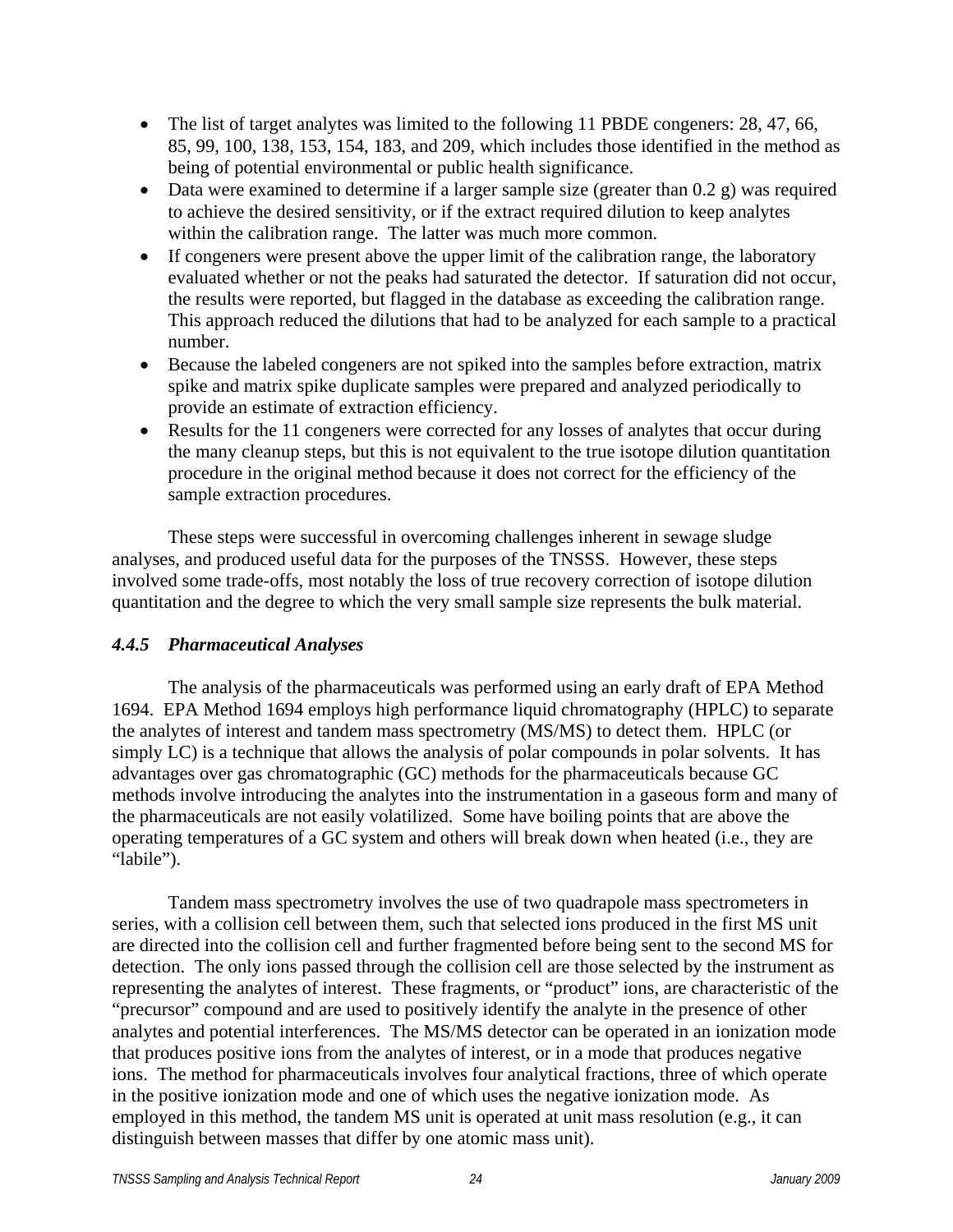The pharmaceuticals method employs solvent extraction procedures to isolate the analytes of interest from the sewage sludge samples. Many of the analytes are weak acids or weak bases that ionize in aqueous solutions, losing or gaining a proton from a water molecule. The extraction procedures in the pharmaceutical method involve adjusting the pH of the sample to provide more favorable conditions for isolating the analyte from the sample matrix.

 An aliquot of each sewage sludge sample containing a consistent dry weight of solids is mixed with a phosphate buffer solution with a pH of 2. This pH adjustment causes the ionized acid forms of the analytes of interest to gain protons and become neutrally charged molecules that are less soluble in water than their ionized forms and more soluble in a polar organic solvent.

 A suite of stable isotopically labeled standards (forms of the analytes that do not occur naturally) is spiked into the sample and the sample is further mixed. The analyst adds acetonitrile to the buffered sample, ultrasonically agitates the mixture for 30 minutes, and centrifuges the solution to separate the solvent extract from the solids. After decanting and collecting the acetonitrile, the analyst performs a second extraction of the solids with fresh aqueous buffered acetonitrile, and a third extraction using acetonitrile alone. All three acid extracts are combined for cleanup.

 The base extraction is conducted in a similar fashion, using a second aliquot of the original sample, but the pH of the sample is adjusted to 10 with an ammonium hydroxide solution. Three extractions are performed, two with aqueous buffered acetonitrile and a third extraction with acetonitrile alone. All three base extracts are combined for cleanup.

 The combined acid extract is concentrated to remove the acetonitrile and prepared for cleanup by adding disodium EDTA and diluting the solution to 200 mL with reagent water. The aqueous solution is processed through a solid-phase extraction (SPE) cartridge, which traps the analytes of interest. Potential interferences are removed by eluting the cartridge with reagent water and discarding that eluant. The analytes of interest are eluted from the cartridge with methanol, followed by 1:1 acetone:methanol. The eluant is evaporated to near dryness, reconstituted in methanol, spiked with the method-specified internal standards, and brought to a final volume of 4 mL with a 0.1% formic acid buffer solution.

 The base extract is subjected to a similar SPE cleanup procedure, but the cartridge is eluted with methanol, followed by 2% formic acid in methanol. The combined eluant is evaporated to near dryness, reconstituted in methanol, spiked with the method-specified internal standards, and brought to a final volume of 4 mL with a 0.1% formic acid buffer solution.

 Four separate LC/MS/MS analyses are performed for the pharmaceuticals: three on the acid extract and one on the base extract. Separate chromatographic conditions are associated with each of the four fractions. The LC/MS/MS instrument is operated in the multiple reaction monitoring (MRM) mode, which monitors a series of precursor/product ion transitions that are characteristic of each target analyte.

 The labeled analytes spiked into the sample prior to extraction are used to perform isotope dilution quantitation for all of the target analytes that have labeled analogs. For those target analytes for which labeled analogs are not readily available, quantitation is performed using the labeled analog of a similar compound in that fraction. As a result, all of the target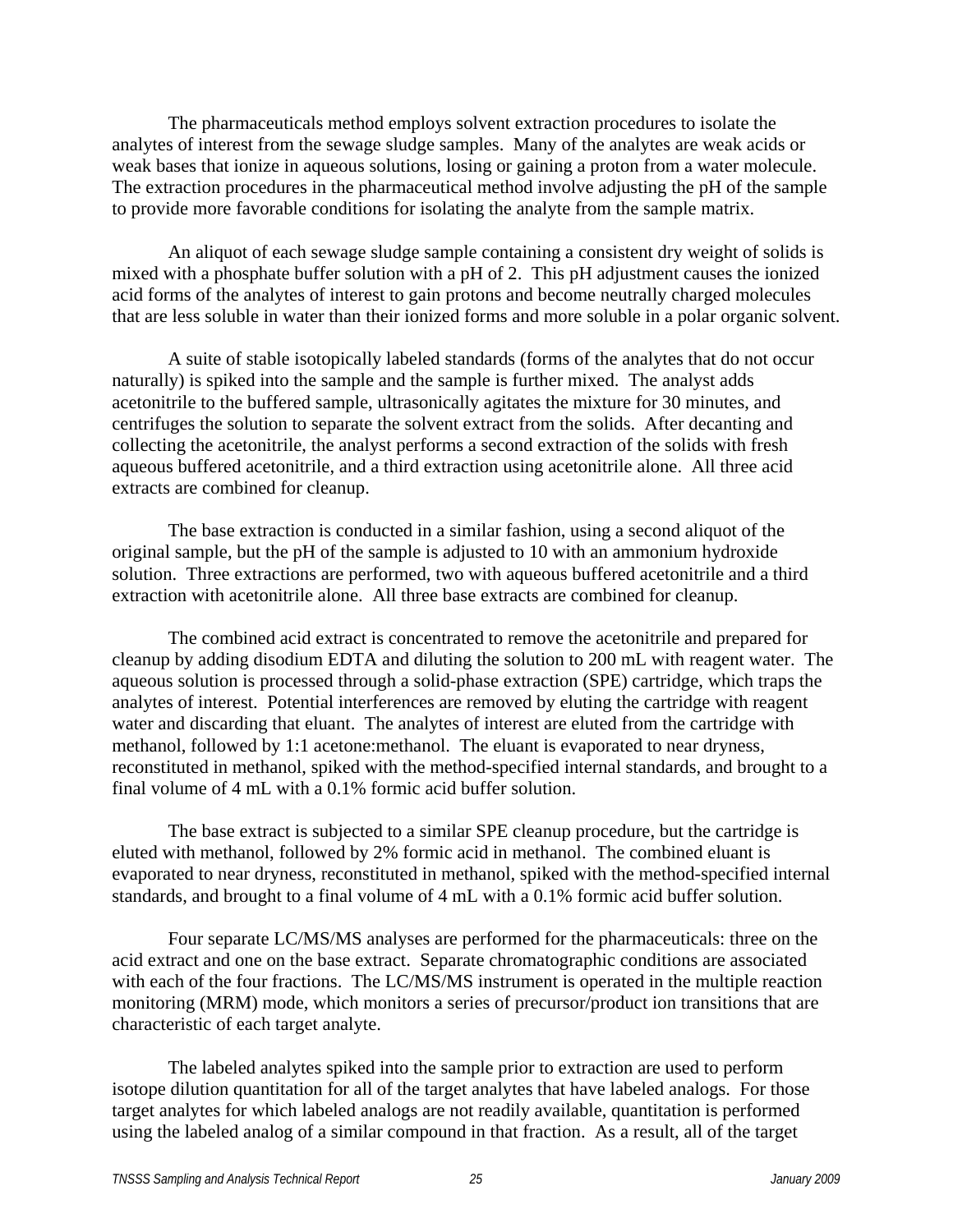analyte concentrations are corrected for the recovery of the labeled analogs, thus accounting for extraction efficiencies and losses during cleanup.

 The approach to ensuring more consistent method sensitivity described in Section 4.4.1 of this report was applied to the pharmaceutical analyses as well.

#### *4.4.6 Steroid and Hormone Analyses*

 The analysis of the steroids and hormones was performed using an early draft of EPA Method 1698. EPA Method 1698 employs GC to separate the analytes of interest and high resolution mass spectrometry (HRMS) to detect them. As employed in this method, the mass spectrometer achieves a resolution of at least 5,000. The target analytes in the method have molecular weights that range from about 100 to 500, such that the MS can distinguish between analytes with molecular weights that differ by 0.02 to 0.1 atomic mass units, and identify them in the presence of potential interferences.

 The steroids and hormones method also employs solvent extraction procedures to isolate the analytes from the sewage sludge samples. An aliquot of each solid sample containing a consistent dry weight of solids is spiked with a suite of stable isotopically labeled standards. The sewage sludge samples that are firm solids are extracted in a Soxhlet extractor with 60:40 acetone:hexane. The extract is split into two portions, with 1/25th of the extract used for steroids analysis and the other 24/25th used for the hormones analysis. This split ratio is used to compensate for the fact that the steroids and their interferences are present at higher levels in the samples than the hormones.

 The sewage sludge samples that are pourable liquids are extracted using a liquid-liquid solvent extraction with methylene chloride. The extracts of these samples also are split into two portions, with a split ratio of 1:99, for the steroids and hormones respectively.

 For both forms of sewage sludge (liquid and solid), the separate extract portions are subjected to cleanup using a layered alumina-Florisil (LAF) column. Following cleanup, each sample extract is concentrated to approximately 0.1 mL and the extract solvent is exchanged to pyridine.

 In order to be amenable to GC analysis, the steroids and hormones are converted to compounds that are more volatile than their native forms. Both the steroids and hormones are derivatized to their trimethyl-silyl ethers using N,O-bis(trimethylsilyl) trifluoroacetamide with trimethylchlorosilane (BSTFA:TMCS). The derivatized extracts are concentrated and spiked with the method-specified internal standards and the final extract volume is adjusted to 500 μL.

 Separate GC/HRMS analyses are performed for the steroids and for the hormones, using the same chromatographic conditions for each analytical fraction, but running the two fractions at different dilutions. The GC/HRMS instrument is operated at a mass resolution of at least 5,000, and at least two exact masses are monitored for each target analyte.

 As with the pharmaceuticals method, the labeled analytes spiked into the sample prior to extraction are used to perform isotope dilution quantitation for all of the target analytes that have labeled analogs. For those target analytes for which labeled analogs are not readily available,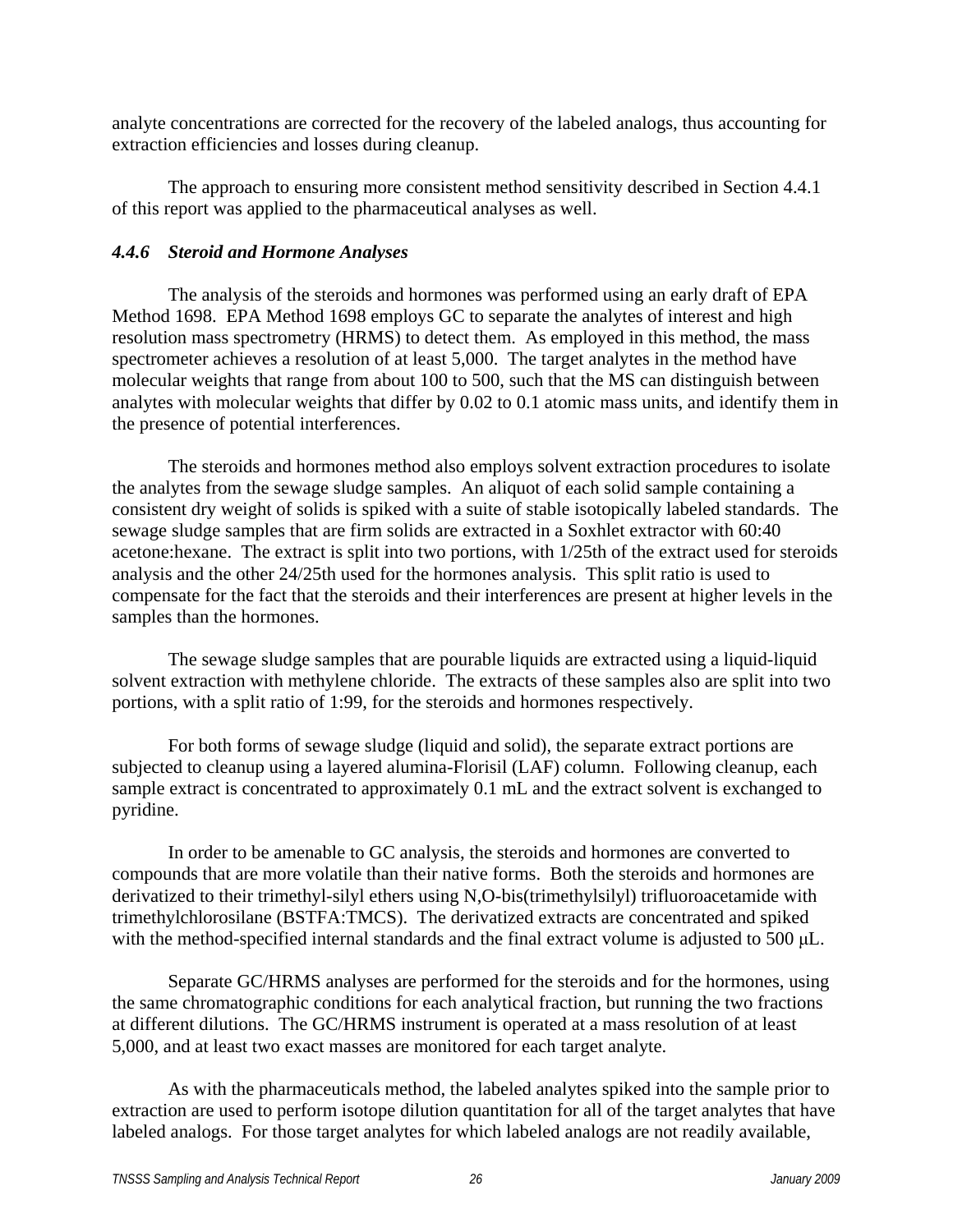quantitation is performed using the labeled analog of a similar compound in that fraction. As a result, all of the target analyte concentrations are corrected for the recovery of the labeled analogs, thus accounting for extraction efficiencies and losses during cleanup.

 EPA worked with the laboratory to adjust the procedures for the steroids and hormones to address problems encountered early in the survey. In particular, the laboratory modified one of the cleanup procedures. As written, the steroids and hormones method involves solvent extraction of the sample and processes that extract through a layered alumina-Florisil (LAF) cleanup column before splitting the extract into two unequal portions (1/25 and 24/25) for analyses of steroids and hormones, respectively. However, some of the steroids and hormones are present in both extract portions and during the early part of the survey, the high levels of steroids were creating analytical challenges during the analysis of the hormones fraction.

 The laboratory proposed a solution to the problem that involved modifying the order in which the extract was subjected to cleanup and split into two portions. Instead of running the entire extract through the LAF column and then splitting it into two unequal portions, the raw extracts were split first and then run through separate LAF cleanups, one for steroids and one for hormones. The LAF cleanup for the steroids was run as described in the original procedure.

 The laboratory modified the LAF procedure for the hormones to remove most of the steroids from the hormone fraction. The steroids were eluted from the LAF column with methylene chloride and that eluant was discarded. The hormones then were eluted from the column with methanol, as described in the original procedure.

 The laboratory tested the method modifications prior to starting analyses of the survey samples by extracting large samples of sewage sludge from another source (e.g., not a TNSSS sample), spiking the extracts with the hormones of interest to ensure that they were present, and splitting each extract into two portions. One of the portions was run through the LAF column as described in the method. The other portion was subjected to the modified LAF procedure. Both extract portions were analyzed for hormones by GC/HRMS and the results were compared. The change to the LAF procedure dramatically reduced the levels of steroids that remained in the hormone fraction, and improved the results for the hormones.

 As noted in Section 4.2, the target analyte list for the TNSSS was based on a variety of factors, but was *not* driven by lists of analytes in any individual methods. EPA had included Mestranol as a target analyte in early versions of the survey plan for the TNSSS. However, Desogestrel was never listed as a target analyte for the survey. Therefore, this modification to the LAF cleanup procedure sacrificed one hormone in favor of improvements for all the other target hormones. Given the difficulties inherent in sewage sludge analyses, EPA judged this to be a reasonable compromise.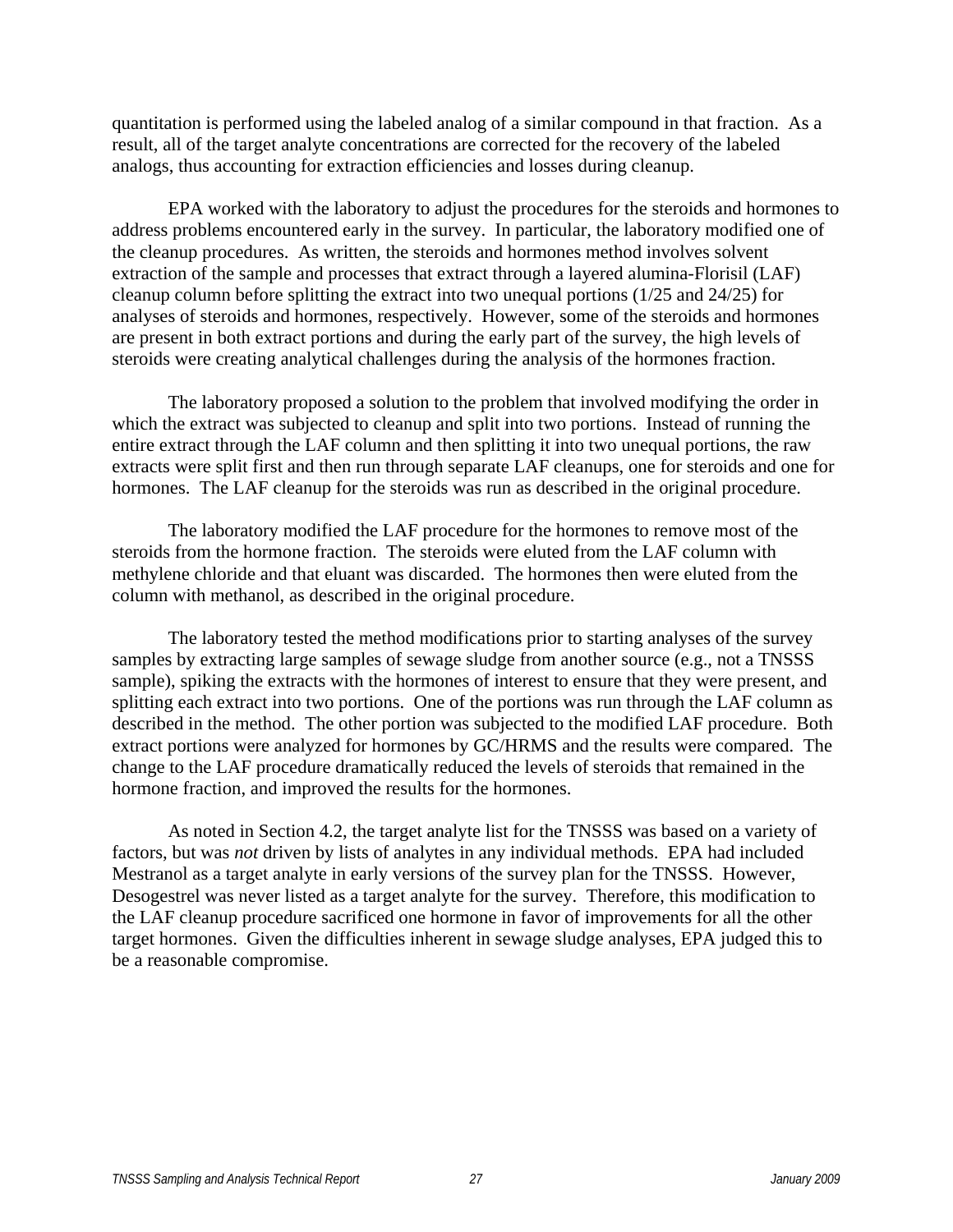# *4.4.7 Focusing Quality Control on the Survey-specific Analytes of Interest*

 Because the analytes of interest for the TNSSS often are a very limited subset of the total number of analytes listed in some of the relevant methods, EPA did not require the laboratories to consider those other analytes in either preparing or evaluating the quality control operations associated with these samples. For example, EPA only required the laboratory to spike the analytes of interest for this survey into such QC samples as matrix spike/matrix spike duplicates and ongoing precision and recovery (OPR) samples, not all the analytes that may be listed in a given method. Alternatively, if the laboratory chose to use spiking solutions that contained additional analytes beyond those in Tables 5 and 6, EPA did not require them to assess the results for those non-survey target analytes or take corrective actions if those non-survey analytes failed to meet the acceptance criteria.

 This approach allowed the laboratories to focus their efforts on the survey-specific analytes of interest in the face of the analytical challenges presented by sewage sludge matrices. It also allowed EPA to control the costs for the analyses to some degree by eliminating reanalyses related to potential QC failures associated with non-target analytes. It also reduced the costs for EPA's data review efforts described in Section 5.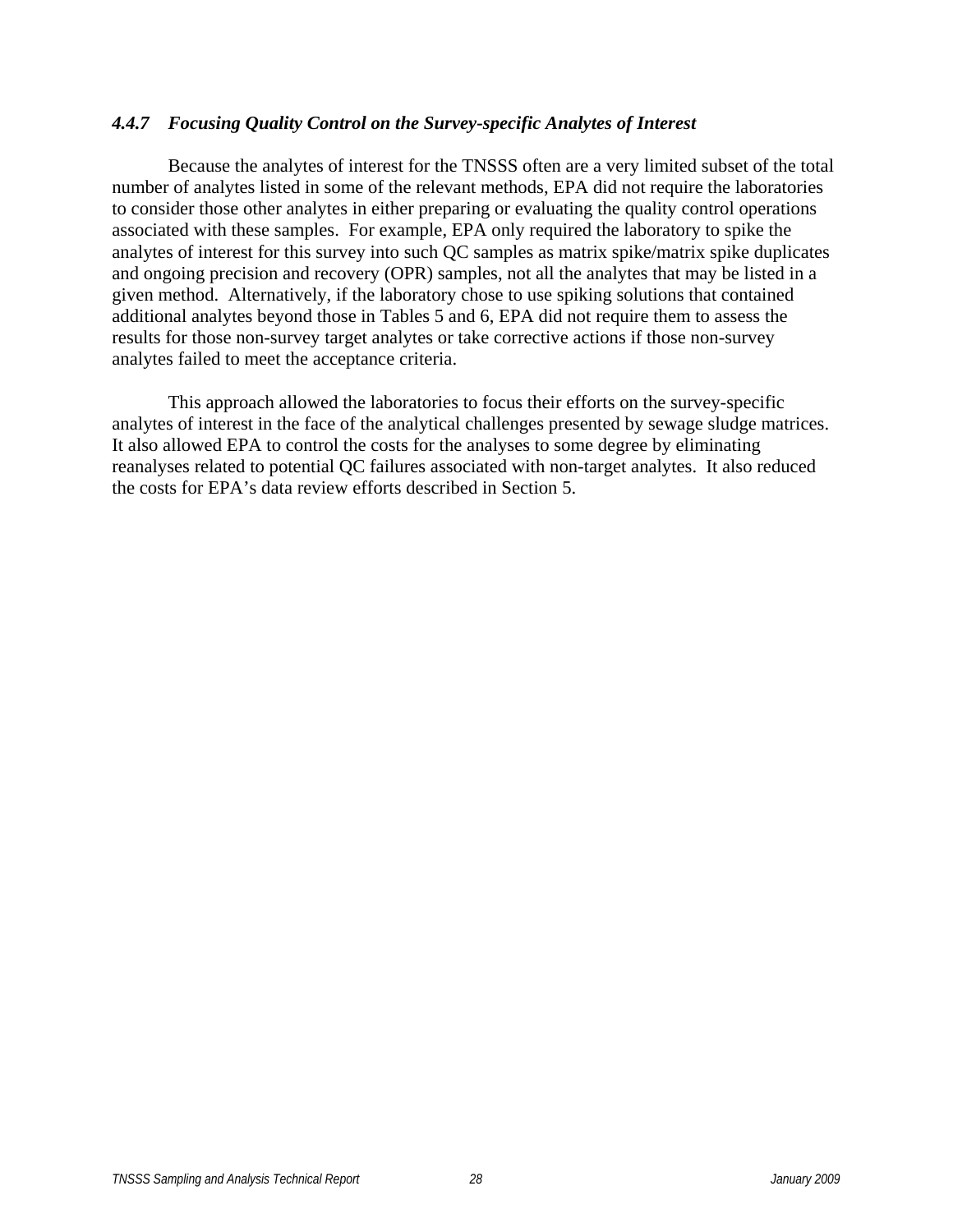# **Section 5 Data Review Procedures**

# **5.1 General Review Procedures**

 EPA assessed the results for all of the samples analyzed during the survey using wellestablished procedures described in this section. The analysis involved in the TNSSS was complex and a number of analytical challenges were faced. Biosolids is one of the most challenging environmental matrices known due to the high solids content and matrix interferences present. When conducting analyses in sewage sludge matrices it is expected that some results will have to be qualified to accurately reflect the uncertainty of the values.

 EPA subjected all laboratory results to a comprehensive review for completeness and compliance with project and method specifications to ensure that the data met the objectives of the survey. A multi-stage review process was used and designed to identify and correct data deficiencies as early as possible and maximize the amount of usable data generated.

 Trained staff reviewed the data using established review process designed to identify and correct data deficiencies as early as possible and maximize the amount of usable data generated during the TNSSS. EPA encoded the data quality information gathered during the review in the final results database using a series of qualifiers and reasons. EPA did not exclude data unless a result was flawed such that no reasonable use could be made of it. The four stages of the review process are described below.

 In the first stage of the data review process, EPA performed a data completeness check. Specifically, EPA evaluated elements in the laboratory submission to verify that results for specified samples were provided, that data were reported in the correct format, and that relevant information, such as preparation and analysis logs, was included in the data package. EPA initiated corrective action procedures to resolve any deficiencies identified.

 The second stage of the data review process focused on an instrument performance check. EPA verified that calibrations, calibration verifications, standards, and calibration blanks were analyzed at the appropriate frequency and met method or survey performance specifications. Corrective action procedures were initiated to resolve any deficiencies identified.

 The third stage of the data review process focused on a laboratory performance check. EPA verified that the laboratory correctly performed the required analytical procedures and was able to demonstrate a high level of precision and accuracy. During this stage, EPA evaluated quality control (QC) elements such as the ongoing precision and recovery (OPR) tests, method blanks, and other QC operations. Again, corrective action procedures were initiated to resolve any deficiencies identified.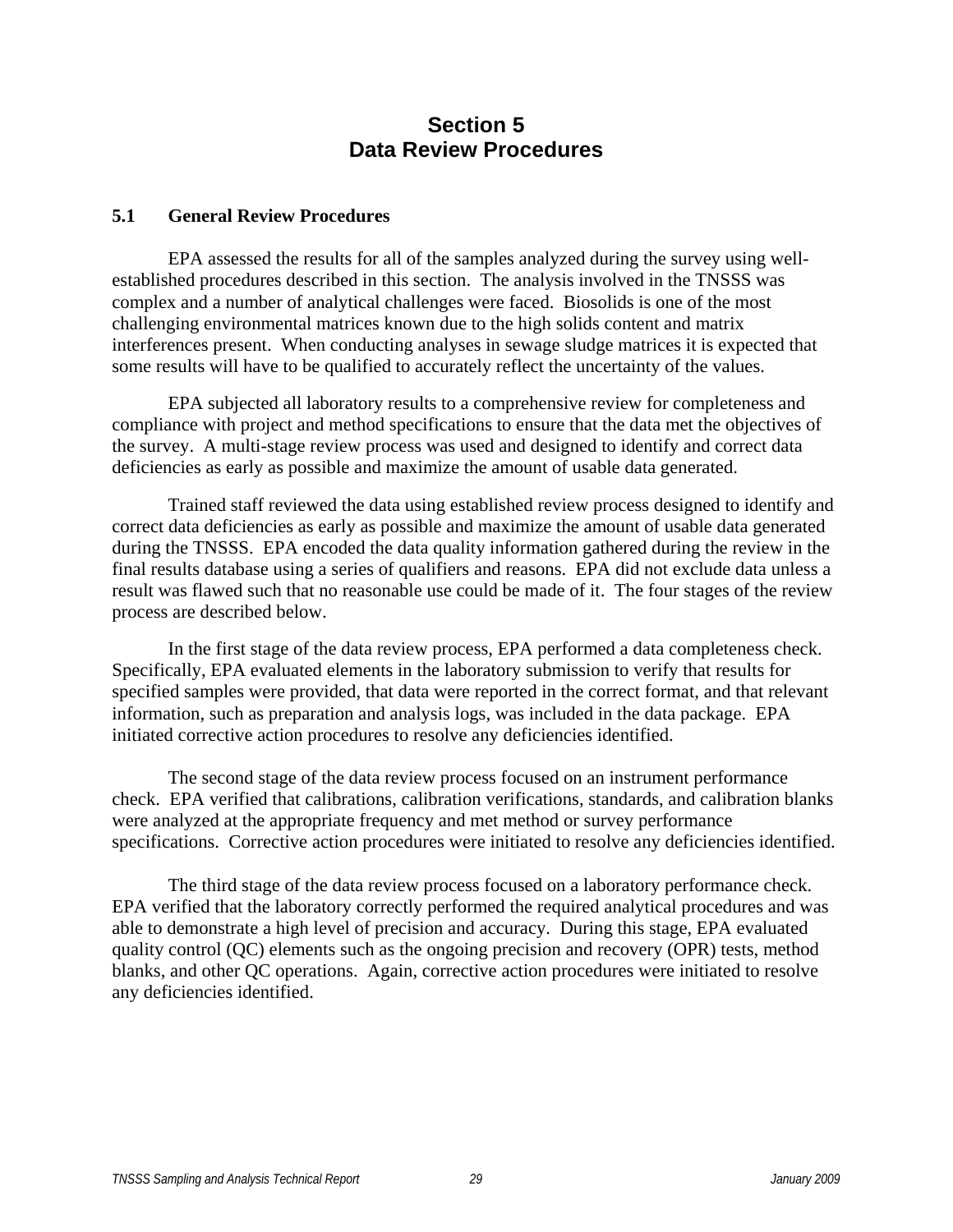In the fourth stage of the data review process, EPA examined method/matrix performance data to discern whether any QC failures resulted from laboratory performance or difficulties with the method or sample matrix. EPA evaluated labeled compound and surrogate spike results and other performance data. The reviewers also verified that proper sample dilutions were performed and that necessary sample cleanup steps were taken. As with previous steps, corrective action procedures were initiated with the laboratory to resolve any deficiencies identified.

 The objective of the data review process was to document the quality of all of the data in the TNSSS and identify any limitations that might affect their end use. The EPA database on the mainframe contains data qualifiers applied to results from the TNSSS, individually, and by analyte class.

# **5.2 QC Acceptance Criteria**

 As noted in Section 4, the analytes of interest for this survey were subject to quality control. Appendix C presents a summary of the QC acceptance criteria for all of the analyte classes.

 The laboratory performing the analyses for the anions, metals, PAHs and semivolatiles used its own in-house limits routinely applied to soil samples (as opposed to aqueous samples), except as noted in Appendix C. The laboratory prepared liquid sewage sludge samples using procedures applicable to aqueous samples (e.g., a liquid-liquid solvent extraction procedure for the organics) and the laboratory ran an aqueous laboratory control sample (LCS) and applied acceptance limits appropriate to that set of procedures. The laboratory derived their acceptance limits for solid samples from historical data for sewage sludge samples. Given the difficulties evident in the analyses of the sewage sludge samples, one might expect that statistically derived acceptance criteria for sewage sludge samples would differ from those for soil samples. Therefore, recoveries falling slightly outside of the limits for soil are not necessarily fatal flaws in these analyses. However, for the sake of transparency, EPA noted all recovery problems in the database.

 The laboratory performing the analysis of the PBDEs using draft EPA Method 1614 employed the default acceptance limits in the draft method.

 The methods used for the pharmaceutical, steroid, and hormone analyses include QC acceptance criteria. The acceptance criteria include statistically derived limits that are based on data from a single laboratory. As a result, the acceptance limits for some QC operations are fairly wide (e.g.,  $5 - 200\%$  for labeled compound recoveries). The laboratory that performed the pharmaceutical, steroid, and hormone analyses for the TNSSS was also the laboratory that helped EPA develop these methods. Therefore, EPA believes that the use of the singlelaboratory specifications is a reasonable approach.

# **5.3 Data Qualifiers and Database**

 After reviewing each data package, the reviewers and the database development staff created an analytical database in MS Access that contained all field sample results from the survey. Appendix D of this report contains a table with the data applied to the results during the review process for TNSSS pollutants and entered into the database.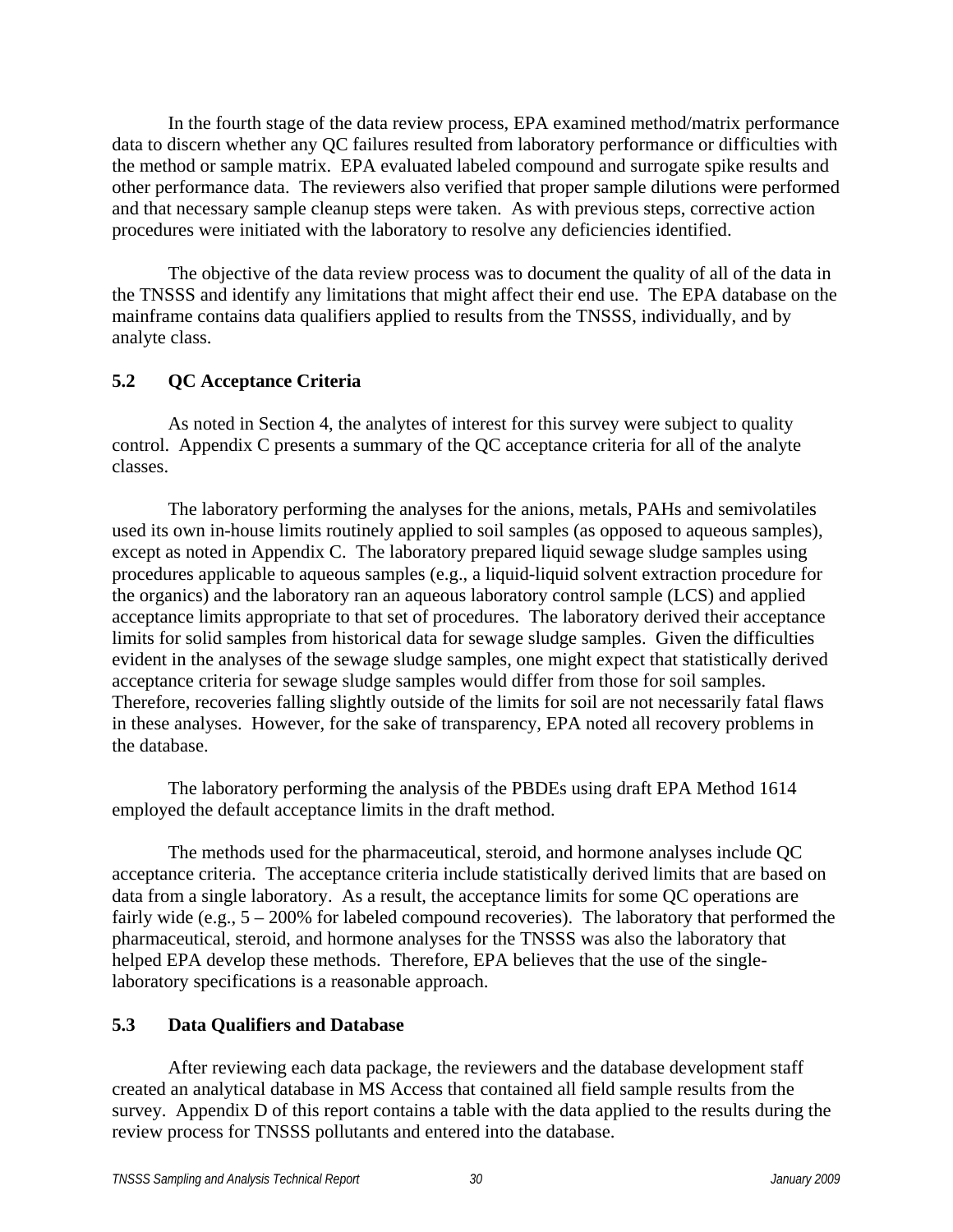At intervals during development and upon completion of the database, EPA performed various checks to verify the accuracy of the database, including checks for consistent analyte names, CAS numbers, and data qualifier flags. After completing the review of the results for each analytical fraction, EPA uploaded the data from an Access database to the EPA mainframe using standardized procedures. The final database for the survey includes all of the qualifiers that were applied to the individual sample results.

*Note*: Except for the "exclude" qualifier in the database, the presence of data qualifiers is not intended to suggest that data are not useable. Rather, the qualifiers are designed to caution the user about an aspect of the data that does not meet the acceptance criteria originally established for the project.

# **5.4 Data Review Findings**

 The data review process was crucial in identifying the sensitivity issues associated with the full-scan GC/MS analyses discussed in Section 4. By examining the first sets of sample results shortly after they were delivered by the laboratory, EPA was able to take corrective action and instituted the use of selected ion monitoring for all PAH analyses in the survey to achieve the needed analytical sensitivity.

 The data review process uncovered only a few other issues with data quality. Typical issues included:

- Reporting unit issues
- Calculation errors for specific samples
- Blank contamination
- Extract dilution issues
- Matrix spike issues
- Interference issues
- Recovery issues

Specific examples of these issues are presented in Section 5.4.1 to 5.4.7.

# *5.4.1 Reporting Limits*

 As expected, some samples with low percent solids were prepared and analyzed as aqueous samples. However, when reporting the results for the earliest such samples, the laboratory performing the metals analyses provided results in the weight/volume units typically applied to aqueous samples. When contacted by the data reviewers regarding this error, the laboratory revised these results and reported them on the basis of the dry weight of solids in the samples, as originally requested.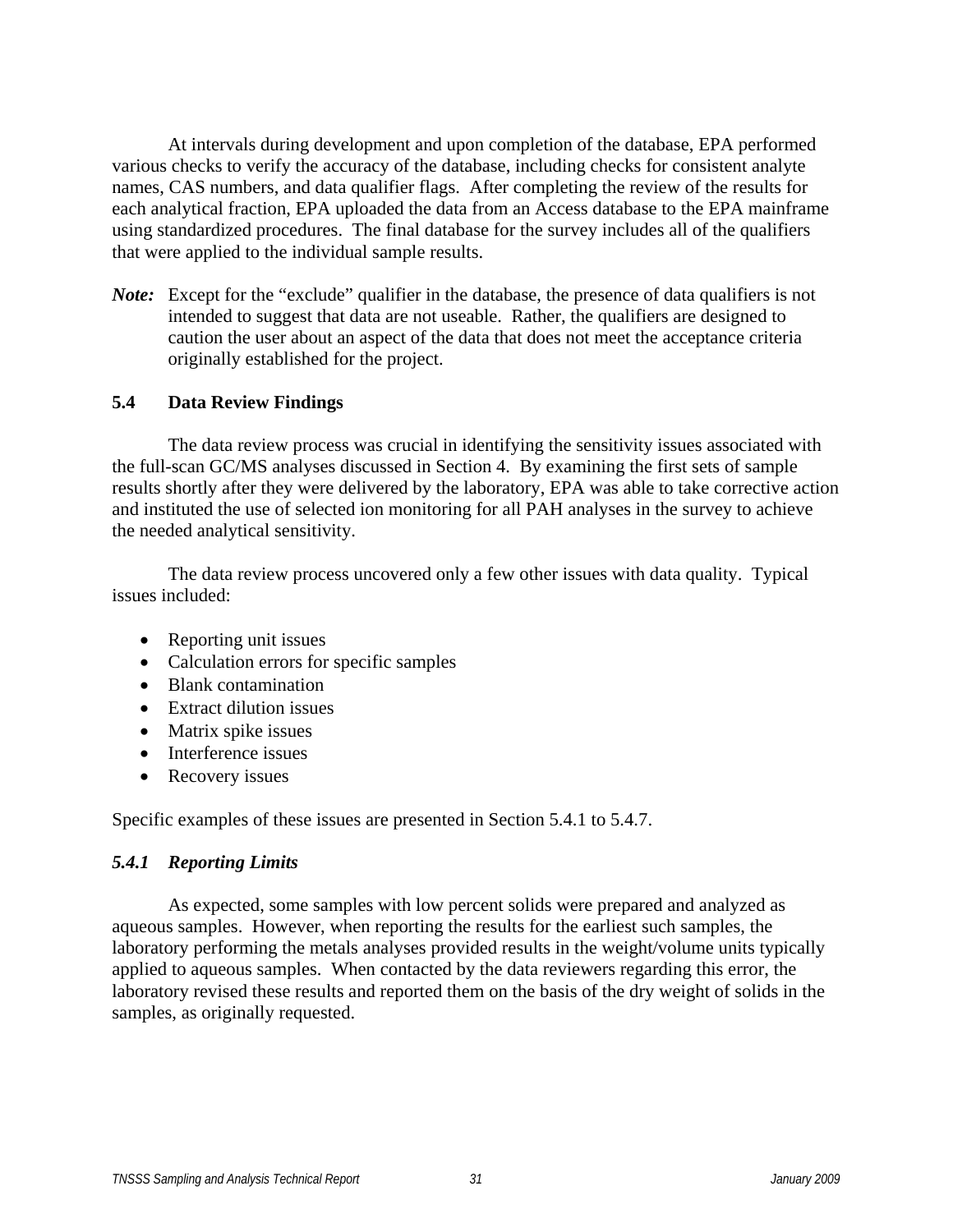The laboratory analyzing the pharmaceuticals, steroids, and hormones reported all the sample results on a dry-weight basis, as required, including those samples that were pourable liquids. However, the laboratory used reporting units of nanograms per gram (ng/g), instead of the method-specified units of nanograms per kilogram (ng/kg). This error was discovered during the early stages of the review of these data. However, because the units of ng/g are equivalent to µg/kg, after consulting the laboratory and considering the concentrations of the analytes in the samples, EPA decided to accept the numerical results in ng/g (e.g., EPA kept the numbers reported by the lab), but changed the units in the EPA database to  $\mu$ g/kg (i.e., 100 ng/g is equal to  $100 \mu g/kg$ ).

# *5.4.2 Calculation Errors*

 EPA noted that the fluoride results for two sewage sludge samples appeared to be much higher than any other results for this analyte. EPA contacted the laboratory and asked them to check these two results. The laboratory reported that the raw data for these two results were off by two orders of magnitude, due to a transcription error. The laboratory corrected the error and resubmitted the results for those two samples. The corrected results were included in the survey database.

# *5.4.3 Blank Contamination*

 EPA examined the results for each analyte in every sample and compared the results to the concentrations of analytes found in each of the method blanks associated with each batch of samples. For all of the analyte classes, the concentrations of the analytes found in the method blanks were generally well below the concentrations in the field samples.

 In some cases, there were low levels of analytes in some method blanks. For all of the analytes in the TNSSS, EPA used a common approach to evaluating blank contamination known simply as "the 5x and 10x rules." Under routine circumstances, EPA qualified a field sample result if the concentration of an analyte was not at least 10 times the amount found in the blank. The rationale for the 10x rule is that under the worst of circumstances, in which the material found in the blank is coming from a source within the laboratory, the amount in the blank would only represent 10% of the amount in the field sample, and that small contribution is likely within the overall measurement error. If the amount in the sample is between 5x and 10x the amount in the blank, EPA normally will qualify the sample result as a maximum value because the potential contribution from the laboratory could be as high as 20%. Below 5x the amount in the blank, EPA considered the field sample result to be a non-detect at the nominal reporting limit.

 The method blanks for the steroids and hormones presented greater challenges. Three of the steroid and hormone analytes, Cholesterol, Stigmasterol, and β-Sitosterol, were frequently found in the method blanks, and a fourth analyte, Progesterone, was occasionally found in those blanks. During the course of the survey, the laboratory determined that the steroids were adhering to the glassware used to prepare samples, perhaps originating from an earlier sewage sludge sample prepared in the same glassware. Although the laboratory took steps to improve its glassware cleaning procedures to prevent such "carryover," they were not able to completely eliminate the occurrence of some target analytes in the method blanks.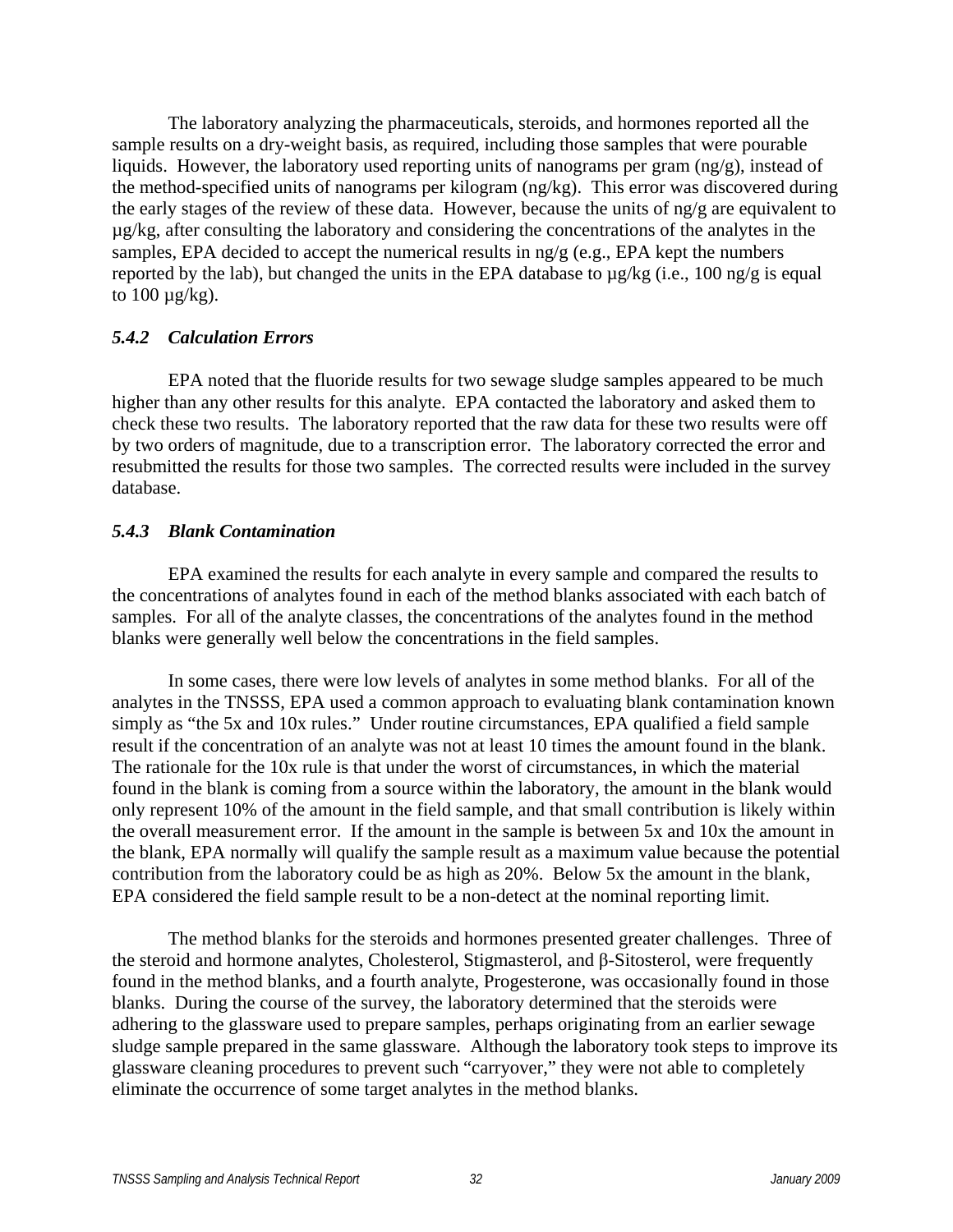Therefore, EPA flagged the steroids and hormones results, where applicable. Normally, EPA evaluates results for samples that have been diluted for analysis by multiplying the blank result (which is usually not diluted) by the dilution factor for the sample. For example, if a sample extract is diluted by a factor of 50 to bring one or more target analytes within the calibration range of the instrument, EPA will multiply the concentration of an analyte found in the blank by that dilution factor of 50 before comparing the blank and the field sample results. That approach represents a worst-case assumption that the contaminant may be present in the solvent used to extract the samples, thus using more of that solvent to dilute the extract would add more of the contaminant.

 In the case of the steroids and hormones, the laboratory checked its reagent water and extraction solvents and found no such contamination. As noted above, the laboratory surmised that the material in the blanks was being transferred from the surface of the glassware used to prepare the blank, but it originated from an earlier sample processed with the same glassware. Thus, the amount, or concentration, found in the blank may represent the material that the sample extract might pick up from similar glassware, but there would be no likely contribution from the solvents themselves, and thus no need to consider the dilution factors of the samples. The dilution factors for samples in thus survey often were quite high.

 Even after instituting this minor change to the data review procedures, there were still 24 instances in which the levels in the blank led EPA to consider the results for one or more of the steroids to be a non-detect. These 24 instances represented 14 field samples, with 1 to 3 analytes affected in each of those samples. In many cases, the original result for the field sample was not only less than 5x the blank results it was actually 2x to 3x lower than the amount found in the blank. Of the 14 affected samples, 5 were in the first batch of 12 samples analyzed and reported. The 6 subsequent batches of samples had lower levels of these analytes in the blanks, with 2 batches having no samples set to non-detects and 2 more batches with only 1 difficult analyte. These improved blank results are evidence of the effectiveness of the revised glassware cleaning procedures instituted by the laboratory.

# *5.4.4 Extract Dilution*

 Surrogate compounds were added to each sample for the semivolatile and PAH analysis as a measure of sample extraction efficiency. However, if the sample contained large amounts of the target analytes, the laboratory often had to dilute the sample extract to bring the results for that analyte within the instrument's calibration range. If the dilution factor was high enough, the surrogates may have been present in the diluted extract at such low levels that they could not be detected. Without measurable results for the surrogate, EPA could not evaluate the efficiency of the extraction procedures for that sample.

 An important part of the data review process was to ensure that results for a given sample included those where the surrogates could be measured as well as results where all of the analytes were within the calibration range. This often requires that the laboratory provide results from multiple analyses of the sample at different dilution factors. EPA worked with the laboratory analyzing the semivolatiles and PAHs to obtain data from as many analyses as practical and minimize situations in which only the most dilute analysis (without observable surrogates) was provided. However, the exceptionally high levels of bis (2-Ethylhexyl)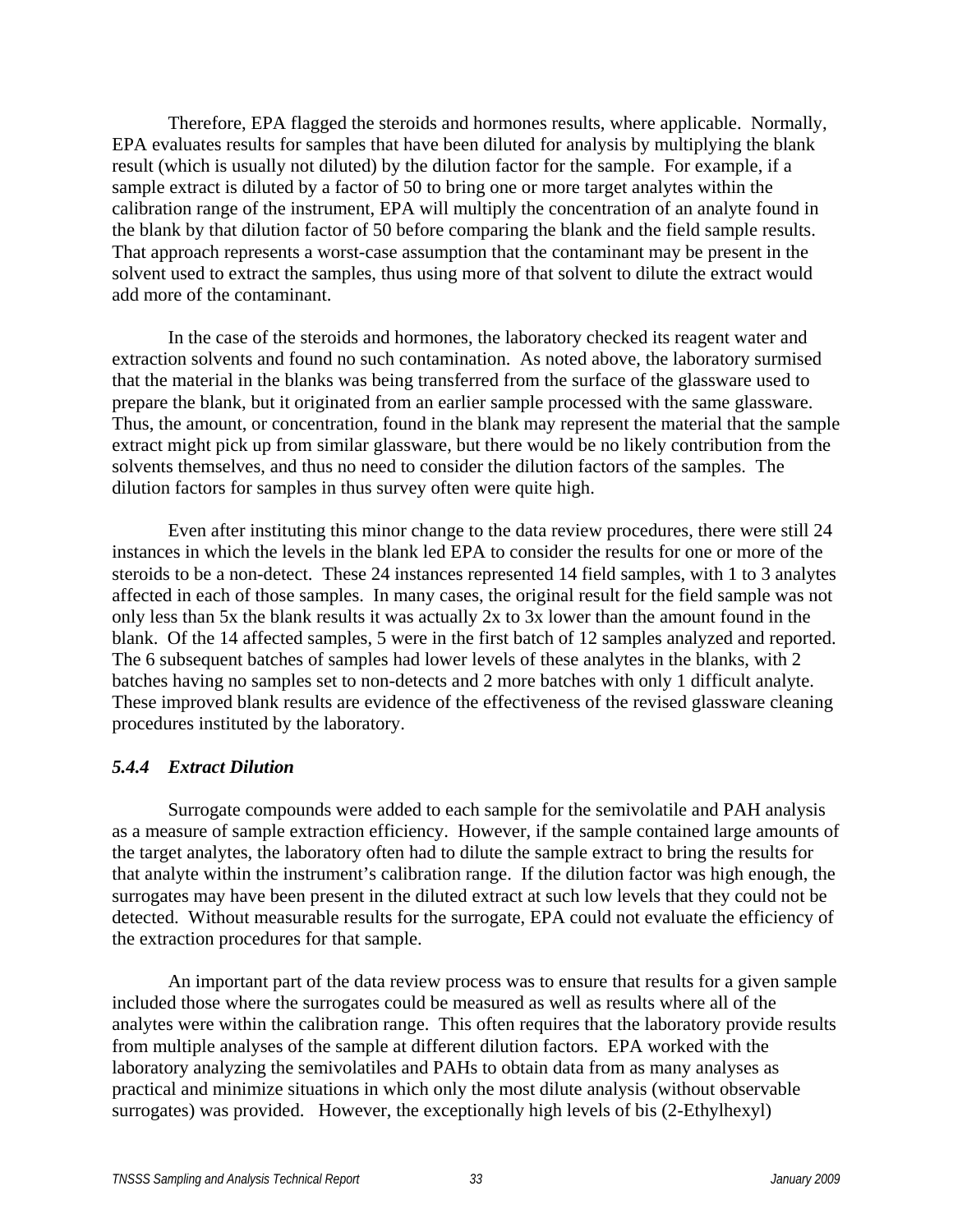phthalate in some samples made the situation more difficult. EPA flagged in the database any samples in which the surrogates were diluted out.

# *5.4.5 Matrix Spikes*

 Due to the often high and variable levels of many analytes in the samples, some of the MS/MSD samples were spiked at levels too low to provide useful recovery data. This issue occurred frequently for the anions, metals, semivolatile organics and PAHs. It also was an issue for the PBDE analyses when EPA added matrix spike analyses to those analyses to make up for the method modifications that eliminated the use of true isotope dilution quantitation (see Section 4.4.4). Matrix spike samples were not required for the pharmaceutical, steroid, and hormone analyses because those methods use isotope dilution quantitation and therefore provide a sample-specific recovery correction of every analyte.

 The difficulty in generating useful matrix spike results was exacerbated by the different approaches to calculating MS/MSD recovery provided in different methods. EPA initially qualified the results for samples associated with "under spiked" MS/MSD samples as estimates. However, EPA recalculated the recoveries of the spiked analytes using an alternative equation designed to address this issue (see Section 6.7) and the bias and precision of the recalculated results were further evaluated.

# *5.4.6 Interferences*

 All of the methods used in the TNSSS included some form of identification criteria for the analytes of interest. These criteria included absorption or emission wavelengths, retention times, and mass spectrometric criteria. The GC/HRMS method for the steroids and hormones involves monitoring two characteristic ions for each analyte. As with other many EPA GC/HRMS methods (e.g., Method 1613B, 1614, and 1668A), the responses for both of those ions are used to quantify the concentration of the analyte in the sample, using an approach called dual-ion quantitation.

 The method for the steroids and hormones stipulates that the ratio of the abundances of the two ions must be within a certain percentage of the theoretical ratio for the analyte. The theoretical ratio is determined from natural abundances of the exact masses of all of the component elements that make up both of the ions monitored for the analyte. The acceptance criterion in the method for the steroids and hormones is  $a \pm 30\%$  window around the theoretical ion abundance ratio for the analyte.

 The purpose of this criterion is to ensure that the analytes of interest are adequately separated from one another and from any potential interfering compounds. As described in the method, if the ion abundance ratio is not met, the analyte cannot be positively identified. The method instructs the analyst to note any instances where both ions from the analyte are present, but the ion abundance ratio acceptance criterion is not met. This approach to reporting results allow the data users to decide how best to use the data.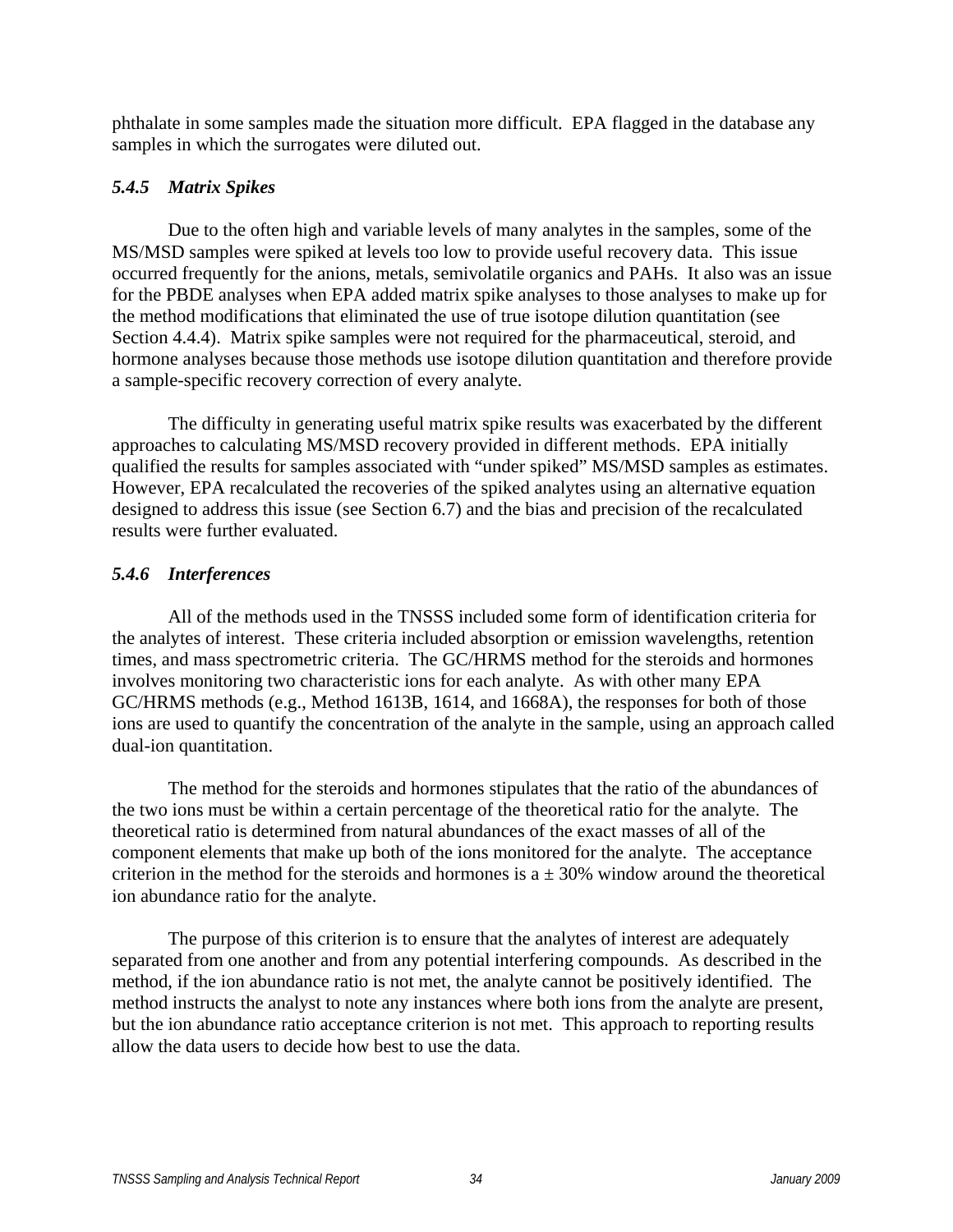The most likely reason that the ion abundance ratio does not meet the acceptance criterion is that there is a positive interference for one of the two ions monitored. That positive interference increases the response for that ion, affecting the ion abundance ratio (IAR). Because the areas (abundances) for the peaks representing the two ions are added together to calculate the concentration of the analyte, the positive interference translates into a higher reported concentration for the analyte of interest. Thus, the reported result is an estimated maximum possible concentration (EMPC) for the analyte.

 There were 129 instances of EMPCs in the steroid and hormone results out of the total of 2100 results, or about 6% of all steroid and hormone results. In all, 76 of the 84 survey samples had one or more analytes qualified as an EMPC, and 17 of the 25 analytes were affected. The frequencies at which EMPCs were reported are shown in Table 9. In some instances, the observed ion abundance ratio was only marginally outside of the method acceptance limits, and in other instances, the differences were much greater.

| Analyte             | # of EMPCs Reported | Analyte                | # of EMPCs Reported |
|---------------------|---------------------|------------------------|---------------------|
| Campesterol         | 50                  | Androstenedione        |                     |
| Estrone             | 21                  | β-Stigmastanol         |                     |
| Testosterone        |                     | Equilin                |                     |
| Stigmasterol        | 10                  | 17 a-Dihydroequilin    |                     |
| Ergosterol          | 6                   | Androsterone           |                     |
| Desmosterol         |                     | β-Estradiol 3-benzoate |                     |
| <b>B-Sitosterol</b> |                     | Equilenin              |                     |
| Norethindrone       |                     | Progesterone           |                     |
| Norgestrel          |                     |                        |                     |

**Table 9. Frequency of Estimated Maximum Possible Concentrations (EMPCs)** 

 The affected analytes include both steroids and hormones, and therefore represent separate analytical runs in the method.

 The degree to which the reported results for an EMPC exceed the actual concentration cannot be determined exactly because a number of factors are involved, including the effect of the interferences and the fact that the results are quantified by isotope dilution. In order to place some bounds on the likely effects, EPA examined the survey results for Testosterone in detail. The 11 EMPCs for Testosterone have reported concentrations that range from 34.8 to 2040 µg/kg. The reported ion abundance ratios for these 11 Testosterone results ranged from 0.01 to 2.34, with the laboratory's QC acceptance limits for the ratio being 2.38 to 4.42. The lowest ion abundance ratio (0.01) was associated with the highest reported result (2040  $\mu$ g/kg), but there is no apparent relationship between the other ratios and results.

 Although the actual areas of the two peaks monitored for each analyte are presented in the hard copy raw data provided by the laboratory, these peak areas are not readily accessible in the electronic data. Rather than retrieving several hundred peak areas (2 peaks for each of 129 EMPCs) from the raw data, entering them into a spreadsheet, and checking for data entry errors, EPA took an alternative approach.

 Although the actual peak areas were not in an accessible electronic format, EPA had the ion abundance ratios themselves in the database. In order to investigate the likely effects of the interferences, EPA arbitrarily assigned the area of the first peak a value of 10,000 area counts.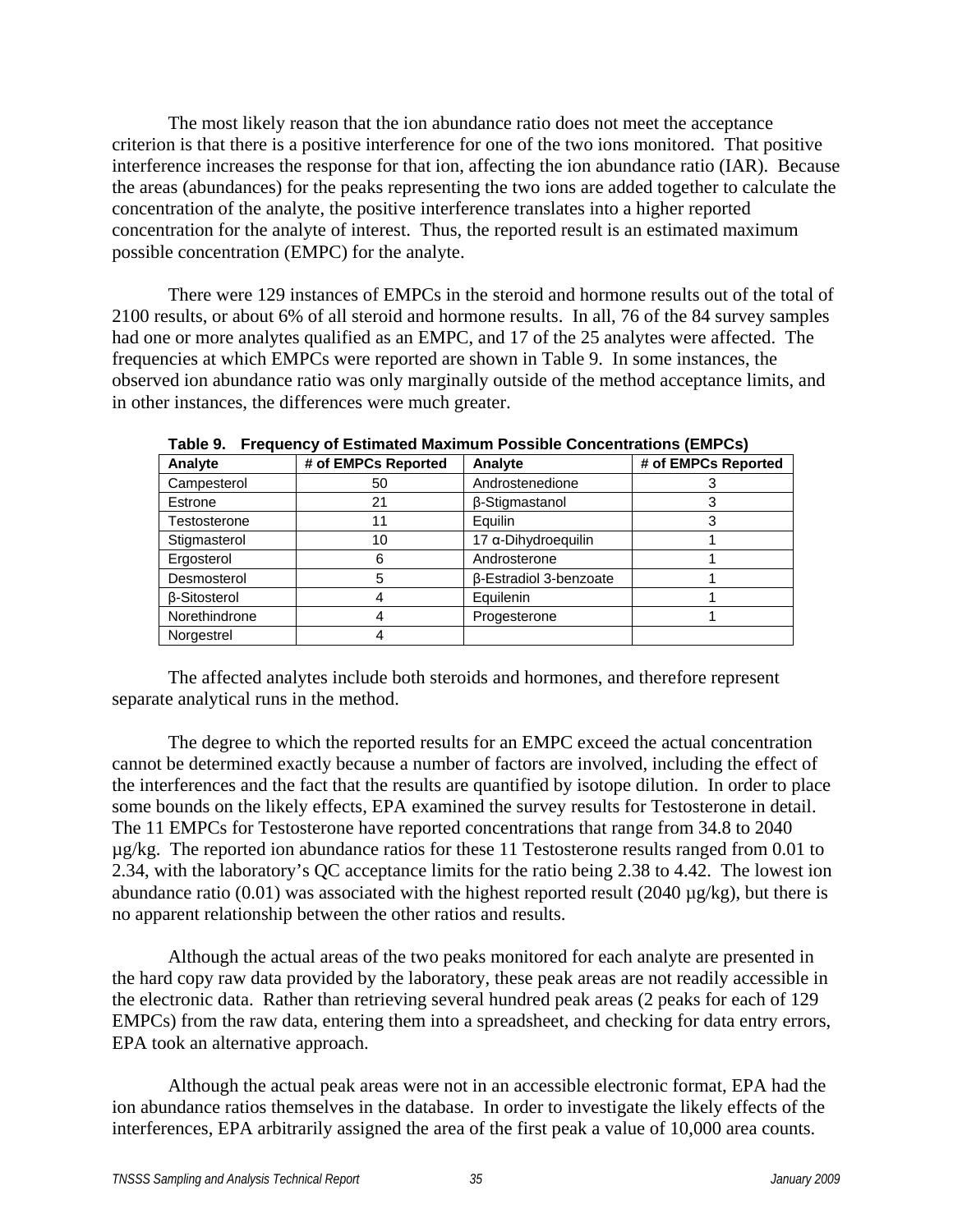Using the reported ion abundance ratios, we calculated the corresponding area of the second peak. As described in the method, the concentration of an analyte is calculated from the sum of the areas of both peaks, so we summed the two "dummy" areas for each sample result. EPA also calculated the area of the second peak using the theoretical ion abundance ratio for the analyte and summed those two areas. Since the sample concentration is proportional to the sum of the areas, we compared the two calculated sums to determine a factor that could be used to convert the reported result to the result that might have been calculated without the positive interferences that affected the ion abundance ratio. The results for the 11 EMPCs for Testosterone are shown in Table 10.

| <b>Sample</b>  | Dummy<br>Abundance<br>Mass 1 | Reported<br><b>IAR</b> | Dummy<br>Abundance<br>Mass 2 | Sum of<br>Dummy<br><b>Masses</b> | <b>Ratio of Sum from</b><br>Reported IAR to that<br>from Theoretical IAR | Reported<br>Conc. | Adjusted<br>Conc. |
|----------------|------------------------------|------------------------|------------------------------|----------------------------------|--------------------------------------------------------------------------|-------------------|-------------------|
|                | 10,000                       | 0.01                   | 1,000,000                    | 1,010,000                        | 0.012813046                                                              | 2040              | 26.1              |
| $\overline{2}$ | 10.000                       | 0.27                   | 37.037                       | 47.037                           | 0.275127374                                                              | 97.9              | 26.9              |
| 3              | 10.000                       | 0.54                   | 18,519                       | 28,519                           | 0.453781513                                                              | 238               | 108               |
| 4              | 10.000                       | 0.55                   | 18,182                       | 28,182                           | 0.459203036                                                              | 701               | 322               |
| 5              | 10.000                       | 0.68                   | 14.706                       | 24.706                           | 0.523809524                                                              | 46.9              | 24.6              |
| 6              | 10.000                       | 1.2                    | 8,333                        | 18,333                           | 0.705882353                                                              | 65.7              | 46.4              |
| ⇁              | 10,000                       | 1.22                   | 8.197                        | 18.197                           | 0.711181770                                                              | 42.3              | 30.1              |
| 8              | 10.000                       | 1.4                    | 7,143                        | 17,143                           | 0.754901961                                                              | 122               | 92.1              |
| 9              | 10.000                       | 1.99                   | 5,025                        | 15,025                           | 0.861302380                                                              | 238               | 205               |
| 10             | 10.000                       | 2.04                   | 4,902                        | 14,902                           | 0.868421053                                                              | 34.8              | 30.2              |
| 11             | 10,000                       | 2.34                   | 4,274                        | 14,274                           | 0.906657274                                                              | 67.3              | 61.0              |

**Table 10. Potential Effects of Ion Abundance Ratio on Reported Concentrations of Testosterone** 

 The results in Table 10 are sorted by the reported ion abundance ratios. For ease of discussion, the samples addressed in this table were numbered 1 to 11, in order of reported ion abundance ratio. The sample numbers have no other significance. As can be seen for Sample 1, the potential implications of the ion abundance ratio could be dramatic. However, for many of the other samples, the effects are far less apparent. The reported concentrations already include the recovery correction inherent in isotope dilution, so the adjusted concentrations include the same degree of correction.

 EPA performed similar calculations for the 50 reported EMPCs for Campesterol. Because none of the observed ion abundance ratios were as far from the theoretical ratio for this analyte, the overall effects on the reported results were smaller. The applicable conversion factors for Campesterol range from 0.173 to 0.907, meaning that the results for this analyte might be reduced by factors from 1.1 to 6. Given the time required, EPA did not perform these calculations for all the other analytes in which EMPC results were reported by the laboratory.

**Note:** The adjusted concentrations shown in Table 10 illustrate the *potential* change to the reported results. However, the calculations shown assume that the ion abundance ratio problem is the result of a simple positive interference in one of the two ions for the analyte. The actual cause may be more complicated. Therefore, EPA included the original results reported by the laboratory in the survey database, not the adjusted concentrations described above. EPA flagged each result in the database that did not meet the method-specified ion abundance ratio as an "EMPC."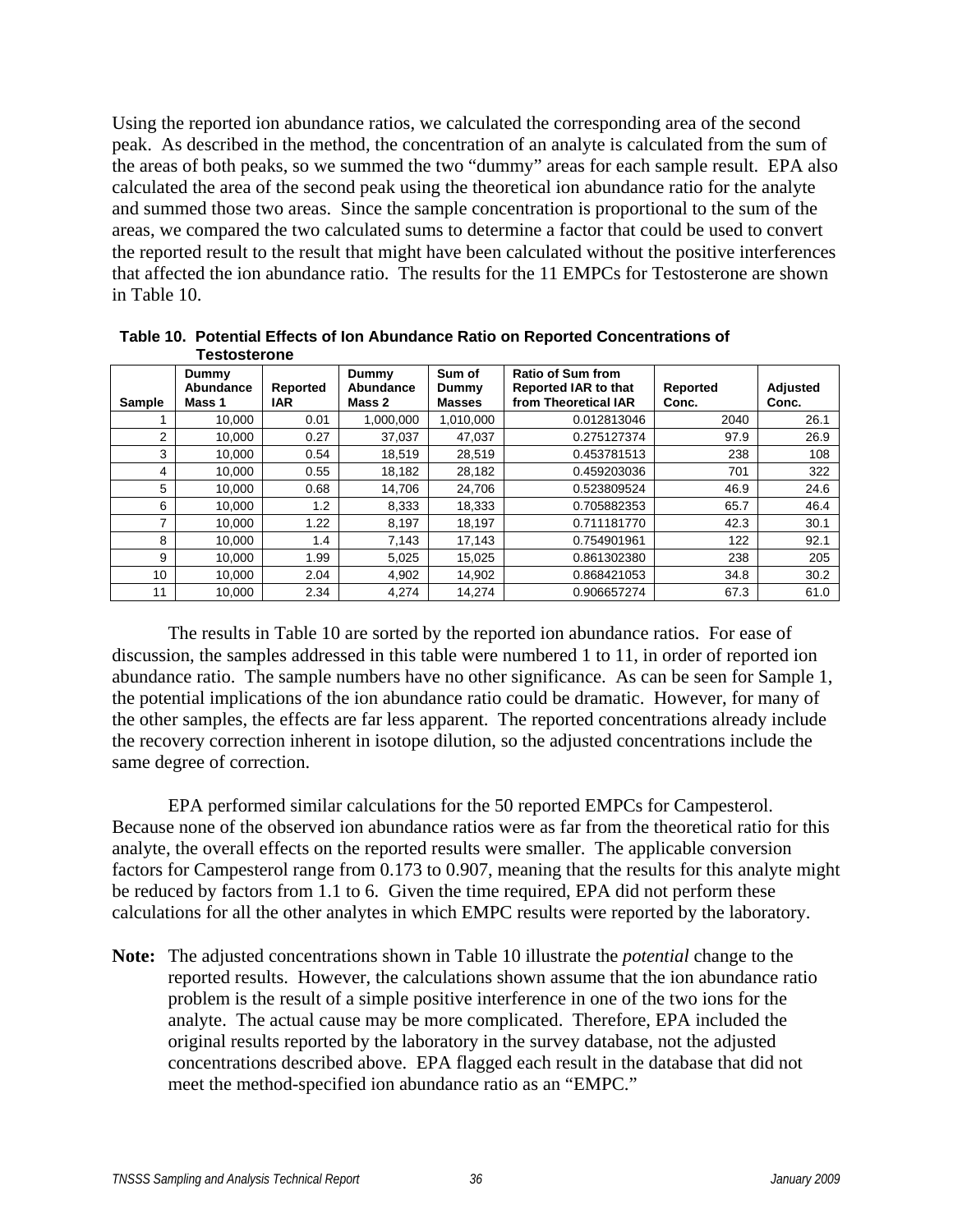# *5.4.7 Recovery Issues*

 Three other analytical issues were noted that had significant potential effects on the survey data for the pharmaceuticals, steroids, and hormones. EPA identified each such instance in the EPA database with the qualifier EXCLUDE to prevent those results from being used to determine the national estimates of the concentrations of pollutants in biosolids.

 Two of those issues involved recoveries of the isotopically labeled analytes used to perform isotope dilution quantitation. The third issue involved the "internal standards" added to the sample extracts immediately prior to instrumental analyses and used to measure the recoveries of the labeled analytes.

 There were 27 instances where EPA excluded pharmaceutical results from the database, involving 15 analytes. For 13 of those analytes, EPA excluded the results for 3 samples because the labeled compounds for those analytes were not recovered from the samples. These were not simply instances of lower than expected recoveries of the labeled compounds, but rather, no recovery at all (zero). The inability to recover the labeled compound spiked into the sample suggests a significant analytical problem beyond the routine analytical challenges presented by sewage sludge samples. All three samples were extracted on the same date and analyzed together several days later.

 There were two instances where the results for the analyte Fluoxetine were excluded because the labeled compound for this analyte was not recovered from those samples.

 The remaining 12 results were excluded for the analyte Minocycline. All 12 instances came from the same extraction batch and were excluded because the laboratory did not recover the native (unlabeled) analyte in the laboratory control sample (LCS, also known as an ongoing precision and recovery sample, or OPR) that was prepared at the same time as this batch of 12 samples. The laboratory did not report numerical results for Minocycline in these 12 samples and flagged all of the Minocycline results with an "NQ" flag in the database, indicating that the laboratory was not able to quantify the analyte.

 There were 65 instances of steroid and hormone results being excluded from the database, involving 14 analytes. In 42 of those instances, involving 7 analytes, the data were excluded because the laboratory found only trace levels (e.g., extremely low) of the internal standard, Pyrene- $d_{10}$ , added to the sample extract immediately before analysis and used to measure the recovery of the labeled compounds added to the sample before extraction. Trace levels of the internal standard occurred in 6 samples analyzed in the same batch, suggesting a possible problem with the addition of the internal standard (e.g., the automated injection of the internal standard may have failed or been incomplete).

 The remaining 23 excluded results involved 7 other analytes where there was no recovery of the labeled compound in the same 6 samples. In these cases, the issue was not simply that the recovery could not be measured because of the very low level of the internal standard present, but rather that there was no measurable signal for the labeled compound itself.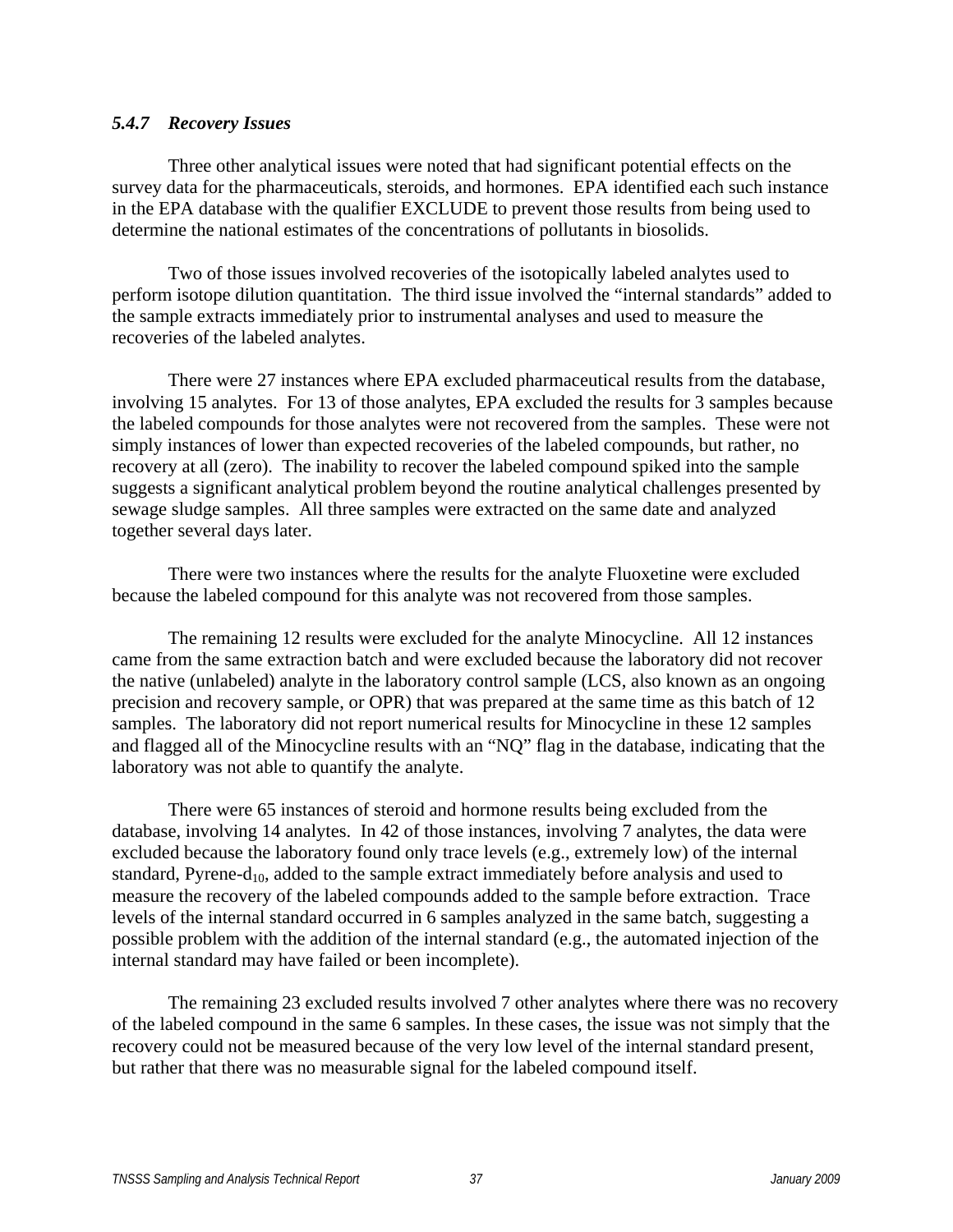#### **5.5 Revised Results for BDE-209**

 In March 2008, the laboratory that performed the PBDE analyses in 2007 prepared a new set of calibration standards for the PBDEs, compared the responses of the new standards to data from the standards used for the TNSSS analyses, and found that the results for one of the target congeners (BDE-209) were markedly different. The laboratory also compared the results to a standard from a second source and found similar differences, ultimately tracing the difference to a vial of the original BDE-209 standard that was mislabeled by the manufacturer.

 After discussions with the laboratory, EPA decided that the BDE-209 results could be recalculated based on the responses in the single-point calibration verification standard analyzed with each batch of samples and that this recalculation would mathematically adjust the results to a more accurate value. This verification standard was prepared from a separate source from the initial calibration standards and was not affected by labeling error. The laboratory recalculated the BDE-209 results for all 84 field samples and the 2 equipment blanks and resubmitted the corrected data in late May 2008. The resubmitted BDE-209 results were reviewed and uploaded to the survey database on the EPA mainframe.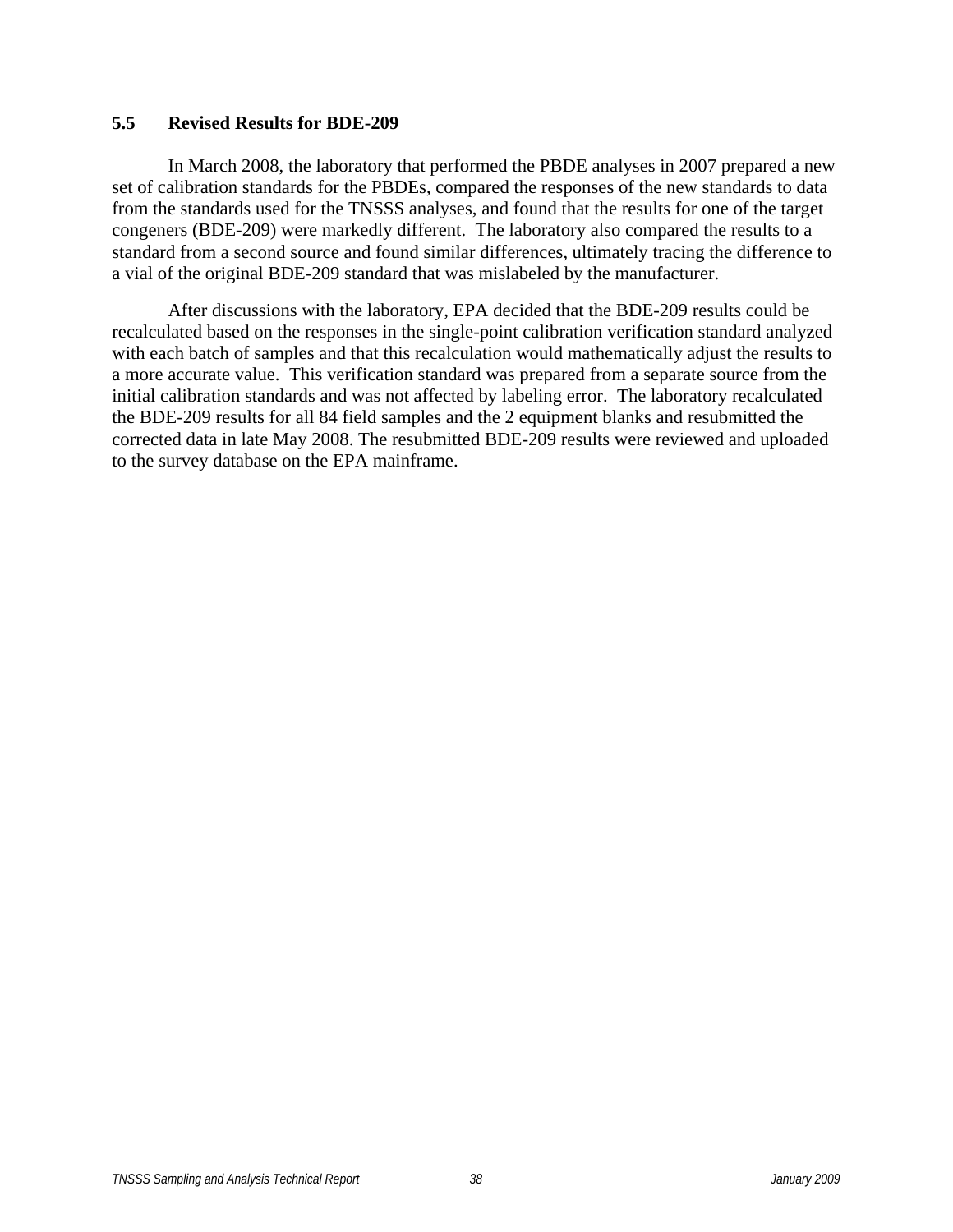# **Section 6 Survey Results**

#### **6.1 Summary Results**

 Table 11 provides a summary of the results for all 84 samples in the first phase (i.e., all analytes excluding pharmaceuticals, steroids, and hormones) of the survey, listing the number of samples in which each analyte was reported, along with the minimum and maximum concentrations. Tables 12 and 13 provide the results for the pharmaceuticals and steroids and hormones, respectively. All sample results are reported on a dry-weight basis, based on the percent solids in the original sample. The percent solids in the various sewage sludge samples range from 0.14 to 94.9. The units for pollutants vary with the class of analyte, as shown. This summary includes the results for the six field duplicate samples and the four POTWs that generate more than one type of sewage sludge. The minimum concentration is the lowest value reported as present in any sample. EPA did not report a minimum or maximum value for those analytes that were not detected. That situation only occurred for some of the pharmaceuticals, steroids and hormones, and EPA used "NA" to indicate that the minimum and maximum values were "not applicable."

|               |                              |              |                 | <b>Observed Dry-weight Concentration</b> |                |
|---------------|------------------------------|--------------|-----------------|------------------------------------------|----------------|
| <b>Class</b>  | Analyte                      | <b>Units</b> | # Detects       | <b>Minimum</b>                           | <b>Maximum</b> |
| Solids        | <b>Percent Solids</b>        | %            | 84              | 0.43                                     | 93.5           |
|               | Fluoride                     |              | 84              | 7.6                                      | 234            |
| Anions        | Nitrate/Nitrite              | mg/kg        | 84              | 1.6                                      | 6,120          |
|               | Water-extractable phosphorus |              | 84              | 11.0                                     | 9,550          |
|               | WEP ratio                    | unitless     | $\overline{84}$ | 0.00065                                  | 0.33920        |
|               | Aluminum                     |              | 84              | 1400                                     | 57,300         |
|               | Antimony                     |              | $\overline{72}$ | 0.45                                     | 26.6           |
|               | Arsenic*                     |              | 84              | 1.18                                     | 49.2           |
|               | Barium                       |              | $\overline{84}$ | 75.1                                     | 3,460          |
|               | Beryllium                    |              | 83              | 0.04                                     | 2.3            |
|               | Boron                        |              | 80              | 5.70                                     | 204.0          |
|               | Cadmium <sup>*</sup>         |              | 84              | 0.21                                     | 11.8           |
|               | Calcium                      |              | $\overline{84}$ | 9,480                                    | 311,000        |
|               | Chromium*                    |              | $\overline{84}$ | 6.74                                     | 1160           |
|               | Cobalt                       |              | $\overline{84}$ | 0.87                                     | 290            |
|               | Copper*                      |              | 84              | 115                                      | 2,580          |
|               | Iron                         |              | 84              | 1,575                                    | 299,000        |
|               | Lead <sup>*</sup>            |              | 84              | 5.81                                     | 450            |
| <b>Metals</b> | Magnesium                    | mg/kg        | 84              | 696                                      | 18,400         |
|               | Manganese                    |              | 84              | 34.8                                     | 14,900         |
|               | Mercury*                     |              | 84              | 0.17                                     | 8.3            |
|               | Molybdenum*                  |              | 84              | 2.51                                     | 132            |
|               | Nickel                       |              | 84              | 7.44                                     | 526            |
|               | Phosphorus                   |              | 84              | 2,620                                    | 118,000        |
|               | Selenium*                    |              | 84              | 1.10                                     | 24.7           |
|               | Silver                       |              | 84              | 1.94                                     | 856            |
|               | Sodium                       |              | 84              | 154                                      | 26,600         |
|               | Thallium                     |              | 80              | 0.02                                     | 1.7            |
|               | Tin                          |              | 78              | 7.50                                     | 522            |
|               | <b>Titanium</b>              |              | 83              | 18.50                                    | 7,020          |
|               | Vanadium                     |              | 84              | 2.04                                     | 617            |
|               | Yttrium                      |              | 84              | 0.70                                     | 26.3           |
|               | Zinc*                        |              | 84              | 216                                      | 8,550          |

**Table 11. Summary of Results for Metals, Anions, Organics, and PBDEs**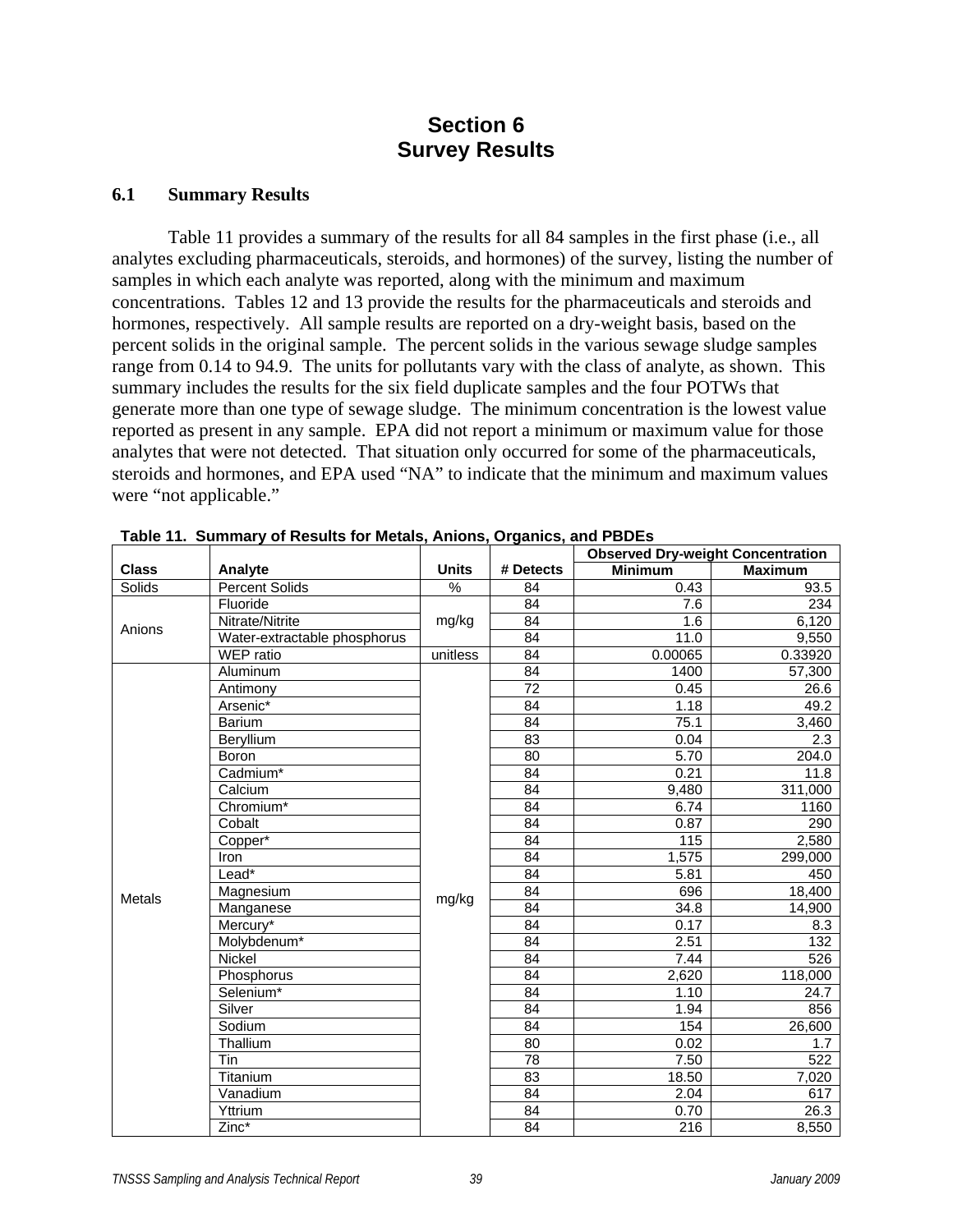|              |                                            |              |           | <b>Observed Dry-weight Concentration</b> |                |
|--------------|--------------------------------------------|--------------|-----------|------------------------------------------|----------------|
| <b>Class</b> | Analyte                                    | <b>Units</b> | # Detects | <b>Minimum</b>                           | <b>Maximum</b> |
|              | 4-Chloroaniline                            |              | 63        | 51                                       | 5,900          |
| Organics     | 2-Methylnaphthalene                        |              | 39        | 10                                       | 4,600          |
| (PAHs and    | Fluoranthene                               |              | 77        | 45                                       | 12,000         |
| Semi-        | Pyrene                                     | µg/kg        | 72        | 44                                       | 14,000         |
| volatiles)   | bis (2-Ethylhexyl) phthalate               |              | 84        | 657                                      | 310,000        |
|              | Benzo(a)pyrene                             |              | 64        | 63                                       | 4,500          |
|              | <b>BDE-28</b>                              |              | 84        | 2,200                                    | 160,000        |
|              | <b>BDE-47</b>                              |              | 84        | 73,000                                   | 5,000,000      |
|              | <b>BDE-66</b>                              |              | 84        | 1.800                                    | 110.000        |
|              | <b>BDE-85</b>                              |              | 84        | 3,200                                    | 150,000        |
|              | <b>BDE-99</b>                              |              | 84        | 64,000                                   | 4,000,000      |
| <b>PBDEs</b> | <b>BDE-100</b>                             | ng/kg        | 84        | 13,000                                   | 1,100,000      |
|              | <b>BDE-138</b>                             |              | 56        | 1,900                                    | 40,000         |
|              | <b>BDE-153</b>                             |              | 84        | 9,100                                    | 410,000        |
|              | <b>BDE-154</b>                             |              | 84        | 7,700                                    | 440,000        |
|              | <b>BDE-183</b>                             |              | 84        | 2,100                                    | 120,000        |
|              | <b>BDE-209</b>                             |              | 83        | 150,000                                  | 17,000,000     |
|              | * Metals currently regulated at 40 CFR 503 |              |           |                                          |                |

**Table 11. Summary of Results for Metals, Anions, Organics, and PBDEs** 

| Table 12. Summary of Results for Pharmaceuticals |
|--------------------------------------------------|
|--------------------------------------------------|

|                               |               |                 | <b>Observed Dry-weight Concentration</b> |                  |
|-------------------------------|---------------|-----------------|------------------------------------------|------------------|
| Analyte                       | <b>Units</b>  | # Detects       | <b>Minimum</b>                           | <b>Maximum</b>   |
| <b>Percent Solids</b>         | $\frac{9}{6}$ | 84              | 0.14                                     | 94.9             |
| Acetaminophen                 |               | $\overline{c}$  | 1,120                                    | 1,300            |
| Albuterol                     |               | 1               | 23.2                                     | 23.2             |
| Anhydrochlortetracycline      |               | 1               | 125                                      | 125              |
| Anhydrotetracycline           |               | 52              | 94.3                                     | 1,960            |
| Azithromycin                  |               | 80              | 10.2                                     | 6,530            |
| Caffeine                      |               | 39              | 65.1                                     | 1,110            |
| Carbadox                      |               | $\Omega$        | <b>NA</b>                                | <b>NA</b>        |
| Carbamazepine                 |               | 80              | 8.74                                     | 6,030            |
| Cefotaxime                    |               | $\pmb{0}$       | <b>NA</b>                                | <b>NA</b>        |
| Chlortetracycline             |               | 1               | 1,010                                    | 1,010            |
| Cimetidine                    |               | 74              | 7.59                                     | 9,780            |
| Ciprofloxacin                 |               | 84              | 74.5                                     | 47,500           |
| Clarithromycin                |               | 45              | 8.68                                     | 617              |
| Clinafloxacin                 |               | $\Omega$        | <b>NA</b>                                | <b>NA</b>        |
| Cloxacillin                   |               | $\mathbf{0}$    | <b>NA</b>                                | <b>NA</b>        |
| Codeine                       |               | 20              | 9.59                                     | $\overline{328}$ |
| Cotinine                      |               | 39              | 11.4                                     | 690              |
| Dehydronifedipine             | µg/kg         | 19              | 3.48                                     | 24.6             |
| Demeclocycline                |               | $\overline{3}$  | 96                                       | 200              |
| Digoxigenin                   |               | $\mathbf 0$     | <b>NA</b>                                | <b>NA</b>        |
| Digoxin                       |               | $\mathbf 0$     | <b>NA</b>                                | <b>NA</b>        |
| 1,7-Dimethylxanthine          |               | $\overline{4}$  | 1,130                                    | 9,580            |
| <b>Diltiazem</b>              |               | 69              | 1.39                                     | 225              |
| Diphenhydramine               |               | 84              | 36.7                                     | 5,730            |
| Doxycycline                   |               | 76              | 50.8                                     | 5,090            |
| Enrofloxacin                  |               | 14              | 12.1                                     | 66               |
| 4-Epianhydrochlortetracycline |               | $\Omega$        | <b>NA</b>                                | <b>NA</b>        |
| 4-Epianhydrotetracycline      |               | $\overline{31}$ | 126                                      | 2,160            |
| 4-Epichlortetracycline        |               | 1               | 974                                      | 974              |
| 4-Epioxytetracycline          |               | $\overline{8}$  | 35.7                                     | 54.9             |
| 4-Epitetracycline             |               | 80              | 47.2                                     | 4,380            |
| Erythromycin-total            |               | 77              | 3.1                                      | 180              |
| Flumequine                    |               | $\mathbf 0$     | <b>NA</b>                                | <b>NA</b>        |
| Fluoxetine                    |               | 79              | 12.4                                     | 3,130            |
| Gemfibrozil                   | µg/kg         | $\overline{76}$ | 12.1                                     | 2,650            |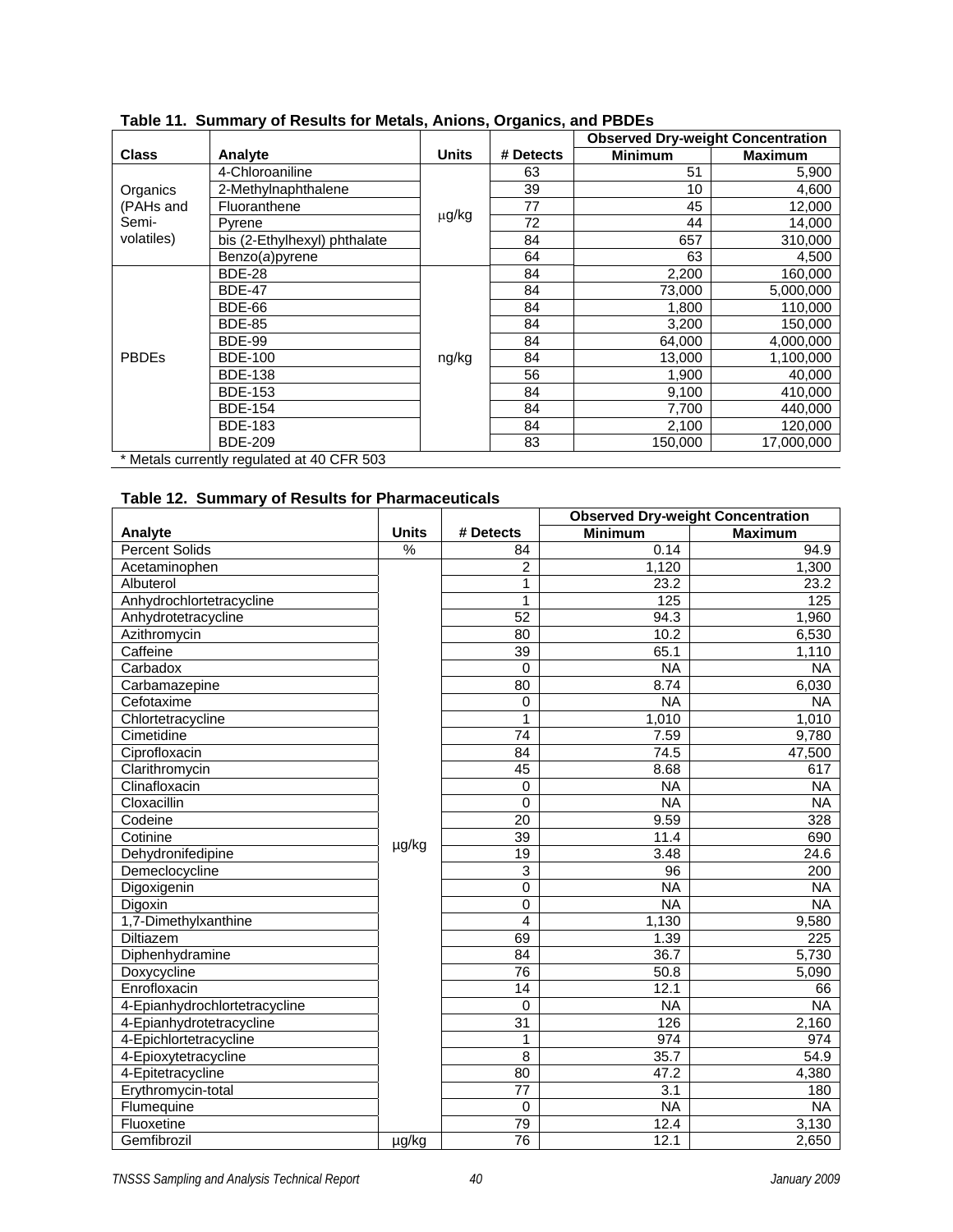|                       |              |                           |                 | <b>Observed Dry-weight Concentration</b> |
|-----------------------|--------------|---------------------------|-----------------|------------------------------------------|
| Analyte               | <b>Units</b> | # Detects                 | <b>Minimum</b>  | <b>Maximum</b>                           |
| Ibuprofen             |              | 54                        | 99.5            | 11,900                                   |
| Isochlortetracycline  |              | 1                         | 3,140           | 3,140                                    |
| Lincomycin            |              | 3                         | 13.9            | 33.4                                     |
| Lomefloxacin          |              | $\overline{2}$            | 33.3            | 39.8                                     |
| Metformin             |              | 6                         | 550             | 1,160                                    |
| Miconazole            |              | 80                        | 14.2            | 9,210                                    |
| Minocycline           |              | 32                        | 351             | 8,650                                    |
| Naproxen              |              | 44                        | 20.9            | 1,020                                    |
| Norfloxacin           |              | 29                        | 99.3            | 1,290                                    |
| Norgestimate          |              | $\mathbf 0$               | <b>NA</b>       | $N_A$                                    |
| Ofloxacin             |              | 83                        | 73.9            | 58,100                                   |
| Ormetoprim            |              | 1                         | 5.91            | 5.91                                     |
| Oxacillin             |              | 0                         | <b>NA</b>       | <b>NA</b>                                |
| <b>Oxolinic Acid</b>  |              | 1                         | 39.4            | 39.4                                     |
| Oxytetracycline       |              | 29                        | 18.6            | 467                                      |
| Penicillin G          |              | 0                         | <b>NA</b>       | <b>NA</b>                                |
| Penicillin V          |              | $\Omega$                  | <b>NA</b>       | $N_A$                                    |
| Ranitidine            |              | 46                        | 3.83            | 2,250                                    |
| Roxithromycin         |              | $\ensuremath{\mathsf{3}}$ | 14.3            | 22.8                                     |
| Sarafloxacin          |              | $\overline{2}$            | 179             | 1,980                                    |
| Sulfachloropyridazine |              | $\overline{2}$            | 35.9            | 58.7                                     |
| Sulfadiazine          |              | $\overline{3}$            | 22.9            | 140                                      |
| Sulfadimethoxine      |              | $\overline{5}$            | 3.58            | 62.2                                     |
| Sulfamerazine         |              | $\overline{1}$            | 5.61            | 5.61                                     |
| Sulfamethazine        |              | $\overline{2}$            | 21.5            | 23.2                                     |
| Sulfamethizole        |              | $\mathbf 0$               | <b>NA</b>       | $N_A$                                    |
| Sulfamethoxazole      |              | 30                        | 3.91            | 651                                      |
| Sulfanilamide         |              | 8                         | 191             | 15,600                                   |
| Sulfathiazole         |              | 1                         | $\overline{21}$ | 21                                       |
| Tetracycline          |              | 81                        | 38.3            | 5,270                                    |
| Thiabendazole         |              | 58                        | 8.42            | 239                                      |
| Triclocarban          |              | 84                        | 187             | 441,000                                  |
| Triclosan             |              | 79                        | 430             | 133,000                                  |
| Trimethoprim          |              | $\overline{24}$           | 12.4            | 204                                      |
| Tylosin               |              | $\mathbf 0$               | <b>NA</b>       | <b>NA</b>                                |
| Virginiamycin         |              | $\overline{15}$           | 43.5            | 469                                      |
| Warfarin              |              | $\overline{0}$            | $\overline{NA}$ | N <sub>A</sub>                           |

#### **Table 12. Summary of Results for Pharmaceuticals**

NA = Not applicable, because the analyte was not reported in any sample

# **Table 13. Summary of Results for Steroids and Hormones**

|                               |              |           |                | <b>Observed Dry-weight Concentration</b> |
|-------------------------------|--------------|-----------|----------------|------------------------------------------|
| Analyte                       | <b>Units</b> | # Detects | <b>Minimum</b> | <b>Maximum</b>                           |
| <b>Percent Solids</b>         | %            | 84        | 0.14           | 94.9                                     |
| Androstenedione               |              | 32        | 108            | 1,520                                    |
| Androsterone                  |              | 50        | 21.3           | 1,030                                    |
| Campesterol                   |              | 84        | 2,840          | 524,000                                  |
| Cholestanol                   |              | 84        | 3,860          | 4,590,000                                |
| Cholesterol                   |              | 81        | 18,700         | 5,390,000                                |
| Coprostanol                   | µg/kg        | 84        | 7,720          | 43,700,000                               |
| Desmosterol                   |              | 58        | 2,730          | 94,400                                   |
| $17$ $\alpha$ -Dihydroequilin |              |           | 98.4           | 98.4                                     |
| Epicoprostanol                |              | 83        | 868            | 6,030,000                                |
| Equilenin                     |              |           | 60.6           | 60.6                                     |
| Equilin                       |              | 15        | 22.3           | 107                                      |
| Ergosterol                    | µg/kg        | 53        | 4,530          | 91,900                                   |
| $17 \alpha$ -Estradiol        |              | 5         | 16.1           | 48.8                                     |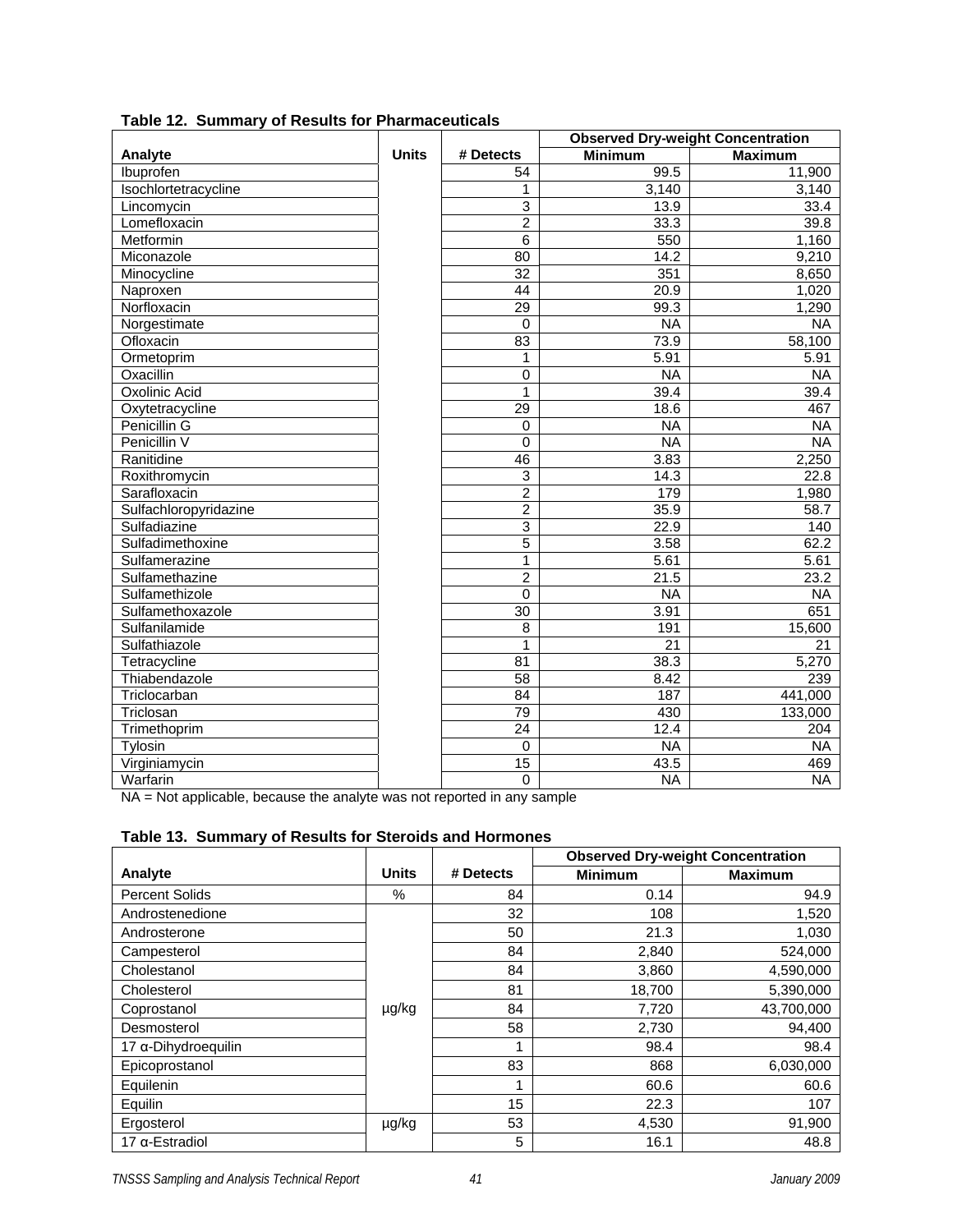|                                  |              |           |                | <b>Observed Dry-weight Concentration</b> |
|----------------------------------|--------------|-----------|----------------|------------------------------------------|
| Analyte                          | <b>Units</b> | # Detects | <b>Minimum</b> | <b>Maximum</b>                           |
| 17 β-Estradiol                   |              | 11        | 22             | 355                                      |
| β-Estradiol 3-benzoate           |              | 18        | 30.2           | 1850                                     |
| $17$ $\alpha$ -Ethinyl-estradiol |              | 0         | <b>NA</b>      | <b>NA</b>                                |
| Estriol                          |              | 18        | 7.56           | 232                                      |
| Estrone                          |              | 60        | 26.7           | 965                                      |
| Norethindrone                    |              | 5         | 21             | 1,360                                    |
| Norgestrel                       |              | 4         | 43.8           | 1,300                                    |
| Progesterone                     |              | 19        | 143            | 1,290                                    |
| <b>B-Sitosterol</b>              |              | 73        | 24,400         | 1,640,000                                |
| β-Stigmastanol                   |              | 83        | 3,440          | 1,330,000                                |
| Stigmasterol                     |              | 76        | 11,000         | 806,000                                  |
| Testosterone                     |              | 17        | 30.8           | 2.040                                    |

**Table 13. Summary of Results for Steroids and Hormones** 

NA = Not applicable, because the analyte was not reported in any sample

# **6.2 Investigation of Results for Metals**

 After compiling the results from the first phase of the survey, EPA investigated the potential causes for the maximum results for calcium, iron, phosphorus, and silver. By reviewing the sampler's field notes and ultimately contacting the POTWs by telephone, EPA found that:

- The maximum result for calcium  $(311,000 \text{ mg/kg})$  was for a sample of Class A sewage sludge produced by a process known as advanced alkaline stabilization with subsequent drying. The alkaline stabilization process involves addition of large amounts of lime (calcium carbonate) to the material. The final sewage sludge is sold as a soil amendment.
- The maximum concentrations of iron (299,000 mg/kg) and elemental phosphorus (118,000 mg/kg) occurred in the same sample. The facility from which this sample was collected adds ferric chloride during its wastewater treatment process to reduce the level of phosphorus in its effluent discharge. This treatment step results in high levels of iron and phosphorus in the sewage sludge from this plant.
- The maximum result for silver  $(856 \text{ mg/kg})$  occurred in a sewage sludge sample from a POTW that employs a "complete mix activated sewage sludge process" and disposes of its sewage sludge by incineration. There are two major industrial dischargers to this POTW, but neither employs silver. The plant is not aware of any other instances of high silver results in their sewage sludge. There were no apparent calculation or transcription errors. The laboratory noted that this result was determined by ICP/MS, and when the laboratory re-examined its result for the ICP/AES analysis of the same sample, silver was present in that analysis at about 900 mg/kg, thus seemingly confirming the ICP/MS results.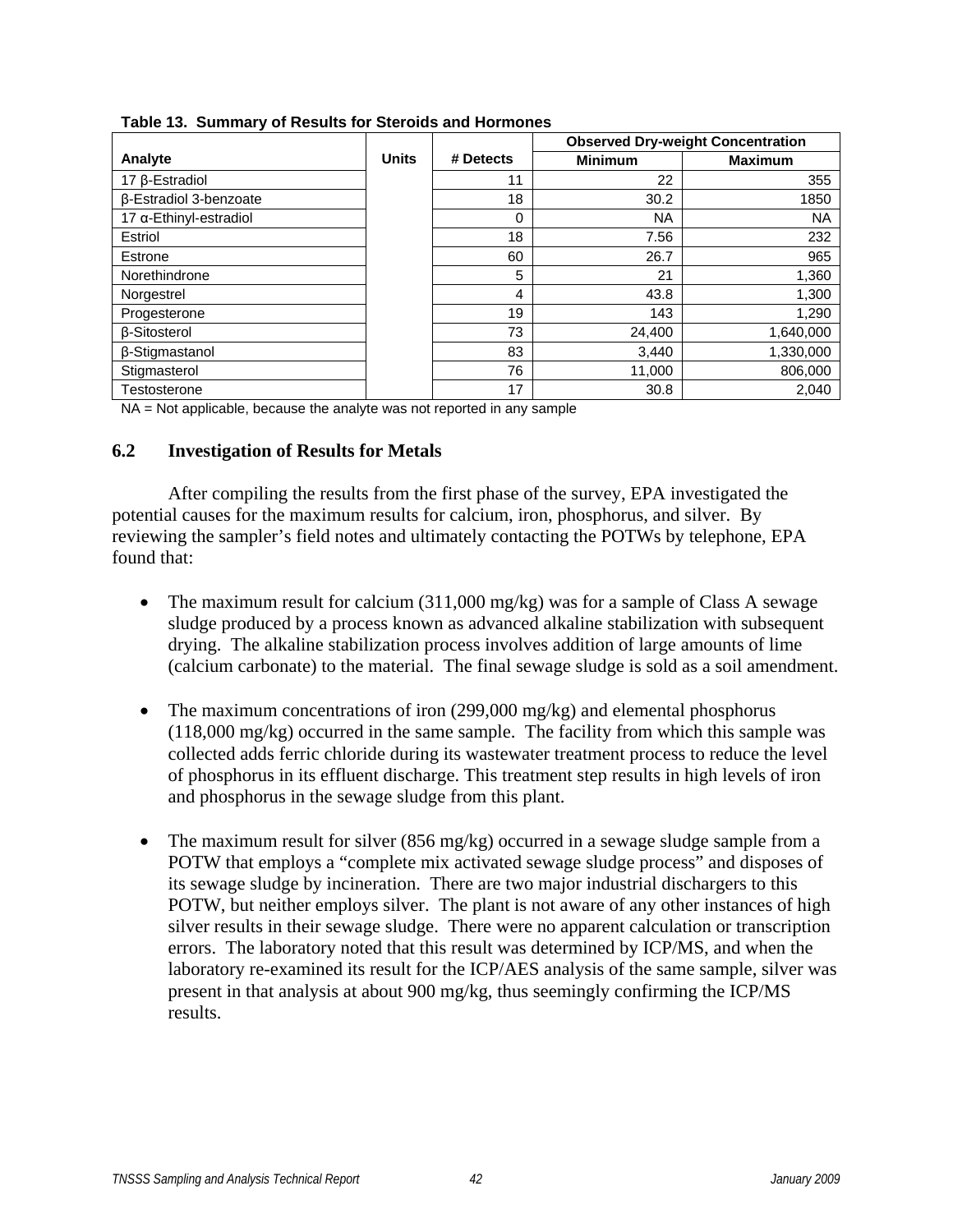# **6.3 Comparison of Metals Results to Current Standards**

 As noted in Section 1 of this report, the sewage sludge regulations at Part 503 include standards for land application of nine metals. These standards are based on the dry-weight concentrations. Table 14 illustrates the maximum results from this survey for the nine metals.

|                  | Table 14. Comparison of Survey Maximums to Existing Regulatory Limits |                       |                                |
|------------------|-----------------------------------------------------------------------|-----------------------|--------------------------------|
|                  | Dry-Weight Concentration in mg/kg                                     |                       | <b>Number of TNSSS Results</b> |
| <b>Pollutant</b> | Land application ceiling                                              | <b>Survey Maximum</b> | <b>Over Ceiling</b>            |
| Arsenic          | 75                                                                    | 49.2                  |                                |
| Cadmium          | 85                                                                    | 11.8                  | 0                              |
| Copper           | 4.300                                                                 | 2,580                 | 0                              |
| Lead             | 840                                                                   | 450                   | 0                              |
| Mercury          | 57                                                                    | 8.3                   |                                |
| Molybdenum       | 75                                                                    | 132                   | 2                              |
| <b>Nickel</b>    | 420                                                                   | 526                   | 3                              |
| Selenium         | 100                                                                   | 24.7                  | 0                              |
| Zinc             | 7.500                                                                 | 8,550                 |                                |

Maximum results that exceed the land application ceiling are shown in **bold.**

**Note:** It is critical to note that the selection of facilities to be sampled in this survey was *not* based on whether they managed their sewage sludge by land application, nor was a goal of this survey to assess compliance. In fact, a number of the facilities disposed of their sewage sludge by incineration or placement in a landfill, and those facilities need not meet the ceiling concentrations shown in Table 14.

 As shown in **bold** in Table 14, three metals had observed concentrations in this survey that exceeded the land application ceiling concentrations (molybdenum, nickel, and zinc). The maximum observed concentrations for all other regulated metals were below the land application ceiling concentrations.

 Five samples in this survey, collected from four facilities, contained metals that exceeded the land application limits (two of those samples were a pair of field duplicates collected from one facility). One sample exceeded the limits for both molybdenum and nickel. Of the four facilities involved, one incinerates its sewage sludge on site and the other three send their sewage sludge to landfills. None of the facilities that actually dispose of their sewage sludge by land application exceeded the limits.

# **6.4 Analytical Completeness**

 "Completeness" is a quality assurance measure of the number of samples collected compared to the number of useable results produced. Although the laboratories experienced a number of difficulties with the samples from this survey and not all of the results met all of the acceptance criteria in the applicable analytical methods, laboratories made acceptable efforts to overcome these challenges and adequately document any QC issues encountered. In all cases laboratories provided acceptable documentation for every sample in the survey.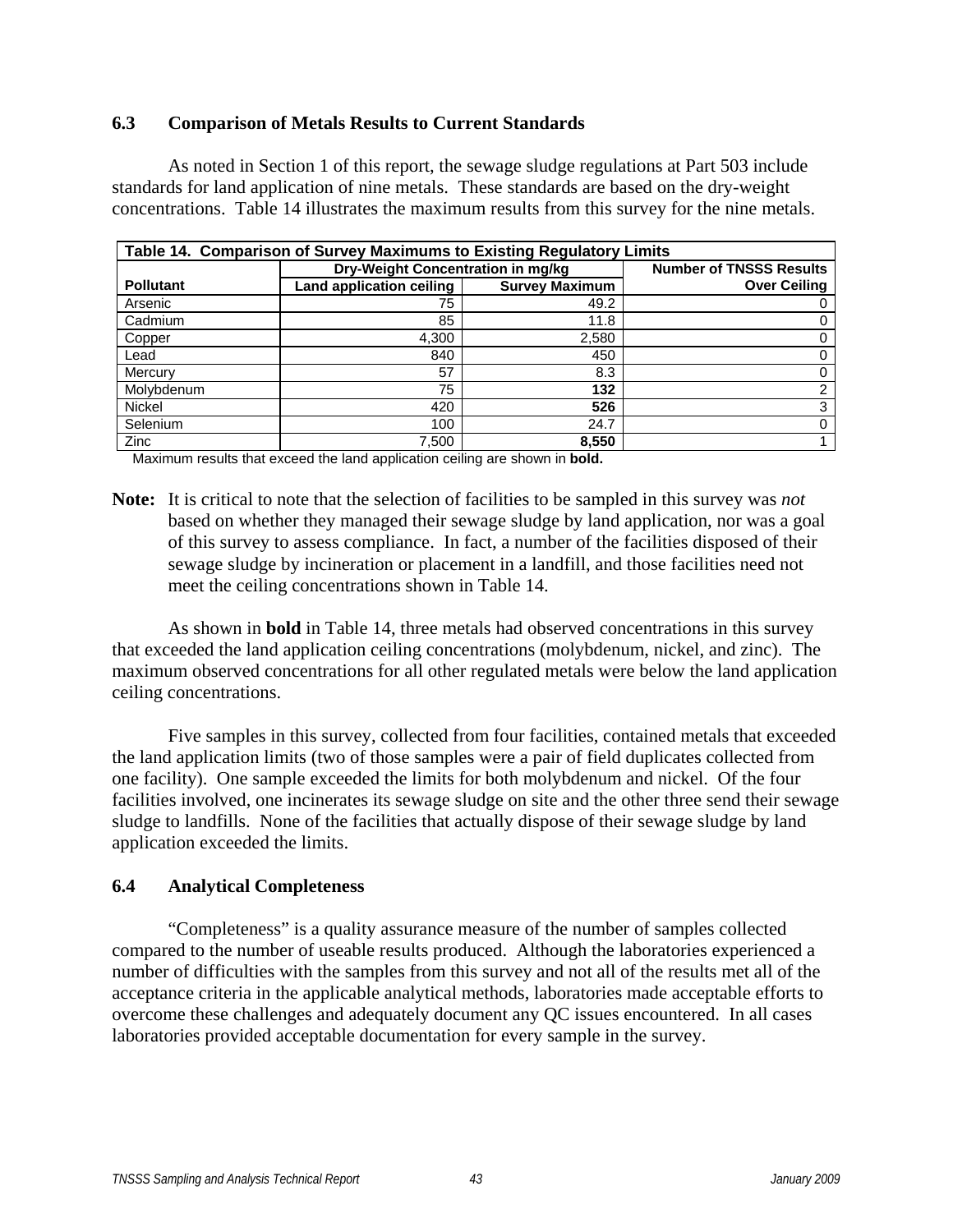# **6.5 Analytical Sensitivity**

 As noted earlier in this report, the two previous national sewage sludge surveys experienced analytical sensitivity challenges for some analytes. This was largely due to the coextracted interferences present in the challenging matrix and the wide variation in the solids content of treated sewage sludge disposed of nationwide. EPA designed the TNSSS for practical analytical sensitivity, taking the steps outlined in Section 4 to ensure that the results were directly comparable across facilities in the survey.

 Table 7 lists the target reporting limits for all classes of analytes in the survey. Those targets were based on EPA's decision of what was practical in sewage sludge. The anions were found in every sample and all but six metals were found in the 100 percent of the survey samples (see Table 11). Thus, sensitivity is not a concern. Therefore, the focus of analytical sensitivity is on the actual reporting limits for the other analyte classes and on the metals that were *not* found in every sample (i.e., antimony, beryllium, boron, thallium, tin, and titanium). Table 15 provides a comparison of those target limits with the actual reporting limits.

| <b>Analyte Class</b> | <b>Target Reporting Limit (dry weight)</b> | <b>Actual Reporting Limit for Non Detects</b> |               |
|----------------------|--------------------------------------------|-----------------------------------------------|---------------|
|                      |                                            | Antimony                                      | $0.05$ mg/kg  |
|                      |                                            | Beryllium                                     | $0.02$ mg/kg  |
| Metals               | 3 to 4 mg/kg                               | <b>Boron</b>                                  | 5 mg/kg       |
|                      |                                            | Thallium                                      | $0.02$ mg/kg  |
|                      |                                            | Tin                                           | 5 mg/kg       |
|                      |                                            | Titanium                                      | 2 mg/kg       |
|                      |                                            | 4-Chloroaniline                               |               |
|                      |                                            | 2-Methylnaphthalene                           | $10 \mu g/kg$ |
| PAH <sub>s</sub> and | 100 to 300 µg/kg                           | Fluoranthene                                  |               |
| semivolatiles        |                                            | Pyrene                                        | (by SIM)      |
|                      |                                            | Benzo(a)pyrene                                |               |
|                      |                                            | bis (2-Ethylhexyl) phthalate                  | <b>NA</b>     |
| <b>PBDEs</b>         | 5 to 200 ng/kg                             | <b>BDE 138</b>                                | 5000 ng/kg    |
| Anions               | 2 to 8 $mq/ka$                             | All anions detected in all samples            | NA.           |

| <b>Table 15. Analytical Sensitivity</b> |
|-----------------------------------------|
|-----------------------------------------|

NA = Not applicable, analyte reported in all samples in the survey

 As can be seen in Table 15, the laboratories not only met, but far exceeded, the majority of the sensitivity targets. The reporting limits for boron and tin were only slightly higher than the target range. Four of the six samples in which tin was not reported include situations where the results for tin in the samples and their associated method blank differed by less than a factor of five. As part of the data review process described in Section 5, the tin results were reset in those four samples to non-detects at the nominal reporting level.

 Bis (2-Ethylhexyl) phthalate is a common laboratory contaminant and EPA reviewed the results for all of the method blanks to ensure that the laboratory was not the source of the bis (2- Ethylhexyl) phthalate in the samples. Although the laboratory reported bis (2-Ethylhexyl) phthalate in many of the method blanks for organics, the levels in the samples are two to four orders of magnitude higher than the levels in the blanks, indicating that sensitivity was not an issue.

 The reporting limits for the other five organics were well below the target range using the selected ion monitoring modifications described in Section 4. The full-scan GC/MS results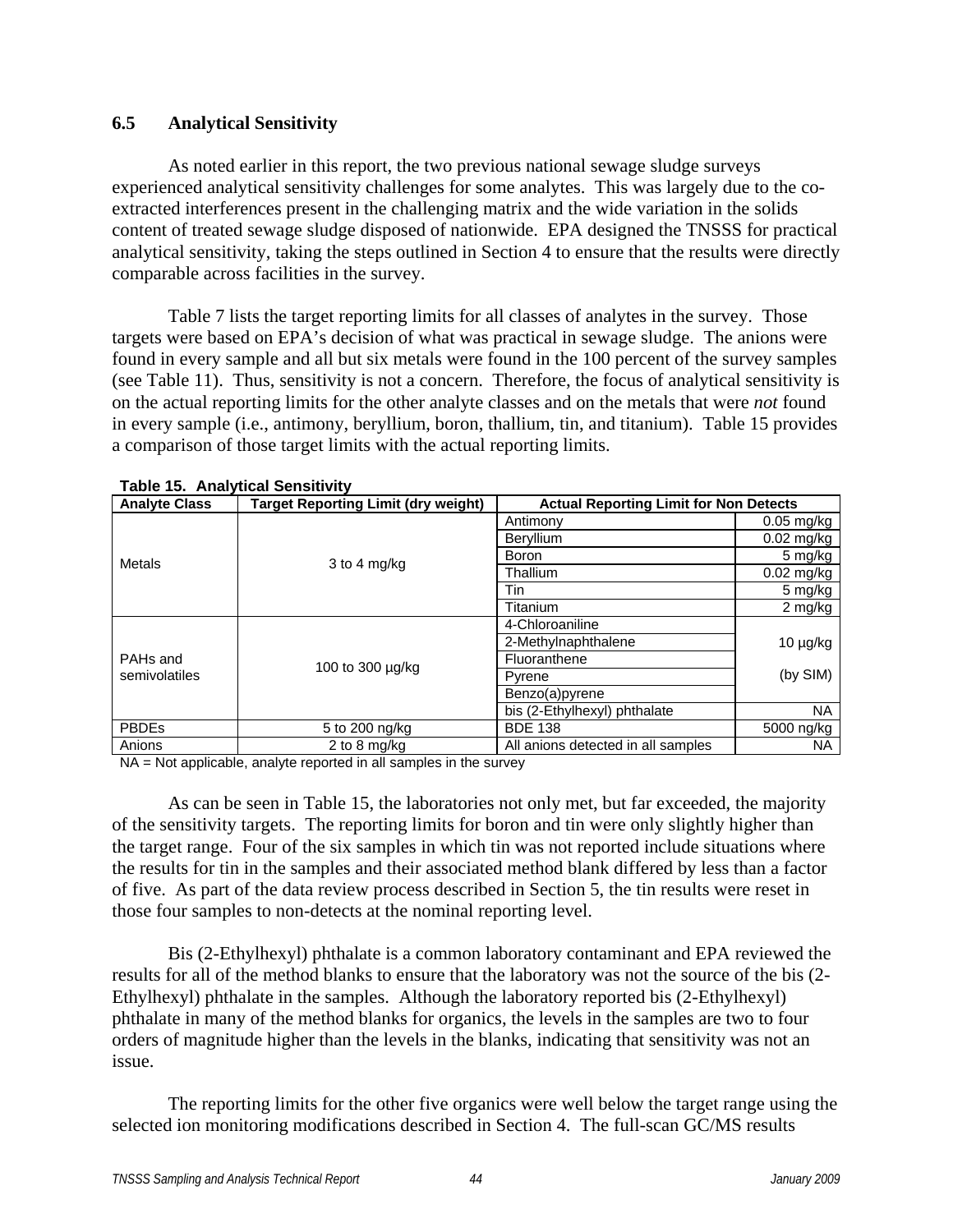included in the database are for samples in which the majority of the analytes were present above the original target reporting limits in Table 11, thus sensitivity was not an issue for those samples.

 All of the PBDE congeners except BDE-138 and BDE-209 were detected in all of the survey samples, often at high levels relative to the calibration range of the method. There was only one non-detect for BDE-209. BDE-138 was not detected in 30 of the survey samples with the reporting limit of 5,000 ng/kg. That reporting limit is significantly higher than the original target, but reflects the need to adjust the sample size and extract dilution to accommodate the very high levels of the other congeners that the laboratory reported in the survey samples, which were often 10 to 20 times higher than the BDE-138 concentrations. Therefore, sensitivity was not a significant issue for the PBDE analyses.

 Because the methods for the pharmaceuticals, steroids, and hormones were under development at the time the TNSSS began, EPA did not set any goals for sensitivity for these analytes. The reporting limits are based on the "Minimum Levels" in the methods, which were not optimized for the analysis of sewage sludge samples, but apply to all solid matrices. The Minimum Level is the concentration in the sample that is equivalent to the concentration of the lowest calibration standard analyzed by the laboratory. When used as a reporting limit, that value is adjusted for the nominal sample size and the moisture content of the sample (i.e., it is a dry-weight concentration). The advantage of the approach used for the TNSSS to ensure consistent sensitivity is that the reporting limit for each analyte was the essentially the same for all the samples, regardless of the moisture content of the original sample.

The Minimum Levels for the 72 pharmaceuticals vary by analyte, and range from  $2 \mu g/kg$ for analytes such as Albuterol, Digoxin, and Erythromycin, to 1,000 µg/kg for 1,7-Dimethylxanthine. The Minimum Levels for the steroids and hormones ranged from 21 µg/kg for Testosterone, to 2,500 µg/kg for Cholesterol. Table 16 presents the Minimum Levels for the pharmaceuticals and Table 17 presents the Minimum Levels for the steroids and hormones.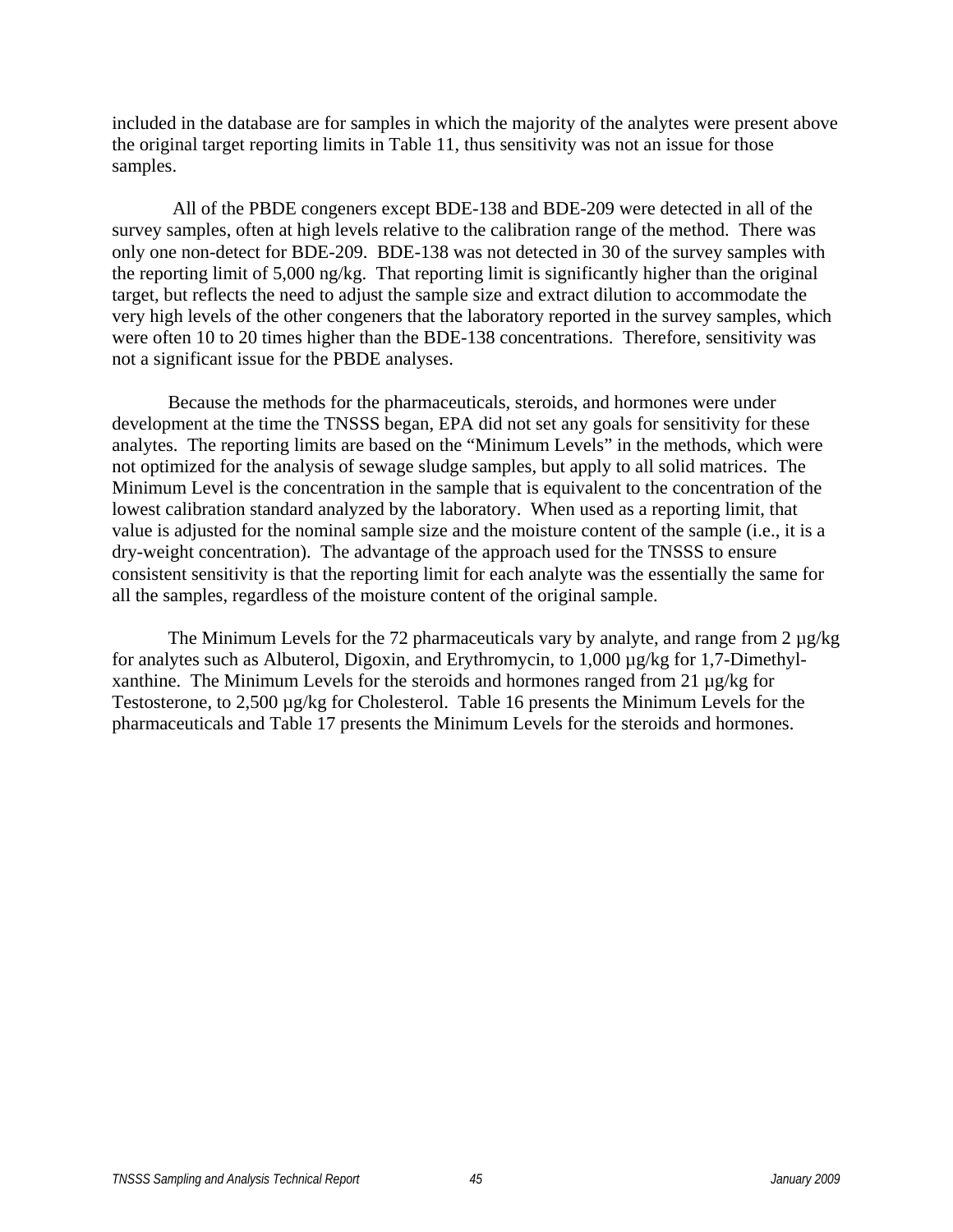|                      | Minimum Level µg/kg (dry-weight) |                               |                      |
|----------------------|----------------------------------|-------------------------------|----------------------|
| $\overline{2}$       | 4                                | 10                            | 20                   |
| Albuterol            | Cimetidine                       | Azithromycin                  | Cloxacillin          |
| Digoxin              | Dehydronifedipine                | Carbadox                      | Codeine              |
| <b>Diltiazem</b>     | Diphenhydramine                  | Carbamazepine                 | Enrofloxacin         |
| Erythromycin-total   | Ormetoprim                       | Clarithromycin                | Lincomycin           |
| Roxithromycin        | Oxolinic Acid                    | Cotinine                      | Lomefloxacin         |
| Sulfadimethoxine     | Ranitidine                       | Flumequine                    | Naproxen             |
|                      | Sulfamerazine                    | Fluoxetine                    | Norgestimate         |
|                      | Sulfamethazine                   | Gemfibrozil                   | Oxacillin            |
|                      | Sulfamethizole                   | Miconazole                    | Penicillin G         |
|                      | Sulfamethoxazole                 | Ofloxacin                     | Triclocarban         |
|                      |                                  | Sulfachloropyridazine         |                      |
|                      |                                  | Sulfadiazine                  |                      |
|                      |                                  | Sulfathiazole                 |                      |
|                      |                                  | Thiabendazole                 |                      |
|                      |                                  | Trimethoprim                  |                      |
|                      |                                  | Warfarin                      |                      |
|                      | Minimum Level µg/kg (dry-weight) |                               |                      |
| 40                   | 100                              | 400                           | 1,000                |
| Ciprofloxacin*       | Sarafloxacin†                    | Metformin $\blacktriangle$    | 1,7-Dimethylxanthine |
| 4-Epioxytetracycline | 4-Epianhydrotetracycline         | 4-Epianhydrochlortetracycline |                      |
| 4-Epitetracycline    | 4-Epichlortetracycline           | Acetaminophen                 |                      |
| Cefotaxime           | Anhydrochlortetracycline         | Minocycline                   |                      |
| Chlortetracycline    | Anhydrotetracycline              | Triclosan                     |                      |
| Clinafloxacin        | Caffeine                         |                               |                      |
| Doxycycline          | Demeclocycline                   |                               |                      |
| Isochlortetracycline | Digoxigenin                      |                               |                      |
| Oxytetracycline      | Ibuprofen                        |                               |                      |
| Penicillin V         | Norfloxacin                      |                               |                      |
| Tetracycline         | Sulfanilamide                    |                               |                      |
| Tylosin              |                                  |                               |                      |

# **Table 16. Minimum Levels for the Pharmaceuticals**

There were 3 analytes with unique MLs. They were grouped with other analytes in this table for simplicity. The actual MLs are shown below.

 $*$  Actual ML = 35  $\mu$ g/kg

 $\dagger$  Actual ML = 91  $\mu$ g/kg

 $\triangle$  Actual ML = 200 µg/kg

#### **Table 17. Minimum Levels for the Steroids and Hormones**

| Minimum Level µg/kg (dry-weight) |                                  |                 |  |  |  |  |
|----------------------------------|----------------------------------|-----------------|--|--|--|--|
| 21                               | 42                               | 104             |  |  |  |  |
| 17 a-Dihydroequilin              | Norgestrel                       | Androstenedione |  |  |  |  |
| 17 $α$ -Estradiol                |                                  | Progesterone    |  |  |  |  |
| $17 \alpha$ -Ethinyl-estradiol   |                                  |                 |  |  |  |  |
| 17 $β$ -Estradiol                |                                  |                 |  |  |  |  |
| Androsterone                     |                                  |                 |  |  |  |  |
| Equilenin                        |                                  |                 |  |  |  |  |
| Equilin                          |                                  |                 |  |  |  |  |
| Estriol                          |                                  |                 |  |  |  |  |
| Estrone                          |                                  |                 |  |  |  |  |
| Norethindrone                    |                                  |                 |  |  |  |  |
| Testosterone                     |                                  |                 |  |  |  |  |
| <b>B-Estradiol 3-benzoate</b>    |                                  |                 |  |  |  |  |
|                                  | Minimum Level µg/kg (dry-weight) |                 |  |  |  |  |
| 500                              | 1,500                            | 2,500           |  |  |  |  |
| Campesterol                      | β-Sitosterol                     | Cholesterol     |  |  |  |  |
| Cholestanol                      | β-Stigmastanol                   | Desmosterol     |  |  |  |  |
| Coprostanol                      |                                  | Ergosterol      |  |  |  |  |
| Epicoprostanol                   |                                  |                 |  |  |  |  |
| Stigmasterol                     |                                  |                 |  |  |  |  |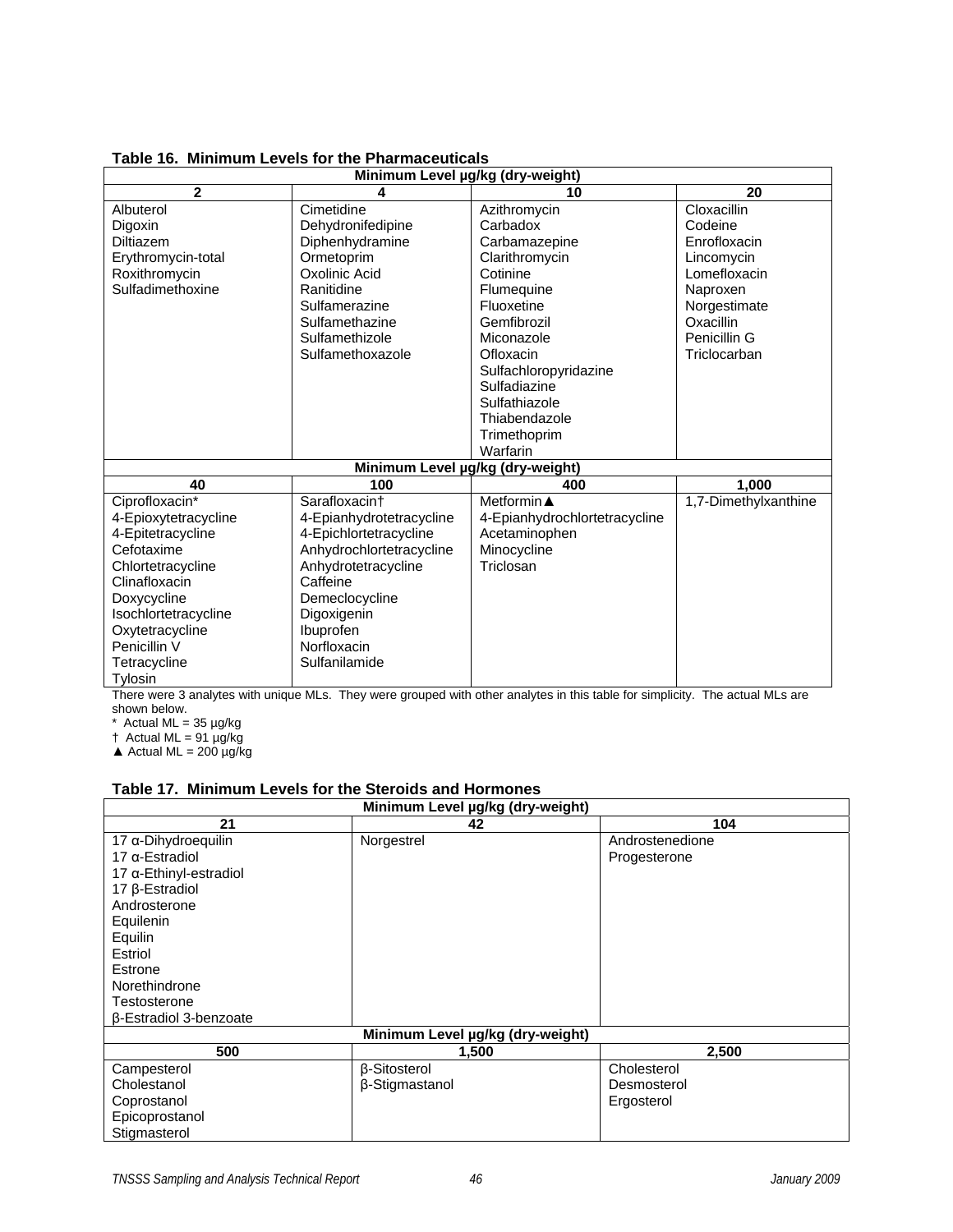There were 15 pharmaceuticals and 1 hormone that were not detected in any sample. EPA examined the supporting QC data, such as the OPR samples and labeled compound recoveries, looking for indications of methodological issues.

 There were several pharmaceutical analytes that exhibited occasional low recoveries in an OPR aliquot, no recoveries in an OPR aliquot, or low labeled compound recoveries in a sample. For example, 1,7-Dimethylxanthine was only found in 4 samples, and there were 12 samples (prepared in one batch) that were associated with an OPR aliquot with low recovery of this analyte. The other 72 samples were analyzed in 6 other batches associated with acceptable OPR recoveries for 1,7-Dimethylxanthine.

 There were 13 results for Warfarin where the sample exhibited low labeled compound recovery and EPA qualified the non-detect results for the analyte. There were no issues with labeled compound recoveries or OPR recoveries for Warfarin in the other 71 samples in the survey. Therefore, EPA does not believe that the fact that Warfarin was not detected in any sample is an indication of a methodological challenge (i.e., that the method did not work). Rather, it may be related to method sensitivity or breakdown of this analyte during sewage treatment.

For the steroids and hormones, 17  $\alpha$ -Ethinyl-Estradiol was the one analyte that was not reported in any sample. EPA noted four instances where the labeled compound associated with this analyte was not recovered at all, leading EPA to exclude those four non-detect results from the survey database. In three other instances, EPA noted that the recovery of the labeled compound was low, but there was some recovery. However, EPA did not note OPR issues for this analyte, which suggests that in those specific samples there may be issues associated with the specific biosolids samples being analyzed rather than pervasive analytical problems.

# **6.6 Equipment Blank Evaluation**

 Equipment blanks were prepared as described in Section 3.11 in each of the laboratories that analyzed sewage sludge samples in the first phase of the TNSSS. Equipment blanks were prepared for anions, metals, semivolatile organics and PAHs, and PBDEs. Equipment blanks were not prepared for the pharmaceuticals, steroids, and hormones in the second phase of the TNSSS.

 EPA evaluated the results for the equipment blanks by comparing them to their associated method blanks and to the sample results. This was done to determine if any analytes of concern were present at levels that might affect EPA's use of the data.

# *6.6.1 Semivolatile Organics and PAHs*

 For semivolatile organics and PAHs, the laboratory reported only one target analyte in either equipment blank, BEHP, at a concentration of 10  $\mu$ g/kg, based on a nominal 10-g sample weight. However, BEHP is a common laboratory contaminant and the method blank associated with both equipment blanks was reported to contain 11  $\mu$ g/kg. In addition, all of the field sample results for BEHP were orders of magnitude higher than either the method blank or equipment blank results, ranging from  $657$  to  $310,000$   $\mu$ g/kg. Therefore, there is no evidence that the compositing equipment contributed BEHP to any of the field samples.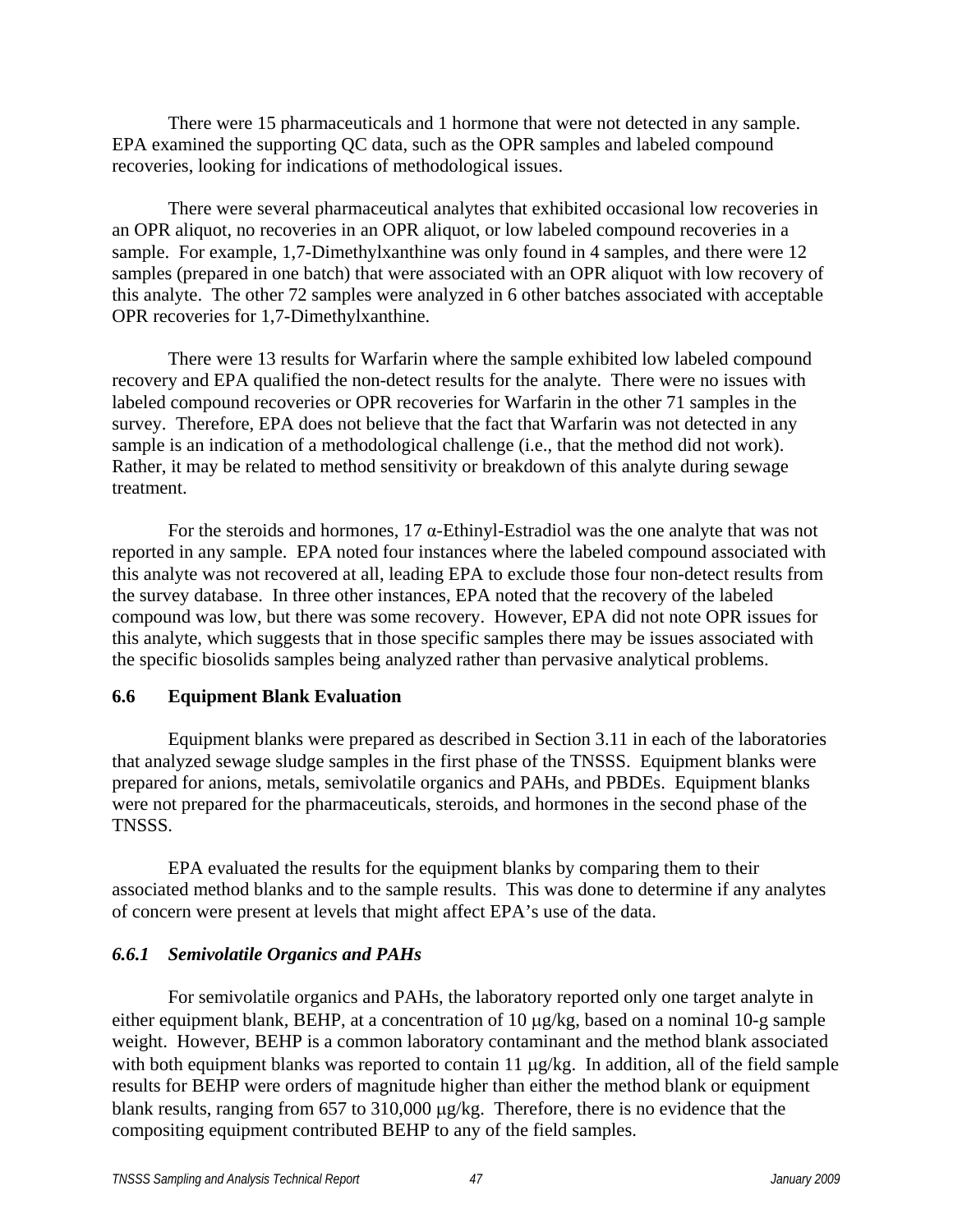# *6.6.2 Metals*

 The laboratory reported low concentrations of eight elements in the two equipment blanks. Table 18 presents the results for the two equipment blanks. The reported concentrations are based on the nominal 1-g dry-weight aliquot used for the field samples. The laboratory reported all other metals as non-detects in the two equipment blanks.

 The concentrations of some of the metals in the equipment blanks exceeded the concentrations in the associated method blank, although in some instances only marginally. For example, the laboratory reported nickel in the method blank at 0.05 mg/kg, and at 0.1 mg/kg in one equipment blank, but nickel was not detected in the other equipment blank. The laboratory reported lead in one equipment blank at 0.03 mg/kg, which is only marginally above the laboratory's reported detection limit of 0.02 mg/kg for lead, and lead was not detected in the other equipment blank. Therefore, the equipment blank results are not unexpected, or of significant concern.

|               | <b>Concentration (mg/kg)</b> |                          |  |  |  |  |  |
|---------------|------------------------------|--------------------------|--|--|--|--|--|
| Analyte       | <b>Equipment Blank 1</b>     | <b>Equipment Blank 2</b> |  |  |  |  |  |
| <b>Barium</b> | 27.2                         | 27.9                     |  |  |  |  |  |
| Calcium       | 26.9                         | 22.3                     |  |  |  |  |  |
| Copper        | 1.33                         | 1.56                     |  |  |  |  |  |
| Lead          | 0.03                         | <b>ND</b>                |  |  |  |  |  |
| Magnesium     | 2.8                          | 2.1                      |  |  |  |  |  |
| Manganese     | 0.07                         | ND                       |  |  |  |  |  |
| <b>Nickel</b> | 0.1                          | ND                       |  |  |  |  |  |
| Zinc          | 3.3                          | 6.7                      |  |  |  |  |  |

**Table 18. Equipment Blank Metal Results** 

 $ND = not$  detected

 The concentrations in the field samples generally were several orders of magnitude higher than those in the equipment blanks (see Table 11). However, EPA took a conservative approach to evaluating the potential impact of the equipment blanks. EPA compared the results for each analyte in each of the solid samples against the results for both equipment blanks and flagged in the database any solid sample result that was not at least five times higher than the result in either of the two equipment blanks.

 Barium was the only metal analyte affected, with the results in four solid sewage sludge samples less than five times the results in the equipment blanks (27.2 and 27.9 mg/kg, respectively). Those results are shown in Table 19. The value of 5 is a multiplier that is often used for the evaluation of blanks. It indicates that the amount of contaminant in the equipment blank might account for 20% or more of a given field sample result.

**Table 19. Comparison of Sample Results and Equipment Blank Results for Barium** 

|               |               | <b>Ratio of Sample Result to Equipment Blank Result</b> |                                 |  |  |  |  |
|---------------|---------------|---------------------------------------------------------|---------------------------------|--|--|--|--|
| <b>Sample</b> | Result (mg/kg | <b>Sample/Equipment Blank 1</b>                         | <b>Sample/Equipment Blank 2</b> |  |  |  |  |
| 68320         | 128           | 4.7                                                     | 4.6                             |  |  |  |  |
| 68343         | 75.1          | 2.8                                                     |                                 |  |  |  |  |
| 68344         | 78.6          | 2.9                                                     | 2.8                             |  |  |  |  |
| 68393         | 134           | 4.9                                                     |                                 |  |  |  |  |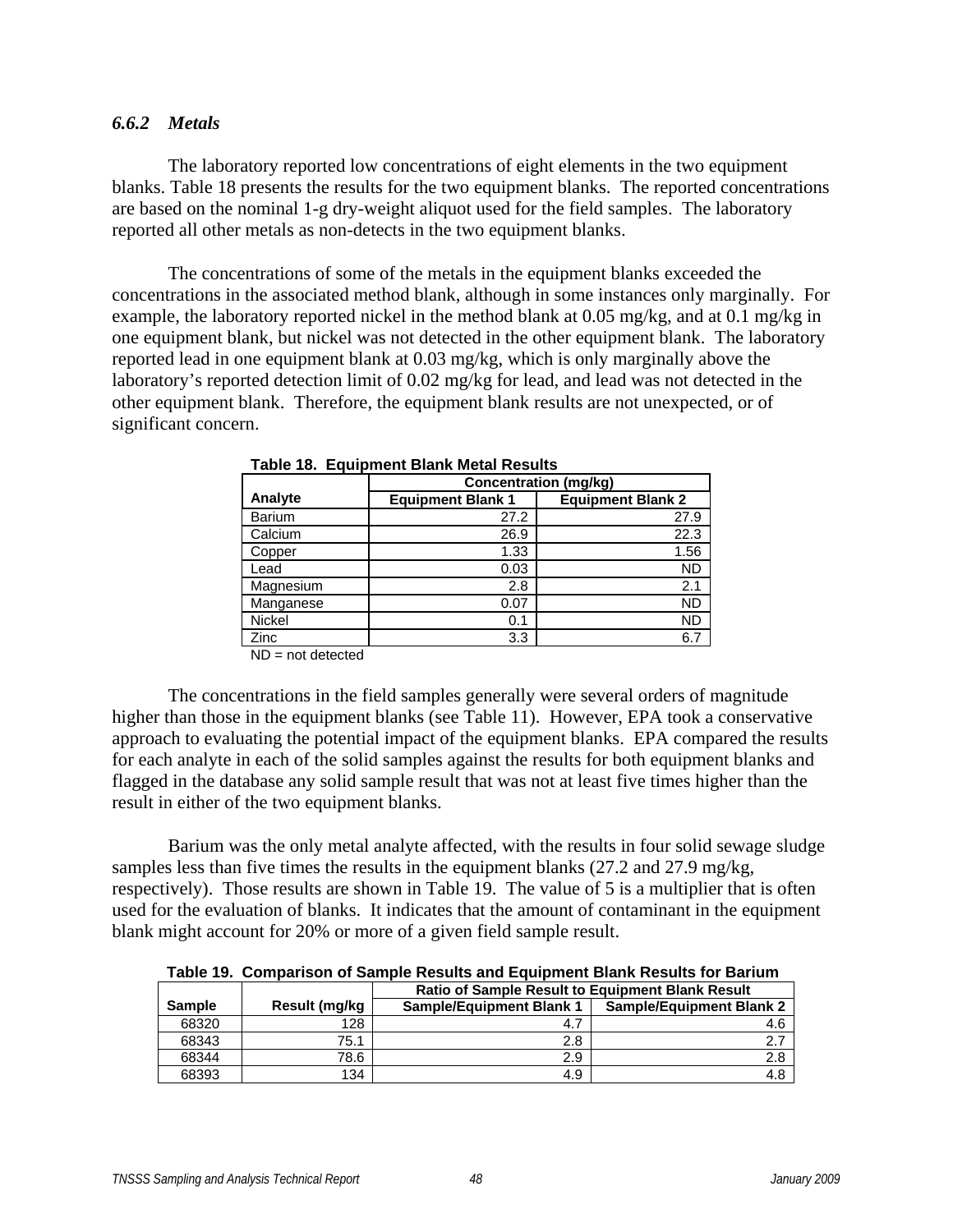The fact that the results for these four samples are less than five times the equipment blank results is not clear evidence that any portion of the barium in the samples was actually derived from the sampling equipment. As noted in Section 3, equipment blanks for solids are conceptually different than those for aqueous samples and sampling equipment. In the 2001 NSSS, equipment blanks were prepared by placing wet sand in the compositing bowls used for collecting samples. Aliquots of the sand had been analyzed for dioxins, furans, and PCBs and the sand was found to be free of these analytes, so it could be mixed with reagent water to simulate wet sewage sludge. Equipment blanks prepared in that manner in the 2001 survey demonstrated that the stainless steel equipment used to collect samples did not contribute any dioxins, furans, or PCBs.

 In this survey, sand could not be used for equipment blanks because it contains metals. No readily available solid reference material is free of metals and resembles sewage sludge, so it was not practical to prepare equipment blanks for solids that mimic the way that the sample comes in contact with the sampling equipment.

#### *6.6.3 PBDEs*

 The laboratory did not detect any of the PBDE congeners in the two equipment blanks above their nominal reporting limits. The reporting limits for these blanks ranged from about 100 ng/kg to 20,000 ng/kg, for the various congeners, based on a nominal sample size of 10 g. However, because the sample size for the field samples was reduced to 0.2 g, EPA examined the equipment blank in greater detail. In addition to using reporting limits that were based on the low-point of the instrument calibration, the laboratory estimated the signal-to-noise based detection limits for each analyte in each sample. Those estimated detection limits were markedly lower than the nominal reporting limits (e.g., 1 ng/kg versus 100 ng/kg). The low levels of PBDEs detected in the equipment blanks were similar to those reported in the method blanks, indicating that the sampling equipment did not contribute additional PBDEs to the samples.

#### *6.6.4 Anions*

 The equipment blanks for the anions analysis contained low levels of fluoride and nitrate/nitrite. The results for both analytes in both equipment blanks were below the laboratory's reporting limits, but above their detection limits, and the laboratory reported the results as "estimated." Neither analyte was detected in the method blanks associated with the equipment blanks or the field samples. Table 20 presents the results for the anions in the two equipment blanks.

| Table ZV. Lyulphlent Diarik Anion Results |                                                      |     |  |  |  |  |  |
|-------------------------------------------|------------------------------------------------------|-----|--|--|--|--|--|
|                                           | Concentration (mg/kg)                                |     |  |  |  |  |  |
| Analyte                                   | <b>Equipment Blank 2</b><br><b>Equipment Blank 1</b> |     |  |  |  |  |  |
| Nitrate/Nitrite                           | 5.2                                                  | 1.9 |  |  |  |  |  |
| Fluoride                                  |                                                      | 18  |  |  |  |  |  |

**Table 20. Equipment Blank Anion Results**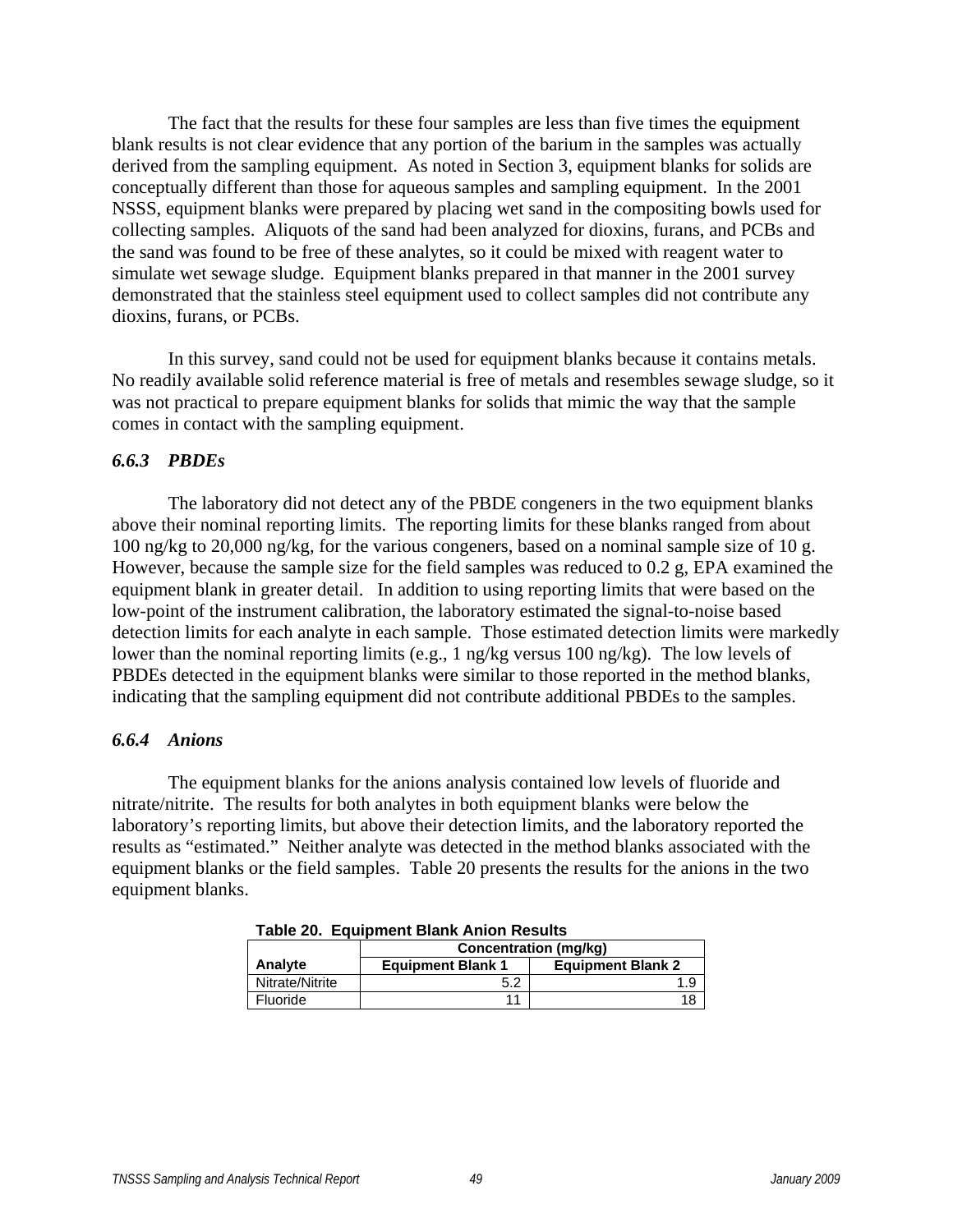The equipment blank results for water-extractable nitrate/nitrite are two to five times lower than the laboratory's nominal reporting limit. The concentration of water-extractable nitrate/nitrite in the field samples ranges from 1.6 mg/kg to more than 6,100 mg/kg. Of 41 sewage sludge samples that contained less than 10 mg/kg of nitrate/nitrite, 29 of those are solid samples that came in contact with the plastic sampling equipment. However, the other 12 samples with less than 10 mg/kg nitrate/nitrite are liquid sewage sludge that was never in contact with the equipment. Because of this, EPA concluded that nitrate/nitrite levels observed in blanks were acceptable for the purposes of this report.

 Fluoride is added to drinking water by many municipal water systems for its dental decay prevention benefits. It also is present in toothpastes and mouthwashes that are rinsed down the drain after use. Fluoride is soluble in water, which is, in fact, the basis of the analytical results for this survey, as the samples were leached with reagent water as described in Appendix A, and the leachate was analyzed for all of the anions. Figure 2 is a plot of the fluoride concentrations versus the percent solids in each survey sample.

 Water is removed from sewage sludge by a variety of means, including several types of presses, centrifugation, and air drying. Given the solubility of fluoride, one would expect that water removed by mechanical means such as presses and centrifugation would take some portion of fluoride with it, leaving the solids with lower concentrations then at the start of the water removal process.



**Figure 2. Plot of Fluoride Concentration versus Percent Solids**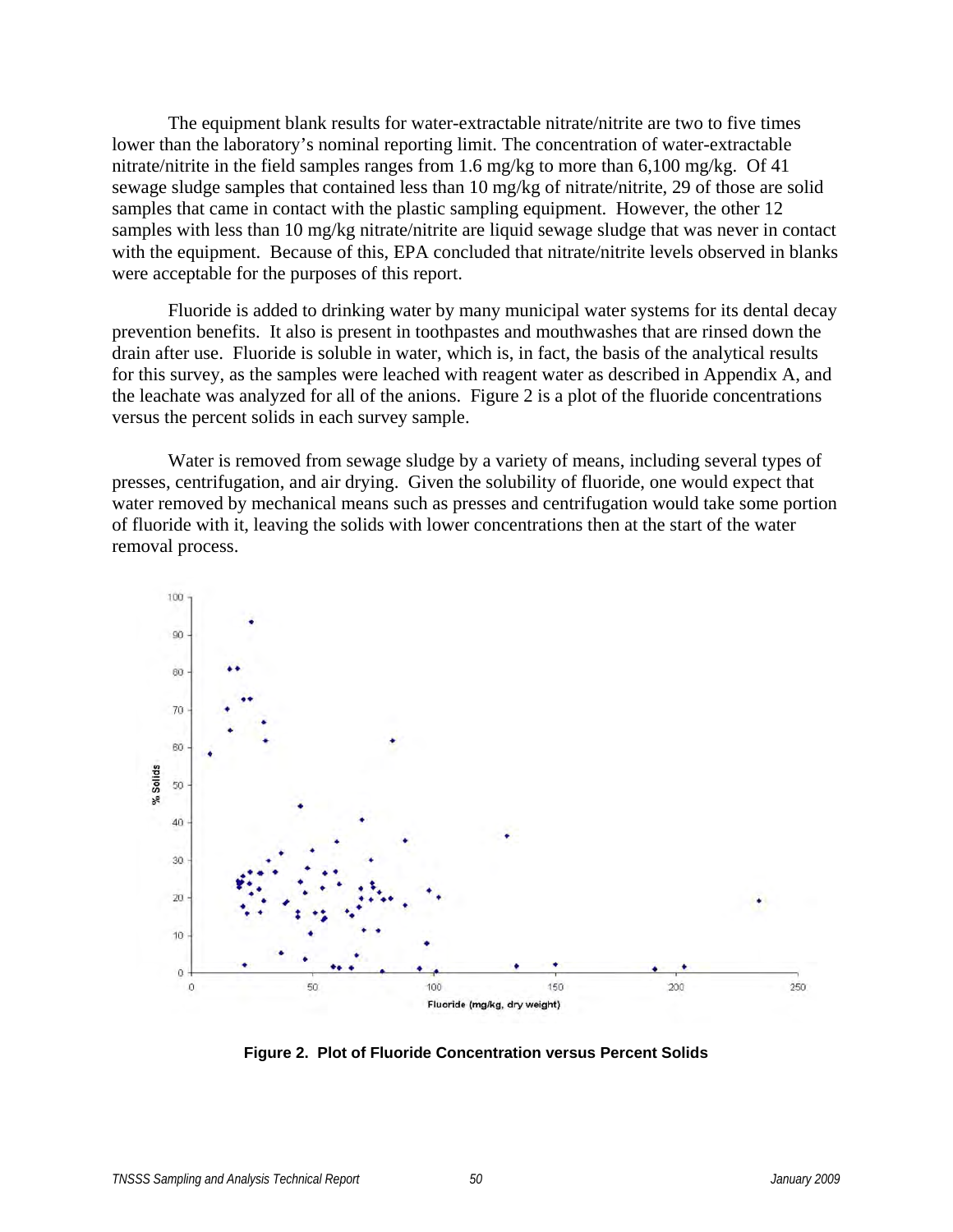As can be seen in Figure 2, there is an inverse relationship between solids and fluoride in these samples, with most of the highest fluoride concentrations in the samples with the lowest solids contents.

**Note:** All of the fluoride results are reported on a dry-weight basis in this survey, so the results are directly comparable across samples with different percent solids.

 The presence of fluoride in the two equipment blanks may indicate that the reagent water rinse did not remove some of the fluoride in the tap water used to wash the equipment. As with the nitrate/nitrite results, the amounts of fluoride reported in the two equipment blanks are 2 to 4 times lower than the laboratory's reporting limits. EPA treated the fluoride results in the field samples in the same fashion described above for nitrate/nitrite, flagging any results in solid samples less than five times the higher equipment blank result as an estimate, but retained the data in the database. A total of 62 fluoride results for solid samples were flagged in the database. However, there also were 12 liquid samples with fluoride concentrations in that same range of up to five times the higher equipment blank result. These samples never contacted the sampling equipment, so the fluoride in them cannot be attributed to the equipment.

 As noted in Section 3, the sampler mixed a large quantity of sewage sludge in each plastic bowl, and only placed a portion of that material in jars for analysis. The moisture in the original sewage sludge samples was not free flowing for the solid samples, thus it would not contact the surfaces of the equipment in the same way that the reagent water used to prepare the anions equipment blank did. EPA does not believe that the qualifiers applied to these results significantly compromise data usability.

# **6.7 Field Duplicate Results**

 As part of the quality assurance effort, EPA collected field duplicate samples to assess the overall precision of the sampling and analysis approach for the survey. Of the 80 facilities originally selected for sampling, 8 were chosen at random for collection of a field duplicate. As described in Section 3, two of those facilities were not sampled and not replaced, and one other field duplicate was collected at a different plant than originally planned.

 The tables in this section present the relative percent differences (RPDs) between the two results in each of the six pairs of field duplicate samples, for each analytical class. The RPD is used as the measure of precision because both results from the pair are measured concentrations and there is no "true" concentration to be used in the comparison. The formula for RPD is shown below where Result 1 and Result 2 represent the concentrations reported in the two samples in each pair. The vertical bars in the numerator indicate it is the absolute value of the difference, and the factor of 100 converts the value to a percentage.

$$
RPD = \frac{[Result 1 - Result 2]}{(Result 1 + Result 2)} \times 100
$$

$$
\frac{2}{2}
$$

 In cases where both of the results in a field duplicate pair were non-detects, there was little point in comparing the sample-specific reporting limits. EPA indicated these instances with ND, for "not detected." When only one of the results in a field duplicate pair was a non-detect, EPA did not calculate the RPD and indicated these instances with NC, for "not calculated."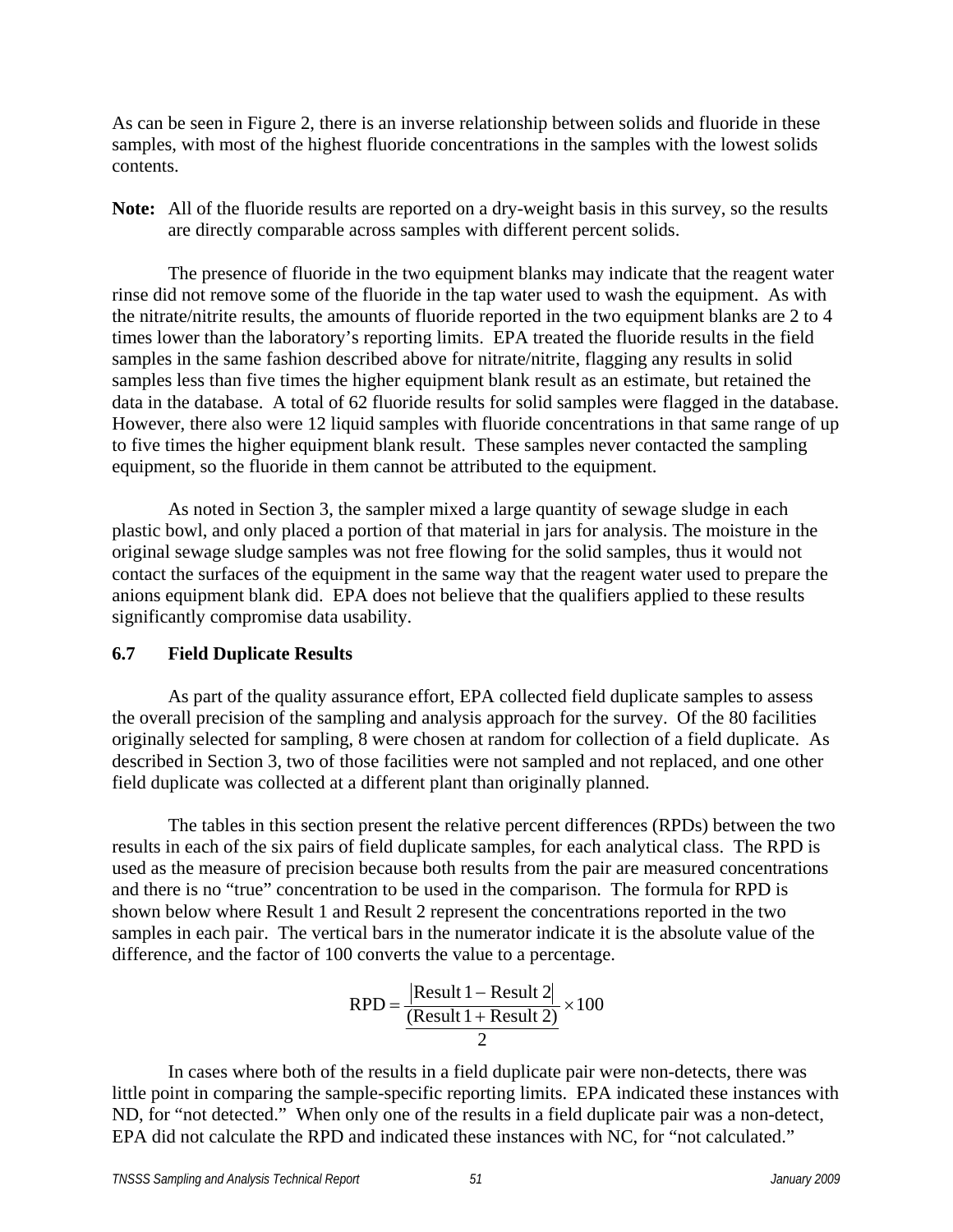EPA did not establish a formal acceptance limit for the RPD of field duplicates in this project. However, 50% is often used as a default limit that reflects the sum of the anticipated analytical variability and the variability in the sample collection process.

## *6.7.1 Anions*

 Table 21 summarizes the field duplicate results for the anions. The majority of the RPD values for the anions are less than 20%, and are well within the expected variability of *laboratory* duplicate analyses. Using the default limit of 50% for *field* duplicates, the 16 of 24 observed RPD values in Table 21 that are below 20% indicate better than anticipated results for these QC samples.

|                              |        | <b>Relative Percent Difference (%)</b> |        |        |        |                   |  |
|------------------------------|--------|----------------------------------------|--------|--------|--------|-------------------|--|
| Analyte                      | Pair 1 | Pair 2                                 | Pair 3 | Pair 4 | Pair 5 | Pair <sub>6</sub> |  |
| Fluoride                     | 11.9   | 18.3                                   | 8.0    | 35.1   | 8.1    | 3.6               |  |
| Nitrate/Nitrite              | 19.0   | 17.1                                   | 16.1   | 15.7   | 2.2    | 36.2              |  |
| Water-Extractable Phosphorus | 84.3   | 26.0                                   | 33.4   | 39.5   | 9.0    | 20.5              |  |
| <b>Total Solids</b>          | 8.1    | 0.2                                    | 0.8    | 58.7   | 0.9    | 1.0               |  |

**Table 21. Comparison of Field Duplicate Results for Anions** 

 The RPD values above 20% occur primarily for the water-extractable phosphorus (WEP) and most of the analytes in Pair 4. The WEP results are more variable than those for fluoride or nitrate/nitrite. All three analytes are extracted from the sewage sludge at the same time using the same leaching procedure. The WEP differences between some of the duplicate pairs may simply be due to variability.

 Field duplicate Pair 4 exhibited large RPD values for the anions and all other analytes (see Tables  $21 - 26$ ). EPA examined the sample collection information and found that this was a liquid sewage sludge collected from a large storage tank. Because of safety concerns at the facility, the sampler observed as one of the facility staff opened a series of valves, flushed liquid sewage sludge through the piping, and collected each aliquot of the first sample, then collected the second sample. The percent solids results for these two samples are 1.85% and 1.01% in the aliquots use for the anions analyses. However, the percent solids in the aliquots used for the metals analyses are 4.27% and 1.01%, while the aliquots for the organics are 0.61% and 3.2% respectively. These data for total solids suggest that liquid sewage sludge was not particularly homogeneous and the sampling procedures used for this facility did not result in true duplicate samples.

# *6.7.2 Metals*

 Table 22 presents the field duplicate results for the metals. The majority of the RPD values for the metals (125 of 174) are less than 20%, and 135 RPD values are less than 30%. As with the anions, results for field duplicate Pair 4 are markedly higher than the other five pairs.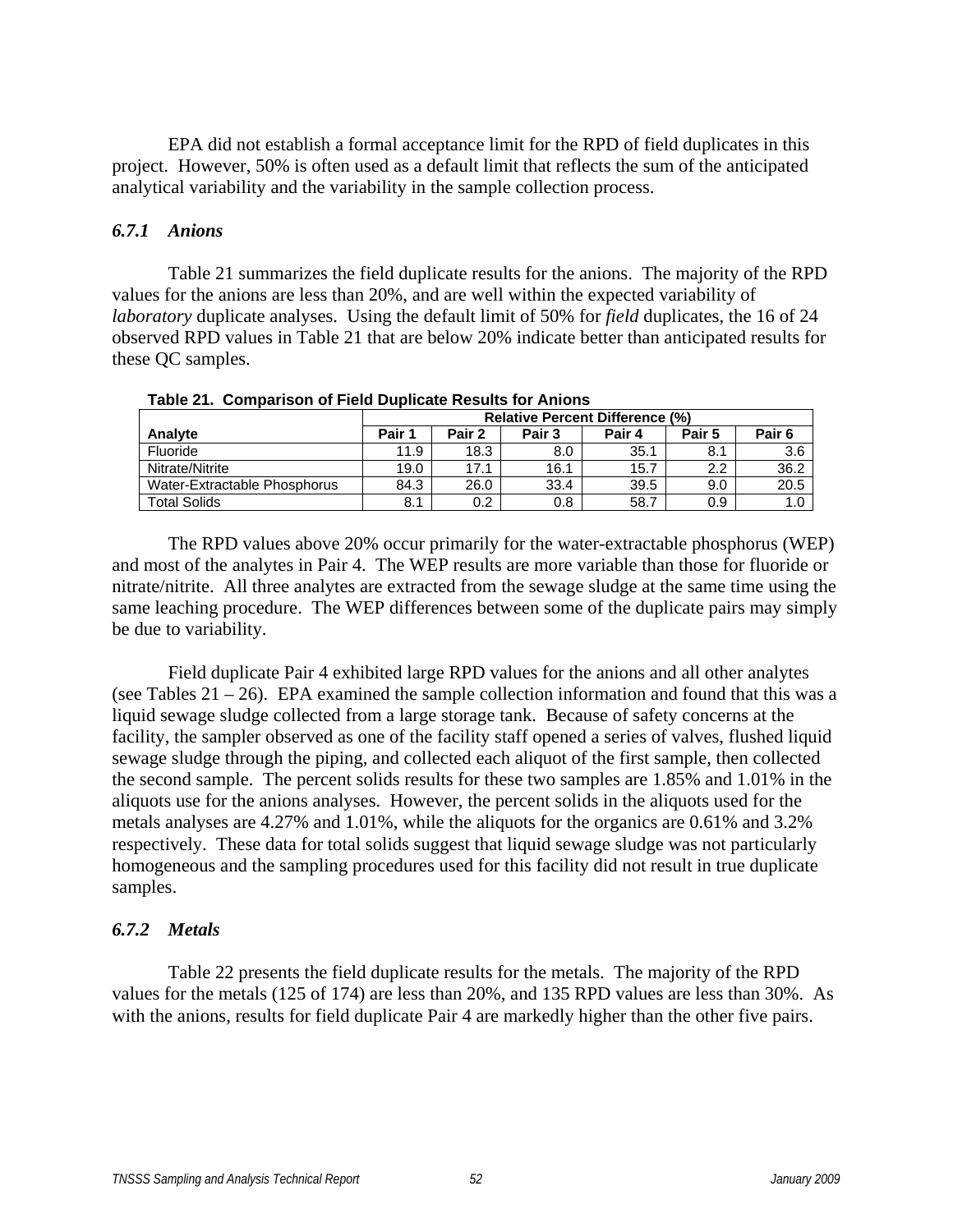| rable 22. Comparison or Field Duplicate Results for Metals | <b>Relative Percent Difference (%)</b> |                  |                  |        |        |                   |
|------------------------------------------------------------|----------------------------------------|------------------|------------------|--------|--------|-------------------|
| Analyte                                                    | Pair 1                                 | Pair 2           | Pair 3           | Pair 4 | Pair 5 | Pair <sub>6</sub> |
| Aluminum                                                   | 0.0                                    | 1.3              | 4.2              | 100.5  | 7.7    | 0.7               |
| Antimony                                                   | <b>ND</b>                              | 3.6              | 3.0              | 97.5   | 19.3   | 2.3               |
| Arsenic                                                    | 6.2                                    | 0.0              | 4.5              | 109.2  | 30.8   | $\overline{7.3}$  |
| Barium                                                     | $\overline{4.1}$                       | 59.8             | $\overline{4.6}$ | 100.7  | 10.8   | 1.5               |
| Beryllium                                                  | 0.0                                    | 3.6              | 0.0              | 83.3   | 25.0   | 7.4               |
| Boron                                                      | 13.7                                   | 2.9              | 1.6              | 115.1  | 12.6   | 0.1               |
| Cadmium                                                    | 7.1                                    | 1.7              | $\overline{3.7}$ | 106.1  | 31.5   | $\overline{7.3}$  |
| Calcium                                                    | 4.3                                    | 1.9              | 2.5              | 112.2  | 11.2   | 1.5               |
| Chromium                                                   | 7.5                                    | 6.8              | 27.9             | 120.3  | 29.4   | 0.9               |
| Cobalt                                                     | 2.7                                    | 0.2              | 4.6              | 110.4  | 22.4   | 9.1               |
| Copper                                                     | 3.4                                    | 1.7              | $\overline{5.4}$ | 100.7  | 10.3   | $\overline{2.9}$  |
| Iron                                                       | 4.7                                    | 3.6              | 2.5              | 106.5  | 9.6    | 0.6               |
| Lead                                                       | 7.1                                    | 0.6              | 3.9              | 105.4  | 30.5   | 8.5               |
| Magnesium                                                  | 10.5                                   | $\overline{0.7}$ | 4.9              | 112.5  | 8.5    | 1.2               |
| Manganese                                                  | 4.8                                    | $\overline{5.4}$ | $\overline{3.1}$ | 105.8  | 12.1   | 1.0               |
| Mercury                                                    | 25.6                                   | 95.3             | 2.7              | 89.5   | 11.8   | 7.1               |
| Molybdenum                                                 | 9.1                                    | 5.0              | 0.5              | 112.6  | 31.2   | 8.4               |
| Nickel                                                     | $\overline{5.1}$                       | 3.3              | 4.3              | 107.9  | 27.7   | 11.4              |
| Phosphorus                                                 | 4.7                                    | 0.6              | 4.3              | 106.1  | 11.0   | 0.6               |
| Selenium                                                   | 2.7                                    | 1.1              | 12.5             | 118.7  | 31.3   | 9.8               |
| Silver                                                     | 5.0                                    | 1.8              | 10.2             | 95.4   | 8.8    | 16.9              |
| Sodium                                                     | 1.6                                    | 41.8             | 4.2              | 121.6  | 5.2    | 3.2               |
| Thallium                                                   | 6.1                                    | 3.1              | 0.0              | 112.5  | 41.4   | 0.0               |
| Tin                                                        | 6.6                                    | 0.5              | ND               | 94.1   | 9.3    | 23.5              |
| Titanium                                                   | 9.9                                    | 3.9              | 27.2             | 96.8   | 4.6    | 16.2              |
| Vanadium                                                   | 8.3                                    | 4.1              | 3.6              | 100.7  | 28.6   | 8.7               |
| Yttrium                                                    | 8.1                                    | 1.6              | 4.3              | 107.5  | 28.0   | 8.2               |
| Zinc                                                       | 4.6                                    | 1.6              | 5.4              | 106.5  | 10.7   | 1.5               |
| <b>Total Solids</b>                                        | 0.4                                    | 1.2              | 0.4              | 123.5  | 2.7    | 1.0               |

**Table 22. Comparison of Field Duplicate Results for Metals** 

ND = not detected in either sample in the duplicate pair

# *6.7.3 Semivolatile Organics and PAHs*

 Table 23 presents the field duplicate results for the semivolatile organics and PAHs. A total of 29 of 42 RPDs are less than 20% and 31 of 42 RPDs are less than 50%. The issues with Pair 4 are apparent in the organics data as well (see Section 6.7.7).

|  |  | Table 23. Comparison of Field Duplicate Results for Semivolatile Organics and PAHs |
|--|--|------------------------------------------------------------------------------------|
|--|--|------------------------------------------------------------------------------------|

|                              | <b>Relative Percent Difference (%)</b> |        |                   |        |        |                   |
|------------------------------|----------------------------------------|--------|-------------------|--------|--------|-------------------|
| Analyte                      | Pair 1                                 | Pair 2 | Pair <sub>3</sub> | Pair 4 | Pair 5 | Pair <sub>6</sub> |
| 2-Methylnaphthalene          | 12.7                                   | 36.6   | ND.               | ND     | ND     | 17.1              |
| 4-Chloroaniline              | ΝC                                     | 7.4    | 8.0               | 41.8   | 12.7   | 5.0               |
| Benzo(a)pyrene               | 2.4                                    | 3.1    | ND.               | 143.9  | 8.7    | 17.0              |
| bis (2-Ethylhexyl) phthalate | 16.7                                   | 3.6    | 0.0               | 157.8  | 15.9   | 10.8              |
| Fluoranthene                 | 16.7                                   | 0.0    | 0.0               | 144.3  | 2.1    | 14.2              |
| Pyrene                       | 0.0                                    | 6.9    | <b>ND</b>         | 128.9  | 5.7    | 8.9               |
| <b>Total Solids</b>          | 1.2                                    | 4.3    | 1.2               | 136.0  | 10.6   | 1.0               |

ND = not detected in either sample in the duplicate pair

NC = not detected in one sample in the duplicate pair and therefore RPD was not calculated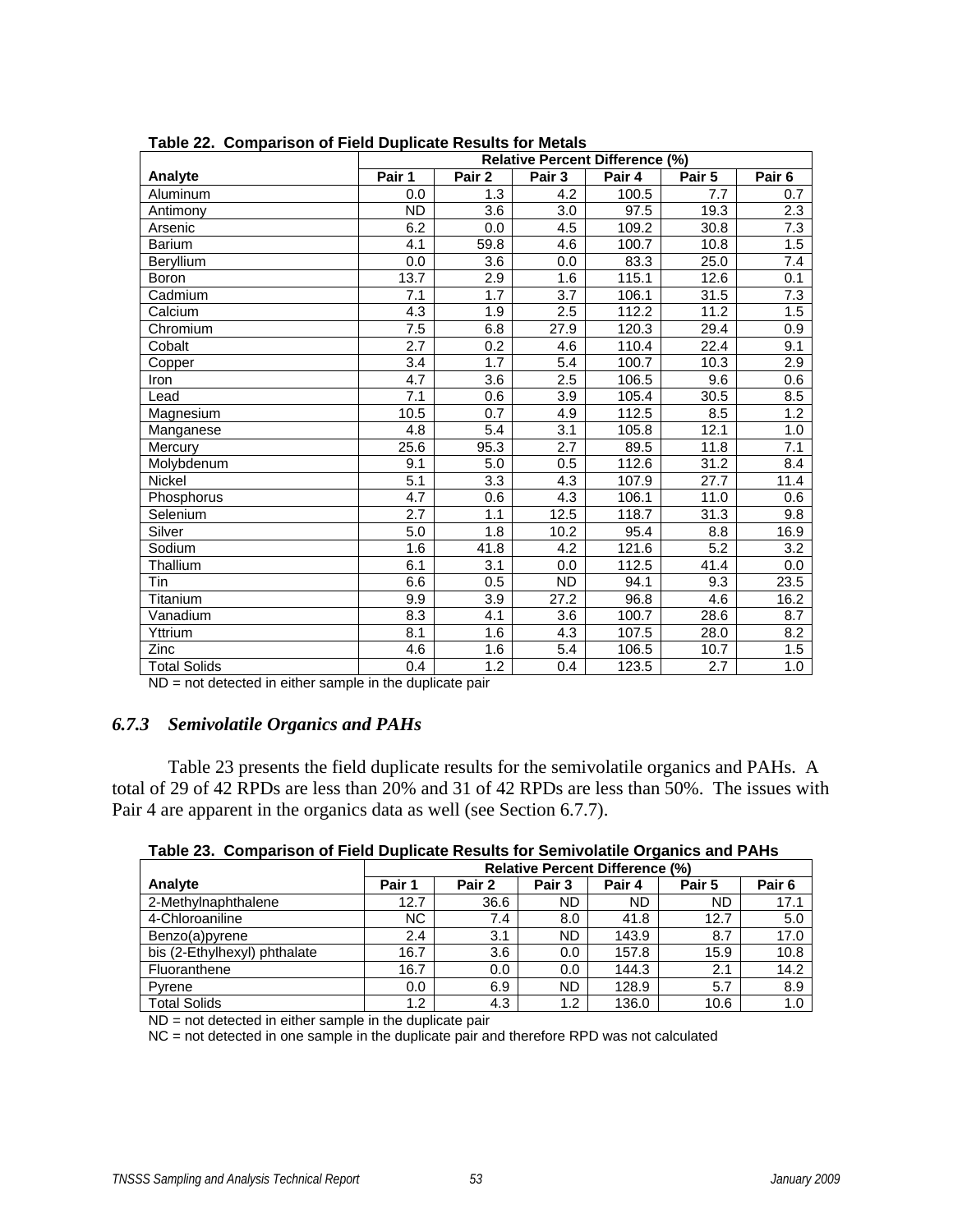# *6.7.4 PBDEs*

 Table 24 presents the field duplicate results for the PBDEs. A total of 36 of 72 RPD values are less than 20% and 58 of 72 are less than 40%. Field duplicate Pair 4 exhibits higher RPD values than then other five pairs, but the differences are not as marked as for the other analyte classes. It is possible that the difference may be a reflection of the smaller sample size used for the PBDE analyses compared to the other classes. Due to the concentrations of PBDEs in biosolids, which can interfere with analysis, the laboratory extracted just 0.2 g of the sewage sludge, compared to samples of up to 10 g for other samples and analytes. Extracting a smaller sample eliminated the need for repeated dilution of the sample, resulted in fewer burdens to (i.e., didn't overwhelm) the laboratory equipment, and made quantitation possible.

|                     | <b>Relative Percent Difference (%)</b> |        |           |        |        |                   |
|---------------------|----------------------------------------|--------|-----------|--------|--------|-------------------|
| Analyte             | Pair 1                                 | Pair 2 | Pair 3    | Pair 4 | Pair 5 | Pair <sub>6</sub> |
| <b>BDE-28</b>       | 19.6                                   | 16.7   | 11.2      | 42.4   | 21.9   | 19.4              |
| <b>BDE-47</b>       | 16.7                                   | 22.2   | 9.1       | 35.3   | 26.3   | 9.5               |
| <b>BDE-66</b>       | 28.0                                   | 10.0   | 6.5       | 25.6   | 2.7    | 14.6              |
| <b>BDE-85</b>       | 45.3                                   | 25.6   | 2.3       | 40.0   | 30.8   | 20.2              |
| <b>BDE-99</b>       | 17.4                                   | 15.1   | 19.0      | 48.6   | 27.8   | 1.0               |
| <b>BDE-100</b>      | 14.7                                   | 22.2   | 9.5       | 48.6   | 34.2   | 14.6              |
| <b>BDE-138</b>      | <b>NC</b>                              | 34.3   | <b>ND</b> | 44.6   | ND.    | 8.0               |
| <b>BDE-153</b>      | 18.2                                   | 15.4   | 11.1      | 45.0   | 27.9   | 8.7               |
| <b>BDE-154</b>      | 21.1                                   | 15.0   | 13.3      | 45.1   | 28.6   | 10.5              |
| <b>BDE-183</b>      | 16.9                                   | 18.2   | 10.3      | 46.2   | 28.6   | 19.4              |
| <b>BDE-209</b>      | 33.0                                   | 32.7   | 4.9       | 44.7   | 41.9   | 25.0              |
| <b>Total Solids</b> | 4.6                                    | 7.1    | 2.5       | 38.9   | 28.2   | 0.0               |

**Table 24. Comparison of Field Duplicate Results for PBDEs** 

 $ND = not detected in either sample in the duplicate pair$ 

NC = not detected in one sample in the duplicate pair and therefore RPD was not calculated

# *6.7.5 Pharmaceuticals*

 Table 25 presents the field duplicate results for the pharmaceuticals. As noted earlier, in cases where both of the results in a field duplicate pair were non-detects, EPA indicated these instances with ND, for "not detected." There are 270 instances of NDs for the pharmaceuticals.

 When only one of the results in a field duplicate pair was a non-detect, EPA did not calculate the RPD and indicated these instances with NC, for "not calculated." There were 18 instances of NCs for the pharmaceuticals. In Table 25, **bold** is used to indicate all of the RPD values that exceeded 50%.

**Table 25. Comparison of Field Duplicate Results for Pharmaceuticals** 

| Table Lo. Companion of Fight Daphoate Results for Filamiaocutions |                                        |           |           |           |           |                   |  |  |
|-------------------------------------------------------------------|----------------------------------------|-----------|-----------|-----------|-----------|-------------------|--|--|
|                                                                   | <b>Relative Percent Difference (%)</b> |           |           |           |           |                   |  |  |
| Analyte                                                           | Pair 1                                 | Pair 2    | Pair 3    | Pair 4    | Pair 5    | Pair <sub>6</sub> |  |  |
| Acetaminophen                                                     | <b>ND</b>                              | <b>ND</b> | <b>ND</b> | <b>ND</b> | <b>ND</b> | <b>ND</b>         |  |  |
| Albuterol                                                         | <b>ND</b>                              | <b>ND</b> | <b>ND</b> | <b>NC</b> | <b>ND</b> | <b>ND</b>         |  |  |
| Anhydrochlortetracycline                                          | <b>ND</b>                              | <b>ND</b> | <b>ND</b> | <b>ND</b> | <b>ND</b> | <b>ND</b>         |  |  |
| Anhydrotetracycline                                               | 13.9                                   | <b>NC</b> | 11.2      | 31.8      | 22.6      | 15.3              |  |  |
| Azithromycin                                                      | 14.8                                   | 9.4       | 9.38      | 50.9      | 25.6      | 18.9              |  |  |
| Caffeine                                                          | <b>ND</b>                              | <b>ND</b> | 3.71      | 72.4      | 21.4      | <b>ND</b>         |  |  |
| Carbadox                                                          | <b>ND</b>                              | <b>ND</b> | <b>ND</b> | <b>ND</b> | <b>ND</b> | <b>ND</b>         |  |  |
| Carbamazepine                                                     | 18.4                                   | 6.0       | 9.32      | 38.2      | 11.1      | 19.7              |  |  |
| Cefotaxime                                                        | <b>ND</b>                              | <b>ND</b> | <b>ND</b> | <b>ND</b> | <b>ND</b> | <b>ND</b>         |  |  |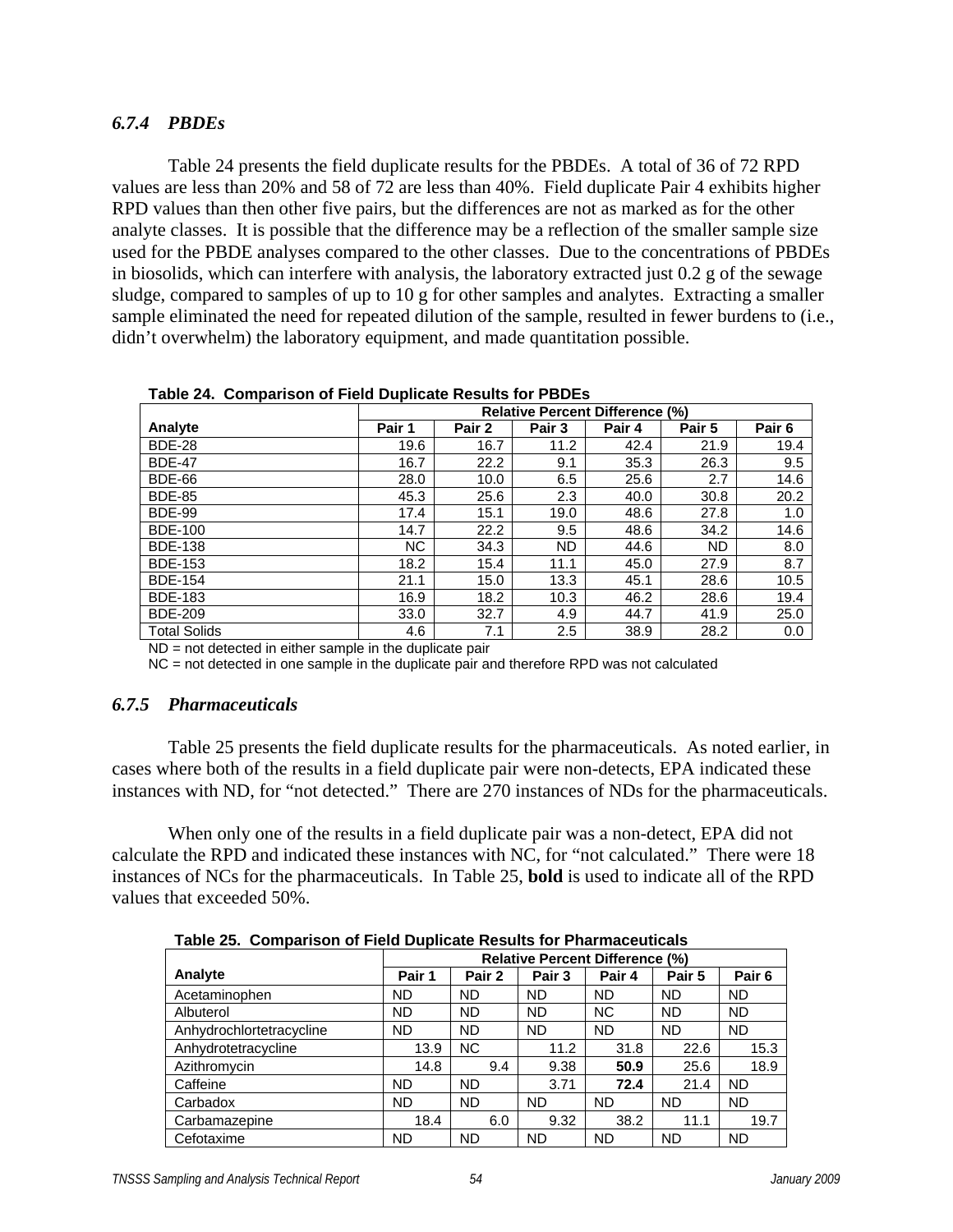|                               | <b>Relative Percent Difference (%)</b> |           |           |           |           |                   |
|-------------------------------|----------------------------------------|-----------|-----------|-----------|-----------|-------------------|
| Analyte                       | Pair 1                                 | Pair 2    | Pair 3    | Pair 4    | Pair 5    | Pair <sub>6</sub> |
| Chlortetracycline             | <b>ND</b>                              | <b>ND</b> | <b>ND</b> | <b>ND</b> | <b>ND</b> | <b>ND</b>         |
| Cimetidine                    | 3.6                                    | 34.4      | 73.1      | 116       | 24.5      | 17.0              |
| Ciprofloxacin                 | 38.4                                   | 5.5       | 0.54      | 50.7      | 2.0       | 5.5               |
| Clarithromycin                | <b>ND</b>                              | <b>ND</b> | 20.6      | 19.0      | <b>ND</b> | 6.4               |
| Clinafloxacin                 | <b>ND</b>                              | <b>ND</b> | <b>ND</b> | <b>ND</b> | <b>ND</b> | <b>ND</b>         |
| Cloxacillin                   | <b>ND</b>                              | <b>ND</b> | <b>ND</b> | <b>ND</b> | <b>ND</b> | <b>ND</b>         |
| Codeine                       | <b>ND</b>                              | <b>ND</b> | <b>ND</b> | 39.4      | <b>NC</b> | <b>ND</b>         |
| Cotinine                      | <b>ND</b>                              | 10        | 10.5      | <b>NC</b> | 27.3      | 19                |
| Dehydronifedipine             | <b>ND</b>                              | <b>ND</b> | 27.8      | 27.3      | <b>ND</b> | <b>ND</b>         |
| Demeclocycline                | <b>ND</b>                              | <b>ND</b> | <b>ND</b> | <b>ND</b> | <b>ND</b> | <b>ND</b>         |
| Digoxigenin                   | <b>ND</b>                              | <b>ND</b> | <b>ND</b> | <b>ND</b> | <b>ND</b> | <b>ND</b>         |
| Digoxin                       | <b>ND</b>                              | <b>ND</b> | <b>ND</b> | <b>ND</b> | <b>ND</b> | <b>ND</b>         |
| Diltiazem                     | NC                                     | 34.1      | 50.5      | 32.9      | 46.4      | 2.96              |
| 1,7-Dimethylxanthine          | <b>ND</b>                              | <b>ND</b> | <b>ND</b> | <b>ND</b> | <b>ND</b> | <b>ND</b>         |
| Diphenhydramine               | 22.0                                   | 0.8       | 11.9      | 15.8      | 29.5      | 6.23              |
| Doxycycline                   | 48.1                                   | 27.4      | 15.7      | 17.4      | 15.8      | 4.55              |
| Enrofloxacin                  | <b>ND</b>                              | <b>ND</b> | <b>ND</b> | 18.9      | 7.2       | <b>ND</b>         |
| 4-Epianhydrochlortetracycline | <b>ND</b>                              | <b>ND</b> | <b>ND</b> | <b>ND</b> | <b>ND</b> | <b>ND</b>         |
| 4-Epianhydrotetracycline      | <b>ND</b>                              | NC        | 2.5       | 36.3      | 35.0      | 5.30              |
| 4-Epichlortetracycline        | <b>ND</b>                              | <b>ND</b> | <b>ND</b> | <b>ND</b> | <b>ND</b> | <b>ND</b>         |
| 4-Epioxytetracycline          | <b>ND</b>                              | <b>ND</b> | <b>ND</b> | <b>ND</b> | <b>ND</b> | <b>NC</b>         |
| 4-Epitetracycline             | 37.6                                   | 27.8      | 24.4      | 55.2      | 3.24      | 18.2              |
| Erythromycin-total            | 51.7                                   | 44.1      | 2.25      | 32.5      | 138       | 22.2              |
| Flumequine                    | <b>ND</b>                              | <b>ND</b> | <b>ND</b> | <b>ND</b> | <b>ND</b> | <b>ND</b>         |
| Fluoxetine                    | 25.5                                   | 10.1      | 40.3      | 47.9      | 7.5       | 18.5              |
| Gemfibrozil                   | 3.4                                    | 13.1      | 7.8       | 71.1      | 4.7       | 2.6               |
| Ibuprofen                     | <b>ND</b>                              | 2.2       | 14.2      | 119.1     | 3.0       | 0                 |
| Isochlortetracycline          | <b>ND</b>                              | <b>ND</b> | <b>ND</b> | <b>ND</b> | <b>ND</b> | <b>ND</b>         |
| Lincomycin                    | <b>ND</b>                              | <b>ND</b> | <b>ND</b> | <b>ND</b> | <b>NC</b> | <b>ND</b>         |
| Lomefloxacin                  | <b>ND</b>                              | <b>ND</b> | <b>ND</b> | <b>ND</b> | <b>ND</b> | <b>ND</b>         |
| Metformin                     | <b>ND</b>                              | <b>ND</b> | <b>ND</b> | <b>ND</b> | <b>ND</b> | <b>ND</b>         |
| Miconazole                    | 5.7                                    | 1.80      | <b>ND</b> | 2.3       | 187       | 33.8              |
| Minocycline                   | <b>ND</b>                              | <b>ND</b> | 9.2       | <b>ND</b> | 5.1       | 6.2               |
| Naproxen                      | <b>ND</b>                              | 12.0      | 11.8      | 68.5      | 15.5      | <b>NC</b>         |
| Norfloxacin                   | <b>ND</b>                              | <b>ND</b> | 18.2      | 59.2      | 1.8       | <b>ND</b>         |
| Norgestimate                  | <b>ND</b>                              | <b>ND</b> | <b>ND</b> | <b>ND</b> | <b>ND</b> | <b>ND</b>         |
| Ofloxacin                     | 15.9                                   | 16.5      | 3.9       | 29.0      | 11.2      | 12.3              |
| Ormetoprim                    | ND                                     | <b>ND</b> | <b>ND</b> | <b>ND</b> | <b>ND</b> | <b>ND</b>         |
| Oxacillin                     | <b>ND</b>                              | <b>ND</b> | <b>ND</b> | <b>ND</b> | <b>ND</b> | <b>ND</b>         |
| Oxolinic acid                 | <b>ND</b>                              | <b>ND</b> | <b>ND</b> | <b>ND</b> | <b>ND</b> | <b>ND</b>         |
| Oxytetracycline               | <b>ND</b>                              | <b>NC</b> | <b>ND</b> | <b>ND</b> | <b>NC</b> | 9.04              |
| Penicillin G                  | <b>ND</b>                              | <b>ND</b> | <b>ND</b> | <b>ND</b> | <b>ND</b> | <b>ND</b>         |
| Penicillin V                  | <b>ND</b>                              | <b>ND</b> | <b>ND</b> | <b>ND</b> | <b>ND</b> | <b>ND</b>         |
| Ranitidine                    | <b>ND</b>                              | <b>ND</b> | <b>NC</b> | 121.5     | 2.1       | <b>ND</b>         |
| Roxithromycin                 | <b>ND</b>                              | <b>ND</b> | 4.03      | <b>ND</b> | <b>ND</b> | <b>ND</b>         |
| Sarafloxacin                  | <b>ND</b>                              | <b>ND</b> | <b>ND</b> | <b>ND</b> | <b>ND</b> | <b>ND</b>         |
| Sulfachloropyridazine         | <b>ND</b>                              | <b>ND</b> | <b>ND</b> | <b>NC</b> | <b>ND</b> | <b>ND</b>         |
| Sulfadiazine                  | <b>ND</b>                              | <b>ND</b> | <b>ND</b> | <b>ND</b> | <b>ND</b> | <b>ND</b>         |
| Sulfadimethoxine              | <b>ND</b>                              | <b>ND</b> | <b>ND</b> | <b>NC</b> | <b>ND</b> | <b>ND</b>         |
| Sulfamerazine                 | ND.                                    | <b>ND</b> | <b>ND</b> | ND.       | <b>ND</b> | <b>ND</b>         |
| Sulfamethazine                | ND.                                    | ND        | ND        | ND.       | ND.       | ND.               |
| Sulfamethizole                | ND.                                    | ND        | ND        | ND.       | ND        | ND.               |
| Sulfamethoxazole              | ND.                                    | <b>ND</b> | <b>ND</b> | 56.3      | <b>ND</b> | ND.               |
| Sulfanilamide                 | ND.                                    | ND.       | ND.       | <b>ND</b> | <b>ND</b> | <b>ND</b>         |

**Table 25. Comparison of Field Duplicate Results for Pharmaceuticals**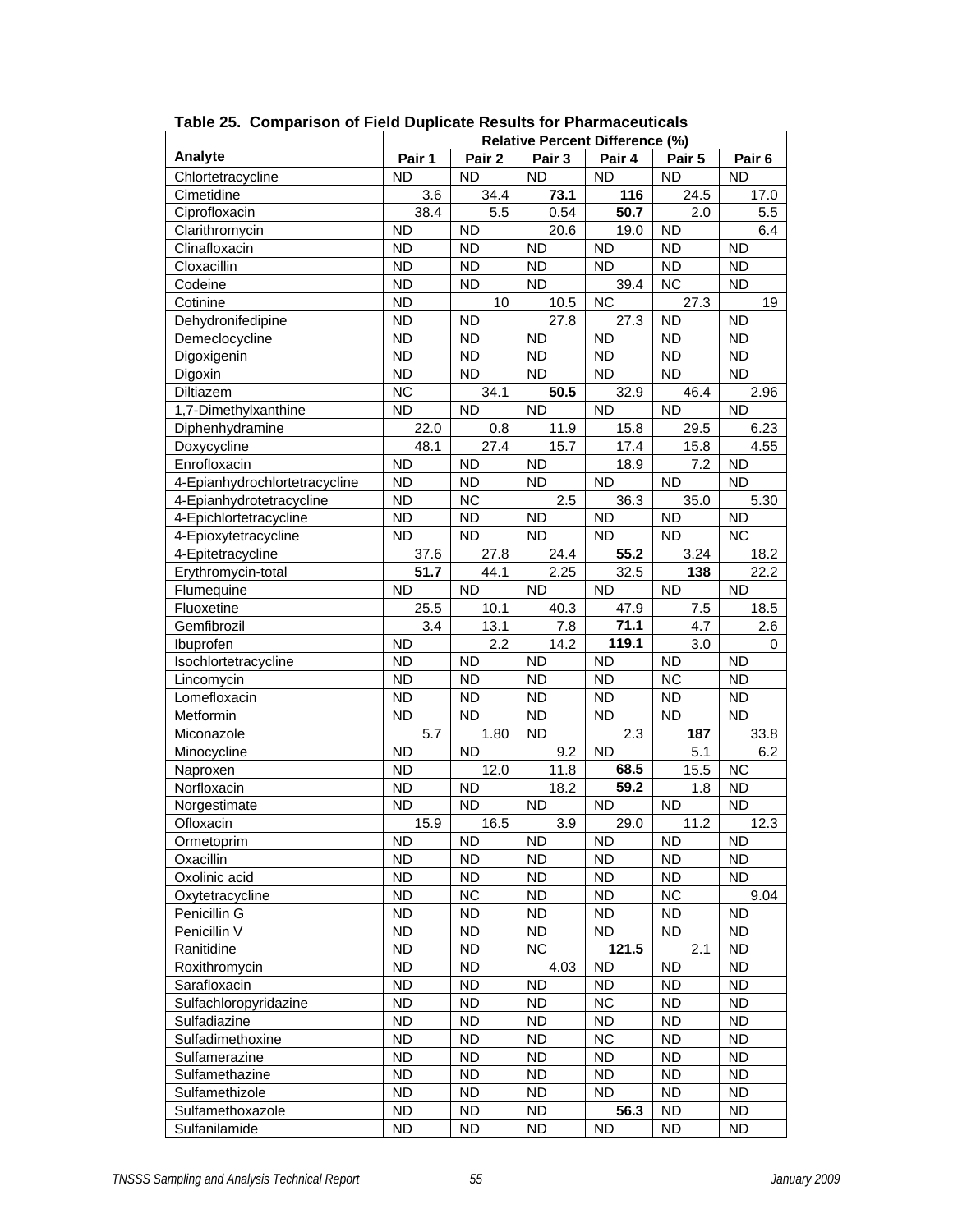|                     | <b>Relative Percent Difference (%)</b> |           |           |           |           |                   |  |  |
|---------------------|----------------------------------------|-----------|-----------|-----------|-----------|-------------------|--|--|
| Analyte             | Pair 1                                 | Pair 2    | Pair 3    | Pair 4    | Pair 5    | Pair <sub>6</sub> |  |  |
| Sulfathiazole       | <b>ND</b>                              | <b>ND</b> | <b>ND</b> | <b>ND</b> | <b>ND</b> | <b>ND</b>         |  |  |
| Tetracycline        | 15.2                                   | 1.6       | 5.09      | 2.3       | 0.52      | 13.1              |  |  |
| Thiabendazole       | ND.                                    | <b>ND</b> | 20        | 0.8       | 0.30      | 0.49              |  |  |
| Triclocarban        | 6.1                                    | 10.2      | $\Omega$  | 13.2      | 7.31      | 5.90              |  |  |
| Triclosan           | 5.7                                    | 12.4      | 37.3      | 38.3      | 26.9      | 41.0              |  |  |
| Trimethoprim        | <b>ND</b>                              | <b>ND</b> | 30.8      | <b>ND</b> | <b>ND</b> | NC.               |  |  |
| Tylosin             | <b>ND</b>                              | <b>ND</b> | <b>ND</b> | <b>ND</b> | <b>ND</b> | <b>ND</b>         |  |  |
| Virginiamycin       | ND.                                    | 22.1      | <b>NC</b> | <b>ND</b> | <b>NC</b> | <b>ND</b>         |  |  |
| Warfarin            | <b>NC</b>                              | <b>ND</b> | <b>ND</b> | <b>ND</b> | <b>ND</b> | ND.               |  |  |
| <b>Total Solids</b> | 1.7                                    | 4.0       | 2.84      | 88.0      | 6.21      | 3.54              |  |  |

**Table 25. Comparison of Field Duplicate Results for Pharmaceuticals** 

 $ND = Not detected in both samples in the pair$ 

 $NC =$  Not calculated because one of the results was a non-detect

RPD values greater than 50% are shown in **bold**.

 EPA calculated 143 RPD values for the pharmaceuticals, not including those for the total solids in each sample. Of the 143 RPDs, 16 exceeded 50%, although some only marginally (e.g., 50.5, 50.7, and 50.9%). Of the 16 values greater than 50%, 11 occurred in Field Duplicate Pair 4. As discussed above, EPA believes that the RPD values in Pair 4 reflect differences in the two samples of liquid sewage sludge collected at that facility, with the RPD for the total solids at 88%.

 Many of the 270 instances where an analyte was not detected in either sample in the field duplicate pair are a function of the low frequency at which some of the pharmaceuticals were detected. For example, as shown in Table 12, Acetaminophen was only detected in 2 of the 84 survey samples. Therefore, its frequency of occurrence was only 2.38%. The chance that a field duplicate sample would be collected at any of the 74 POTWs in the survey was 8.1% (6 out of 74 plants). The likelihood of detecting Acetaminophen in both samples in a field duplicate pair is on the order of 0.2% (e.g., 2.38% x 8.1%). Therefore, the fact that Acetaminophen is listed as ND in Table 25 for all 6 field duplicate pairs is not surprising.

 In contrast, Ciprofloxacin was reported in all 84 samples from the survey, including the 6 field duplicate samples. Therefore, EPA was able to calculate an RPD value for each field duplicate pair in Table 25. Except for field duplicate Pair 4, the RPDs for Ciprofloxacin indicate good precision (four of the RPD values are less than 6%).

# *6.7.6 Steroids and Hormones*

Table 26 presents the field duplicate results for the steroids and hormones.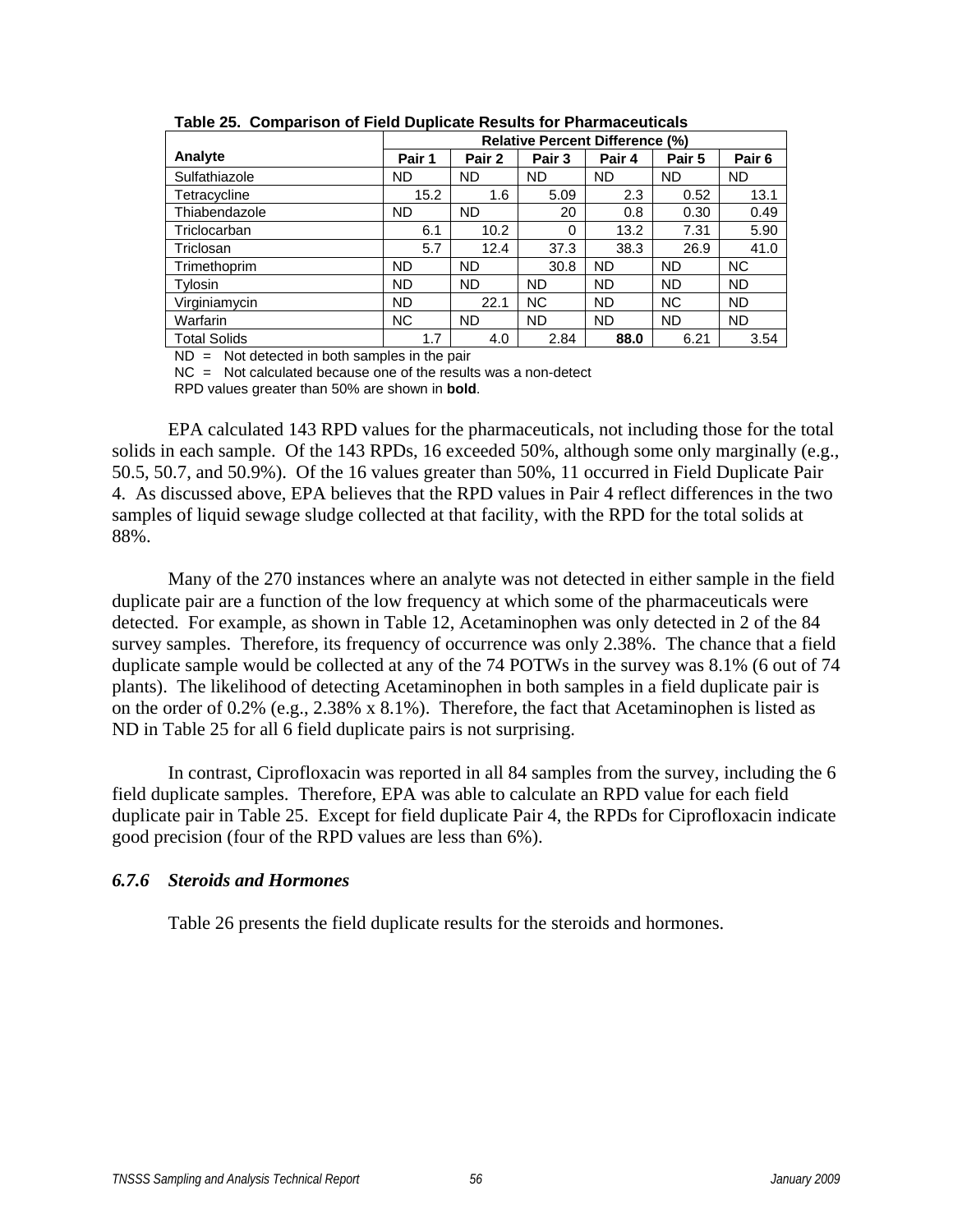|                        |           |           |                   | <b>Relative Percent Difference (%)</b> |           |                   |  |
|------------------------|-----------|-----------|-------------------|----------------------------------------|-----------|-------------------|--|
| Analyte                | Pair 1    | Pair 2    | Pair <sub>3</sub> | Pair 4                                 | Pair 5    | Pair <sub>6</sub> |  |
| Androstenedione        | <b>ND</b> | 9.7       |                   | <b>ND</b>                              | <b>ND</b> | 83.3              |  |
| Androsterone           | <b>ND</b> | <b>ND</b> | 3.4               | <b>ND</b>                              | <b>NC</b> | 28.8              |  |
| Campesterol            | $\Omega$  | 10.4      | 5.1               | 88.9                                   | 96.6      | 17.1              |  |
| Cholestanol            | 11.1      | 9.3       | 6.2               | 97.0                                   | 32.8      | 7.2               |  |
| Cholesterol            | 0.0       | 3.4       | 2.5               | 99.4                                   | 48.0      | 3.7               |  |
| Coprostanol            | 13.4      | 14.5      | 3.8               | 110.4                                  | 39.8      | 13.6              |  |
| Desmosterol            | 20.0      | 3.2       | 14.8              | 96.7                                   | 9.0       | 23.1              |  |
| 17 a-Dihydroequilin    | <b>ND</b> | <b>ND</b> | <b>ND</b>         | <b>NC</b>                              | <b>ND</b> | <b>ND</b>         |  |
| Epicoprostanol         | 17.3      | 38.4      | 13.4              | 109.7                                  | 32.8      | 5.6               |  |
| Equilenin              | <b>ND</b> | <b>ND</b> | <b>ND</b>         | <b>ND</b>                              | <b>ND</b> | <b>ND</b>         |  |
| Equilin                | <b>ND</b> | <b>ND</b> | 13.4              | <b>ND</b>                              | <b>ND</b> | 5.7               |  |
| Ergosterol             | 38.4      | <b>ND</b> | 33.6              | 93.8                                   | 24.4      | 43.0              |  |
| 17 a-Estradiol         | <b>ND</b> | <b>ND</b> | <b>ND</b>         | <b>ND</b>                              | <b>NC</b> | <b>ND</b>         |  |
| 17 β-Estradiol         | <b>ND</b> | <b>ND</b> | <b>ND</b>         | 119.5                                  | 27.5      | <b>ND</b>         |  |
| β-Estradiol 3-benzoate | <b>ND</b> | <b>ND</b> | <b>ND</b>         | 88.3                                   | <b>ND</b> | ND                |  |
| 17 α-Ethinyl-estradiol | <b>ND</b> | <b>ND</b> | <b>ND</b>         | <b>ND</b>                              | <b>ND</b> | ND                |  |
| Estriol                | <b>ND</b> | <b>ND</b> | 90.0              | <b>NC</b>                              | 21.0      | <b>NC</b>         |  |
| Estrone                | <b>ND</b> | 8.3       | 3.1               |                                        | 0.6       | 4.5               |  |
| Norethindrone          | <b>ND</b> | <b>ND</b> | <b>ND</b>         | <b>ND</b>                              | <b>ND</b> | N <sub>D</sub>    |  |
| Norgestrel             | <b>ND</b> | <b>ND</b> | <b>ND</b>         | <b>ND</b>                              | <b>ND</b> | ND.               |  |
| Progesterone           | <b>ND</b> | 20.5      | <b>ND</b>         | <b>ND</b>                              | <b>ND</b> | 65.9              |  |
| <b>ß-Sitosterol</b>    | 38.7      | 8.8       | 16.2              | 87.4                                   | 44.4      | 3.2               |  |
| β-Stigmastanol         | 39.0      | 3.8       | 14.3              | 87.0                                   | 33.1      | 30.6              |  |
| Stigmasterol           | 25.5      | 5.1       | 34.5              | 83.6                                   | 61.0      | 2.5               |  |
| Testosterone           | <b>ND</b> | <b>ND</b> | <b>ND</b>         | <b>ND</b>                              | <b>ND</b> | <b>NC</b>         |  |
| <b>Total Solids</b>    | 1.7       | 4.0       | 2.8               | 88                                     | 6.2       | 3.5               |  |

**Table 26. Comparison of Field Duplicate Results for Steroids and Hormones** 

 $ND = Not detected in both samples in the pair$ 

NC = Not calculated because one of the results was a non-detect

RPD values greater than 50% are shown in **bold**.

 There were 6 instances of NCs for the steroids and hormones. For the steroids and hormones, EPA calculated 74 RPD values, not including those for the total solids in each sample. Of those 74 RPDs, 17 exceeded 50%. There were 70 instances where EPA did not calculate an RPD value because both results for the analyte were non-detects (listed as ND in Table 26). As discussed for the pharmaceuticals, the prevalence of the ND entries in Table 26 is largely a function of the frequency of occurrence of the analytes across all samples. For example, Norgestrel was only reported in 4 of 84 samples from the survey (4.76%), yielding a very low likelihood it would be found in both samples from a field duplicate pair. The occurrence of Cholesterol in 81 of 84 samples is not surprising, given that it is excreted by humans. That high frequency of occurrence enabled us to calculate an RPD value for all 6 field duplicate pairs.

 Of the 17 RPD values for steroids and hormones greater than 50%, 12 occurred in Field Duplicate Pair 4. EPA believes that the RPD values reflect differences in the two samples of liquid sewage sludge collected at that facility. The differences are evident in the total solids contents of each sample, where the RPD is 88%.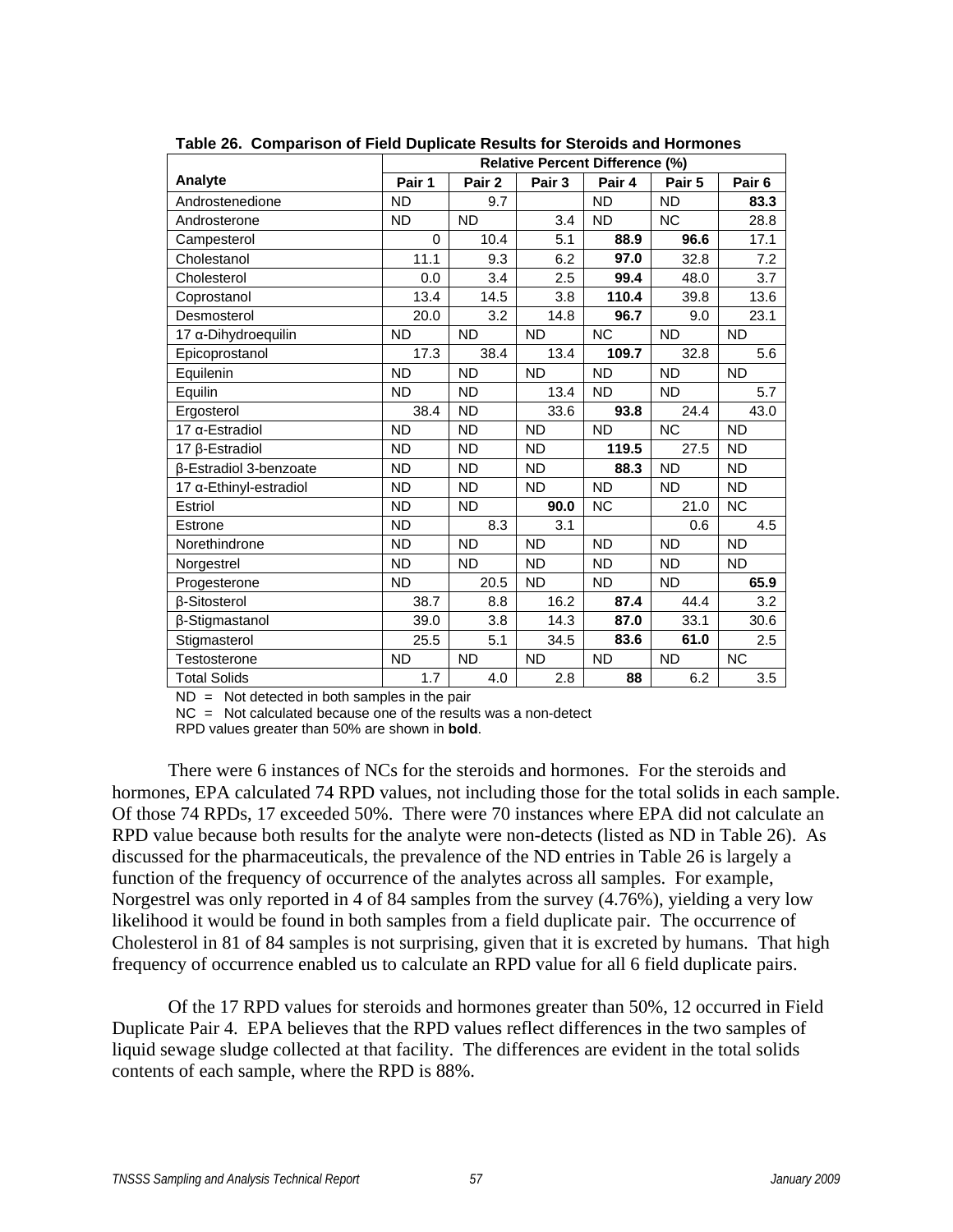## *6.7.7 Results in Liquid Samples*

 The results for all classes of analytes support EPA's conclusion that the sampling procedures were appropriate and effective in collecting sewage sludge for the TNSSS. The exception was for the facility from which Field Duplicate Pair 4 was collected. EPA believes that the variability of the field duplicate results for Pair 4 is not typical of the variability observed for the other liquid samples in the survey, but may reflect site-specific conditions.

 Given the variability of the results for Field Duplicate Pair 4 shown in the tables above, EPA examined the results for those two samples in greater detail, comparing the two samples from that one site to the liquid sewage sludge samples from other sites. EPA examined the percent solids data from the anions, metals, and semivolatile organics analyses for all 19 liquid sewage sludge samples collected during the survey. Because the results for the PBDEs, pharmaceuticals, steroids, and hormones were delivered later in the TNSSS effort, EPA did not include them in this more detailed analysis of liquid sample results.

 EPA examined the percent solids results generated during analyses of the anions, metals, and semivolatile organics in all 19 liquid sewage sludge samples (19 samples x  $3$  classes  $= 57$ ) measurements in all). Based on the observed distribution of results, the data were transformed by taking the natural log of the results and subjecting them to an F-test. The null hypothesis was that the three aliquots from each of the two samples in Pair 4 did not have significantly different variances from the variances of the three aliquots in each of the other liquid samples, indicating that they came from the same population. Table 27 presents the log-transformed percent solids data for all 19 liquid sewage sludge samples.

| ----------           |               |                                |                 |                         |  |  |  |  |  |
|----------------------|---------------|--------------------------------|-----------------|-------------------------|--|--|--|--|--|
|                      |               | <b>Natural Log of % Solids</b> |                 |                         |  |  |  |  |  |
| <b>Liquid Sample</b> | <b>Anions</b> | <b>Metals</b>                  | <b>Organics</b> | <b>Variance of Logs</b> |  |  |  |  |  |
|                      | 1.284         | 1.747                          | 0.425           | 0.450                   |  |  |  |  |  |
| 2                    | 3.795         | 3.773                          | 3.795           | 0.000                   |  |  |  |  |  |
| 3                    | 0.560         | 0.560                          | 1.621           | 0.376                   |  |  |  |  |  |
| 4                    | 4.126         | 4.126                          | 4.126           | 0.000                   |  |  |  |  |  |
| 5                    | 1.543         | 0.270                          | 1.085           | 0.416                   |  |  |  |  |  |
| 6                    | 0.482         | 0.482                          | 1.456           | 0.316                   |  |  |  |  |  |
| $7 - FD$             | 0.615         | 1.452                          | $-0.494$        | 0.953                   |  |  |  |  |  |
| 8 - FD               | 0.010         | 0.010                          | 1.163           | 0.443                   |  |  |  |  |  |
| 9                    | 2.434         | 2.407                          | 2.477           | 0.001                   |  |  |  |  |  |
| 10                   | 2.425         | 2.434                          | 2.370           | 0.001                   |  |  |  |  |  |
| 11                   | 1.677         | 1.128                          | 0.920           | 0.153                   |  |  |  |  |  |
| 12                   | $-0.844$      | $-0.693$                       | $-0.942$        | 0.016                   |  |  |  |  |  |
| 13                   | 0.293         | 0.647                          | 0.604           | 0.037                   |  |  |  |  |  |
| 14                   | 0.815         | 0.658                          | 0.888           | 0.014                   |  |  |  |  |  |
| 15                   | 0.182         | 0.182                          | 0.191           | 0.000                   |  |  |  |  |  |
| 16                   | $-0.673$      | -0.844                         | $-0.892$        | 0.013                   |  |  |  |  |  |
| 17                   | 0.270         | 0.207                          | 0.182           | 0.002                   |  |  |  |  |  |
| 18                   | 2.072         | 1.991                          | 1.652           | 0.049                   |  |  |  |  |  |
| 19                   | 0.788         | $-0.041$                       | 0.775           | 0.226                   |  |  |  |  |  |

**Table 27. Log-transformed Percent Solids Data for Liquid Sewage Sludge Samples** 

FD = Field duplicate pair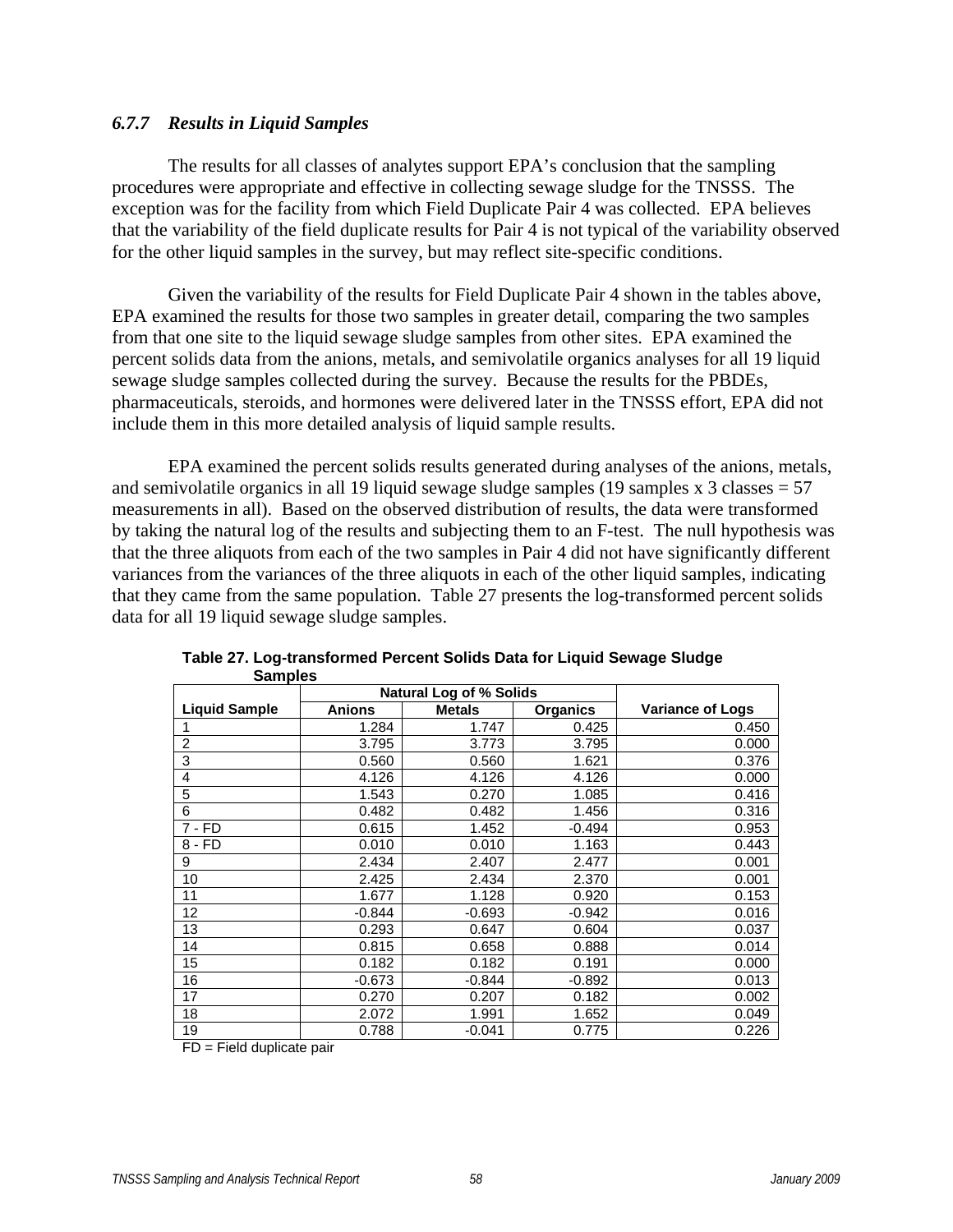Table 28 presents the results of the F-test. The pooled within-sample variance (the standard deviation squared) is markedly greater for the two field duplicate samples, compared to the remaining liquid sewage sludge samples in the survey. The F-ratio in Table 28 is greater than the critical value of F, leading to the conclusion that the variances in the percent solids results for the field duplicate samples are greater than would be expected by chance from samples in a single population.

|                                        | Table 28. F-test Results for Field Duplicates and Other Liquid Samples |
|----------------------------------------|------------------------------------------------------------------------|
| Pooled Variance (field duplicates)     | 0.698                                                                  |
| Pooled Variance (non-field duplicates) | 0.122                                                                  |
| F-ratio                                | 5.731                                                                  |
| F-critical                             | 2.650                                                                  |
| p-value                                | 0.001229                                                               |

 Therefore, the variability exhibited by the field duplicate results for Pair 4 is *not* typical of the variability that is apparent for the other liquid samples in the survey. The results for Pair 4 are not an indication that the sampling procedures used for the survey are inappropriate for liquid samples. Rather, the results for Pair 4 may reflect site-specific conditions. However, both sets of results for all of the field duplicate pairs, including Pair 4, are included in the survey database.

# **6.8 Matrix Spike and Duplicate Results**

 Matrix spike (MS) samples and matrix spike duplicate (MSD) samples, or matrix spike samples and unspiked duplicate (DUP) samples, were prepared with batches of field samples analyzed for the anions, metals, semivolatile organics and PAHs, and the PBDEs analyzed as described in Section 4 without isotope dilution quantitation. These QC samples served to demonstrate the applicability of the methods to the matrices in question, e.g., liquid and solid sewage sludge. The use of an MSD versus a DUP is generally called out in the method, with MS/MSD pairs being the norm in methods for organics, and MS and DUP samples being the norm in methods for metals and other inorganic such as anions. The results for those analyses are discussed below by analyte class. Appendix C presents the QC acceptance limits used by the laboratories.

 Because the methods used for the pharmaceuticals, steroids, and hormones use isotope dilution quantitation, those methods do not require that separate MS/MSD samples be analyzed. Rather, the recoveries of the isotopically labeled analytes spiked into every sample are monitored and used to correct the results for the target analytes.

 The MS/MSD results for the TNSSS are discussed in the subsections that follow, by analyte class. The labeled compound recoveries for the isotope dilution methods are discussed in Section 6.8.8.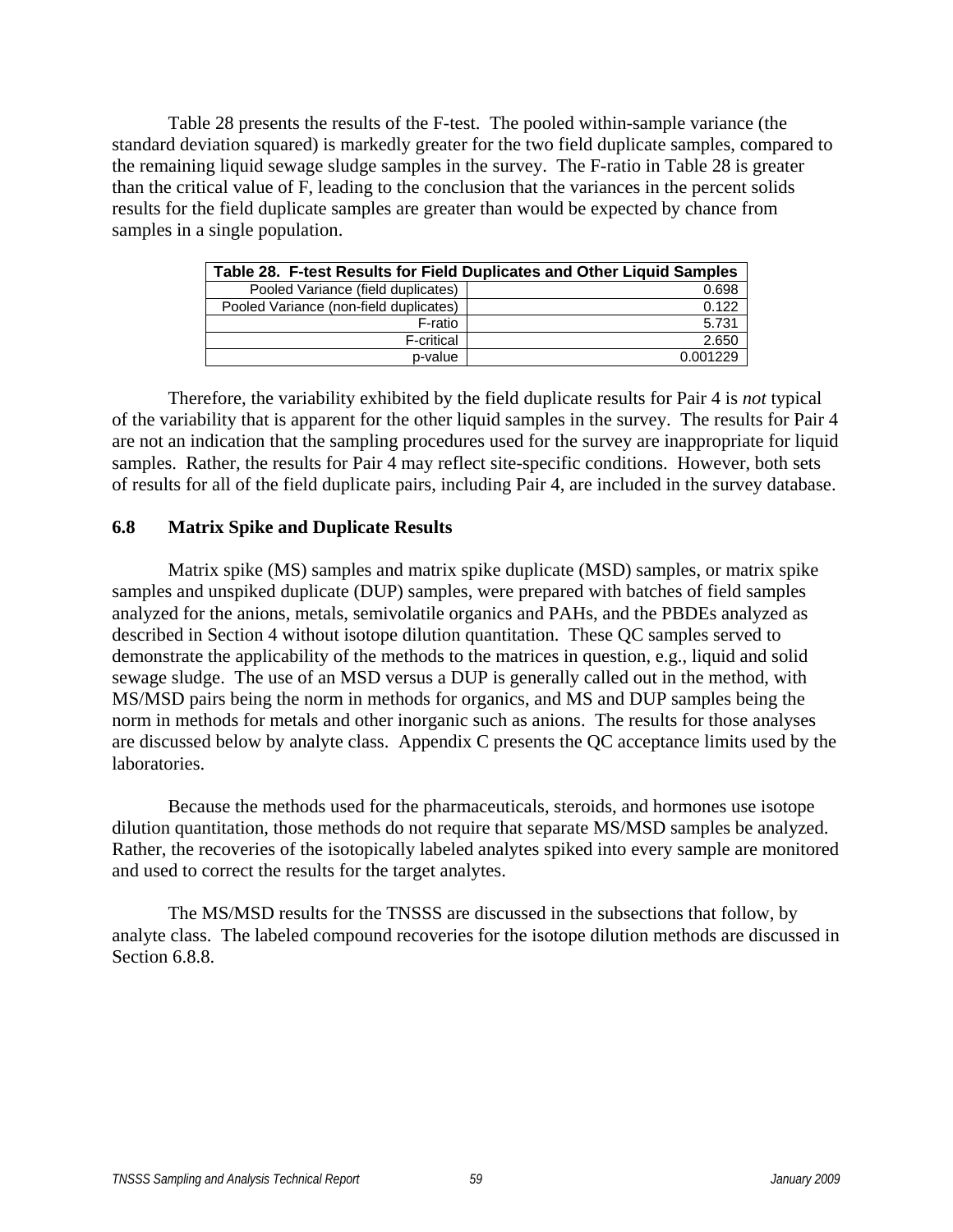#### *6.8.1 Matrix Spike Results for Anions*

 The laboratory prepared eight sets of matrix spike samples for the anion analyses. Table 29 presents the results in terms of the percent recovery of each analyte spiked into the sample.

|                              | <b>Matrix Spike Recovery (%)</b> |                 |     |     |                 |                 |     |     |
|------------------------------|----------------------------------|-----------------|-----|-----|-----------------|-----------------|-----|-----|
| Analyte                      | MS <sub>1</sub>                  | MS <sub>2</sub> | MS3 | MS4 | MS <sub>5</sub> | MS <sub>6</sub> | MS7 | MS8 |
| Fluoride                     | 93                               | 74              | 66  | 82  | 93              | 60              | 68  | 77  |
| Nitrate/Nitrite              | 98                               | 101             | 103 | 95  | 100             | 90              | 101 | 96  |
| Water-Extractable Phosphorus | -24                              | 88              | 75  | 102 | 90              | 95              | 80  | 95  |

 The laboratory's acceptance limits for matrix spike recoveries were 75 - 125%, and 18 of 24 recoveries in Table 29 met those limits. The laboratory reported the recovery of WEP in MS3 as 74.8%, before rounding. That value is only marginally out of the specification, and rounds to 75%, the lower limit of the laboratory's acceptance range.

 The laboratory reported the recovery of WEP in one matrix spike (MS1) as -24%. Negative recoveries are not physically possible and the reported recovery is a function of the manner in which it is calculated. Although most recent published EPA methods explicitly include example calculations for QC parameters such as recovery, some older analytical methods do not. EPA Methods 340.2, 353.2, and 365.3, used for the anion analyses, are among those methods without example calculations. In the absence of project-specific requirements, the laboratory performing the anions analyses relied on formulae from the SW-846 methods manual from EPA's Office of Solid Waste. Chapter One of the manual includes definitions of a number of commonly used terms and provides the equation for the calculation of recovery shown below:

$$
\%R = \frac{100(x_S - x_u)}{K}
$$

where:

 $%R =$  percent recovery

 $x_s$  = measured value for spiked sample

- $x<sub>u</sub>$  = measured value for unspiked sample
- $K$  = known value for the spike in the sample

 This same basic formula appears in many individual EPA methods. The remainder of this report refers to this equation as the "traditional approach" to calculating recovery. As written, K is often interpreted as the amount of material spiked into the sample. That interpretation ignores any "background" concentration of the analyte in the unspiked sample. In practice, the equation produces recoveries that appear reasonable and generally meet expectations in those samples where the background concentration of the analyte is either very low, or where the amount spiked into the sample is much greater than the background amount. However, the laboratory calculates negative recoveries any time the result in the spiked sample is less than that in the unspiked sample, even if that is a function of inhomogeneity in the original sample. Given the Law of Conservation Mass, whereby matter cannot be created or destroyed, negative recoveries are physically impossible.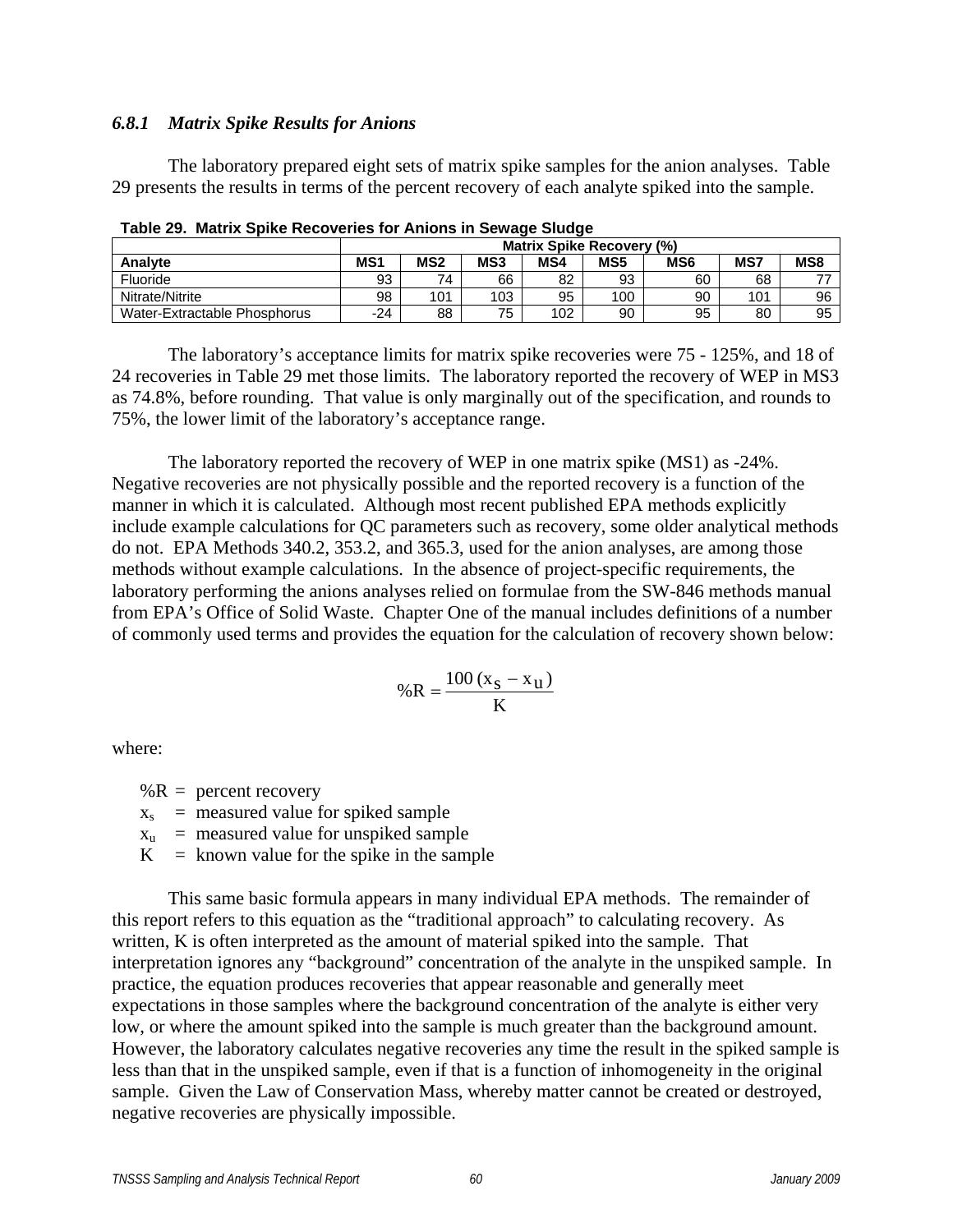Laboratories commonly prepare MS samples without extensive knowledge of the background levels of any target analytes in specific samples. Therefore, a laboratory may blindly spike an amount that is similar to that already in the sample and the equation above will perform poorly.

 Given the frequency at which negative and unrealistic recoveries are reported using the equation above, EPA developed an alternative calculation that considers the result found in the matrix spike sample in comparison to what was found in the unspiked sample plus the amount spiked. The alternative equation is as follows:

$$
\% \mathbf{R} = \frac{\mathbf{C_S}}{\mathbf{C_U} + \mathbf{C_n}} \times 100
$$

where:

 $%R =$  percent recovery  $C_s$  = measured value for spiked sample  $C_u$  = measured value for unspiked sample  $C_n$  = nominal spike added to the sample

 Eliminating the subtraction operation in the numerator of the equations prevents the occurrence of any negative values. Moving the concentration of the unspiked sample to the denominator more effectively addresses the issue of the "background" concentration.

 In the case of the first MS sample in Table 29, the water-extractable phosphorus result in the MS sample (271 mg/kg) was less than the result in the unspiked sample (317 mg/kg), despite adding 189 mg/kg of phosphorus, leading to a negative recovery (-24.3%) using the traditional approach, as follows:

$$
(100 \times (271 - 317))/189 = -4600/189 = -24.3\%
$$

Using the alternative equation above and the same laboratory results, the recovery in the matrix spike is calculated as:

$$
100 \times (271/(317 + 189)) = 27100/506 = 53.6\%
$$

While the recovery of 53.6% is still below the acceptance limits used by the laboratory, it is a more rational expression of the results in this sample.

 The alternative equation increased the recovery of WEP dramatically in this example. However, it did not cause the recoveries that already appear reasonable to exceed the acceptance limits when they did not otherwise do so. For example, Table 29 lists the recovery of nitrate/nitrite in MS3 as 103%. This value is rounded down from 103.3652% determined via the traditional calculation. Using the alternative equation, the recovery is 103.3466%, a trivial difference that is removed when the results are rounded to the nearest whole percentage. Given this trivial difference, EPA did not recalculate every recovery reported by the laboratory, but focused this discussion on the negative recoveries alone.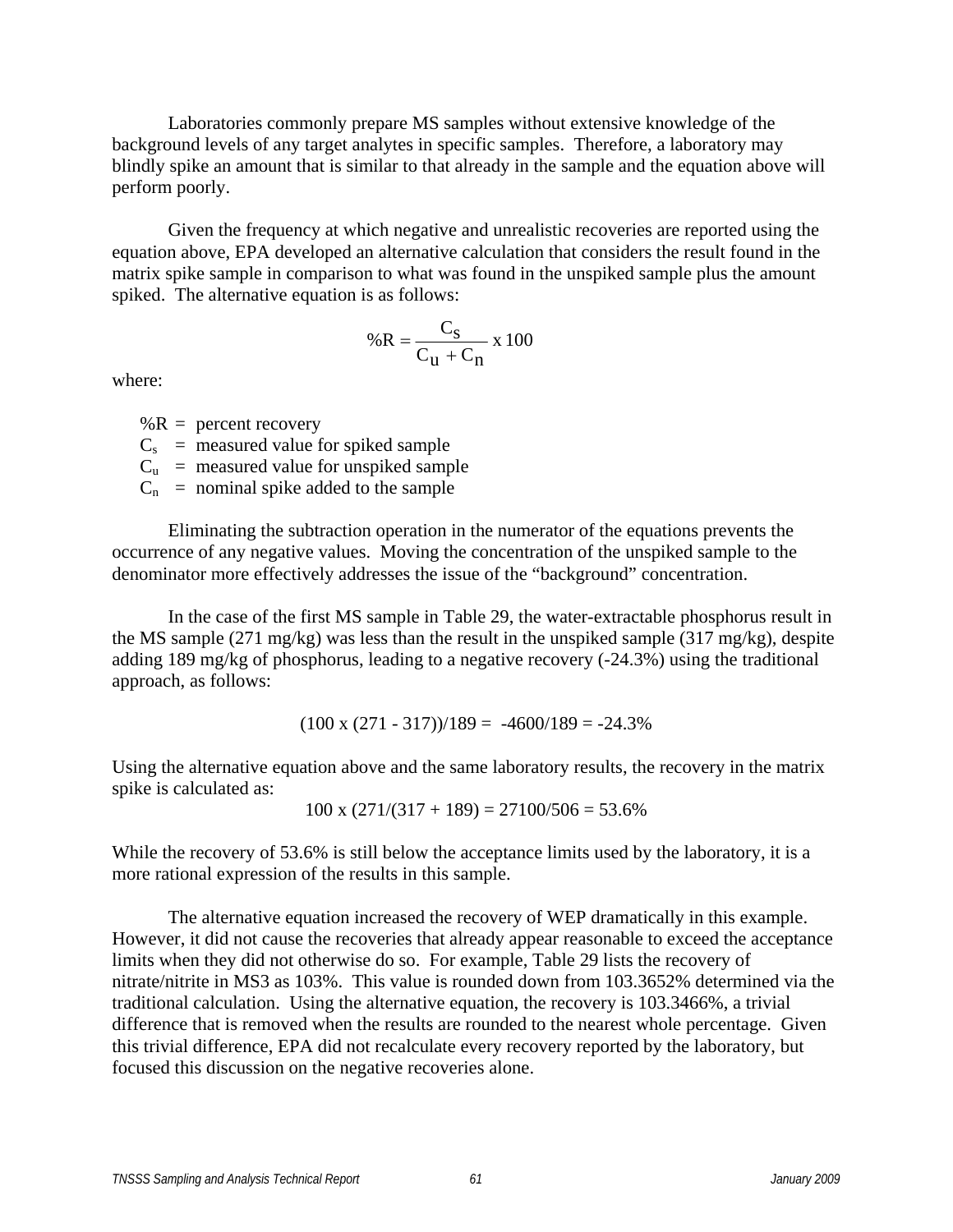# *6.8.2 Duplicate Results for Anions*

 The laboratory prepared eight sets of duplicate sample analyses for anions. Table 30 presents the results shown in terms of the relative percent difference (RPD) for each analyte in the sample. Although the laboratory used acceptance limits expressed to the nearest whole percentage, Table 30 presents the RPDs to one decimal place to illustrate the small differences between many of the duplicate pair results.

|                              | <b>Relative Percent Difference (%)</b> |                  |       |       |       |       |     |                  |
|------------------------------|----------------------------------------|------------------|-------|-------|-------|-------|-----|------------------|
| Analyte                      | Dup                                    | Dup <sub>2</sub> | Dup 3 | Dup 4 | Dup 5 | Dup 6 | Dup | Dup <sub>8</sub> |
| Fluoride                     | 0.9                                    | n 7<br><u>.</u>  | 4.5   | 14.6  | 5.4   | 12.2  | 0.4 | 14.6             |
| Nitrate/Nitrite              | 3.6                                    | 0.0              | 23.0  | 17.1  | າາ    | 8.3   | 6.9 | 10.7             |
| Water-extractable Phosphorus | 6.1                                    | 5.2              | 18.8  | 4.6   | 9.4   | 6.8   | 4.1 | 11               |

| Table 30. Duplicate Precision for Anions in Sewage Sludge |  |
|-----------------------------------------------------------|--|
|-----------------------------------------------------------|--|

 The laboratory's acceptance limit for precision (RPD) is 20% and all but one result in Table 30 met that limit. The highest RPD value reported by the laboratory was 23.0% for nitrate/nitrite in Duplicate 3. This RPD was only slightly outside of the 20% limit.

 Except as discussed above, the recovery data in Table 29 and the precision data in Table 30 demonstrate that the methods were generally accurate and precise when applied to sewage sludge samples.

# *6.8.3 Matrix Spike Results for Metals*

 The laboratory prepared 15 sets of matrix spike samples for the metals analyses. Table 31 presents the matrix spike recoveries in three parts (Tables 31A, 31B, and 31C), rounded to one-tenth of a percent, to illustrate some of the smaller differences.

 Because calcium and magnesium are common components of soils and occur at levels that vary widely, the laboratory did not spike these two metals into solid samples, and they do not appear in Table 31. However, calcium and magnesium also are not major metals of concern in this survey.

 The laboratory analyzed mercury separately from any other metals. Therefore, the results for mercury appear at the bottom of the table because the laboratory prepared only 9 matrix spike samples for mercury and did not necessarily use the same field samples for the mercury matrix spike analyses as for the other metals.

 During the survey, as the laboratory gained experience with the sewage sludge samples, they adjusted the amounts of some metals spiked into each matrix spike sample in an effort to account for the background concentrations. For example, for aluminum, the spiking concentrations ranged from about 400 mg/kg to about 3200 mg/kg, while copper spiking levels ranged from about 40 mg/kg to 4000 mg/kg. These adjustments to the spiking levels were not always successful in addressing recovery issues.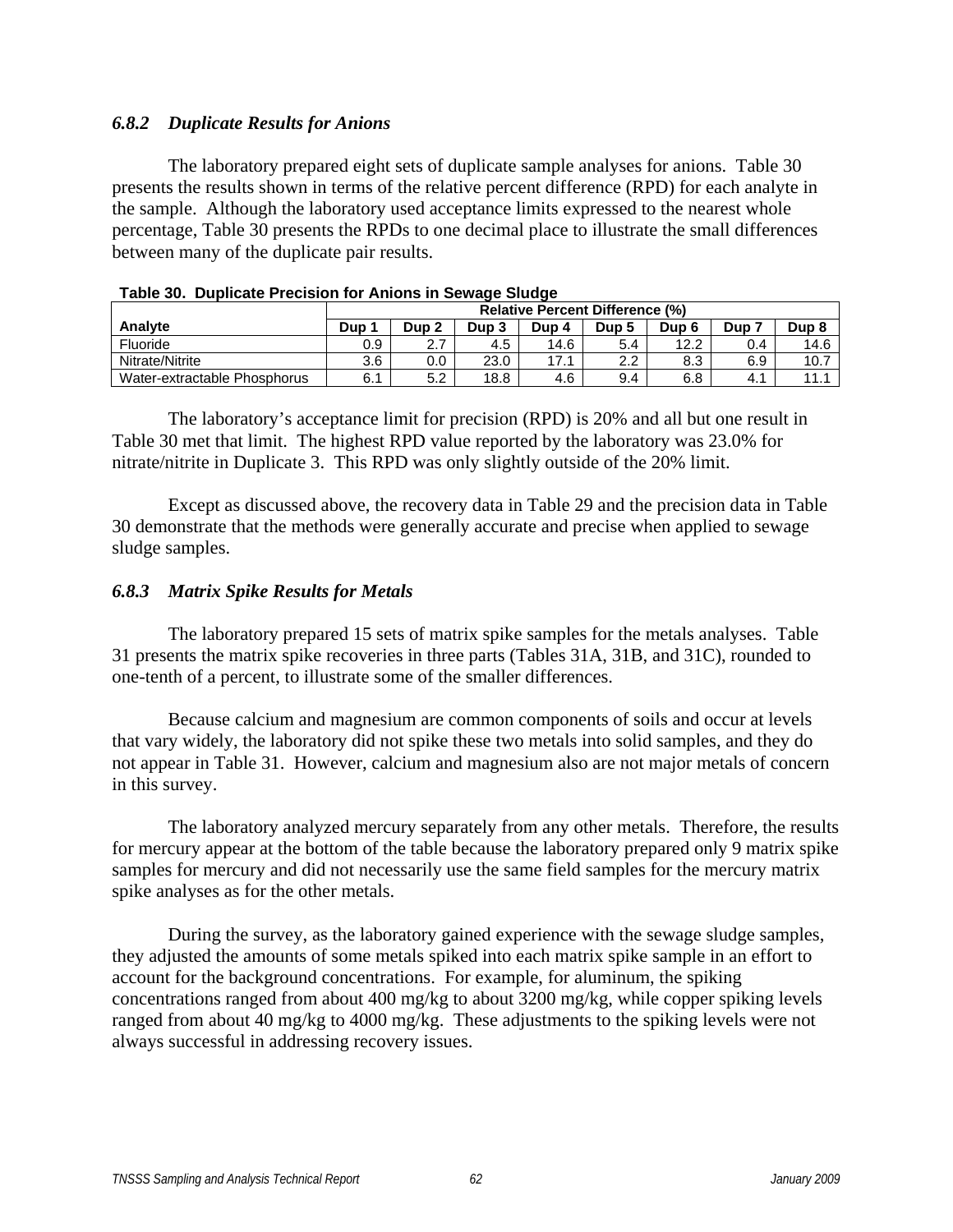Aluminum and iron presented problems with reported recoveries. The laboratory also reported negative recoveries for phosphorus, again a function of the assumption that the background concentrations are much lower than the spiking levels. Therefore, Table 31 includes the recoveries reported by the laboratory using the traditional calculation from the methods (in the MS# columns) along with the alternative calculation described above (in the ALT# columns). Using the alternative calculation, all of the negative recoveries reported by the laboratory become positive values. In addition, many of the very high recoveries (e.g., over 250%) are greatly reduced in magnitude.

|               | Recovery<br>(%) |                  |                 |                  |                   |                  |         |       |       |       |  |
|---------------|-----------------|------------------|-----------------|------------------|-------------------|------------------|---------|-------|-------|-------|--|
| Analyte       | MS1             | ALT <sub>1</sub> | MS <sub>2</sub> | ALT <sub>2</sub> | MS3               | ALT <sub>3</sub> | MS4     | ALT4  | MS5   | ALT5  |  |
| Aluminum      | 177.7           | 102.4            | 334.5           | 104.2            | 68.8              | 98.5             | 400     | 114.9 | 443.9 | 107.9 |  |
| Antimony      | 44.3            | 45.7             | 41.1            | 43.7             | $\overline{7}5.7$ | 75.7             | 41.5    | 42.0  | 46.4  | 47.4  |  |
| Arsenic       | 102.0           | 101.8            | 102.0           | 101.7            | 101.5             | 101.4            | 111.1   | 110.6 | 101.6 | 101.5 |  |
| <b>Barium</b> | 99.2            | 99.7             | 98.8            | 99.5             | 101.9             | 101.0            | 96.3    | 98.2  | 117.5 | 105.7 |  |
| Beryllium     | 108.7           | 108.3            | 99.7            | 99.7             | 102.3             | 102.3            | 112.4   | 112.0 | 101.2 | 101.2 |  |
| Boron         | 105.1           | 103.5            | 106.5           | 105.9            | 110.6             | 108.4            | 110.6   | 108.9 | 103.7 | 103.0 |  |
| Cadmium       | 110.7           | 105.9            | 117.4           | 108.6            | 112.9             | 111.5            | 121.8   | 119.6 | 110.7 | 107.9 |  |
| Chromium      | 93.9            | 98.8             | 113.7           | 105.0            | 110.5             | 106.9            | 118.8   | 110.5 | 118.1 | 102.4 |  |
| Cobalt        | 101.1           | 101.0            | 102.9           | 102.7            | 107.6             | 107.3            | 116.3   | 115.7 | 115.7 | 104.0 |  |
| Copper        | 83.2            | 98.5             | 59.7            | 96.7             | 79.5              | 97.9             | 40.0    | 95.2  | 173.3 | 104.7 |  |
| Iron          | $-203.0$        | 98.0             | 1543.8          | 111.3            | $-71.4$           | 96.5             | 265.0   | 103.4 | 156.2 | 100.8 |  |
| Lead          | 111.3           | 104.4            | 108.3           | 103.0            | 111.1             | 108.6            | 118.9   | 113.6 | 109.5 | 105.7 |  |
| Manganese     | 78.2            | 97.9             | 135.9           | 108.1            | 91.7              | 99.7             | 81.0    | 95.1  | 101.3 | 100.4 |  |
| Molybdenum    | 103.0           | 102.6            | 108.7           | 105.7            | 111.5             | 110.0            | 110.3   | 110.0 | 107.5 | 106.9 |  |
| Nickel        | 101.7           | 101.3            | 105.5           | 103.8            | 105.6             | 105.1            | 118.3   | 114.7 | 102.5 | 102.2 |  |
| Phosphorus    | $-101.5$        | 96.9             | $-123.5$        | 91.2             | $-203.9$          | 90.1             | $-46.0$ | 91.7  | -41.8 | 96.0  |  |
| Selenium      | 102.3           | 102.0            | 101.4           | 101.3            | 102.8             | 102.6            | 112.9   | 112.2 | 103.5 | 103.2 |  |
| Silver        | 68.0            | 90.7             | 93.8            | 98.2             | 103.3             | 101.4            | 83.1    | 92.3  | 101.8 | 101.1 |  |
| Thallium      | 104.8           | 104.7            | 106.2           | 106.2            | 107.4             | 107.4            | 108.9   | 108.8 | 108.4 | 108.4 |  |
| Tin           | 96.6            | 96.8             | 95.4            | 95.9             | 95.6              | 95.9             | 91.3    | 91.6  | 81.1  | 82.6  |  |
| Titanium      | 47.3            | 57.7             | 29.4            | 43.2             | 16.3              | 21.9             | 55.5    | 61.1  | 10.8  | 14.8  |  |
| Vanadium      | 101.4           | 101.0            | 105.9           | 104.3            | 107.3             | 106.4            | 117.7   | 115.1 | 101.4 | 101.3 |  |
| Yttrium       | 102.2           | 101.8            | 102.4           | 101.9            | 106.0             | 105.6            | 119.6   | 115.5 | 103.7 | 102.7 |  |
| Zinc          | 50.8            | 97.1             | 41.2            | 96.6             | 99.9              | 100.0            | 72.0    | 94.1  | 125.3 | 101.9 |  |
| Mercury       | 106.0           | 101.3            | 76.0            | 97.0             | 110.8             | 104.1            | 106.6   | 103.2 | 62.5  | 94.4  |  |

**Table 31A. Matrix Spike Recoveries for Metals in Sewage Sludge, Calculated in the Traditional Fashion and with an Alternative Equation** 

#### **Table 31B. Matrix Spike Recoveries for Metals in Sewage Sludge, Calculated in the Traditional Fashion and with an Alternative Equation**

|                  | Recovery (%)    |                  |        |       |       |                  |                 |                  |             |                   |  |  |
|------------------|-----------------|------------------|--------|-------|-------|------------------|-----------------|------------------|-------------|-------------------|--|--|
| Analyte          | MS <sub>6</sub> | ALT <sub>6</sub> | MS7    | ALT7  | MS8   | ALT <sub>8</sub> | MS <sub>9</sub> | ALT <sub>9</sub> | <b>MS10</b> | ALT <sub>10</sub> |  |  |
| Aluminum         | 236.2           | 104.3            | 194.9  | 104.3 | 653.0 | 353.7            | 202.0           | 103.2            | 485.0       | 325.1             |  |  |
| Antimony         | 72.4            | 72.9             | 74.8   | 75.8  | 69.1  | 69.4             | 47.9            | 49.1             | 74.3        | 74.5              |  |  |
| Arsenic          | 103.0           | 102.8            | 102.8  | 102.7 | 140.3 | 137.8            | 100.3           | 100.2            | 119.1       | 118.5             |  |  |
| <b>Barium</b>    | 103.7           | 101.8            | 107.8  | 104.2 | 119.5 | 118.8            | 92.6            | 96.9             | 103.0       | 102.9             |  |  |
| <b>Beryllium</b> | 93.0            | 93.1             | 95.6   | 95.8  | 98.7  | 98.7             | 117.5           | 116.7            | 100.9       | 100.9             |  |  |
| Boron            | 105.7           | 104.8            | 102.6  | 101.9 | 119.5 | 119.1            | 103.4           | 102.3            | 127.0       | 126.3             |  |  |
| Cadmium          | 110.3           | 108.8            | 107.2  | 106.3 | 119.9 | 119.3            | 111.8           | 109.0            | 107.7       | 107.6             |  |  |
| Chromium         | 93.5            | 96.7             | 100.0  | 100.0 | 116.9 | 116.3            | 88.6            | 96.6             | 184.4       | 171.2             |  |  |
| Cobalt           | 102.4           | 102.3            | 102.3  | 102.2 | 118.8 | 118.2            | 99.6            | 99.6             | 110.3       | 110.2             |  |  |
| Copper           | 111.3           | 101.1            | 182.6  | 103.6 | 216.4 | 191.8            | 38.4            | 93.6             | 304.4       | 247.3             |  |  |
| Iron             | 94.7            | 99.8             | 1167.5 | 103.9 | 2126  | 465.7            | $-1312.7$       | 92.5             | 250.4       | 214.3             |  |  |
| Lead             | 107.2           | 105.7            | 110.1  | 108.8 | 329.8 | 263.9            | 131.2           | 113.6            | 166.5       | 157.6             |  |  |
| Manganese        | 98.8            | 99.5             | 99.3   | 99.7  | 206.4 | 186.1            | 10.1            | 93.7             | 102.7       | 102.6             |  |  |
| Molybdenum       | 109.6           | 108.4            | 108.2  | 107.3 | 101.9 | 101.8            | 100.6           | 100.5            | 107.1       | 106.7             |  |  |
| <b>Nickel</b>    | 100.3           | 100.3            | 99.8   | 99.8  | 150.0 | 145.0            | 103.2           | 102.4            | 184.9       | 171.3             |  |  |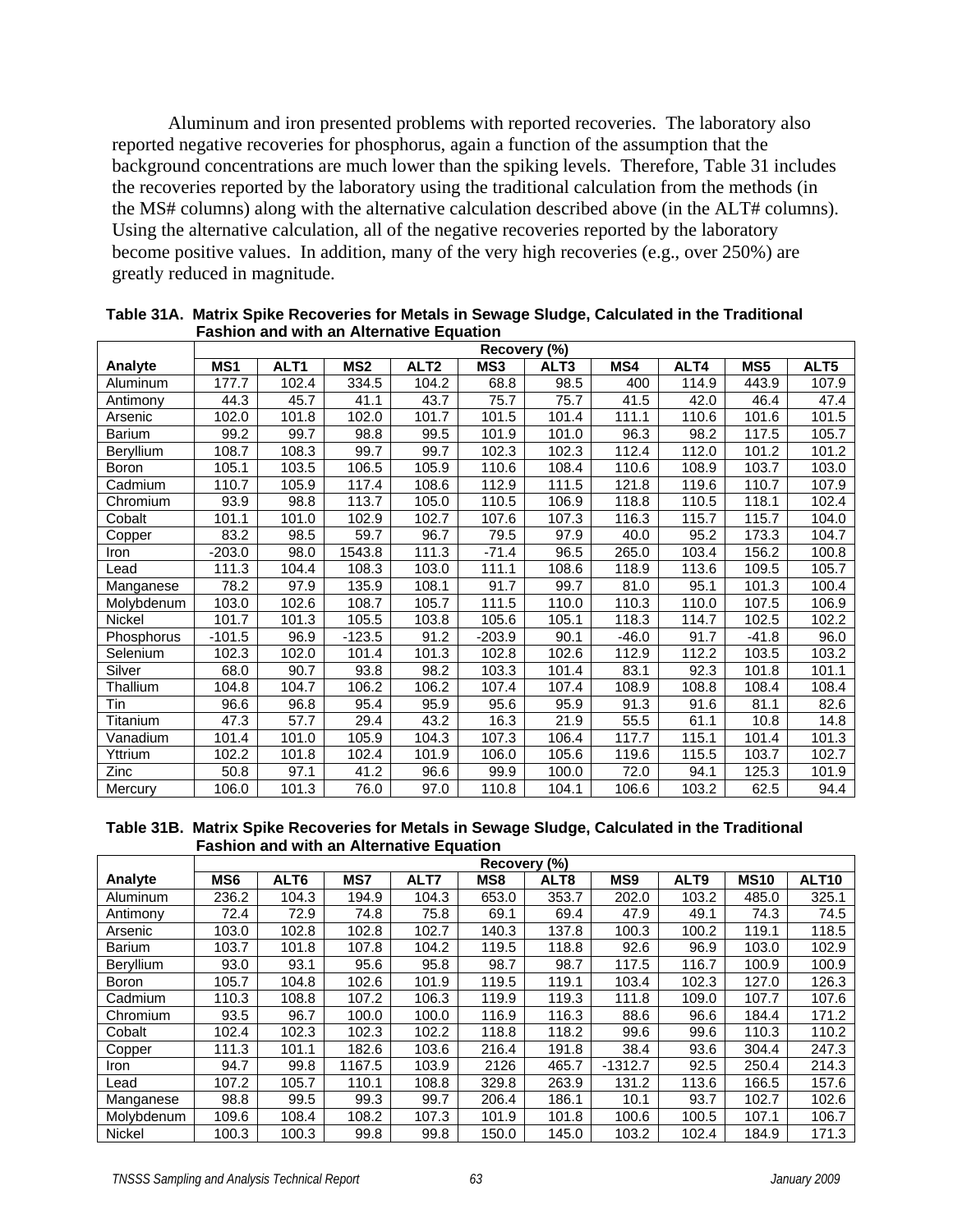|                 |                 |                  |       |       | Recovery (%) |       |                 |                  |             |                   |
|-----------------|-----------------|------------------|-------|-------|--------------|-------|-----------------|------------------|-------------|-------------------|
| Analyte         | MS <sub>6</sub> | ALT <sub>6</sub> | MS7   | ALT7  | MS8          | ALT8  | MS <sub>9</sub> | ALT <sub>9</sub> | <b>MS10</b> | ALT <sub>10</sub> |
| Phosphorus      | $-63.0$         | 96.5             | 243.4 | 102.0 | 360.6        | 263.5 | $-282.7$        | 91.1             | 320.6       | 238.4             |
| Selenium        | 103.4           | 103.1            | 101.7 | 101.6 | 111.7        | 111.3 | 101.8           | 101.7            | 114.4       | 113.6             |
| Silver          | 56.8            | 85.1             | 33.4  | 84.0  | 95.8         | 96.0  | 67.7            | 87.3             | 114.2       | 112.1             |
| Thallium        | 105.9           | 105.9            | 105.7 | 105.7 | 108.9        | 108.9 | 104.7           | 104.7            | 103.9       | 103.9             |
| Tin             | 92.5            | 93.1             | 85.4  | 86.1  | 94.0         | 94.0  | 99.7            | 99.7             | 83.6        | 83.6              |
| <b>Titanium</b> | 13.7            | 20.7             | 22.5  | 29.5  | 91.0         | 91.0  | 85.0            | 90.8             | 79.0        | 79.0              |
| Vanadium        | 98.9            | 99.0             | 115.8 | 106.7 | 169.7        | 162.1 | 109.6           | 105.8            | 139.8       | 136.8             |
| Yttrium         | 101.9           | 101.7            | 99.7  | 99.8  | 140.0        | 137.4 | 107.0           | 105.6            | 100.1       | 100.1             |
| <b>Zinc</b>     | 95.7            | 99.5             | 109.4 | 101.1 | 230.8        | 201.3 | 92.0            | 92.2             | 160.4       | 153.4             |
| Mercury         | 236.7           | 145.5            | 116.2 | 115.6 | 124.9        | 109.0 | 91.4            | 94.4             | --          | $- -$             |

**Table 31B. Matrix Spike Recoveries for Metals in Sewage Sludge, Calculated in the Traditional Fashion and with an Alternative Equation** 

| Table 31C. Matrix Spike Recoveries for Metals in Sewage Sludge, Calculated in the Traditional |
|-----------------------------------------------------------------------------------------------|
| <b>Fashion and with an Alternative Equation</b>                                               |

|                |             |                   |             |              | Recovery (%) |              |             |                   |             |              |
|----------------|-------------|-------------------|-------------|--------------|--------------|--------------|-------------|-------------------|-------------|--------------|
| <b>Analyte</b> | <b>MS11</b> | ALT <sub>11</sub> | <b>MS12</b> | <b>ALT12</b> | <b>MS13</b>  | <b>ALT13</b> | <b>MS14</b> | ALT <sub>14</sub> | <b>MS15</b> | <b>ALT15</b> |
| Aluminum       | 229.9       | 184.4             | 500.0       | 108.6        | $-395.9$     | 75.8         | 301.9       | 107.3             | 147.5       | 101.9        |
| Antimony       | 77.7        | 77.7              | 55.9        | 56.7         | 75.2         | 75.6         | 54.7        | 56.1              | 85.1        | 85.4         |
| Arsenic        | 101.2       | 101.2             | 95.9        | 96.1         | 69.7         | 70.5         | $-8.2$      | 56.4              | 105.8       | 105.6        |
| <b>Barium</b>  | 107.7       | 107.6             | 95.2        | 98.0         | 47.7         | 82.3         | 115.1       | 103.5             | 120.7       | 108.8        |
| Beryllium      | 101.4       | 101.4             | 100.1       | 100.1        | 94.5         | 94.5         | 91.9        | 92.6              | 109.4       | 109.2        |
| Boron          | 119.5       | 118.4             | 100.1       | 100.1        | 88.7         | 90.7         | 99.8        | 99.8              | 111.6       | 106.8        |
| Cadmium        | 104.4       | 104.4             | 108.7       | 107.4        | 101.9        | 101.7        | 55.5        | 76.9              | 114.1       | 111.9        |
| Chromium       | 105.3       | 105.3             | 102.8       | 101.6        | 77.4         | 87.6         | 118.9       | 108.7             | 130.0       | 104.7        |
| Cobalt         | 103.5       | 103.5             | 100.9       | 100.9        | 95.8         | 96.0         | 102.5       | 102.3             | 108.2       | 107.8        |
| Copper         | 155.8       | 153.7             | 62.1        | 97.8         | $-204.1$     | 74.7         | 181.8       | 104.0             | 178         | 105.9        |
| Iron           | 505.6       | 224.6             | 250         | 102.6        | $-1573.6$    | 77.4         | 1209.8      | 109.4             | 599.9       | 103.2        |
| Lead           | 100.0       | 100.0             | 108.9       | 106.0        | 62.2         | 82.6         | 120.5       | 107.6             | 114.9       | 109.8        |
| Manganese      | 100.3       | 100.3             | 92.1        | 99.1         | 0.0          | 89.0         | 178.0       | 104.1             | 124.0       | 105.9        |
| Molybdenum     | 105.3       | 105.3             | 108.8       | 107.2        | 99.3         | 99.3         | $-40.9$     | 50.9              | 112.9       | 110.5        |
| Nickel         | 105.0       | 105.0             | 102.8       | 102.3        | 91.0         | 92.3         | 104.7       | 103.8             | 116.2       | 109.5        |
| Phosphorus     | 384.0       | 169.0             | $-80.2$     | 96.2         | $-142.0$     | 76.9         | 105.9       | 100.6             | 260.0       | 102.3        |
| Selenium       | 100.3       | 100.3             | 93.1        | 93.5         | 91.8         | 92.2         | $-98.2$     | 38.9              | 107.8       | 107.3        |
| Silver         | 90.9        | 91.8              | 94.5        | 97.2         | 41.0         | 79.4         | 79.2        | 93.5              | 91.0        | 97.4         |
| Thallium       | 99.4        | 99.4              | 104.5       | 104.5        | 101.0        | 101.0        | 95.4        | 95.6              | 111.6       | 111.6        |
| Tin            | 90.2        | 90.3              | 88.9        | 90.0         | 91.8         | 92.2         | 84.0        | 84.3              | 99.4        | 99.4         |
| Titanium       | 90.5        | 90.8              | 35.7        | 51.4         | 23.9         | 26.8         | 27.0        | 28.3              | 40.8        | 47.7         |
| Vanadium       | 100.9       | 100.9             | 109.1       | 108.1        | 92.6         | 93.7         | 102.5       | 101.9             | 106.9       | 105.0        |
| Yttrium        | 100.0       | 100.0             | 107.8       | 106.9        | 108.2        | 106.2        | 89.1        | 91.2              | 104.8       | 104.4        |
| Zinc           | 461.3       | 237.9             | 86.1        | 98.5         | $-106.1$     | 77.7         | 181.8       | 104.9             | 138.0       | 103.8        |

 Using either calculation, many of the metals exhibited a small positive bias. A total of 12 the 25 spiked metals have mean traditional recoveries between 101% and 115%, while 14 of 25 metals have mean alternative recoveries in the same range. Five metals exhibited a slight negative bias using the traditional calculation, with mean recoveries ranging from 80% to 97%.

 Antimony, phosphorus, and titanium exhibited mean traditional recoveries below 70%. The alternative calculation dramatically altered the mean recovery of phosphorus, raising it from 39% to 120%, by virtue of eliminating the large number of negative values in the traditional calculation.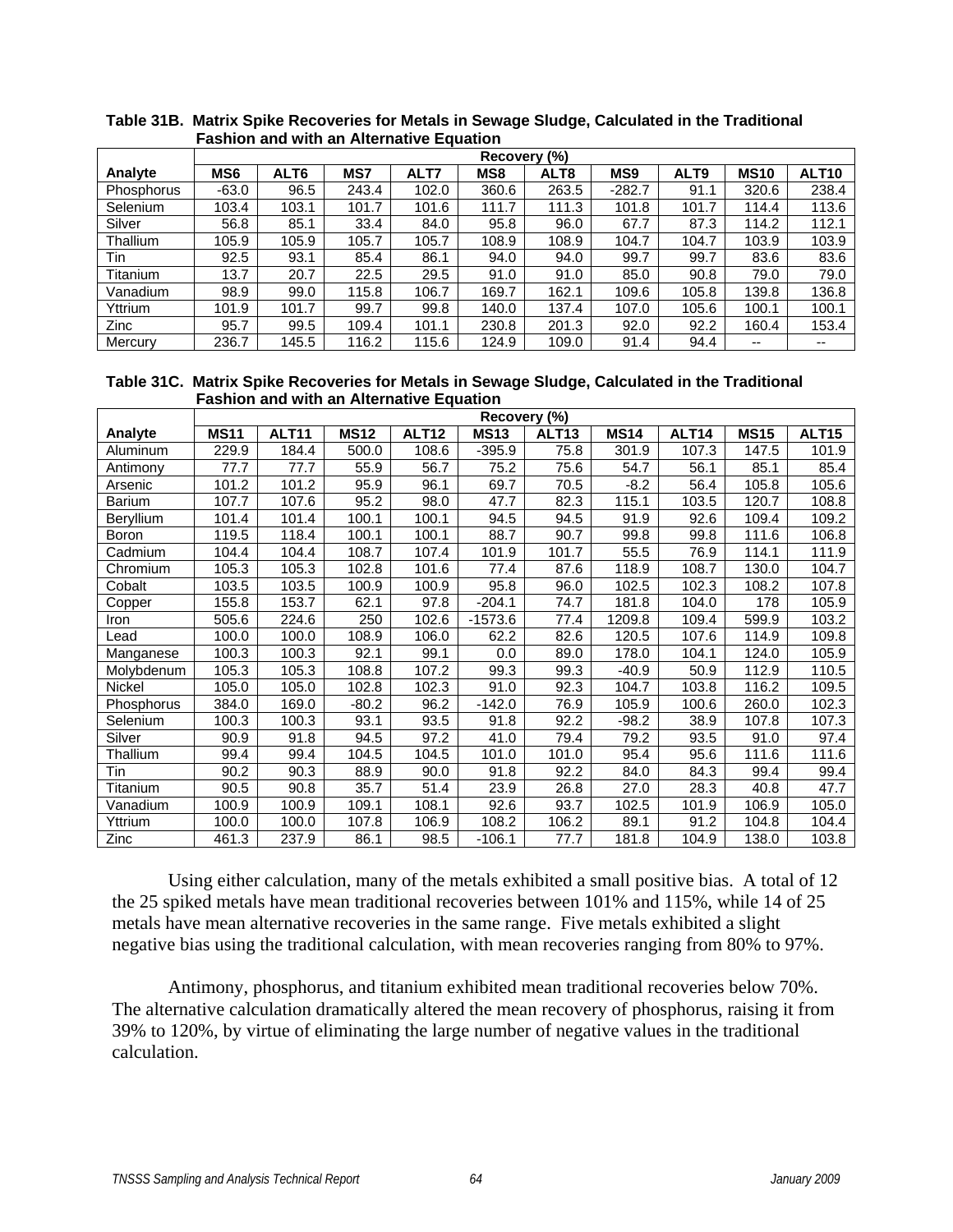The mean recovery of titanium was only 43% in these 15 matrix spike samples, with only four values in the acceptable range. Similarly, the mean recovery of antimony was 62% in these 15 matrix spike samples, with only five values in the acceptable range. Neither titanium nor antimony is among the nine pollutants initially selected for this survey (see Section 1), nor one of the metals that currently has a regulatory standard in sewage sludge.

### *6.8.4 Duplicate Results for Metals*

 Over the course of the survey, the laboratory analyzed 15 samples for metals in duplicate, to assess analytical precision. Table 32 presents the results for those duplicate analyses. The laboratory prepared and analyzed only seven duplicates for mercury, and as with the matrix spike results, not necessarily using the same field samples as for the other metals. The exception is for Duplicate 8, where the results for mercury are from the same sample as for all the other metals. Table 32 is divided into several parts. The vast majority of the RPD values are less than the acceptance limit of 30%. The exceptions are almost exclusively in Duplicates 8, 10, and 11. All three of these samples were liquid sewage sludge.

|            |                  | <b>Relative Percent Difference (%)</b> |                  |                  |                  |                  |                  |                    |  |  |  |
|------------|------------------|----------------------------------------|------------------|------------------|------------------|------------------|------------------|--------------------|--|--|--|
| Analyte    | Dup1             | Dup <sub>2</sub>                       | Dup3             | Dup4             | Dup <sub>5</sub> | Dup6             | Dup7             | Dup8               |  |  |  |
| Aluminum   | 14.4             | 6.2                                    | 0.7              | 13.6             | 3.1              | 8.1              | 1.4              | 142.1              |  |  |  |
| Antimony   | 8.3              | 4.5                                    | <b>ND</b>        | 21.9             | 18.8             | 10.0             | 6.8              | 146.3              |  |  |  |
| Arsenic    | 2.5              | 0.0                                    | 8.6              | 6.8              | 3.2              | 10.0             | 4.4              | 145.0              |  |  |  |
| Barium     | 2.3              | 0.8                                    | $\overline{3.1}$ | 1.4              | 1.7              | 5.8              | 1.4              | 140.3              |  |  |  |
| Beryllium  | 6.3              | 0.0                                    | 8.0              | 18.2             | 3.8              | 4.4              | 5.4              | 141.9              |  |  |  |
| Boron      | 13.8             | 2.8                                    | 6.5              | 13.9             | 5.0              | 6.1              | 4.2              | 141.4              |  |  |  |
| Cadmium    | 1.3              | 4.8                                    | 3.4              | 5.2              | 0.6              | 3.1              | 6.4              | 151.0              |  |  |  |
| Calcium    | 1.2              | 3.9                                    | 0.7              | 17.1             | 1.8              | 6.1              | 1.1              | 139.0              |  |  |  |
| Chromium   | 0.7              | 2.2                                    | 4.7              | 13.6             | 3.8              | 8.0              | 5.0              | 140.0              |  |  |  |
| Cobalt     | 0.4              | 2.4                                    | 4.3              | 10.1             | 4.7              | 5.3              | 9.3              | 144.4              |  |  |  |
| Copper     | 3.2              | 3.0                                    | 2.6              | 2.1              | 0.7              | 5.5              | 0.9              | 138.1              |  |  |  |
| Iron       | 0.7              | 5.4                                    | 1.5              | 7.3              | 1.4              | 7.5              | 0.9              | 140.9              |  |  |  |
| Lead       | 3.9              | 4.0                                    | 3.7              | 0.5              | 0.5              | 1.6              | 7.2              | 150.7              |  |  |  |
| Magnesium  | 4.3              | 8.5                                    | 0.7              | 27.3             | 4.3              | 6.6              | 1.4              | 140.6              |  |  |  |
| Manganese  | 2.3              | 6.2                                    | 1.8              | 3.2              | 1.2              | 5.6              | 1.9              | 141.0              |  |  |  |
| Molybdenum | 1.2              | 4.2                                    | 3.3              | 14.1             | 0.9              | 16.2             | 5.0              | $\overline{1}34.1$ |  |  |  |
| Nickel     | $\overline{1.2}$ | 2.3                                    | 4.3              | 2.9              | $\overline{3.7}$ | 9.3              | 5.5              | 143.6              |  |  |  |
| Phosphorus | 1.6              | 0.0                                    | $\overline{2.8}$ | $\overline{2.4}$ | 0.6              | 5.9              | 1.2              | 141.1              |  |  |  |
| Selenium   | $\overline{3.6}$ | $\overline{3.4}$                       | 2.6              | $\overline{3.3}$ | $\overline{1.8}$ | 9.1              | $\overline{2.8}$ | 141.0              |  |  |  |
| Silver     | 12.4             | 7.6                                    | 2.1              | 1.7              | 1.5              | 8.0              | 15.9             | 139.5              |  |  |  |
| Sodium     | 1.0              | 10.4                                   | 3.3              | 2.0              | 2.0              | 4.4              | 1.0              | 134.1              |  |  |  |
| Thallium   | 0.0              | 0.0                                    | 0.0              | 22.2             | 4.0              | 2.9              | 4.3              | 167.0              |  |  |  |
| Tin        | 1.0              | $\overline{2.3}$                       | $\overline{3.3}$ | 9.1              | 0.7              | $\overline{2.1}$ | 5.8              | <b>ND</b>          |  |  |  |
| Titanium   | 51.1             | 22.5                                   | 1.4              | 18.2             | $\overline{4.3}$ | 1.2              | 1.0              | 142.5              |  |  |  |
| Vanadium   | 1.1              | 3.2                                    | 4.1              | 2.9              | 6.6              | $\overline{3.1}$ | 11.9             | 148.9              |  |  |  |
| Yttrium    | 0.0              | $\overline{3.8}$                       | 3.5              | 6.1              | 2.6              | 3.7              | 4.3              | 149.4              |  |  |  |
| Zinc       | 3.2              | 0.6                                    | 0.8              | 0.5              | 0.8              | 5.9              | 1.3              | 141.1              |  |  |  |
| Mercury    | 17.5             | 2.5                                    | 28.7             | 14.1             | 5.8              | 29.9             | --               | 136.1              |  |  |  |

| Table 32A. Duplicate Precision for Metals in Sewage Sludge |  |  |  |  |  |
|------------------------------------------------------------|--|--|--|--|--|
|------------------------------------------------------------|--|--|--|--|--|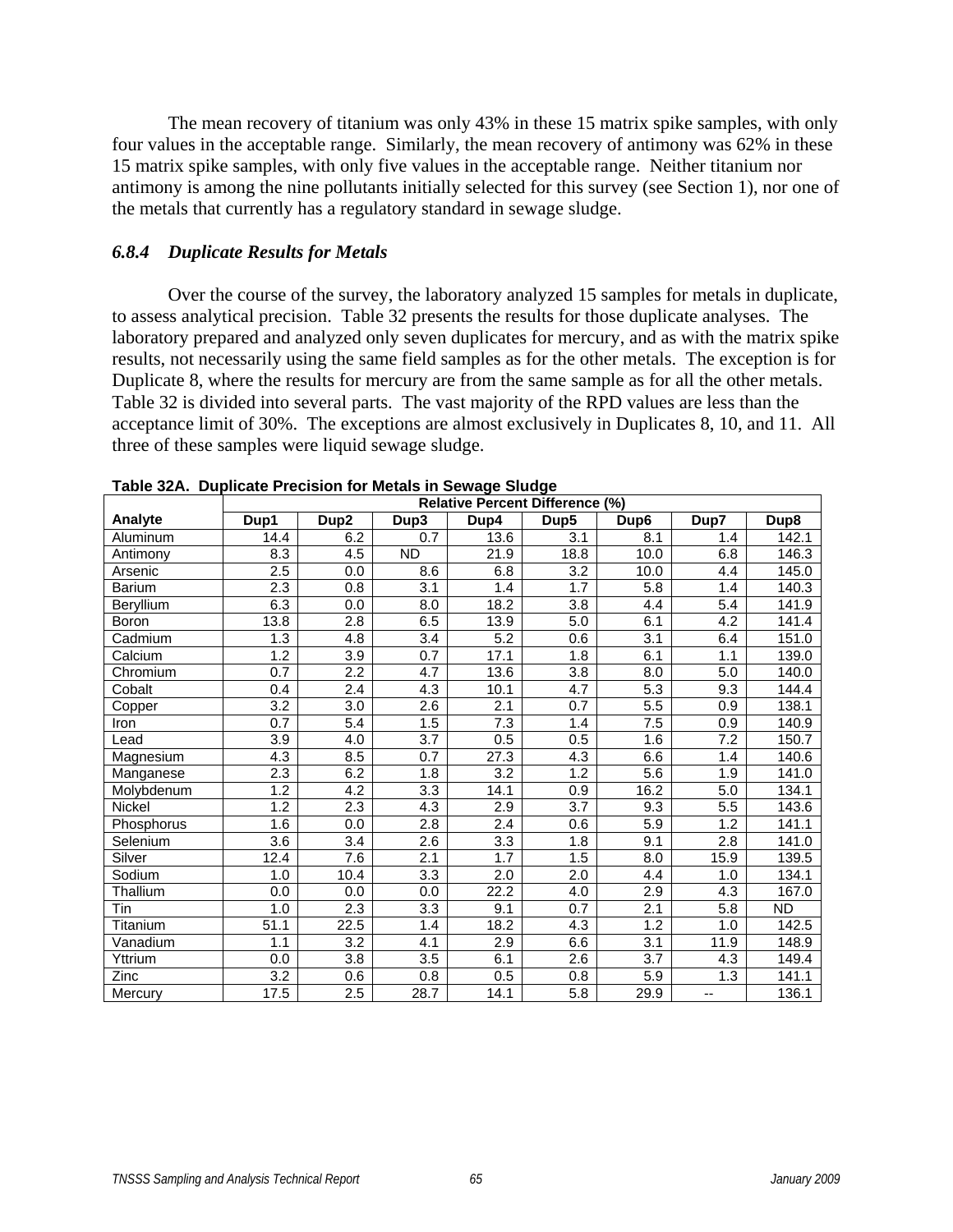| rapic ozb. Daphodic i regioni romacalo in ocwage olduge |                  |           |           | <b>Relative Percent Difference (%)</b> |       |                   |       |
|---------------------------------------------------------|------------------|-----------|-----------|----------------------------------------|-------|-------------------|-------|
| Analyte                                                 | Dup9             | Dup10     | Dup11     | Dup12                                  | Dup13 | Dup14             | Dup15 |
| Aluminum                                                | 5.0              | 148.3     | 94.0      | 7.4                                    | 20.4  | 2.5               | 0.1   |
| Antimony                                                | 20.5             | 97.6      | 30.9      | 6.3                                    | 21.9  | 11.2              | 10.7  |
| Arsenic                                                 | 1.8              | 89.8      | 41.7      | 0.4                                    | 7.7   | 18.8              | 7.3   |
| <b>Barium</b>                                           | 3.2              | 147.9     | 43.6      | 0.2                                    | 21.8  | 3.5               | 2.3   |
| Beryllium                                               | 6.2              | 81.1      | <b>ND</b> | 0.0                                    | 15.2  | $\overline{3}0.9$ | 0.0   |
| <b>Boron</b>                                            | 8.7              | 135.6     | 71.2      | 8.3                                    | 11.5  | $\overline{3.5}$  | 0.7   |
| Cadmium                                                 | 2.5              | 105.9     | 38.9      | 1.2                                    | 17.5  | 33.1              | 11.6  |
| Calcium                                                 | 3.1              | 140.0     | 82.1      | 0.4                                    | 24.6  | 2.7               | 2.4   |
| Chromium                                                | 2.9              | 83.9      | 43.1      | 4.3                                    | 23.9  | 1.6               | 1.9   |
| Cobalt                                                  | 2.2              | 98.0      | 17.8      | 0.0                                    | 27.0  | 1.8               | 9.5   |
| Copper                                                  | 1.9              | 148.2     | 44.9      | 0.3                                    | 23.1  | 1.2               | 2.1   |
| Iron                                                    | 3.0              | 144.6     | 91.8      | 4.4                                    | 19.8  | 0.6               | 1.3   |
| Lead                                                    | 2.3              | 89.9      | 43.6      | 1.9                                    | 28.9  | 5.0               | 8.8   |
| Magnesium                                               | $\overline{3.4}$ | 129.8     | 51.1      | $\overline{3.7}$                       | 19.1  | 0.8               | 1.6   |
| Manganese                                               | 2.3              | 144.9     | 87.6      | 0.7                                    | 13.5  | 2.3               | 2.3   |
| Molybdenum                                              | 1.9              | 91.2      | 48.0      | 4.2                                    | 6.1   | 46.0              | 6.0   |
| <b>Nickel</b>                                           | 0.6              | 89.6      | 38.2      | 0.4                                    | 32.5  | 7.9               | 11.2  |
| Phosphorus                                              | 2.4              | 137.7     | 63.4      | 0.9                                    | 11.3  | 1.5               | 2.0   |
| Selenium                                                | 0.0              | 63.9      | 50.0      | 1.3                                    | 2.2   | 45.2              | 8.6   |
| Silver                                                  | 2.7              | 118.2     | 36.5      | 0.0                                    | 26.8  | 2.5               | 4.6   |
| Sodium                                                  | 1.9              | 122.4     | 5.5       | 1.3                                    | 21.3  | 2.4               | 1.3   |
| Thallium                                                | 2.2              | 66.7      | <b>ND</b> | 8.0                                    | 6.5   | 43.7              | 0.0   |
| Tin                                                     | 6.2              | <b>ND</b> | 48.4      | 1.3                                    | 21.0  | 7.6               | 9.1   |
| Titanium                                                | 12.6             | <b>ND</b> | 68.5      | 55.3                                   | 11.1  | 1.0               | 4.4   |
| Vanadium                                                | 7.3              | 89.8      | 53.1      | 2.6                                    | 20.4  | 1.1               | 10.5  |
| Yttrium                                                 | 2.4              | 84.3      | 46.9      | 5.7                                    | 2.4   | 32.7              | 8.2   |
| Zinc                                                    | 1.7              | 148.8     | 94.5      | 0.1                                    | 19.9  | $\overline{2.2}$  | 1.6   |
| Mercury                                                 | --               | --        | --        | 8.6                                    | 18.9  | --                | --    |

|  |  |  |  | Table 32B. Duplicate Precision for Metals in Sewage Sludge |
|--|--|--|--|------------------------------------------------------------|
|--|--|--|--|------------------------------------------------------------|

 The differences apparent in the three liquid sewage sludge samples in Table 32 (duplicates 8, 10, and 11) cannot be attributed to differences between the percent solids results in different containers, as was suggested for the *field* duplicate samples earlier. Each of these duplicates was prepared at the laboratory from the single 500-mL HDPE container of sewage sludge from the particular POTW.

 The laboratory homogenized each sample before removing the two aliquots (the original sample and the duplicate), but those procedures may not have been entirely adequate for samples with very low solids contents, or the samples may have settled between collection of the two aliquots. In addition, the laboratory only measured the percent solids of each sample once, for the original aliquot. Therefore, if the duplicate aliquot used for the metals analysis had slightly different solids content than that of the original sample aliquot, this would not be known or reflected in the dry-weight results in this survey.

 EPA does not include laboratory duplicate analyses in a survey database, since that would provide two results for each sample chosen for this laboratory QC test. Therefore, while the RPD values in Table 32 may be useful in diagnosing laboratory issues, they do not influence the survey data EPA may use.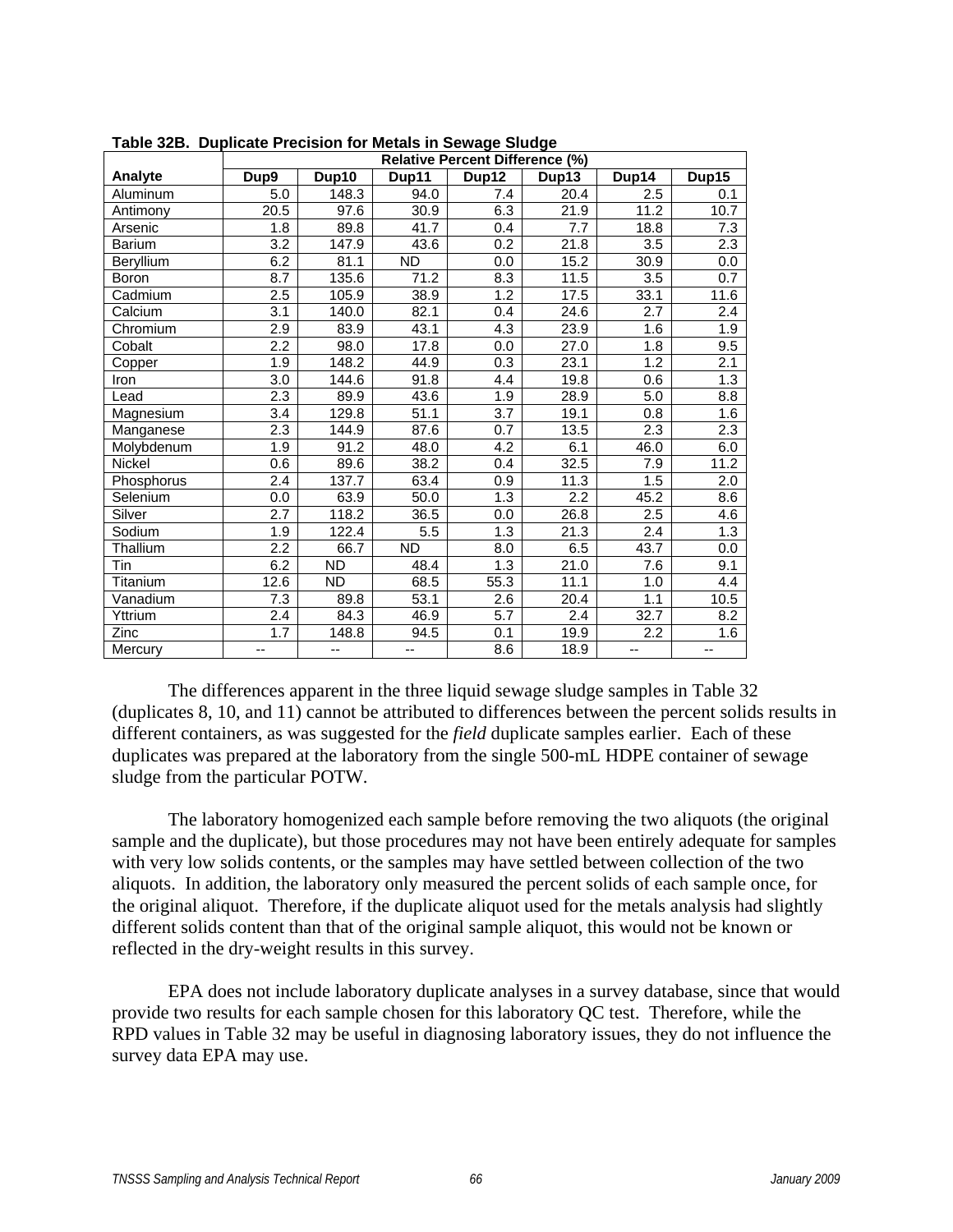### *6.8.5 MS/MSD Results for Organics*

 Organic contaminants such as the PAHs and semivolatiles of interest in this survey are generally less common in environmental samples. Therefore, most methods for organics specify using MS and MSD samples as the means of assessing the applicability of the method to the matrix of interest, rather than a single MS sample and a duplicate sample analysis. The advantage of spiking the analytes into both QC samples is that it avoids the difficulty of comparing non-detect results to assess precision. If the laboratory only analyzes an unspiked duplicate sample and a compound is not found, there is no numerical result that can be compared to the original sample result, which may also be a non-detect. While one can compare reporting limits for non-detects, those limits may differ for legitimate reasons that do not reflect analytical precision.

 The laboratory prepared and analyzed seven sets of MS/MSD samples for the organics in this survey. They prepared some of the MS/MSD samples in conjunction with the full-scan GC/MS analyses and prepared others, later in the survey, with the selected ion monitoring (SIM) analyses. Five of the seven MS/MSD pairs were solid samples and two were liquid samples. The laboratory employed separate acceptance limits for samples analyzed as liquids versus those analyzed as solids. The results of all seven sets are summarized in Table 33.

|                     |                 | MS/MSD 1 (solid)         |                 |           | MS/MSD 2 (solid)         |                |            | MS/MSD 3 (solid)        |                |
|---------------------|-----------------|--------------------------|-----------------|-----------|--------------------------|----------------|------------|-------------------------|----------------|
|                     | <b>MS</b>       | <b>MSD</b>               |                 | <b>MS</b> | <b>MSD</b>               |                | <b>MS</b>  | <b>MSD</b>              |                |
| Analyte             | <b>Rec</b>      | <b>Rec</b>               | <b>RPD</b>      | Rec       | <b>Rec</b>               | <b>RPD</b>     | <b>Rec</b> | <b>Rec</b>              | <b>RPD</b>     |
| 2-Methylnaphthalene | 55              | 60                       | 9               | 19        | 11                       | 56             | 120        | 143                     | 18             |
| 4-Chloroaniline     | 89              | 98                       | 10              | $-480$    | $-503$                   | 5              | 671        | 685                     | $\overline{2}$ |
| Benzo(a)pyrene      | 104             | $\overline{112}$         | $\overline{7}$  | $-641$    | $-589$                   | 9              | 131        | $\overline{11}5$        | 14             |
| bis (2-Ethylhexyl)  |                 |                          |                 |           |                          |                |            |                         |                |
| phthalate           | 149             | 226                      | 41              | -8024     | -9476                    | 17             | $-7160$    | -4296                   | 50             |
| Fluoranthene        | 62              | 63                       | 3               | $-2101$   | $-1980$                  | 6              | 93         | 105                     | 12             |
| Pyrene              | 51              | 61                       | $\overline{17}$ | $-613$    | $-754$                   | 21             | 105        | 146                     | 32             |
|                     |                 | <b>MS/MSD 4 (liquid)</b> |                 |           | <b>MS/MSD 5 (liquid)</b> |                |            | <b>MS/MSD 6 (solid)</b> |                |
|                     | <b>MS</b>       | <b>MSD</b>               |                 | <b>MS</b> | <b>MSD</b>               |                | <b>MS</b>  | <b>MSD</b>              |                |
|                     | Rec             | <b>Rec</b>               | <b>RPD</b>      | Rec       | <b>Rec</b>               | <b>RPD</b>     | <b>Rec</b> | <b>Rec</b>              | <b>RPD</b>     |
| 2-Methylnaphthalene | 62              | 67                       | 9               | 99        | 108                      | 8              | 109        | 110                     | 1              |
| 4-Chloroaniline     | 66              | 80                       | 19              | 97        | 95                       | $\overline{c}$ | 75         | 85                      | 12             |
| Benzo(a)pyrene      | 67              | 80                       | 18              | 169       | 94                       | 58             | 117        | 120                     | $\overline{3}$ |
| bis (2-Ethylhexyl)  |                 |                          |                 |           |                          |                |            |                         |                |
| phthalate           | $-72$           | 16                       | 314             | $-1362$   | $-275$                   | 133            | 267        | 416                     | 44             |
| Fluoranthene        | 43              | 44                       | $\overline{2}$  | 290       | 119                      | 84             | 124        | 135                     | 8              |
| Pyrene              | $\overline{57}$ | 66                       | 15              | 278       | 100                      | 94             | 123        | 141                     | 14             |
|                     |                 | <b>MS/MSD 7 (solid)</b>  |                 |           |                          |                |            |                         |                |
|                     | <b>MS</b>       | <b>MSD</b>               |                 |           |                          |                |            |                         |                |
|                     | <b>Rec</b>      | <b>Rec</b>               | <b>RPD</b>      |           |                          |                |            |                         |                |
| 2-Methylnaphthalene | 92              | 97                       | 5               |           |                          |                |            |                         |                |
| 4-Chloroaniline     | 53              | 57                       | $\overline{7}$  |           |                          |                |            |                         |                |
| Benzo(a)pyrene      | 83              | 95                       | 14              |           |                          |                |            |                         |                |
| bis (2-Ethylhexyl)  |                 |                          |                 |           |                          |                |            |                         |                |
| phthalate           | 4622            | 4785                     | 4               |           |                          |                |            |                         |                |
| Fluoranthene        | 78              | 97                       | 22              |           |                          |                |            |                         |                |
| Pyrene              | 77              | 91                       | $\overline{17}$ |           |                          |                |            |                         |                |

**Table 33. MS and MSD Recovery and Precision for Organics**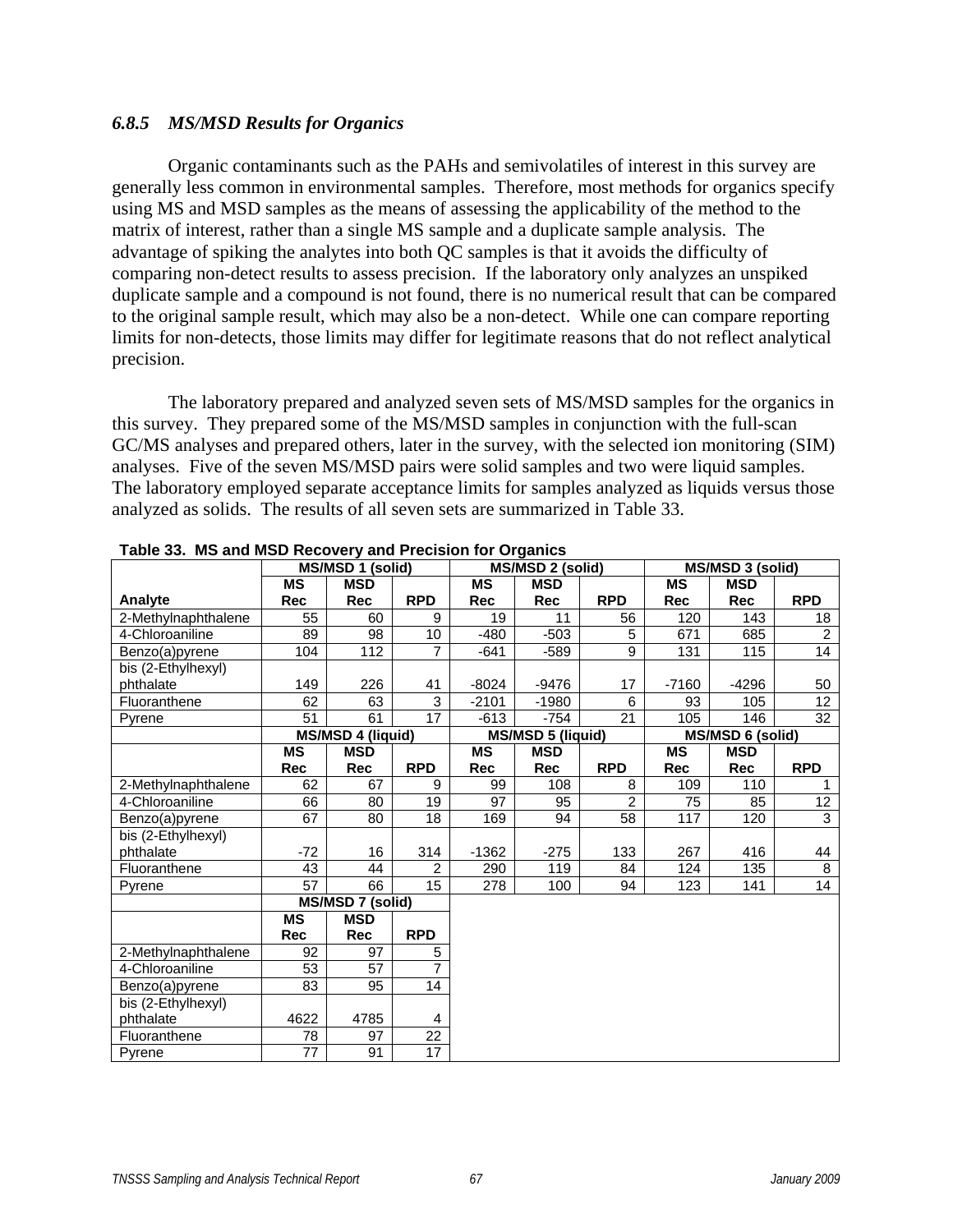The recoveries in Table 33 exhibit some of the same issues as for the anions and metals, including large negative recoveries for some analytes, particularly bis(2-Ethylhexyl) phthalate. The laboratory adjusted the amounts of the analytes spiked into samples over the course of the survey. However, the within-sample variability affected many of the recoveries, resulting in some negative recovery values. Therefore, EPA recalculated the MS/MSD recoveries and RPDs using the alternative recovery equation described earlier. Table 34 presents the recalculated results, rounded to one-tenth of a percent, to illustrate some of the smaller differences.

| <b>ישטעט טייטעט דיס טושטען דיס אויש די דיס אוישטענען די דיס טייט דיס טישט</b> |            | MS/MSD 1 (solid)         |            |           | MS/MSD 2 (solid)         |            |            | MS/MSD 3 (solid) |            |
|-------------------------------------------------------------------------------|------------|--------------------------|------------|-----------|--------------------------|------------|------------|------------------|------------|
|                                                                               | <b>MS</b>  | <b>MSD</b>               |            | <b>MS</b> | <b>MSD</b>               |            | <b>MS</b>  | <b>MSD</b>       |            |
| Analyte                                                                       | Rec        | Rec                      | <b>RPD</b> | Rec       | <b>Rec</b>               | <b>RPD</b> | Rec        | <b>Rec</b>       | <b>RPD</b> |
| 2-Methylnaphthalene                                                           | 66.6       | 70.4                     | 5.5        | 67.6      | 64.2                     | 5.2        | 109.7      | 120.8            | 9.6        |
| 4-Chloroaniline                                                               | 94.1       | 99.1                     | 5.2        | 41.3      | 38.9                     | 6.0        | 670.6      | 685.0            | 2.1        |
| Benzo(a)pyrene                                                                | 104.0      | 111.7                    | 7.1        | 61.3      | 64.0                     | 4.3        | 113.0      | 106.0            | 6.4        |
| bis (2-Ethylhexyl)                                                            |            |                          |            |           |                          |            |            |                  |            |
| phthalate                                                                     | 112.3      | 131.6                    | 15.8       | 71.7      | 66.7                     | 7.2        | 82.2       | 89.2             | 8.2        |
| Fluoranthene                                                                  | 76.1       | 77.1                     | 1.3        | 40.3      | 43.6                     | 7.9        | 98.6       | 101.0            | 2.4        |
| Pyrene                                                                        | 71.1       | 76.8                     | 7.7        | 70.8      | 65.0                     | 8.5        | 101.1      | 110.0            | 8.4        |
|                                                                               |            | <b>MS/MSD 4 (liquid)</b> |            |           | <b>MS/MSD 5 (liquid)</b> |            |            | MS/MSD 6 (solid) |            |
|                                                                               | <b>MS</b>  | <b>MSD</b>               |            | <b>MS</b> | <b>MSD</b>               |            | <b>MS</b>  | <b>MSD</b>       |            |
|                                                                               | <b>Rec</b> | <b>Rec</b>               | <b>RPD</b> | Rec       | <b>Rec</b>               | <b>RPD</b> | <b>Rec</b> | <b>Rec</b>       | <b>RPD</b> |
| 2-Methylnaphthalene                                                           | 63.1       | 68.5                     | 8.2        | 99.3      | 107.6                    | 8.0        | 108.9      | 109.9            | 0.9        |
| 4-Chloroaniline                                                               | 78.5       | 87.2                     | 10.5       | 98.3      | 97.4                     | 0.9        | 89.6       | 93.8             | 4.6        |
| Benzo(a)pyrene                                                                | 74.8       | 84.5                     | 12.2       | 142.1     | 96.0                     | 38.7       | 114.8      | 117.4            | 2.2        |
| bis (2-Ethylhexyl)                                                            |            |                          |            |           |                          |            |            |                  |            |
| phthalate                                                                     | 73.9       | 87.3                     | 16.6       | 68.1      | 91.8                     | 29.6       | 115.3      | 129.0            | 11.2       |
| Fluoranthene                                                                  | 69.1       | 69.6                     | 0.7        | 183.3     | 108.3                    | 51.4       | 114.1      | 120.6            | 5.5        |
| Pyrene                                                                        | 70.3       | 76.7                     | 8.7        | 171       | 99.9                     | 52.5       | 114.6      | 126.1            | 9.6        |
|                                                                               |            | MS/MSD 7 (solid)         |            |           |                          |            |            |                  |            |
|                                                                               | <b>MS</b>  | <b>MSD</b>               |            |           |                          |            |            |                  |            |
|                                                                               | Rec        | <b>Rec</b>               | <b>RPD</b> |           |                          |            |            |                  |            |
| 2-Methylnaphthalene                                                           | 92.5       | 97.3                     | 5.1        |           |                          |            |            |                  |            |
| 4-Chloroaniline                                                               | 91.2       | 91.9                     | 0.8        |           |                          |            |            |                  |            |
| Benzo(a)pyrene                                                                | 90.0       | 97.2                     | 7.7        |           |                          |            |            |                  |            |
| bis (2-Ethylhexyl)                                                            |            |                          |            |           |                          |            |            |                  |            |
| phthalate                                                                     | 526.1      | 541.5                    | 2.9        |           |                          |            |            |                  |            |
| Fluoranthene                                                                  | 88.3       | 98.6                     | 11.0       |           |                          |            |            |                  |            |
| Pyrene                                                                        | 88.0       | 95.3                     | 8.0        |           |                          |            |            |                  |            |

| Table 34. Alternative MS and MSD Recovery and Precision for Organics |  |
|----------------------------------------------------------------------|--|
|----------------------------------------------------------------------|--|

 As Table 34 illustrates, all of the negative recovery values are eliminated and the exceptionally large negative and positive recoveries for bis (2-Ethylhexyl) phthalate were reduced as well. With the notable exceptions of 4-chloroaniline in MS/MSD 3 and bis (2- Ethylhexyl) phthalate in MS/MSD 7, the recoveries range from 39% to 183%.

 A total of 74 out of 84 recoveries are less than 125% and 70 of 84 recoveries are in the range of 70% to 130%. Only 4 recoveries are below 50%. A total of 38 of 42 RPD values are less than 20%, with the other 4 RPDs between 30% and 53%. These alternative recovery data demonstrate that the analytical methods employed for this survey exhibit precision and bias within expected norms for the analysis of organics.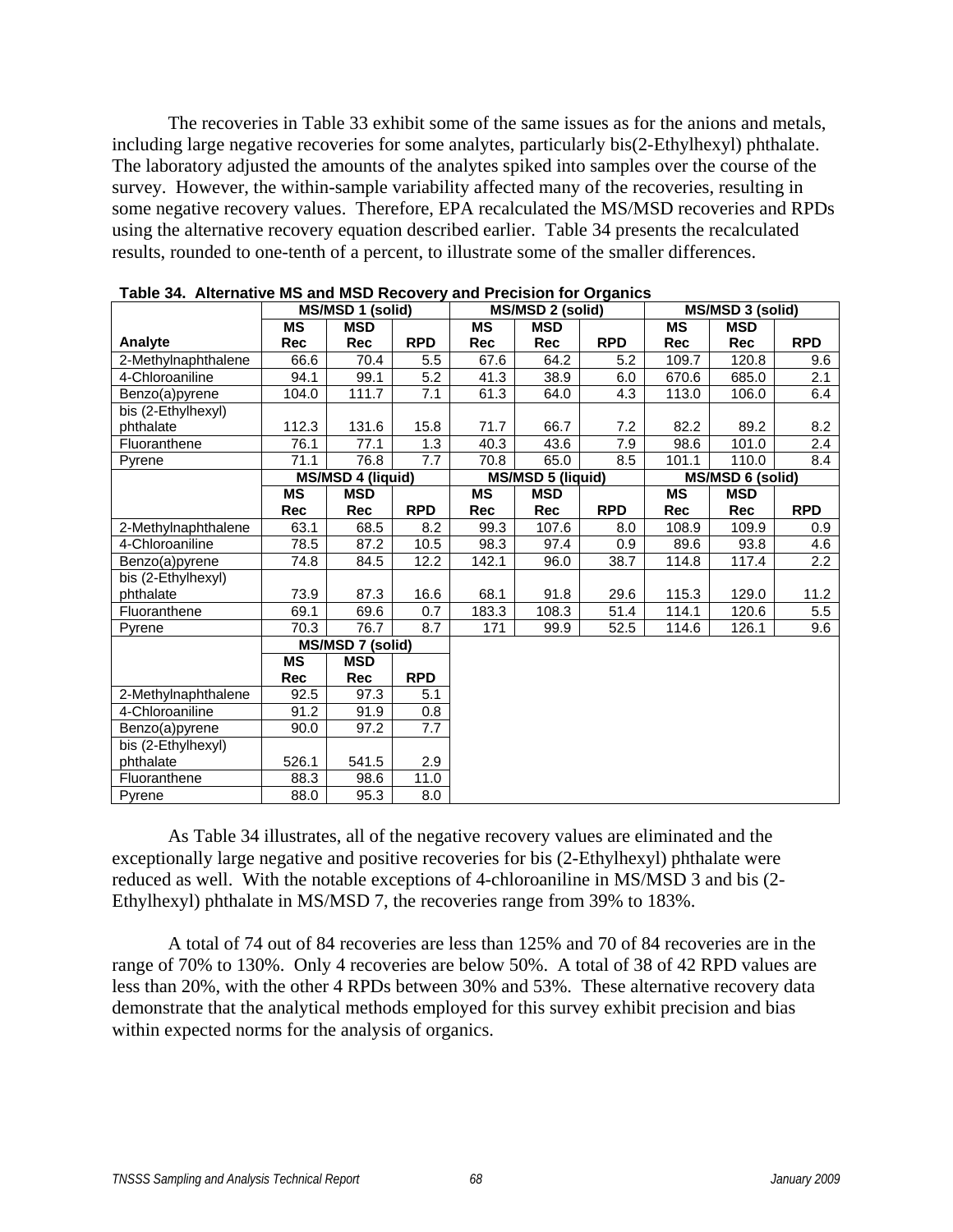### *6.8.6 MS/MSD Results for PBDEs*

 The laboratory performed the PBDE analyses using EPA Method 1614, which normally employs isotope dilution quantitation of the analytes of interest. Because every sample is spiked with the labeled compounds and their recoveries are measured in every sample, isotope dilution methods do not require the analysis of MS/MSD aliquots to assess bias. However, as noted in Section 4, the survey involved a number of modifications to the published method in order to overcome analytical challenges presented by the sewage sludge samples. One of these modifications was that the laboratory did not spike the labeled compounds into the sample before extraction, but rather spiked the raw sample extracts. Using this modification, the laboratory was able to successfully analyze the survey samples, but their data on labeled compound recovery does not include an assessment of extraction efficiency. Therefore, in conjunction with that modification, the laboratory agreed to prepare MS/MSD aliquots with each batch of field samples analyzed by the modified procedure. Ultimately, four sets of MS/MSD analyses were performed. Table 35 summarizes the MS/MSD results for the PBDEs.

|                |               | <b>MS/MSD1</b> |            |               | <b>MS/MSD2</b> |              |
|----------------|---------------|----------------|------------|---------------|----------------|--------------|
| <b>Analyte</b> | <b>MS Rec</b> | <b>MSD Rec</b> | <b>RPD</b> | <b>MS Rec</b> | <b>MSD Rec</b> | <b>RPD</b>   |
| <b>BDE-28</b>  | 91            | 128            | 19         | 61            | 54             | 4.5          |
| <b>BDE-47</b>  | 0             | 3430           | 0          | $\Omega$      | 0              | 0            |
| <b>BDE-66</b>  | $\Omega$      | 197            | $\Omega$   | 26            | $\mathbf{0}$   | $\mathbf{0}$ |
| <b>BDE-85</b>  | 102           | 202            | 23         | 44            | 18             | 7.1          |
| <b>BDE-99</b>  | $\Omega$      | 1750           | 0          | 0             | 0              | 0            |
| <b>BDE-100</b> | 146           | 547            | 23         | $\Omega$      | 0              | 0            |
| <b>BDE-138</b> | 144           | 180            | 15         | 104           | 91             | 7.4          |
| <b>BDE-153</b> | 91            | 256            | 22         | $\Omega$      | 0              | 0            |
| <b>BDE-154</b> | 95            | 224            | 20         | $\Omega$      | 0              | 0            |
| <b>BDE-183</b> | 104           | 123            | 8.7        | 54            | 35             | 9.8          |
| <b>BDE-209</b> | 171           | 2910           | 18         | $\Omega$      | 0              | 0            |
|                |               |                |            |               |                |              |
|                |               | <b>MS/MSD3</b> |            |               | <b>MS/MSD4</b> |              |
|                | <b>MS Rec</b> | <b>MSD Rec</b> | <b>RPD</b> | <b>MS Rec</b> | <b>MSD Rec</b> | <b>RPD</b>   |
| <b>BDE-28</b>  | 99            | 100            | 1.8        | 91            | 60             | 35           |
| <b>BDE-47</b>  | 215           | 121            | 5.4        | 298           | 0              | $\Omega$     |
| <b>BDE-66</b>  | 98            | 98             | 1          | 107           | 69             | 35           |
| <b>BDE-85</b>  | 102           | 105            | 3.2        | 113           | 61             | 41           |
| <b>BDE-99</b>  | 172           | 116            | 3.6        | 315           | 0              | $\Omega$     |
| <b>BDE-100</b> | 118           | 98             | 5.1        | 128           | 2.9            | 51           |
| <b>BDE-138</b> | 141           | 94             | 20         | 123           | 84             | 34           |
| <b>BDE-153</b> | 94            | 102            | 4.4        | 106           | 36             | 45           |
| <b>BDE-154</b> | 96            | 101            | 3.5        | 105           | 40             | 44           |
| <b>BDE-183</b> | 106           | 98             | 3.8        | 88            | 58             | 34           |

**Table 35. MS/MSD Recovery and Precision for PBDEs** 

The laboratory reported recoveries as zero (0) any time the calculated recovery was negative, and reported the RPD as 0 when either of the recovery values was reported as 0.

As noted in Table 35, the laboratory's reporting practices included substituting zero (0) for any calculated negative recoveries, as well as for the RPD when either recovery value in the MS/MSD pair is reported as 0. There are 16 negative recoveries reported as 0 for first 2 MS/MSD pairs and only 2 negative recoveries for the last 2 MS/MSD pairs. This is because the laboratory increased their spiking levels for the later analyses. There are also a number of reported recoveries well over 100%, ranging as high as 3430% in one case.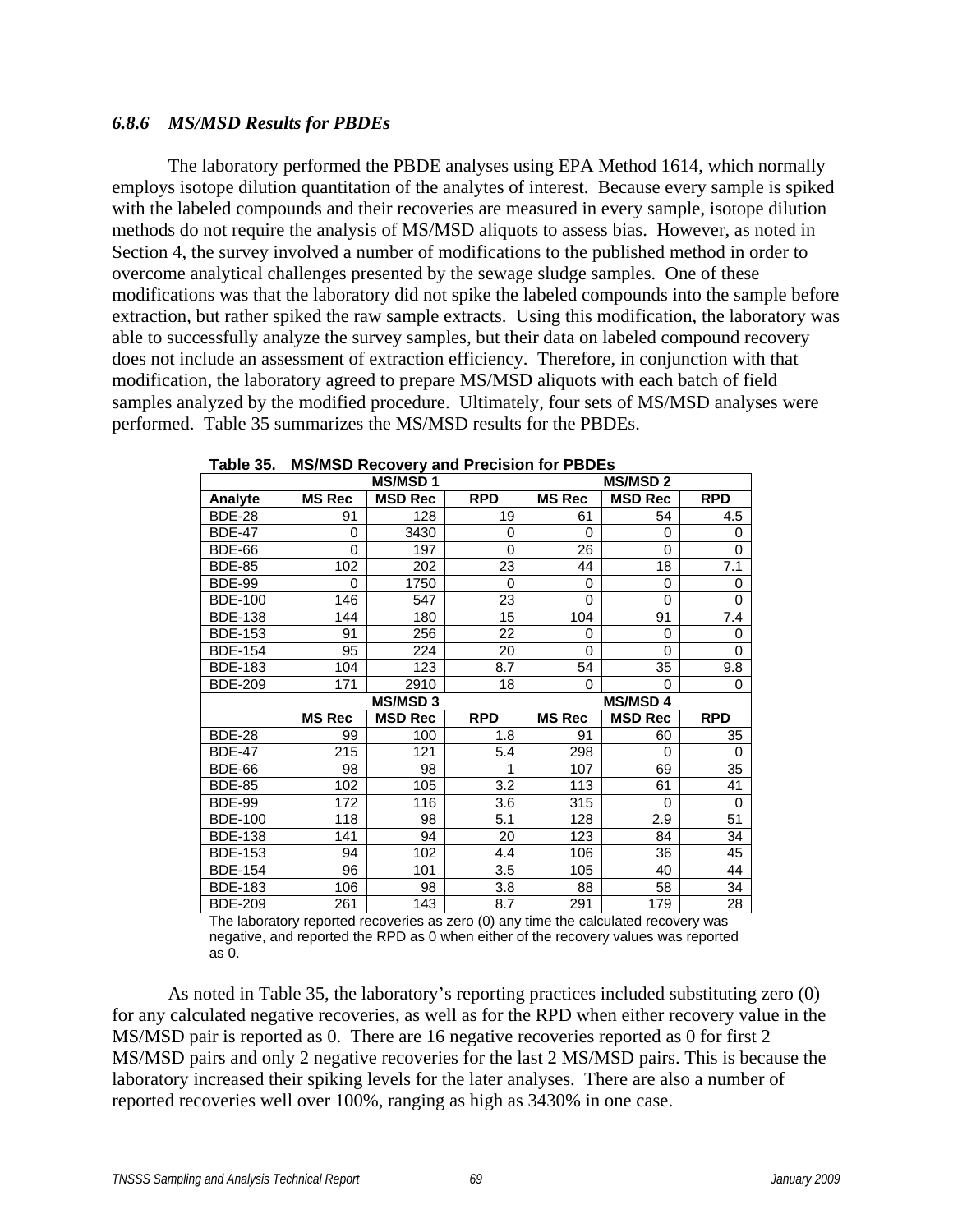Given these recoveries and RPDs, EPA performed the alternative calculations described in Sections 6.7.1 to 6.7.5 for the PBDE data. Those alternative recoveries and RPDs are shown in Table 36, rounded to one-tenth of a percent, to illustrate some of the smaller differences.

|                |               | <b>MS/MSD1</b> |            | <b>MS/MSD2</b> |                |            |  |  |
|----------------|---------------|----------------|------------|----------------|----------------|------------|--|--|
| <b>Analyte</b> | <b>MS Rec</b> | <b>MSD Rec</b> | <b>RPD</b> | <b>MS Rec</b>  | <b>MSD Rec</b> | <b>RPD</b> |  |  |
| <b>BDE-28</b>  | 95.7          | 116.1          | 19.3       | 81.5           | 51.7           | 44.8       |  |  |
| <b>BDE-47</b>  | 96.2          | 126.0          | 26.8       | 89.0           | 77.3           | 14.1       |  |  |
| <b>BDE-66</b>  | 72.3          | 124.7          | 53.2       | 82.9           | 76.5           | 8.1        |  |  |
| <b>BDE-85</b>  | 100.3         | 126.4          | 23.0       | 88.3           | 82.1           | 7.2        |  |  |
| <b>BDE-99</b>  | 94.3          | 121.2          | 24.9       | 84.1           | 78.0           | 7.6        |  |  |
| <b>BDE-100</b> | 103.1         | 129.9          | 23.0       | 83.8           | 71.7           | 15.5       |  |  |
| <b>BDE-138</b> | 127.0         | 148.4          | 15.5       | 101.9          | 94.6           | 7.5        |  |  |
| <b>BDE-153</b> | 98.7          | 123.8          | 22.6       | 84.5           | 76.8           | 9.6        |  |  |
| <b>BDE-154</b> | 98.6          | 120.5          | 20.0       | 85.7           | 77.6           | 9.9        |  |  |
| <b>BDE-183</b> | 101.8         | 111.5          | 9.1        | 78.4           | 71.4           | 9.4        |  |  |
| <b>BDE-209</b> | 99.9          | 120.4          | 18.6       | 94.0           | 79.5           | 16.7       |  |  |
|                |               |                |            |                |                |            |  |  |
|                |               | <b>MS/MSD3</b> |            |                | <b>MS/MSD4</b> |            |  |  |
|                | <b>MS Rec</b> | <b>MSD Rec</b> | <b>RPD</b> | <b>MS Rec</b>  | <b>MSD Rec</b> | <b>RPD</b> |  |  |
| <b>BDE-28</b>  | 99.5          | 99.5           | 0.0        | 91.8           | 64.5           | 35.0       |  |  |
| <b>BDE-47</b>  | 107.2         | 101.6          | 5.4        | 120.8          | 68.7           | 55.0       |  |  |
| <b>BDE-66</b>  | 98.5          | 98.1           | 0.5        | 106.2          | 74.1           | 35.5       |  |  |
| <b>BDE-85</b>  | 101.3         | 103.3          | 2.0        | 109.0          | 72.1           | 40.8       |  |  |
| <b>BDE-99</b>  | 104.1         | 100.4          | 3.6        | 121.3          | 66.5           | 58.4       |  |  |
| <b>BDE-100</b> | 104.2         | 98.6           | 5.6        | 110.0          | 65.3           | 51.1       |  |  |
| <b>BDE-138</b> | 136.7         | 164.4          | 18.4       | 121.1          | 86.1           | 33.8       |  |  |
| <b>BDE-153</b> | 96.8          | 100.3          | 3.5        | 103.0          | 65.5           | 44.5       |  |  |
| <b>BDE-154</b> | 99.3          | 101.7          | 2.4        | 102.2          | 65.2           | 44.2       |  |  |
| <b>BDE-183</b> | 103.8         | 98.8           | 5.0        | 89.3           | 63.3           | 34.1       |  |  |

**Table 36. Alternative MS/MSD Recovery and Precision for PBDEs** 

 Using the alternative calculations, all 18 of the negative values originally reported by the laboratory as "0" were eliminated. The recalculated recoveries range from 52% to 172%. The laboratory employed acceptance limits of 50-150% for MS/MSD recoveries, and all but the one recalculated recovery of 172.4% fall within that range. The calculated RPD values range from 0% to 58.4%. Only three recalculated RPD values were above the laboratory's acceptance limit of 50%.

 As with the other analytical classes, these alternative recovery data demonstrate that the analytical methods employed for this survey exhibit precision and bias within expected norms for the analysis of PBDEs.

#### *6.8.7 Qualification of Sample Results based on MS/MSD Results*

 During review of the sample results, EPA qualified any MS/MSD results reported by the laboratory that fell outside of the relevant acceptance limits. Those data qualifiers were carried over into the results database. However, the results of the alternative calculations shown in Section 6.7 for all classes of analytes demonstrate that the shortcomings in MS/MSD recoveries and precision are largely a function of the calculations in many EPA methods.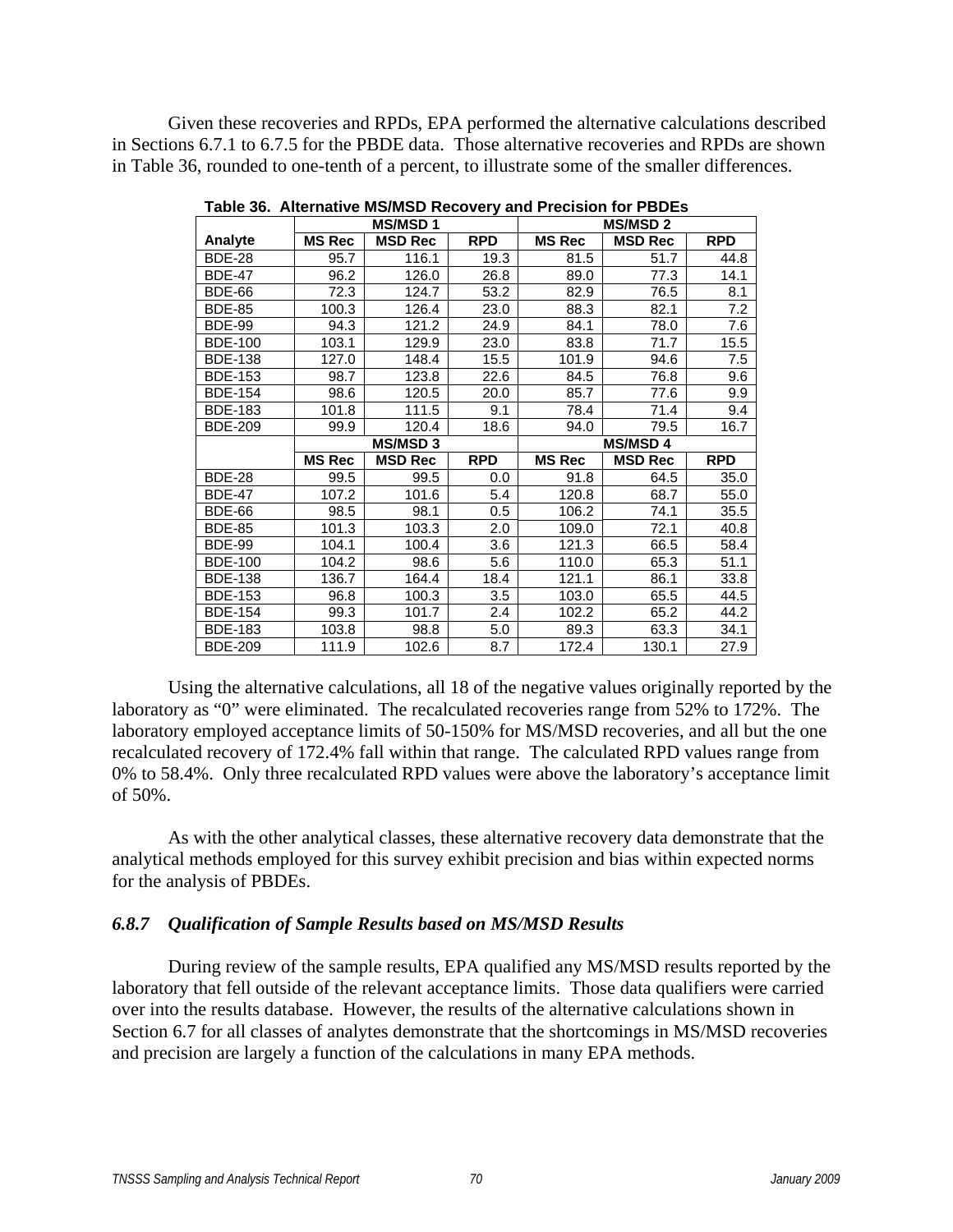Therefore, while retaining the data qualifiers that indicate that the recoveries and/or RPD reported by the laboratories fell outside of the acceptance limits, EPA also added a qualifier to affected samples to indicate that the alternative calculations suggest that method performance in the sewage sludge matrix is not an immediate concern. This new qualifier is "ACAP," for "Alternative Calculation indicates Acceptable Performance," as stated in the database.

#### *6.8.8 Labeled Compound Recoveries for Isotope Dilution Methods*

 As noted elsewhere in this report, EPA's isotope dilution methods spike labeled analogs of the target analytes into each sample and monitor the recoveries of those labeled compounds as a measure of method performance. Therefore, EPA's isotope dilution methods do not require that the laboratory prepare separate matrix spike samples. Rather than assessing extraction efficiency and other aspects of method performance on 5% of the samples (i.e., 1 out of every 20 samples is used to create an MS/MSD pair), the isotope dilution methods generate extraction efficiency data on 100% of the samples, and use those data to correct the final results for each analyte for the recovery of its labeled compound.

 During the data review process, EPA checked the recovery of every labeled compound in every field sample and QC samples against the method acceptance criteria for that analyte. When the labeled recovery fell outside of the acceptance criteria, EPA flagged in the database the sample results for the associated unlabeled analytes.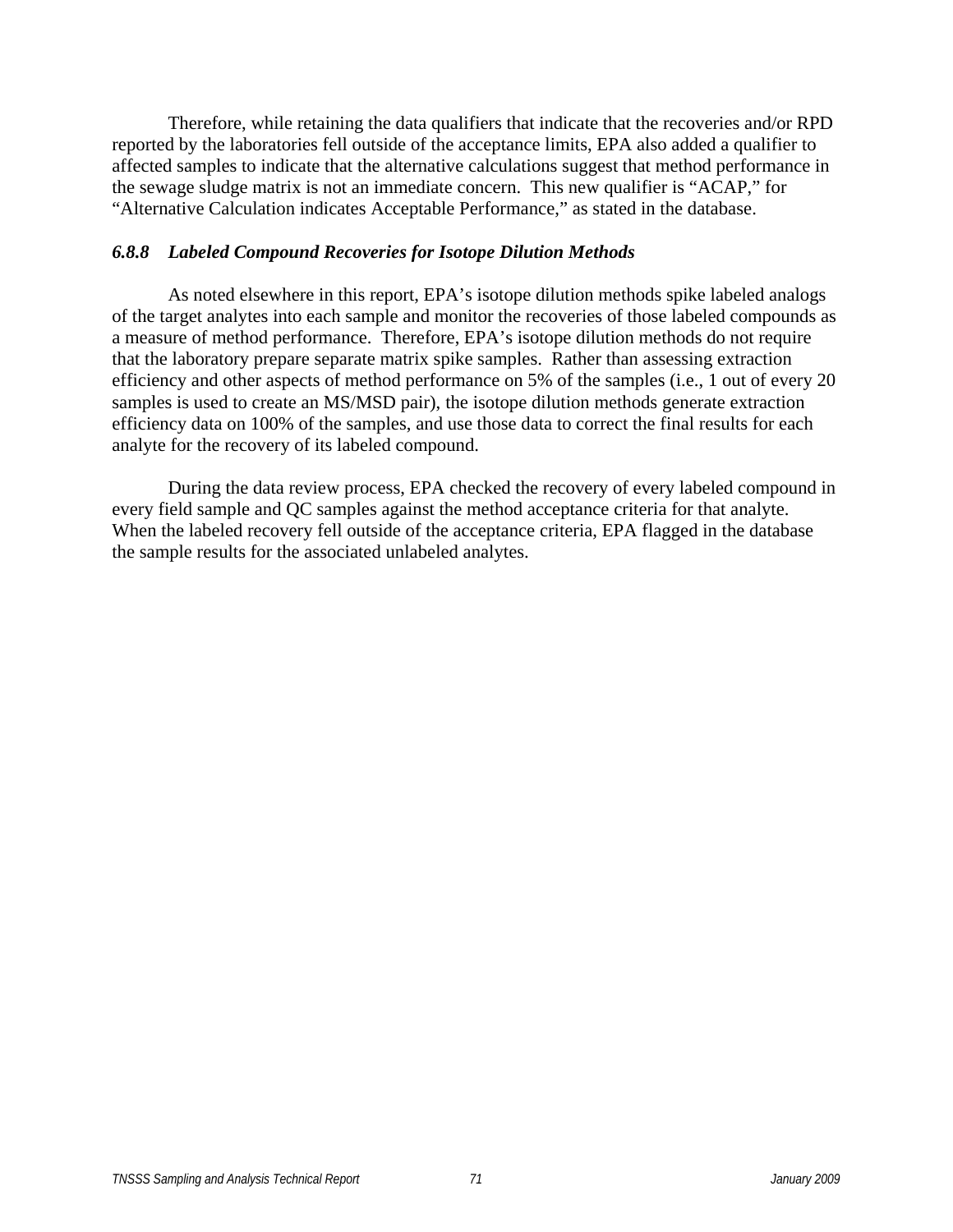### **Section 7 References**

NRC, 2002. *Biosolids Applied To Land: Advancing Standards And Practices*, National Research Council of the National Academies. July 2002.

USEPA, 2003. United States Federal Register. 68 *FR* 75531. Wednesday December 31, 2003, pp. 75531-75552.

Vadas, P. A. and Kleinman, P. J. A., 2006. *Effect of Methodology in Estimating and Interpreting Water-Extractable Phosphorus in Animal Manures*, J. Environ. Qual., 35: 1151-159.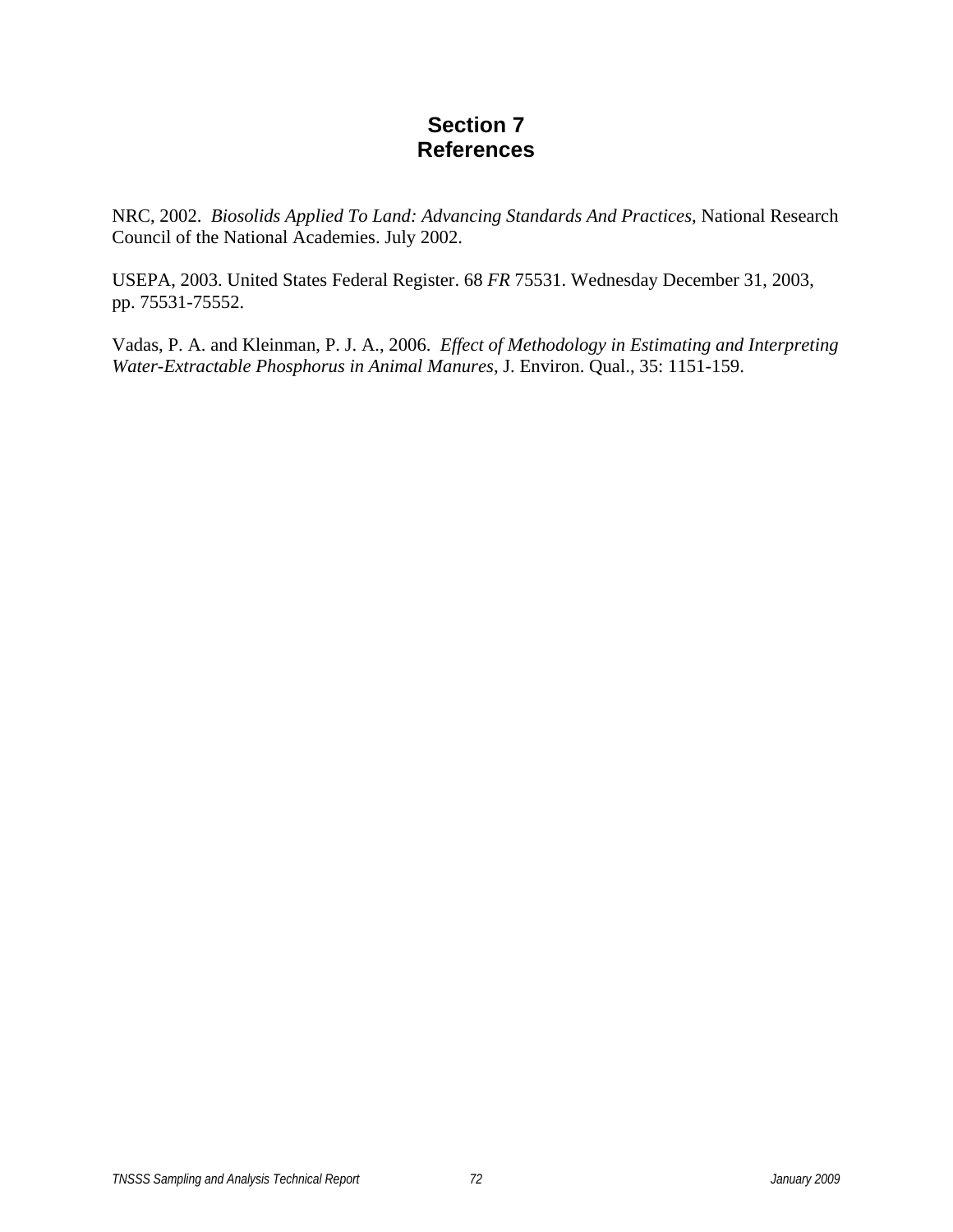## **Appendix A Solids Leaching Procedure for Anions**

- 1. Using the percent solids determined by drying an aliquot of the sample of known weight overnight at 103 - 105°C and reweighing, weigh out a sample aliquot equal to 0.5 g dry weight in a 200- or 250-mL wide-mouth (screw-top) plastic bottle.
- 2. Add reagent water until the total mixture mass is 100.5 g. The resultant solids:solution ratio is 0.5 g solids:100-mL solution, or 1:200.
- 3. Seal bottles with screw top caps and place in a standard laboratory shaker set at 70 revolutions per minute for 60 minutes.
- 4. Upon completion of agitation, centrifuge sealed bottles at 2000 rpm for 10 minutes.
- 5. Gravity filter the concentrate from step 4 using Whitman #2 filter paper. (Suggest 150-mm circular filters folded and placed in simple plastic lab funnels.)
- 6. Adjust the pH of the filtrate to  $pH \le 2$  with  $H_2SO_4$  to preserve the nitrate/nitrite in the filtrate and store at 4°C until analysis.
- 7. The holding time for nitrate/nitrite is 48 hours, so samples must be analyzed for all three analytes within 48 hours of preservation.
- 8. All sample results will be reported in mg/kg on the basis of the original 0.5-g sludge sample.

*Adapted from Vadas, P. A. and Kleinman, P. J. A., 2006.*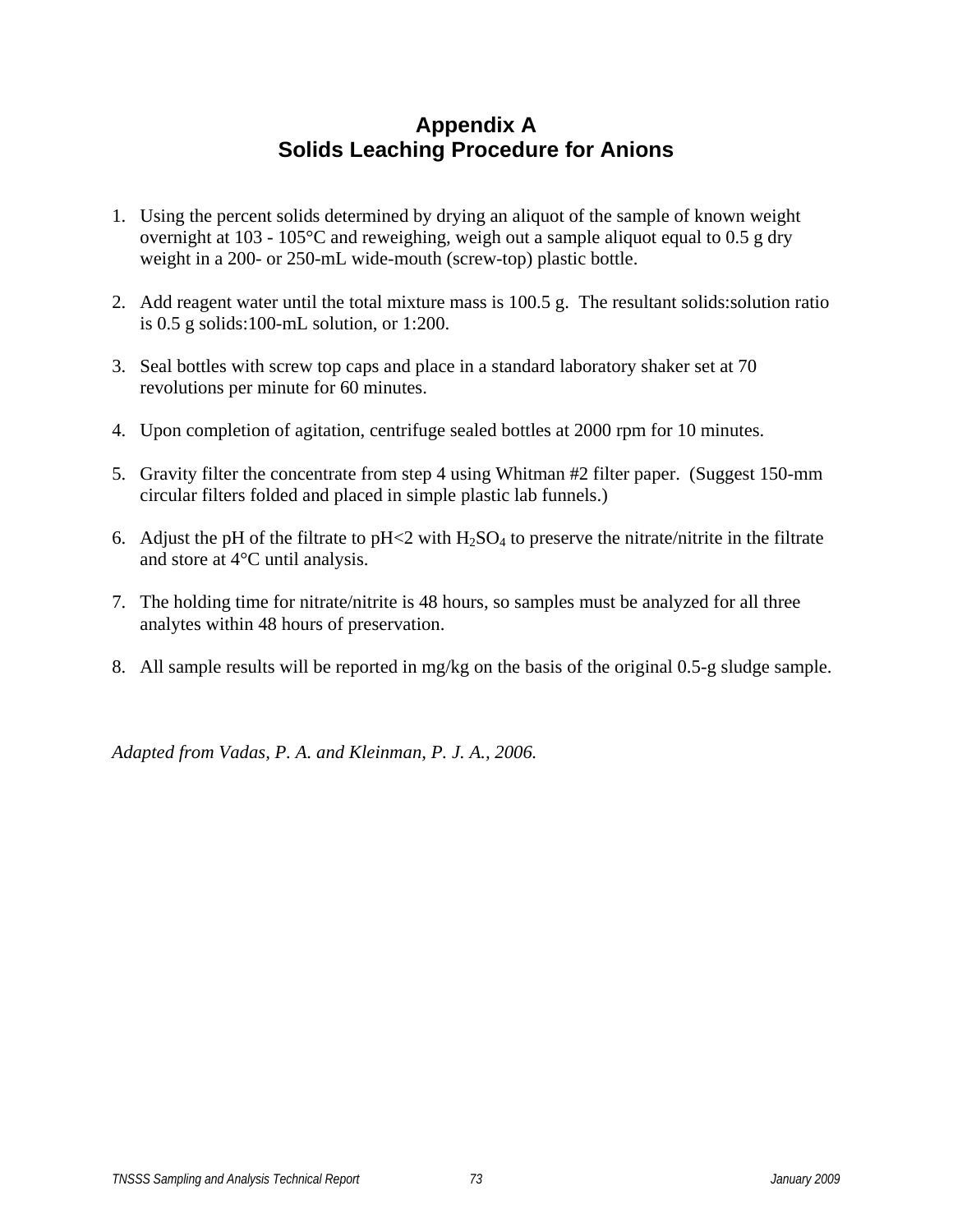## **Appendix B Method Modifications for the PBDE Analyses**

 The following table summarizes the modifications made to the sample preparation and analysis procedures described in EPA Method 1614 for the analysis of the PBDEs. EPA and the laboratory instituted these modifications to address the interferences present in extracts of the samples, and the relatively high levels of some PBDEs in the samples.

 The table provides a reference to the relevant section of the draft method, the original method specification, and the revised approach employed for this survey.

| <b>Method Section</b> | <b>Topic</b>                     | <b>Original Method Specification</b>                                                                                                                                                                                                    | <b>Revised Approach</b>                                                                                                                                                                                                                              |
|-----------------------|----------------------------------|-----------------------------------------------------------------------------------------------------------------------------------------------------------------------------------------------------------------------------------------|------------------------------------------------------------------------------------------------------------------------------------------------------------------------------------------------------------------------------------------------------|
| 11.5.1                | Sample size                      | 10 g dry weight                                                                                                                                                                                                                         | As little as 0.2 g dry weight                                                                                                                                                                                                                        |
| 11.5.2                | Spiking labeled                  | Spike into sample before extraction                                                                                                                                                                                                     | Spike sample extract before                                                                                                                                                                                                                          |
|                       | standards                        |                                                                                                                                                                                                                                         | cleanup                                                                                                                                                                                                                                              |
| 12.6                  | Macroconcentration<br>of extract | $3 - 4$ mL                                                                                                                                                                                                                              | $10 \text{ mL}$                                                                                                                                                                                                                                      |
| 13                    | Cleanups                         | May use GPC, silica gel, alumina,<br>or Florisil, if needed.                                                                                                                                                                            | Must use silica gel, GPC, and<br>alumina, in that order                                                                                                                                                                                              |
| 13.2.3                | GPC cleanup                      | Process 5 mL of extract                                                                                                                                                                                                                 | Process 1 mL of the 10 mL extract                                                                                                                                                                                                                    |
| 1.1.1 and 17          | Target analytes                  | All 209 possible BDE congeners                                                                                                                                                                                                          | Only 11 congeners:<br><b>BDE-28</b><br><b>BDE-47</b><br><b>BDE-66</b><br><b>BDE-85</b><br><b>BDE-99</b><br><b>BDE-100</b><br><b>BDE-138</b><br><b>BDE-153</b><br><b>BDE-154</b><br><b>BDE-183</b><br><b>BDE-209</b>                                  |
| 17.1                  | Isotope dilution<br>quantitation | 11 congeners determined by true<br>isotope dilution, and the remaining<br>congeners by internal standard.<br>The internal standards are the<br>labeled congeners for other PBDEs<br>that are added to the samples<br>before extraction. | 11 congeners quantified using<br>labeled standards for 8 of those 11<br>congeners, all spiked into the<br>extract before cleanup. All results<br>are corrected for losses during the<br>cleanup steps, but not for initial<br>extraction efficiency. |
| 17.1                  | Matrix spike<br>samples          | Not used, due to isotope dilution                                                                                                                                                                                                       | Added periodic MS/MSD to<br>provide data on extraction<br>efficiency                                                                                                                                                                                 |
| 17.5                  | Calibration range                | All results must be within the<br>calibration range, or must be<br>diluted to bring them within range                                                                                                                                   | Results for some congeners like<br>BDE-209 flagged "E" in the<br>database if above the calibration<br>range but not high enough to<br>saturate the detector system.                                                                                  |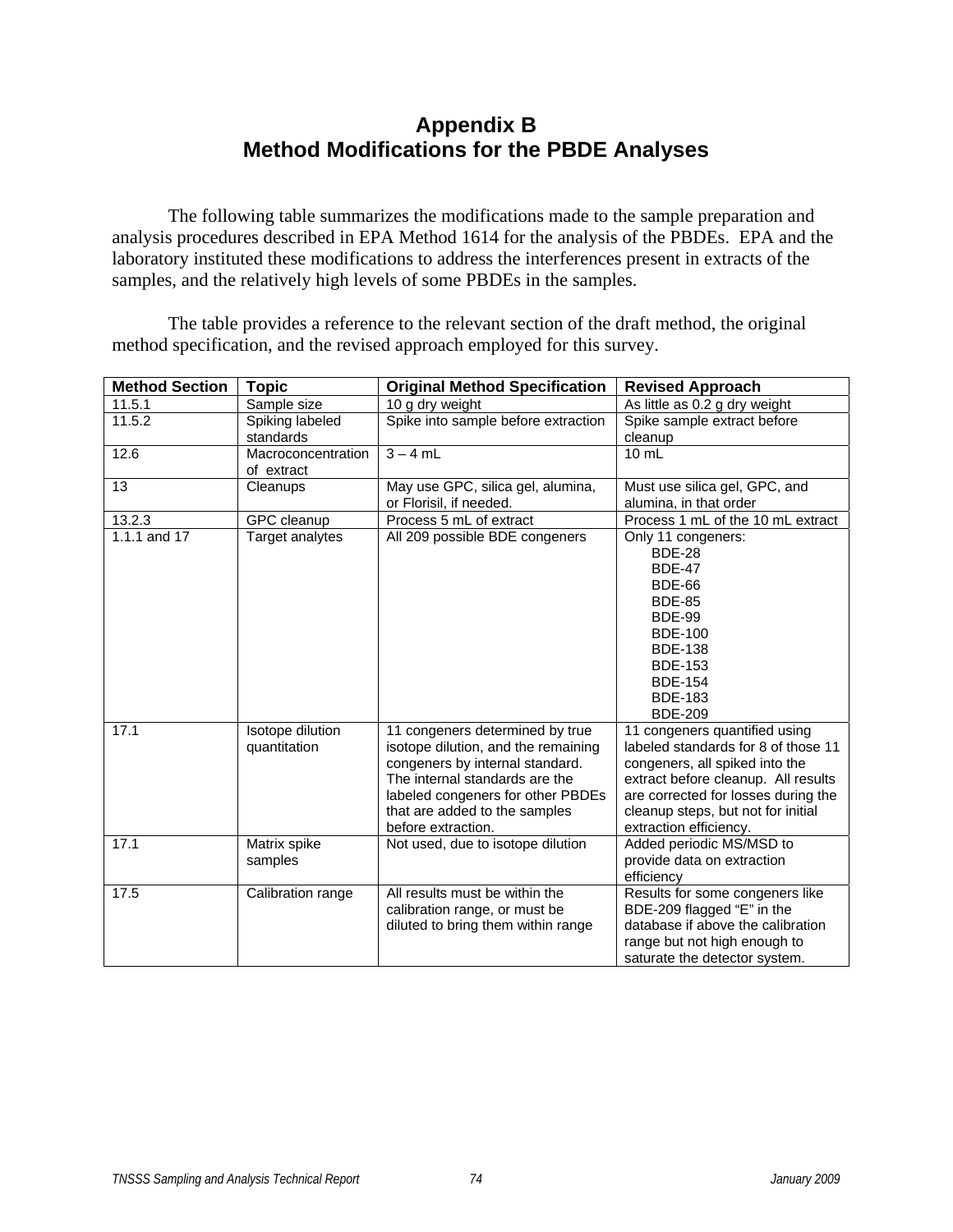# **Appendix C QC Acceptance Criteria**

| <b>Analytical Fraction</b> | <b>QC Parameter</b>       | Analyte                      | <b>Acceptance Limits (%)</b> |
|----------------------------|---------------------------|------------------------------|------------------------------|
|                            |                           | Fluoride                     | 85-115                       |
|                            | LCS                       | Phosphorus                   | 85-115                       |
| Anions                     |                           | Nitrate/Nitrite              | 90-110                       |
|                            | <b>MS Recovery</b>        | All analytes                 | $75-125$                     |
|                            | Duplicate Precision (RPD) | All analytes                 | 20                           |
|                            |                           | Aluminum                     | 58-142                       |
|                            |                           | Antimony                     | 12-223                       |
|                            |                           | Arsenic                      | 77-123                       |
|                            |                           | Barium                       | 82-118                       |
|                            |                           | Beryllium                    | $77-122$                     |
|                            |                           | Boron                        | 56-144                       |
|                            |                           | Cadmium                      | 80-121                       |
|                            |                           | Calcium                      | 79-121                       |
|                            |                           | Chromium                     | 78-121                       |
|                            |                           | Cobalt                       | 80-120                       |
|                            |                           | Copper                       | 82-118                       |
|                            |                           | Iron                         | 50-150                       |
|                            |                           | Lead                         | 79-121                       |
|                            |                           | Magnesium                    | 77-123                       |
|                            | LCS for solid samples     | Manganese                    | 80-120                       |
|                            |                           | Mercury                      | 60-123                       |
|                            |                           | Molybdenum                   | 72-128                       |
| <b>Metals</b>              |                           | Nickel                       | 81-119                       |
|                            |                           | Phosphorus                   | <b>NA</b>                    |
|                            |                           | Selenium                     | 76-124                       |
|                            |                           | Silver                       | 61-139                       |
|                            |                           | Sodium                       | 56-145                       |
|                            |                           | Thallium                     | 76-124                       |
|                            |                           | Tin                          | <b>NA</b>                    |
|                            |                           | Titanium                     | 40-160                       |
|                            |                           | Vanadium                     | 76-124                       |
|                            |                           | Yttrium                      | <b>NA</b>                    |
|                            |                           | Zinc                         | 79-120                       |
|                            | LCS for liquid samples    | All metals                   | 85 - 115                     |
|                            |                           | All metals, except as noted  | 70-130                       |
|                            |                           | below                        |                              |
|                            | <b>MS/MSD Recovery</b>    | Mercury                      | 60-128                       |
|                            |                           | Tin                          | 50-150                       |
|                            |                           | Titanium                     | 50-150                       |
|                            | MS/MSD Precision (RPD)    | All metals                   | 30                           |
|                            |                           | 4-Chloroaniline              | 39-95                        |
|                            |                           | 2-Methylnaphthalene          | 12-159                       |
|                            |                           | Fluoranthene                 | 47-139                       |
|                            | LCS                       | Pyrene                       | 52-129                       |
|                            |                           | bis (2-Ethylhexyl) phthalate | 39-174                       |
|                            |                           | Benzo(a)pyrene               | 49-144                       |
| Organics                   |                           | 4-Chloroaniline              | 10-104                       |
|                            |                           | 2-Methylnaphthalene          | 39-116                       |
|                            | MS/MSD Recovery for solid | Fluoranthene                 | 49-130                       |
|                            | samples                   | Pyrene                       | 58-110                       |
|                            |                           | bis (2-Ethylhexyl) phthalate | 53-172                       |
|                            |                           | Benzo(a)pyrene               | 50-126                       |

### **QC Acceptance Criteria for the Targeted National Sewage Sludge Survey**

NA = Not applicable. The commercial reference material used for the LCS does not have certified values for these analytes.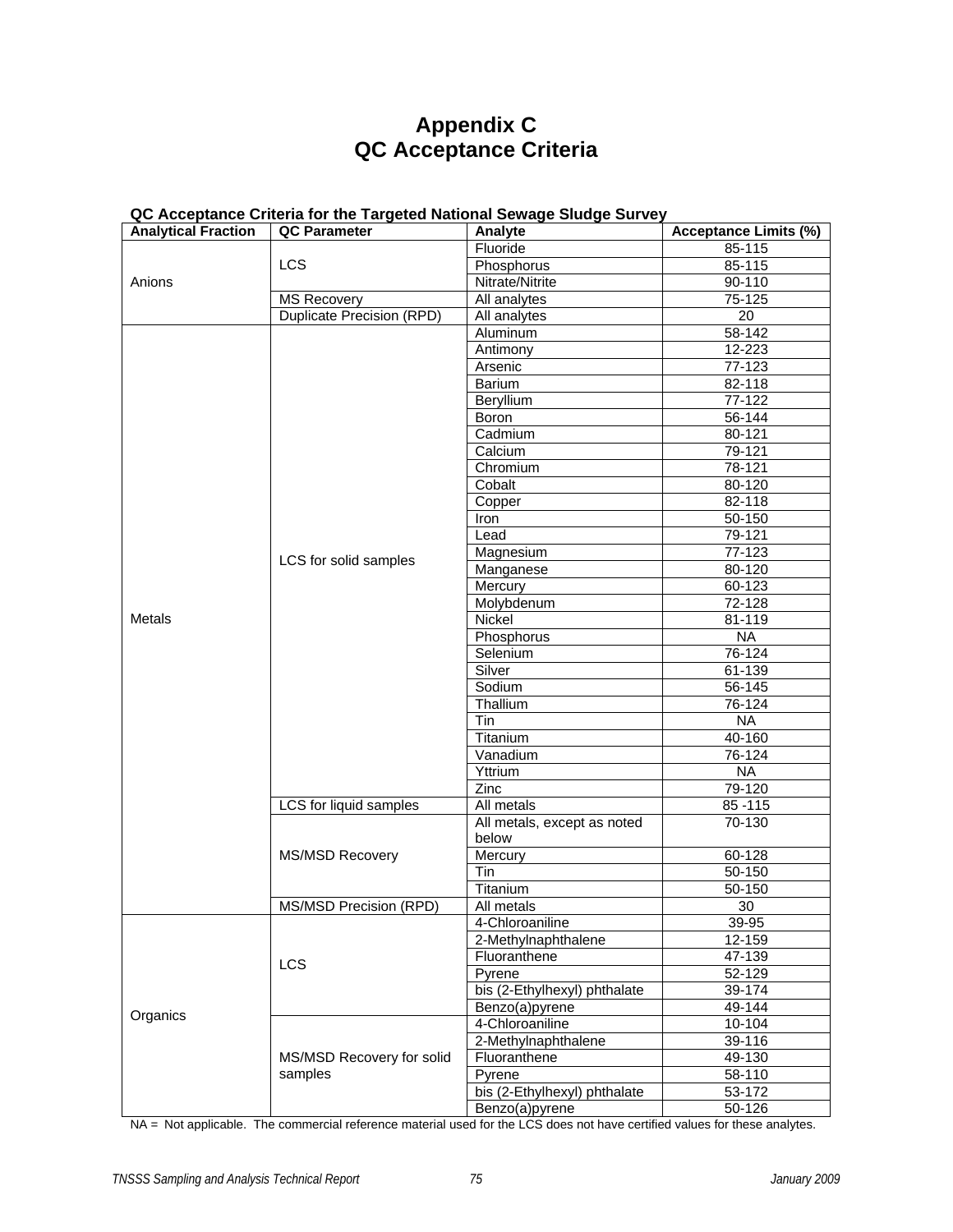| <b>Analytical Fraction</b> | <b>QC Parameter</b>                   | Analyte                        | <b>Acceptance Limits (%)</b> |
|----------------------------|---------------------------------------|--------------------------------|------------------------------|
|                            |                                       | 4-Chloroaniline                | 10-62                        |
|                            | MS/MSD Recovery for liquid<br>samples | 2-Methylnaphthalene            | 10-109                       |
|                            |                                       | Fluoranthene                   | $10 - 150$                   |
|                            |                                       | Pyrene                         | 10-136                       |
| Organics                   |                                       | bis (2-Ethylhexyl) phthalate   | 10-150                       |
|                            |                                       | Benzo(a)pyrene                 | 10-152                       |
|                            | MS/MSD Precision (RPD)                | All analytes, all matrix types | 40                           |
|                            |                                       | Nitrobenzene-d-                | 35-128                       |
|                            | <b>Surrogate Recovery</b>             | 2-Fluorobiphenyl               | 43-133                       |
|                            |                                       | $p$ -Terphenyl-d <sub>14</sub> | 49-137                       |
|                            | <b>LCS</b>                            | All analytes                   | 25-150                       |
|                            | Labeled Compound                      | All, except as shown below     | 25-150                       |
| <b>PBDEs</b>               | Recovery                              | $13$ C-BDE-209                 | 20-200                       |
|                            | <b>MS/MSD Recovery</b>                | All analytes                   | 50-150                       |
|                            | MS/MSD Precision (RPD)                | All analytes                   | 50                           |

### **QC Acceptance Criteria for the 2006–2007 Targeted National Sewage Sludge Survey**

#### **QC Acceptance Criteria for Pharmaceuticals for the Targeted National Sewage Sludge Survey**

| Analyte                                                      | <b>VER (%)</b> | OPR (%)    |  |
|--------------------------------------------------------------|----------------|------------|--|
| Acid-Extractable Fraction - Positive Electrospray Ionization |                |            |  |
| Acetaminophen                                                | 70 - 130       | 50 - 120   |  |
| Azithromycin                                                 | 70 - 130       | 33 - 120   |  |
| Caffeine                                                     | 70 - 130       | $50 - 124$ |  |
| Carbadox                                                     | 70 - 130       | $33 - 144$ |  |
| Carbamazepine                                                | 70 - 130       | $21 - 137$ |  |
| Cefotaxime                                                   | 70 - 130       | $8 - 186$  |  |
| Ciprofloxacin                                                | 70 - 130       | $50 - 120$ |  |
| Clarithromycin                                               | 70 - 130       | $8 - 154$  |  |
| Clinafloxacin                                                | 70 - 130       | $5 - 200$  |  |
| Cloxacillin                                                  | 70 - 130       | $5 - 200$  |  |
| Codeine                                                      | 70 - 130       | 34 - 129   |  |
| Cotinine                                                     | 70 - 130       | $50 - 124$ |  |
| Dehydronifedipine                                            | 70 - 130       | 42 - 120   |  |
| Digoxigenin                                                  | 70 - 130       | $8 - 183$  |  |
| Digoxin                                                      | 70 - 130       | $5 - 148$  |  |
| Diltiazem                                                    | 70 - 130       | $11 - 120$ |  |
| 1,7-Dimethylxanthine                                         | 70 - 130       | $50 - 138$ |  |
| Diphenhydramine                                              | 70 - 130       | 48 - 120   |  |
| Enrofloxacin                                                 | 70 - 130       | $50 - 125$ |  |
| Erythromycin                                                 | 70 - 130       | $50 - 158$ |  |
| Flumequine                                                   | 70 - 130       | $36 - 200$ |  |
| Fluoxetine                                                   | 70 - 130       | 49 - 125   |  |
| Lincomycin                                                   | 70 - 130       | $5 - 120$  |  |
| Lomefloxacin                                                 | 70 - 130       | 17 - 120   |  |
| Miconazole                                                   | 70 - 130       | $27 - 120$ |  |
| Norfloxacin                                                  | 70 - 130       | $50 - 135$ |  |
| Norgestimate                                                 | 70 - 130       | 36 - 120   |  |
| Ofloxacin                                                    | 70 - 130       | $50 - 200$ |  |
| Ormetoprim                                                   | 70 - 130       | $50 - 120$ |  |
| Oxacillin                                                    | 70 - 130       | $5 - 200$  |  |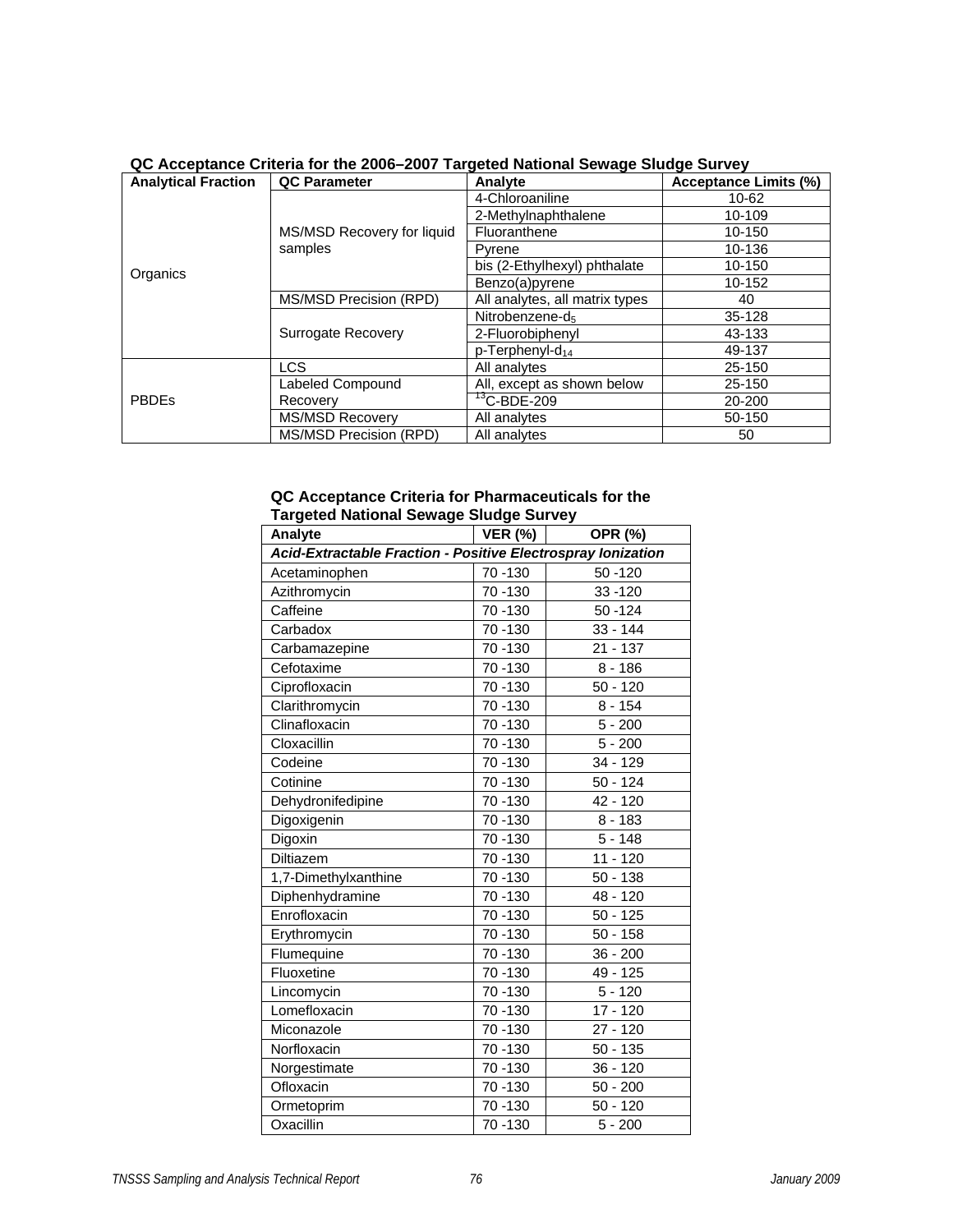| Analyte                                                             | <b>VER (%)</b> | OPR (%)               |  |
|---------------------------------------------------------------------|----------------|-----------------------|--|
| Oxolinic Acid                                                       | 70 - 130       | 42 - 124              |  |
| Penicillin G                                                        | 70 - 130       | $5 - 200$             |  |
| Penicillin V                                                        | 70 - 130       | $5 - 200$             |  |
| Roxithromycin                                                       | 70 - 130       | 38 - 120              |  |
| Sarafloxacin                                                        | 70 - 130       | $17 - 200$            |  |
| Sulfachloropyridazine                                               | 70 - 130       | $50 - 200$            |  |
| Sulfadiazine                                                        | 70 - 130       | $5 - 200$             |  |
| Sulfadimethoxine                                                    | 70 - 130       | $50 - 120$            |  |
| Sulfamerazine                                                       | 70 - 130       | $50 - 148$            |  |
| Sulfamethazine                                                      | 70 - 130       | $50 - 142$            |  |
| Sulfamethizole                                                      | 70 - 130       | $50 - 120$            |  |
| Sulfamethoxazole                                                    | 70 - 130       | $50 - 120$            |  |
| Sulfanilamide                                                       | 70 - 130       | $5 - 189$             |  |
| Sulfathiazole                                                       | 70 - 130       | 41 - 120              |  |
| Thiabendazole                                                       | 70 - 130       | $50 - 120$            |  |
| Trimethoprim                                                        | 70 - 130       | $50 - 126$            |  |
| Tylosin                                                             | 70 - 130       | 16 - 149              |  |
| Virginiamycin                                                       | 70 - 130       | $5 - 189$             |  |
| <b>Tetracyclines</b>                                                |                |                       |  |
| Anhydrochlortetracycline                                            | 70 - 130       | $50 - 135$            |  |
| Anhydrotetracycline                                                 | 70 - 130       | $7 - 141$             |  |
| Chlortetracycline                                                   | 70 - 130       | 45 - 172              |  |
| Demeclocycline                                                      | 70 - 130       | $5 - 200$             |  |
| Doxycycline                                                         | 70 - 130       | $22 - 166$            |  |
| 4-Epianhydrochlortetracycline                                       | 70 - 130       | 18 - 120              |  |
| 4-Epianhydrotetracycline                                            | 70 - 130       | $5 - 200$             |  |
| 4-Epichlortetracycline                                              | 70 - 130       | $\overline{40}$ - 150 |  |
| 4-Epioxytetracycline                                                | 70 - 130       | $50 - 142$            |  |
| 4-Epitetracycline                                                   | 70 - 130       | $50 - 173$            |  |
| Isochlortetracycline                                                | 70 - 130       | $5 - 200$             |  |
| Minocycline                                                         | 70 - 130       | $5 - 176$             |  |
| Oxytetracyclin                                                      | 70 - 130       | $50 - 183$            |  |
| Tetracycline                                                        | $70 - 130$     | $50 - 155$            |  |
| <b>Acid-Extractable Fraction - Negative Electrospray lonization</b> |                |                       |  |
| Gemfibrozil                                                         | 70 - 130       | $50 - 120$            |  |
| Ibuprofen                                                           | 70 - 130       | $50 - 120$            |  |
| Naproxen                                                            | 70 - 130       | $50 - 120$            |  |
| Triclocarban                                                        | 70 - 130       | $50 - 120$            |  |
| Triclosan                                                           | 70 - 130       | $50 - 120$            |  |
| Warfarin                                                            | 70 - 130       | $50 - 120$            |  |
| <b>Base-Extractable Fraction - Positive Electrospray lonization</b> |                |                       |  |
| Albuterol                                                           | 70 - 130       | $50 - 133$            |  |
| Cimetidine                                                          | 70 - 130       | $5 - 120$             |  |
| Metformin                                                           | 70 - 130       | $50 - 149$            |  |
| Ranitidine                                                          | 70 - 130       | 24 - 160              |  |

**QC Acceptance Criteria for Pharmaceuticals for the Targeted National Sewage Sludge Survey**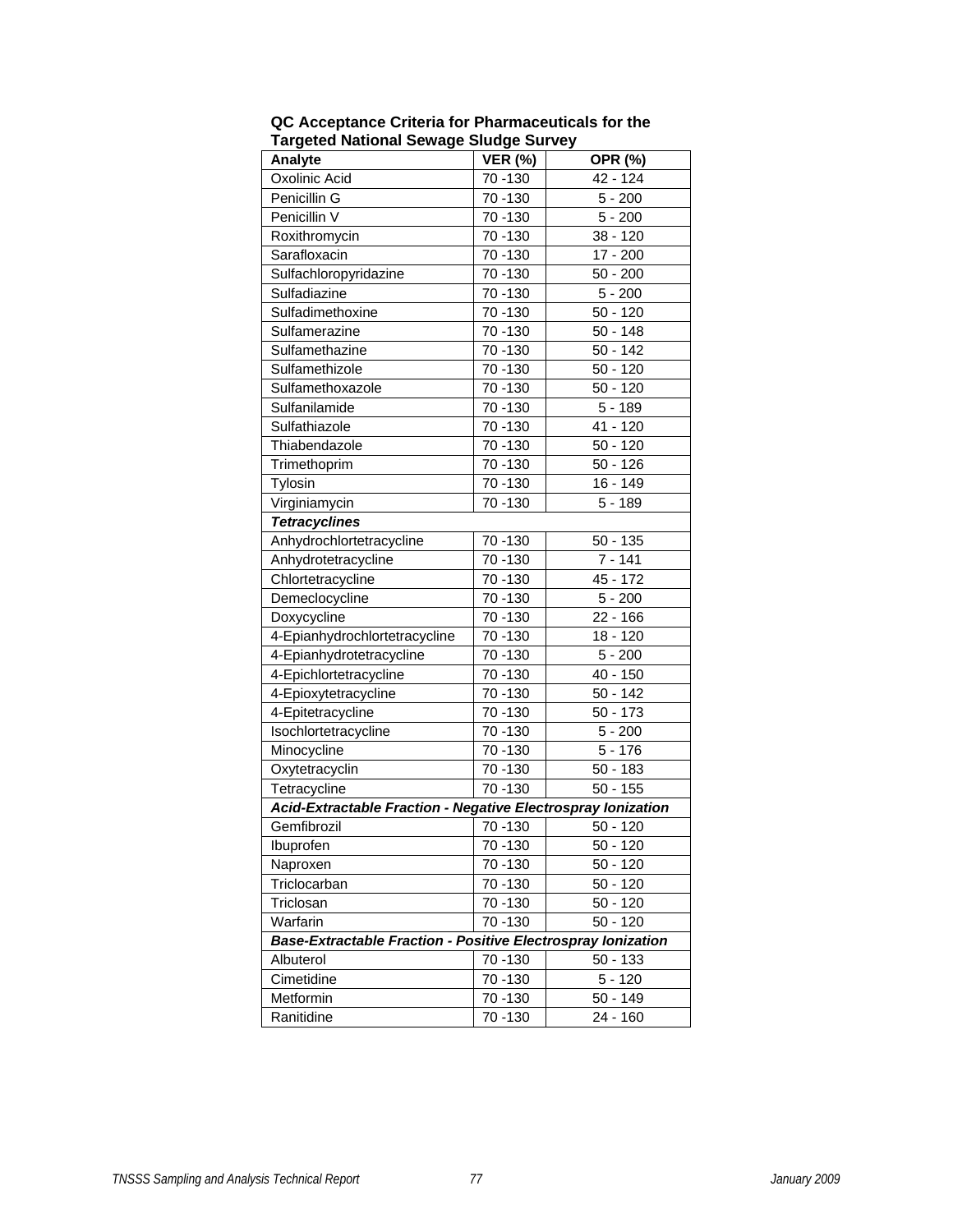| Analyte                                                             | <b>VER (%)</b> | . .<br><b>OPR (%)</b> | Recovery in Samples (%) |  |
|---------------------------------------------------------------------|----------------|-----------------------|-------------------------|--|
| Acid-Extractable Fraction - Positive Electrospray Ionization        |                |                       |                         |  |
| $13C2 - 15N-Acetaminophen$                                          | 70 - 130       | $5 - 200$             | 19 - 200                |  |
| $\frac{13}{13}C_3$ -Caffeine                                        | 70 - 130       | $5 - 200$             | $31 - 200$              |  |
| $13C_3$ - $15N$ -Ciprofloxacin                                      | 70 - 130       | $5 - 200$             | $37 - 181$              |  |
| Cotinine- $d_3$                                                     | 70 - 130       | $5 - 120$             | $5 - 145$               |  |
| $13C2$ -Erythromycin                                                | 70 - 130       | 50 - 120              | $23 - 120$              |  |
| $Fluoxetime-d5$                                                     | 70 - 130       | $50 - 126$            | $40 - 148$              |  |
| $\frac{13}{13}C_6$ -Sulfamethazine                                  | 70 - 130       | $5 - 157$             | $12 - 120$              |  |
| $\sqrt[13]{13}C_6$ -Sulfamethoxazole                                | 70 -130        | $50 - 146$            | 40 - 129                |  |
| Thiabendazole-d <sub>6</sub> <sup>A</sup>                           | 70 - 130       | $50 - 146$            | $32 - 140$              |  |
| $\overline{^{13}C}_3$ -Trimethoprim                                 | 70 - 130       | 50 - 177              | $50 - 172$              |  |
| <b>Tetracyclines</b>                                                |                |                       |                         |  |
| Thiabendazole- $d_6^{\overline{A}}$                                 | 70 - 130       | $50 - 120$            | $30 - 132$              |  |
| <b>Acid-Extractable Fraction - Negative Electrospray lonization</b> |                |                       |                         |  |
| Gemfibrozil-d <sub>6</sub>                                          | 70 - 130       | 38 - 122              | $21 - 123$              |  |
| $\overline{^{13}C}_3$ -Ibuprofen                                    | 70 -130        | $28 - 122$            | 29 - 127                |  |
| $13C-Naproxen-d_3$                                                  | 70 - 130       | 34 - 131              | 14 - 132                |  |
| $13C_6$ -Triclocarban                                               | 70 -130        | $5 - 172$             | $5 - 147$               |  |
| $\overline{^{13}C}_{12}$ -Triclosan                                 | 70 - 130       | $5 - 168$             | $5 - 153$               |  |
| Warfarin-d <sub>5</sub>                                             | 70 - 130       | $50 - 177$            | $50 - 200$              |  |
| Base-Extractable Fraction - Positive Electrospray Ionization        |                |                       |                         |  |
| Albuterol- $d_3$                                                    | 70 - 130       | $35 - 121$            | $39 - 141$              |  |
| Metformin- $d_6$                                                    | 70 - 130       | $5 - 141$             | $5 - 200$               |  |

**QC Acceptance Criteria for Pharmaceutical Labeled Compounds for the Targeted National Sewage Sludge Survey** 

 $^{\text{A}}$ Thiabendazole-d<sub>6</sub> is used as a labeled analog in both the tetracyclines and the acid extractable-positive electrospray fractions, with separate acceptance criteria.